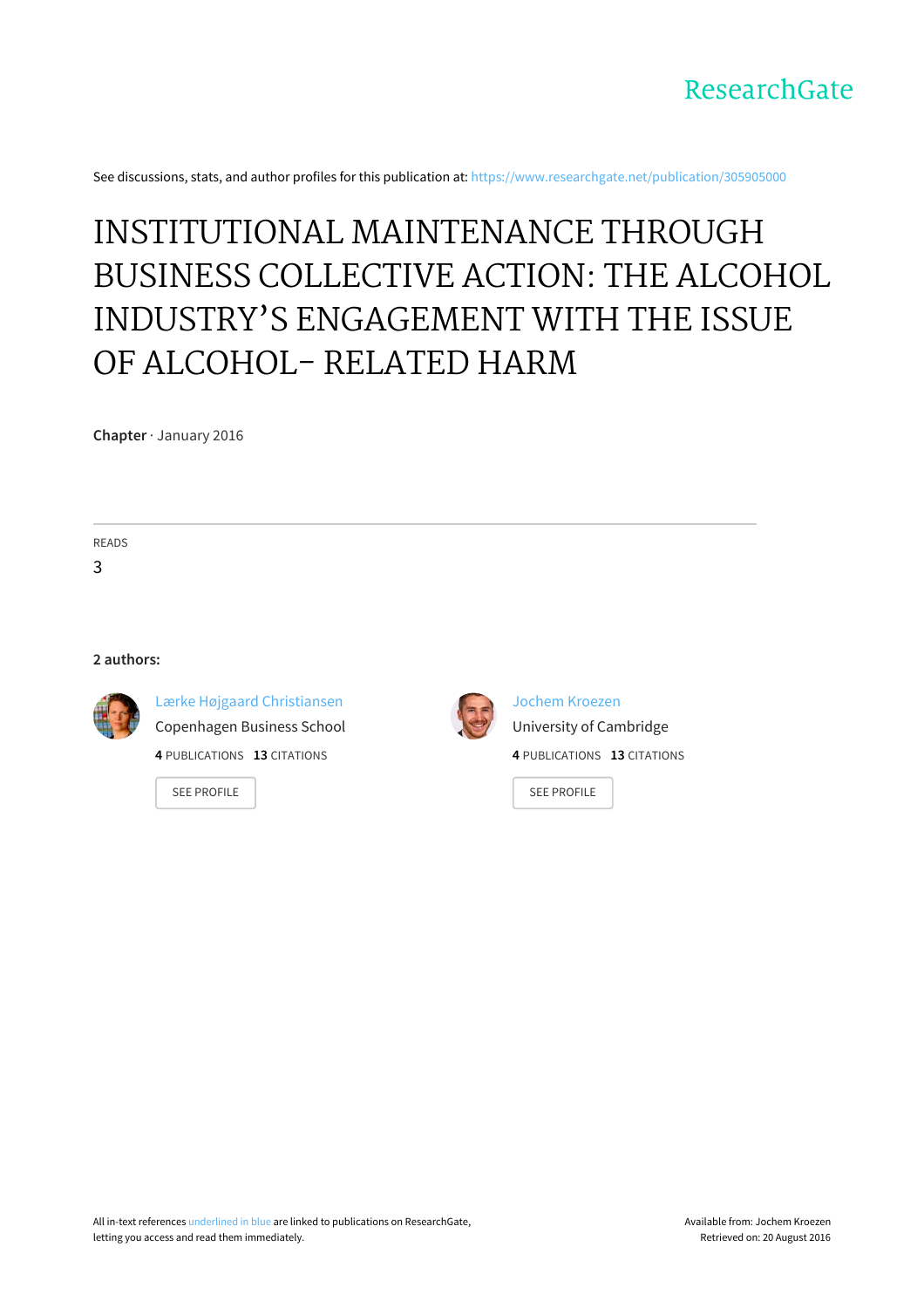# **INSTITUTIONAL MAINTENANCE THROUGH BUSINESS COLLECTIVE ACTION: THE ALCOHOL INDUSTRY'S ENGAGEMENT WITH THE ISSUE OF ALCOHOL-**

# **RELATED HARM**

# **Lærke Højgaard Christiansen**

Copenhagen Business School, Dept. of Organization

Kilevej 14A, 4.sal

2000 Frederiksberg, Denmark

ljhc.ioa@cbs.dk

# **Jochem J. Kroezen**

Cambridge Judge Business School, University of Cambridge

Trumpington Street

Cambridge CB2 1AG, United Kingdom

j.kroezen@jbs.cam.ac.uk

**Forthcoming in:** *Research in the Sociology of Organizations Volume 49B: How Institutions Matter* **Edited by Joel Gehman, Michael Lounsbury and Royston Greenwood**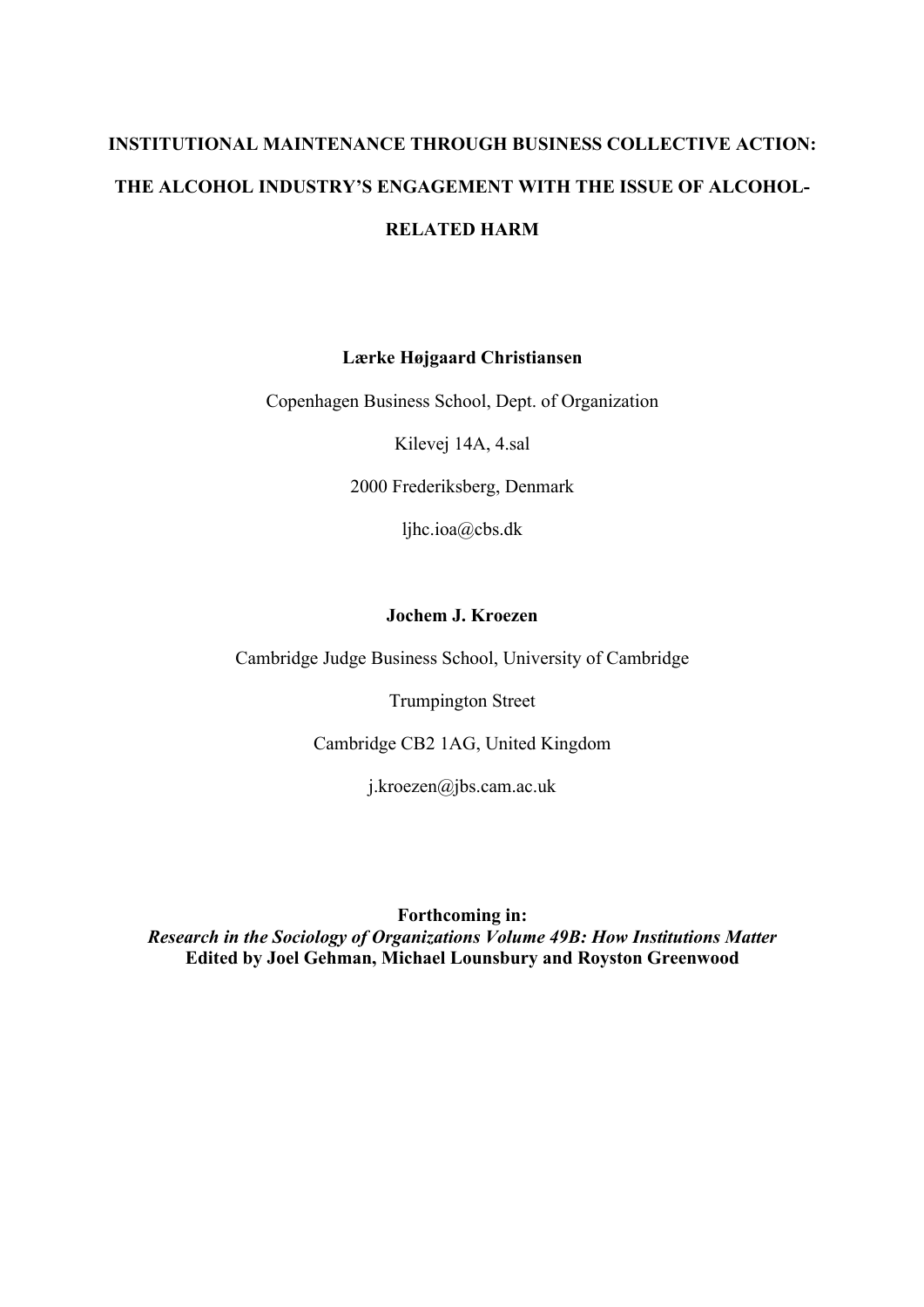# **INSTITUTIONAL MAINTENANCE THROUGH BUSINESS COLLECTIVE ACTION: THE ALCOHOL INDUSTRY'S ENGAGEMENT WITH THE ISSUE OF ALCOHOL-RELATED HARM**

### **ABSTRACT**

Organizations are increasingly confronted with legitimacy threats related to the perceived social costs of their business activities. Despite a significant amount of research on the responses of individual organizations, surprisingly limited attention has been paid to the collective activities firms may engage to address such issues. In this paper, we use institutional theory as a lens for an exploratory case study of issue-based industry collective action in the alcohol industry. Our findings identify a new organizational form, the Issue-Based Industry Collective (IBIC) and inspire new research avenues at the intersection of business collective action, social issues and institutional theory.

**Keywords**: Business collective action, social issues, institutional theory, social movements, institutional maintenance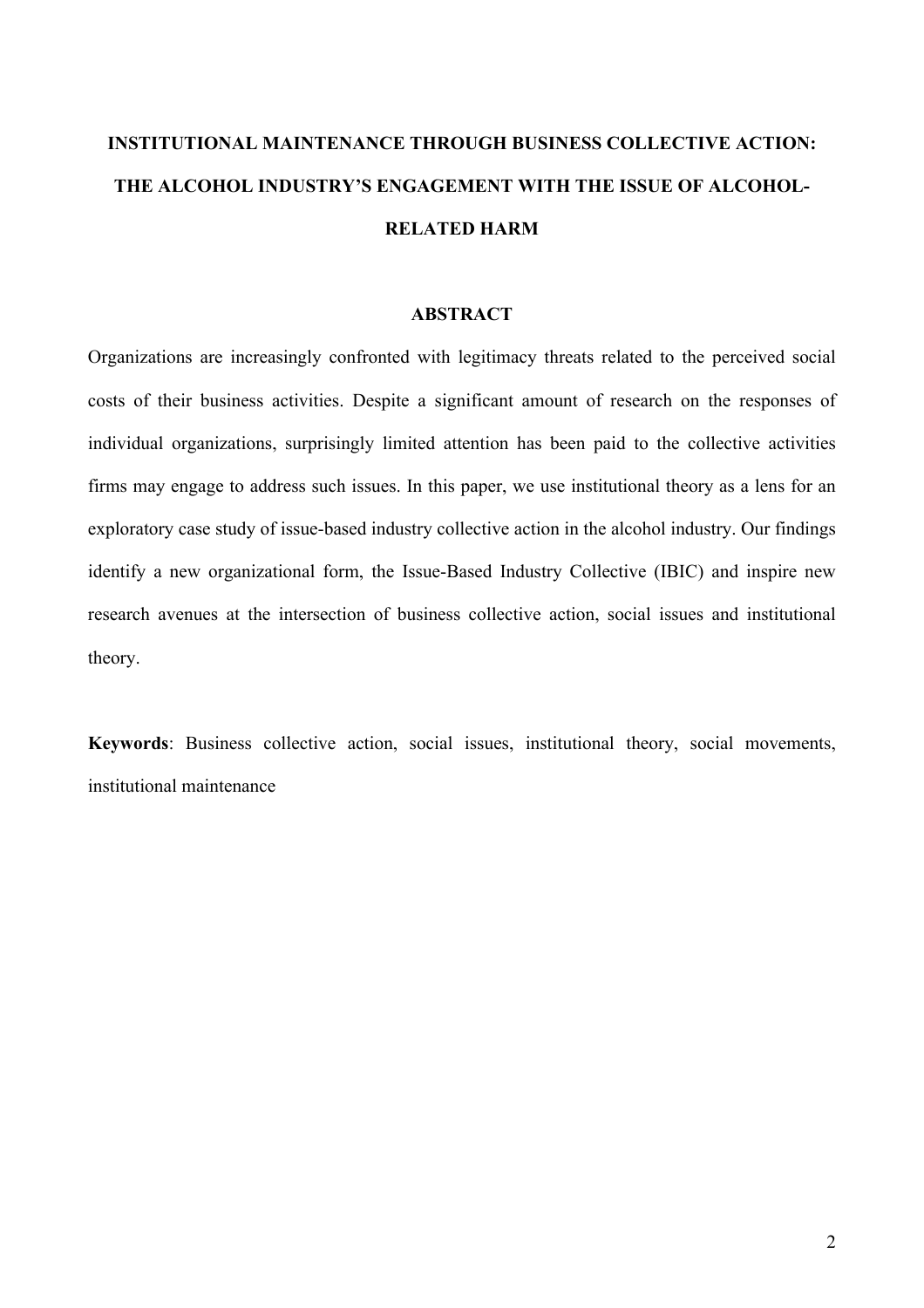#### **INTRODUCTION**

Organizations are increasingly confronted with societal pressures related to the perceived social and environmental costs of their business activities. As such pressures are often directed at an entire field, rather than at individual firms, organizations are likely to face a collective action problem when trying to find an appropriate response ([King & Lenox 2000;](https://www.researchgate.net/publication/2586144_Industry_Self-Regulation_Without_Sanctions_The_Chemical_Industry) [Getz 1997;](https://www.researchgate.net/publication/258126273_Research_in_Corporate_Political_Action_Integration_and_Assessment?el=1_x_8&enrichId=rgreq-98966ac44f9a416928703b9e6a6f6cb8-XXX&enrichSource=Y292ZXJQYWdlOzMwNTkwNTAwMDtBUzozOTE4NDg4MjU3Njk5ODZAMTQ3MDQzNTQ0ODc0Mg==) [Barnett 2006](https://www.researchgate.net/publication/4993066_Finding_a_Working_Balance_Between_Competitive_and_Communal_Strategies?el=1_x_8&enrichId=rgreq-98966ac44f9a416928703b9e6a6f6cb8-XXX&enrichSource=Y292ZXJQYWdlOzMwNTkwNTAwMDtBUzozOTE4NDg4MjU3Njk5ODZAMTQ3MDQzNTQ0ODc0Mg==)). However, despite a significant amount of research on *public* collective action (Schneiberg & Lounsbury 2008; [McCarthy & Zald 1977;](https://www.researchgate.net/publication/233870037_Resource_Mobilization_and_Social_Movements_A_Partial_Theory?el=1_x_8&enrichId=rgreq-98966ac44f9a416928703b9e6a6f6cb8-XXX&enrichSource=Y292ZXJQYWdlOzMwNTkwNTAwMDtBUzozOTE4NDg4MjU3Njk5ODZAMTQ3MDQzNTQ0ODc0Mg==) [Lounsbury et al. 2003;](https://www.researchgate.net/publication/44072905_Social_Movements_Field_Frames_and_Industry_Emergence_A_Cultural-Political_Perspective_on_US_Recycling?el=1_x_8&enrichId=rgreq-98966ac44f9a416928703b9e6a6f6cb8-XXX&enrichSource=Y292ZXJQYWdlOzMwNTkwNTAwMDtBUzozOTE4NDg4MjU3Njk5ODZAMTQ3MDQzNTQ0ODc0Mg==) [Soule 2012](https://www.researchgate.net/publication/274432819_Social_Movements_and_Markets_Industries_and_Firms?el=1_x_8&enrichId=rgreq-98966ac44f9a416928703b9e6a6f6cb8-XXX&enrichSource=Y292ZXJQYWdlOzMwNTkwNTAwMDtBUzozOTE4NDg4MjU3Njk5ODZAMTQ3MDQzNTQ0ODc0Mg==)), the phenomenon of *business* collective action remains surprisingly undertheorized in organization theory (but see [Barley, 2010;](https://www.researchgate.net/publication/270726455_Building_an_Institutional_Field_to_Corral_a_Government_A_Case_to_Set_an_Agenda_for_Organization_Studies?el=1_x_8&enrichId=rgreq-98966ac44f9a416928703b9e6a6f6cb8-XXX&enrichSource=Y292ZXJQYWdlOzMwNTkwNTAwMDtBUzozOTE4NDg4MjU3Njk5ODZAMTQ3MDQzNTQ0ODc0Mg==) [Greenwood, 2008;](https://www.researchgate.net/publication/238333635_Focusing_the_Asteroid_Belt_of_Organizations?el=1_x_8&enrichId=rgreq-98966ac44f9a416928703b9e6a6f6cb8-XXX&enrichSource=Y292ZXJQYWdlOzMwNTkwNTAwMDtBUzozOTE4NDg4MjU3Njk5ODZAMTQ3MDQzNTQ0ODc0Mg==) [Marques, 2016;](https://www.researchgate.net/publication/300372714_Industry_Business_Associations_Self-Interested_or_Socially_Conscious?el=1_x_8&enrichId=rgreq-98966ac44f9a416928703b9e6a6f6cb8-XXX&enrichSource=Y292ZXJQYWdlOzMwNTkwNTAwMDtBUzozOTE4NDg4MjU3Njk5ODZAMTQ3MDQzNTQ0ODc0Mg==) [Spillman, 2012](https://www.researchgate.net/publication/267447197_Solidarity_in_Strategy_Making_Business_Meaningful_in_American_Trade_Associations?el=1_x_8&enrichId=rgreq-98966ac44f9a416928703b9e6a6f6cb8-XXX&enrichSource=Y292ZXJQYWdlOzMwNTkwNTAwMDtBUzozOTE4NDg4MjU3Njk5ODZAMTQ3MDQzNTQ0ODc0Mg==)). In this paper, we address this dearth in theory by employing institutional theory as a lens to explore the question of how firms may collectively maintain their legitimacy in response to social issues.

Prior research in the space of social-issues management has focused predominantly on organizational-level responses to issue-based legitimacy threats. One stream of research has examined perception management strategies that firms may employ to maintain their legitimacy in the wake of public crises ([Elsbach 1994;](https://www.researchgate.net/publication/242075551_Managing_Organizational_Legitimacy_in_the_California_Cattle_Industry_The_Construction_and_Effectiveness_of_Verbal_Accounts?el=1_x_8&enrichId=rgreq-98966ac44f9a416928703b9e6a6f6cb8-XXX&enrichSource=Y292ZXJQYWdlOzMwNTkwNTAwMDtBUzozOTE4NDg4MjU3Njk5ODZAMTQ3MDQzNTQ0ODc0Mg==) McDonnell & King 2013; [Marcus & Goodman 1991;](https://www.researchgate.net/publication/275697494_Victims_and_Shareholders_Dilemmas_of_Presenting_Corporate_Policy_During_a_Crisis?el=1_x_8&enrichId=rgreq-98966ac44f9a416928703b9e6a6f6cb8-XXX&enrichSource=Y292ZXJQYWdlOzMwNTkwNTAwMDtBUzozOTE4NDg4MjU3Njk5ODZAMTQ3MDQzNTQ0ODc0Mg==) [Desai 2011;](https://www.researchgate.net/publication/283816406_Mass_Media_and_Massive_Failures_Determining_Organizational_Efforts_to_Defend_Field_Legitimacy_Following_Crises?el=1_x_8&enrichId=rgreq-98966ac44f9a416928703b9e6a6f6cb8-XXX&enrichSource=Y292ZXJQYWdlOzMwNTkwNTAwMDtBUzozOTE4NDg4MjU3Njk5ODZAMTQ3MDQzNTQ0ODc0Mg==) [Elsbach 2013](https://www.researchgate.net/publication/248563854_Organizational_Perception_Management?el=1_x_8&enrichId=rgreq-98966ac44f9a416928703b9e6a6f6cb8-XXX&enrichSource=Y292ZXJQYWdlOzMwNTkwNTAwMDtBUzozOTE4NDg4MjU3Njk5ODZAMTQ3MDQzNTQ0ODc0Mg==)). Such studies have typically looked at how organizations may best frame their responses to concerned stakeholders in order to preserve positive social evaluations. Another stream of research has looked at corporate political activity ([Hillman et al. 2004;](https://www.researchgate.net/publication/239485073_Corporate_Political_Activity_A_Review_and_Research_Agenda?el=1_x_8&enrichId=rgreq-98966ac44f9a416928703b9e6a6f6cb8-XXX&enrichSource=Y292ZXJQYWdlOzMwNTkwNTAwMDtBUzozOTE4NDg4MjU3Njk5ODZAMTQ3MDQzNTQ0ODc0Mg==) [Walker &](https://www.researchgate.net/publication/270692047_The_Political_Mobilization_of_Firms_and_Industries?el=1_x_8&enrichId=rgreq-98966ac44f9a416928703b9e6a6f6cb8-XXX&enrichSource=Y292ZXJQYWdlOzMwNTkwNTAwMDtBUzozOTE4NDg4MjU3Njk5ODZAMTQ3MDQzNTQ0ODc0Mg==) [Rea 2014;](https://www.researchgate.net/publication/270692047_The_Political_Mobilization_of_Firms_and_Industries?el=1_x_8&enrichId=rgreq-98966ac44f9a416928703b9e6a6f6cb8-XXX&enrichSource=Y292ZXJQYWdlOzMwNTkwNTAwMDtBUzozOTE4NDg4MjU3Njk5ODZAMTQ3MDQzNTQ0ODc0Mg==) [Getz 1997](https://www.researchgate.net/publication/258126273_Research_in_Corporate_Political_Action_Integration_and_Assessment?el=1_x_8&enrichId=rgreq-98966ac44f9a416928703b9e6a6f6cb8-XXX&enrichSource=Y292ZXJQYWdlOzMwNTkwNTAwMDtBUzozOTE4NDg4MjU3Njk5ODZAMTQ3MDQzNTQ0ODc0Mg==)). Studies in this branch have examined the activities that organizations may employ to influence government policy in ways that are favourable to the firm, such as lobbying, public campaigning and direct political engagement. Despite producing important insights, rarely have these studies acknowledged the collective nature of legitimacy threats and related organizational responses, and subjected these issues to analysis at the field-level ([Barley 2010;](https://www.researchgate.net/publication/270726455_Building_an_Institutional_Field_to_Corral_a_Government_A_Case_to_Set_an_Agenda_for_Organization_Studies?el=1_x_8&enrichId=rgreq-98966ac44f9a416928703b9e6a6f6cb8-XXX&enrichSource=Y292ZXJQYWdlOzMwNTkwNTAwMDtBUzozOTE4NDg4MjU3Njk5ODZAMTQ3MDQzNTQ0ODc0Mg==) Hoffman 2001).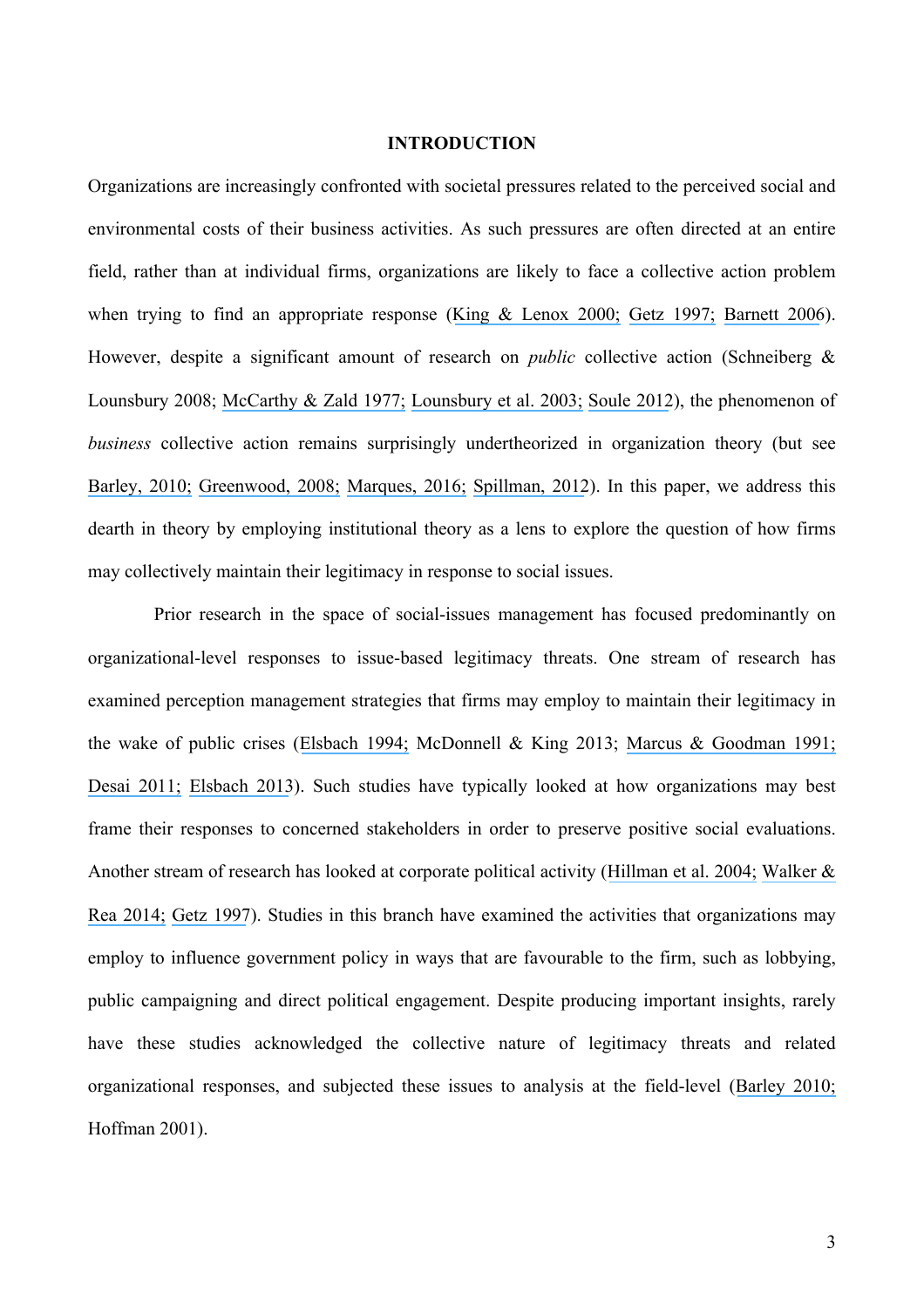Moreover, the limited work that *has* addressed industry collective action in some fashion has done so from a relatively narrow angle, focusing exclusively on one type of strategy that firms may engage in collectively, such as self-regulation ([King & Lenox 2000;](https://www.researchgate.net/publication/2586144_Industry_Self-Regulation_Without_Sanctions_The_Chemical_Industry) [Barnett & King 2008;](https://www.researchgate.net/publication/228133698_Good_Fences_Make_Good_Neighbors_A_Longitudinal_Analysis_of_an_Industry_Self-Regulatory_Institution?el=1_x_8&enrichId=rgreq-98966ac44f9a416928703b9e6a6f6cb8-XXX&enrichSource=Y292ZXJQYWdlOzMwNTkwNTAwMDtBUzozOTE4NDg4MjU3Njk5ODZAMTQ3MDQzNTQ0ODc0Mg==) [Yue](https://www.researchgate.net/publication/258126361_The_Failure_of_Private_Regulation_Elite_Control_and_Market_Crises_in_the_Manhattan_Banking_Industry?el=1_x_8&enrichId=rgreq-98966ac44f9a416928703b9e6a6f6cb8-XXX&enrichSource=Y292ZXJQYWdlOzMwNTkwNTAwMDtBUzozOTE4NDg4MjU3Njk5ODZAMTQ3MDQzNTQ0ODc0Mg==) [et al. 2013](https://www.researchgate.net/publication/258126361_The_Failure_of_Private_Regulation_Elite_Control_and_Market_Crises_in_the_Manhattan_Banking_Industry?el=1_x_8&enrichId=rgreq-98966ac44f9a416928703b9e6a6f6cb8-XXX&enrichSource=Y292ZXJQYWdlOzMwNTkwNTAwMDtBUzozOTE4NDg4MjU3Njk5ODZAMTQ3MDQzNTQ0ODc0Mg==)) or astroturfing ([Walker 2014;](https://www.researchgate.net/publication/288435337_Grassroots_for_hire_Public_affairs_consultants_in_American_democracy?el=1_x_8&enrichId=rgreq-98966ac44f9a416928703b9e6a6f6cb8-XXX&enrichSource=Y292ZXJQYWdlOzMwNTkwNTAwMDtBUzozOTE4NDg4MjU3Njk5ODZAMTQ3MDQzNTQ0ODc0Mg==) [Walker 2009](https://www.researchgate.net/publication/254078727_Privatizing_Participation_Civic_Change_and_the_Organizational_Dynamics_of_Grassroots_Lobbying_Firms?el=1_x_8&enrichId=rgreq-98966ac44f9a416928703b9e6a6f6cb8-XXX&enrichSource=Y292ZXJQYWdlOzMwNTkwNTAwMDtBUzozOTE4NDg4MjU3Njk5ODZAMTQ3MDQzNTQ0ODc0Mg==)). However, legitimacy threats related to social issues are typically multifaceted and involve pressure from a variety of stakeholders ([Hoffman 1999;](https://www.researchgate.net/publication/265239904_Institutional_Evolution_and_Change_Environmentalism_and_the_US_Chemical_Industry?el=1_x_8&enrichId=rgreq-98966ac44f9a416928703b9e6a6f6cb8-XXX&enrichSource=Y292ZXJQYWdlOzMwNTkwNTAwMDtBUzozOTE4NDg4MjU3Njk5ODZAMTQ3MDQzNTQ0ODc0Mg==) [Meyer & Hollerer 2010](https://www.researchgate.net/publication/280298236_Meaning_structures_in_a_contested_issue_field_A_topographic_map_of_shareholder_value_in_Austria?el=1_x_8&enrichId=rgreq-98966ac44f9a416928703b9e6a6f6cb8-XXX&enrichSource=Y292ZXJQYWdlOzMwNTkwNTAwMDtBUzozOTE4NDg4MjU3Njk5ODZAMTQ3MDQzNTQ0ODc0Mg==)). As a result, affected organizations are likely to engage in a multiplicity of collective activities to manage these challenges. As such, we see a clear need for taking a broader lens on issue-based business collective action and believe that institutional theory is ideally situated to theoretically inform such an approach.

In this paper, we begin by addressing this challenge through a theorization of the collective activities of organizations in response to legitimacy-threatening social issues. To this end, we report on a study of the collective activities of alcohol producers in response to increased public attention to the issue of alcohol-related harm. We begin by arguing that the increased public attention to the issue of alcohol-related harm as a result of a "new public health movement" set in motion forces of deinstitutionalization around alcohol consumption. As a result, a number of alcohol producers began to perceive this issue as an existential threat. Our study of the responses of these alcohol producers led to the discovery of a new organizational form, which we refer to as the Issue-Based Industry Collective (IBIC). We define organizations of this form as non-profit organizations that are established and funded by multiple industry actors in order to engage with a particular social issue. We found that, in the alcohol industry, IBICs were established to advance a new paradigm of "responsible alcohol consumption" in order to maintain the overarching institution of alcohol consumption. In the remainder of the paper, we present an exploratory case study of IBICs in the alcohol industry in order to describe the diverse set of collective activities that these organizations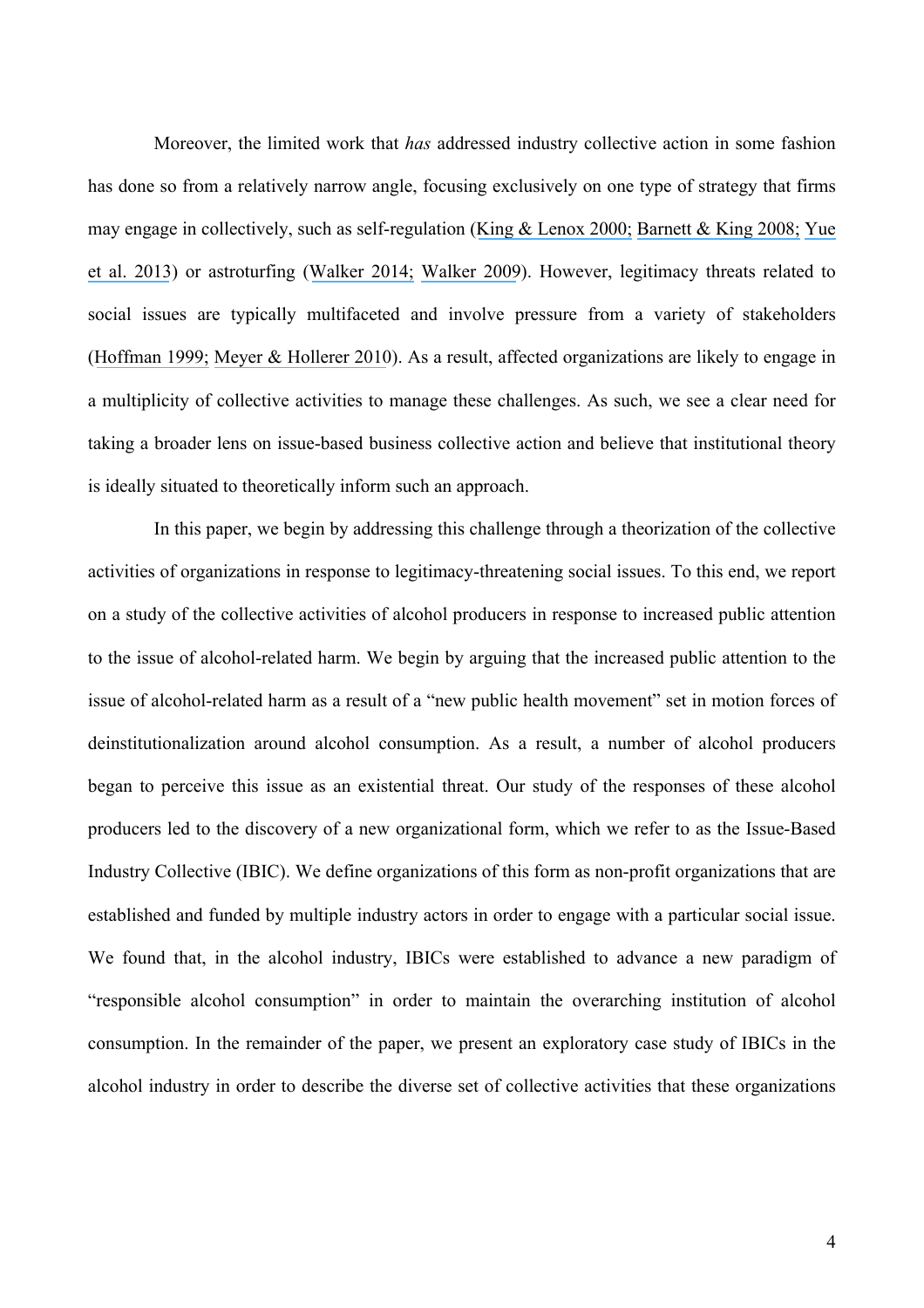may facilitate and investigate why IBICs may be regarded as necessary vehicles for the execution of these activities.

With our work, we aim to open up a new research direction on business collective action and social issues and make three specific contributions with the aim of fostering cross-fertilization between research on social-issues management (e.g. [Desai, 2011;](https://www.researchgate.net/publication/283816406_Mass_Media_and_Massive_Failures_Determining_Organizational_Efforts_to_Defend_Field_Legitimacy_Following_Crises?el=1_x_8&enrichId=rgreq-98966ac44f9a416928703b9e6a6f6cb8-XXX&enrichSource=Y292ZXJQYWdlOzMwNTkwNTAwMDtBUzozOTE4NDg4MjU3Njk5ODZAMTQ3MDQzNTQ0ODc0Mg==) [Elsbach, 1994;](https://www.researchgate.net/publication/242075551_Managing_Organizational_Legitimacy_in_the_California_Cattle_Industry_The_Construction_and_Effectiveness_of_Verbal_Accounts?el=1_x_8&enrichId=rgreq-98966ac44f9a416928703b9e6a6f6cb8-XXX&enrichSource=Y292ZXJQYWdlOzMwNTkwNTAwMDtBUzozOTE4NDg4MjU3Njk5ODZAMTQ3MDQzNTQ0ODc0Mg==) [Hillman et al.,](https://www.researchgate.net/publication/239485073_Corporate_Political_Activity_A_Review_and_Research_Agenda?el=1_x_8&enrichId=rgreq-98966ac44f9a416928703b9e6a6f6cb8-XXX&enrichSource=Y292ZXJQYWdlOzMwNTkwNTAwMDtBUzozOTE4NDg4MjU3Njk5ODZAMTQ3MDQzNTQ0ODc0Mg==) [2004](https://www.researchgate.net/publication/239485073_Corporate_Political_Activity_A_Review_and_Research_Agenda?el=1_x_8&enrichId=rgreq-98966ac44f9a416928703b9e6a6f6cb8-XXX&enrichSource=Y292ZXJQYWdlOzMwNTkwNTAwMDtBUzozOTE4NDg4MjU3Njk5ODZAMTQ3MDQzNTQ0ODc0Mg==)) and two branches of institutional theory: "movement institutionalism" ([King & Pearce 2010;](https://www.researchgate.net/publication/228173854_The_Contentiousness_of_Markets_Politics_Social_Movements_and_Institutional_Change_in_Markets?el=1_x_8&enrichId=rgreq-98966ac44f9a416928703b9e6a6f6cb8-XXX&enrichSource=Y292ZXJQYWdlOzMwNTkwNTAwMDtBUzozOTE4NDg4MjU3Njk5ODZAMTQ3MDQzNTQ0ODc0Mg==) Schneiberg & Lounsbury 2008; [Soule 2012](https://www.researchgate.net/publication/274432819_Social_Movements_and_Markets_Industries_and_Firms?el=1_x_8&enrichId=rgreq-98966ac44f9a416928703b9e6a6f6cb8-XXX&enrichSource=Y292ZXJQYWdlOzMwNTkwNTAwMDtBUzozOTE4NDg4MjU3Njk5ODZAMTQ3MDQzNTQ0ODc0Mg==)) and institutional work ([Lawrence & Suddaby 2006;](https://www.researchgate.net/publication/242437344_Institutions_and_institutional_work?el=1_x_8&enrichId=rgreq-98966ac44f9a416928703b9e6a6f6cb8-XXX&enrichSource=Y292ZXJQYWdlOzMwNTkwNTAwMDtBUzozOTE4NDg4MjU3Njk5ODZAMTQ3MDQzNTQ0ODc0Mg==) [Zietsma & Lawrence 2010;](https://www.researchgate.net/publication/236332862_Institutional_Work_in_the_Transformation_of_an_Organizational_Field_The_Interplay_of_Boundary_Work_and_Practice_Work?el=1_x_8&enrichId=rgreq-98966ac44f9a416928703b9e6a6f6cb8-XXX&enrichSource=Y292ZXJQYWdlOzMwNTkwNTAwMDtBUzozOTE4NDg4MjU3Njk5ODZAMTQ3MDQzNTQ0ODc0Mg==) [Maguire & Hardy 2009](https://www.researchgate.net/publication/276054186_Discourse_and_Deinstitutionalization_The_Decline_of_DDT?el=1_x_8&enrichId=rgreq-98966ac44f9a416928703b9e6a6f6cb8-XXX&enrichSource=Y292ZXJQYWdlOzMwNTkwNTAwMDtBUzozOTE4NDg4MjU3Njk5ODZAMTQ3MDQzNTQ0ODc0Mg==)). First, our findings suggest that research on social-issues management ([Desai 2011;](https://www.researchgate.net/publication/283816406_Mass_Media_and_Massive_Failures_Determining_Organizational_Efforts_to_Defend_Field_Legitimacy_Following_Crises?el=1_x_8&enrichId=rgreq-98966ac44f9a416928703b9e6a6f6cb8-XXX&enrichSource=Y292ZXJQYWdlOzMwNTkwNTAwMDtBUzozOTE4NDg4MjU3Njk5ODZAMTQ3MDQzNTQ0ODc0Mg==) [Elsbach 1994;](https://www.researchgate.net/publication/242075551_Managing_Organizational_Legitimacy_in_the_California_Cattle_Industry_The_Construction_and_Effectiveness_of_Verbal_Accounts?el=1_x_8&enrichId=rgreq-98966ac44f9a416928703b9e6a6f6cb8-XXX&enrichSource=Y292ZXJQYWdlOzMwNTkwNTAwMDtBUzozOTE4NDg4MjU3Njk5ODZAMTQ3MDQzNTQ0ODc0Mg==) [Hillman et al. 2004](https://www.researchgate.net/publication/239485073_Corporate_Political_Activity_A_Review_and_Research_Agenda?el=1_x_8&enrichId=rgreq-98966ac44f9a416928703b9e6a6f6cb8-XXX&enrichSource=Y292ZXJQYWdlOzMwNTkwNTAwMDtBUzozOTE4NDg4MjU3Njk5ODZAMTQ3MDQzNTQ0ODc0Mg==)) could be enriched when social issues become understood as potential deinstitutionalization pressures within organizational fields rather than mere strategic issues facing individual firms. Such an understanding would allow for a better appreciation of the multilevel nature of the challenges that organizations may face when they face social issues and why there may be a need for collective action. This would encourage researchers in this space to consider a greater range of activities that organizations may adopt.

Second, we contribute to the emerging line of research on business collective action at the intersection of social issues management and institutional theory ([Barley 2010;](https://www.researchgate.net/publication/270726455_Building_an_Institutional_Field_to_Corral_a_Government_A_Case_to_Set_an_Agenda_for_Organization_Studies?el=1_x_8&enrichId=rgreq-98966ac44f9a416928703b9e6a6f6cb8-XXX&enrichSource=Y292ZXJQYWdlOzMwNTkwNTAwMDtBUzozOTE4NDg4MjU3Njk5ODZAMTQ3MDQzNTQ0ODc0Mg==) [Barnett 2006;](https://www.researchgate.net/publication/4993066_Finding_a_Working_Balance_Between_Competitive_and_Communal_Strategies?el=1_x_8&enrichId=rgreq-98966ac44f9a416928703b9e6a6f6cb8-XXX&enrichSource=Y292ZXJQYWdlOzMwNTkwNTAwMDtBUzozOTE4NDg4MjU3Njk5ODZAMTQ3MDQzNTQ0ODc0Mg==) [Marques 2016](https://www.researchgate.net/publication/300372714_Industry_Business_Associations_Self-Interested_or_Socially_Conscious?el=1_x_8&enrichId=rgreq-98966ac44f9a416928703b9e6a6f6cb8-XXX&enrichSource=Y292ZXJQYWdlOzMwNTkwNTAwMDtBUzozOTE4NDg4MjU3Njk5ODZAMTQ3MDQzNTQ0ODc0Mg==)) by bringing attention to a new organizational form—the Issue-Based Industry Collective—and show that this form provides a unique organizational vehicle that industry actors may use to engage in collective maintenance in response to issue-based pressures toward deinstitutionalization. Through our efforts we aim to highlight the dire need for research on business collective action within organization theory. In particular, we propose that scholars theorize the different dimensions of collective business action and study the conditions leading to the emergence of various forms of such action.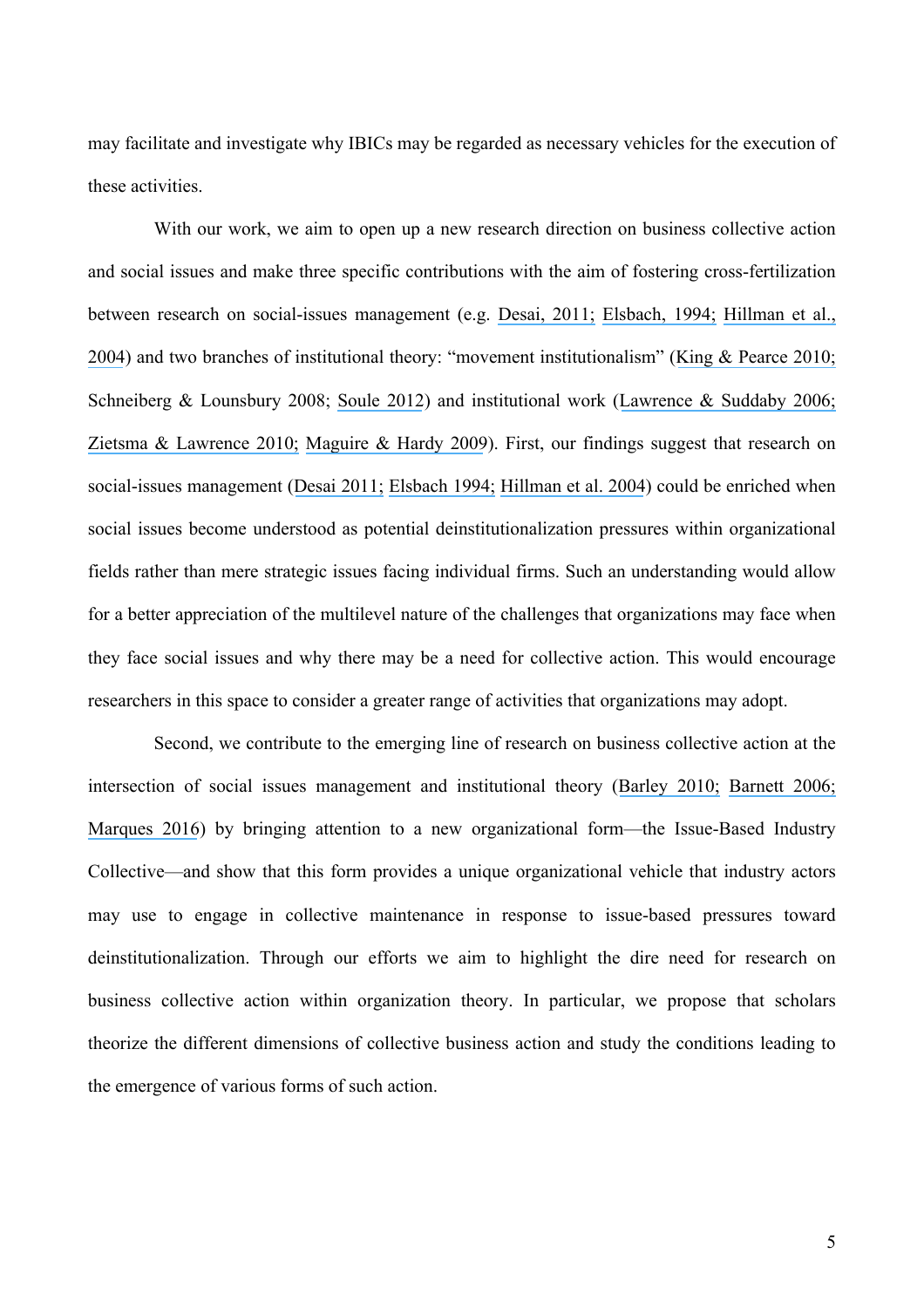Third and finally, our findings suggest that research within institutional theory could be enriched when institutional maintenance becomes regarded as a more multifaceted construct that may involve multiple social issue management tactics. Although institutional researchers have acknowledged that organizations may act like social movements at times (Soule 2012), the limited previous research in institutional theory on this subject has looked at field-level maintenance as a relatively one-dimensional activity related to the "defence" of existing institutional arrangements ([Maguire & Hardy 2009;](https://www.researchgate.net/publication/276054186_Discourse_and_Deinstitutionalization_The_Decline_of_DDT?el=1_x_8&enrichId=rgreq-98966ac44f9a416928703b9e6a6f6cb8-XXX&enrichSource=Y292ZXJQYWdlOzMwNTkwNTAwMDtBUzozOTE4NDg4MjU3Njk5ODZAMTQ3MDQzNTQ0ODc0Mg==) [Zietsma & Lawrence 2010](https://www.researchgate.net/publication/236332862_Institutional_Work_in_the_Transformation_of_an_Organizational_Field_The_Interplay_of_Boundary_Work_and_Practice_Work?el=1_x_8&enrichId=rgreq-98966ac44f9a416928703b9e6a6f6cb8-XXX&enrichSource=Y292ZXJQYWdlOzMwNTkwNTAwMDtBUzozOTE4NDg4MjU3Njk5ODZAMTQ3MDQzNTQ0ODc0Mg==)). Our work suggests that institutional maintenance may be more multifaceted and may paradoxically include institutional creation work. Our depiction of the institutionalization of the responsible drinking paradigm in the alcohol industry encourages more complete and nuanced theorization of the maintenance activities that incumbent actors may engage in and, as such, promotes consideration of a greater range of activities that organizations may adopt.

We begin the remainder of the paper by reviewing relevant research on organizational responses to social issues and by arguing where institutional theory may advance research in this area. Subsequently, we introduce an exploratory case study of the collective activities of alcohol producers in response to increased attention to the issue of alcohol-related harm. We then show how these activities could be seen as different forms of institutional maintenance across multiple institutional pillars and theorize why organizations may engage in these activities collectively. Finally, we discuss implications of our conceptualization for future research on business collective action and legitimacy threats.

# **PREVIOUS RESEARCH**

#### *Social Issues Management*

Organizations may face legitimacy threats when there is increased attention to the perceived costs of their activities for society. Such threats may surface due to the occurrence of catastrophes (Desai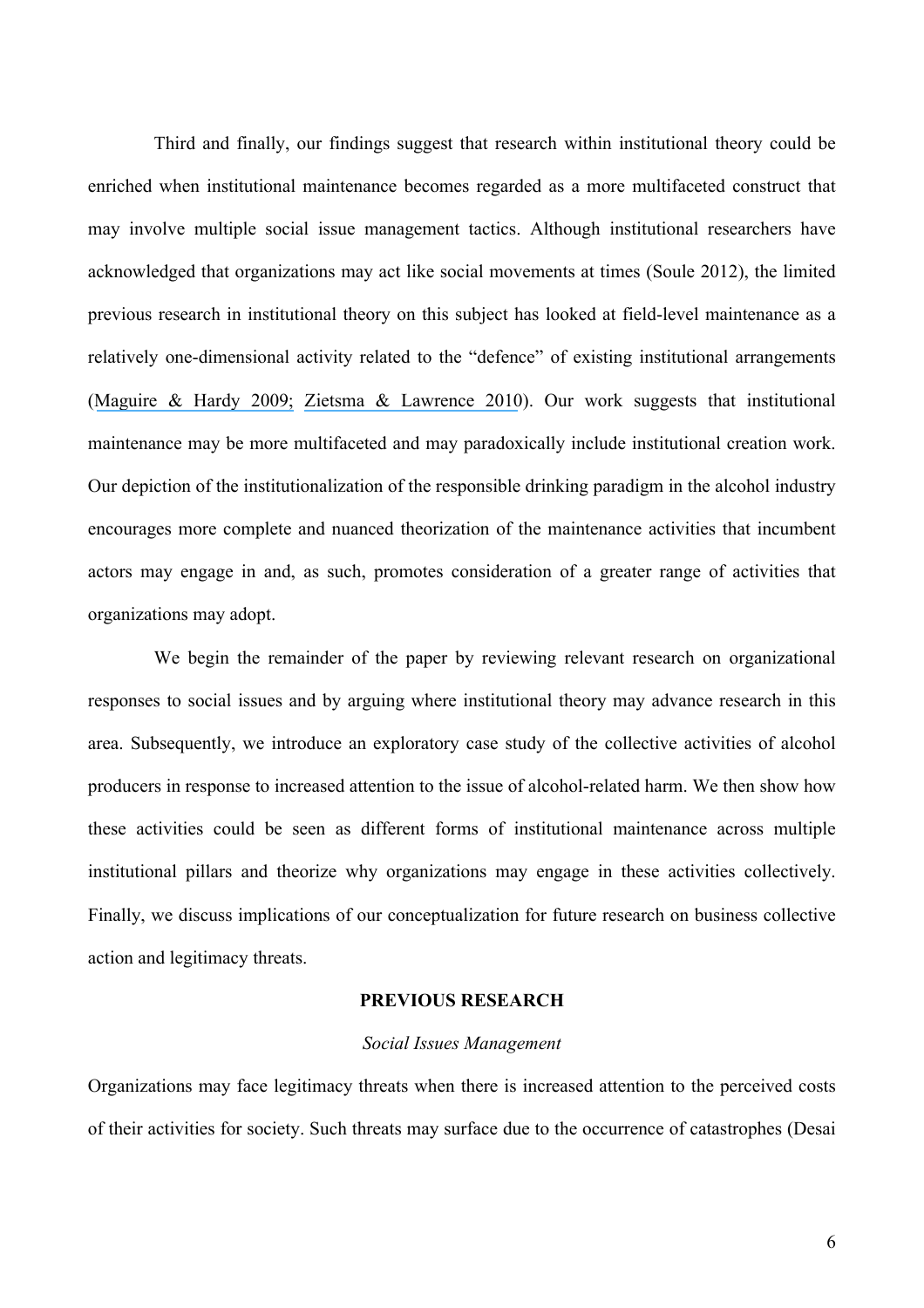2011; [Marcus & Goodman 1991](https://www.researchgate.net/publication/275697494_Victims_and_Shareholders_Dilemmas_of_Presenting_Corporate_Policy_During_a_Crisis?el=1_x_8&enrichId=rgreq-98966ac44f9a416928703b9e6a6f6cb8-XXX&enrichSource=Y292ZXJQYWdlOzMwNTkwNTAwMDtBUzozOTE4NDg4MjU3Njk5ODZAMTQ3MDQzNTQ0ODc0Mg==)) or through the agenda-setting work of civil society organizations (McDonnell & King 2013; [Deephouse & Heugens 2009](https://www.researchgate.net/publication/225661876_Linking_Social_Issues_to_Organizational_Impact_The_Role_of_Infomediaries_and_the_Infomediary_Process?el=1_x_8&enrichId=rgreq-98966ac44f9a416928703b9e6a6f6cb8-XXX&enrichSource=Y292ZXJQYWdlOzMwNTkwNTAwMDtBUzozOTE4NDg4MjU3Njk5ODZAMTQ3MDQzNTQ0ODc0Mg==)). For instance, the banking industry is faced with legitimacy issues after the financial crisis drew attention to the potential societal costs associated with the industry's practices (e.g. [Davis, 2010](https://www.researchgate.net/publication/228763446_Not_just_a_mortgage_crisis_How_finance_maimed_society?el=1_x_8&enrichId=rgreq-98966ac44f9a416928703b9e6a6f6cb8-XXX&enrichSource=Y292ZXJQYWdlOzMwNTkwNTAwMDtBUzozOTE4NDg4MjU3Njk5ODZAMTQ3MDQzNTQ0ODc0Mg==)). Similarly, the apparel industry is frequently confronted with challenges related to the circumstances under which their products are manufactured (e.g. [Zadek, 2004](https://www.researchgate.net/publication/8123623_The_Path_to_Corporate_Responsibility?el=1_x_8&enrichId=rgreq-98966ac44f9a416928703b9e6a6f6cb8-XXX&enrichSource=Y292ZXJQYWdlOzMwNTkwNTAwMDtBUzozOTE4NDg4MjU3Njk5ODZAMTQ3MDQzNTQ0ODc0Mg==)). However, while in some instances such social issues may result in event-based legitimacy discounts that wear off over time, in other cases, attention to the societal cost of business activities may lead to existential legitimacy threats as they challenge the core of the affected organization's practices ([Hudson 2008](https://www.researchgate.net/publication/274751051_Against_all_Odds_A_Consideration_of_Core-Stigmatized_Organizations?el=1_x_8&enrichId=rgreq-98966ac44f9a416928703b9e6a6f6cb8-XXX&enrichSource=Y292ZXJQYWdlOzMwNTkwNTAwMDtBUzozOTE4NDg4MjU3Njk5ODZAMTQ3MDQzNTQ0ODc0Mg==)). Examples of the latter may be found in contexts such as the gambling industry (Galvin et al. 2005), the arms industry ([Vergne 2012](https://www.researchgate.net/publication/228222044_Stigmatized_Categories_and_Public_Disapproval_of_Organizations_A_Mixed_Methods_Study_of_the_Global_Arms_Industry_1996-2007?el=1_x_8&enrichId=rgreq-98966ac44f9a416928703b9e6a6f6cb8-XXX&enrichSource=Y292ZXJQYWdlOzMwNTkwNTAwMDtBUzozOTE4NDg4MjU3Njk5ODZAMTQ3MDQzNTQ0ODc0Mg==)), the alcohol industry ([Hiatt et al. 2009](https://www.researchgate.net/publication/247870427_From_Pabst_to_Pepsi_The_Deinstitutionalization_of_Social_Practices_and_the_Creation_of_Entrepreneurial_Opportunities?el=1_x_8&enrichId=rgreq-98966ac44f9a416928703b9e6a6f6cb8-XXX&enrichSource=Y292ZXJQYWdlOzMwNTkwNTAwMDtBUzozOTE4NDg4MjU3Njk5ODZAMTQ3MDQzNTQ0ODc0Mg==)), the tobacco industry (Galvin et al. 2005) and more recently in the soft drinks and fast-food industry. Whether or not social issues cause episodic or systemic challenges to organizations, a common thread is that these issues challenge the fundamental license to operate for organizations in a scrutinized line of business and, as such, require an organized response.

Previous research has provided multiple examples of organizational efforts to shape their environment and maintain legitimacy in response to social issues. A first stream of research has examined the perception management strategies that firms may employ to preserve positive social evaluations ([Elsbach 1994;](https://www.researchgate.net/publication/242075551_Managing_Organizational_Legitimacy_in_the_California_Cattle_Industry_The_Construction_and_Effectiveness_of_Verbal_Accounts?el=1_x_8&enrichId=rgreq-98966ac44f9a416928703b9e6a6f6cb8-XXX&enrichSource=Y292ZXJQYWdlOzMwNTkwNTAwMDtBUzozOTE4NDg4MjU3Njk5ODZAMTQ3MDQzNTQ0ODc0Mg==) [Desai 2011;](https://www.researchgate.net/publication/283816406_Mass_Media_and_Massive_Failures_Determining_Organizational_Efforts_to_Defend_Field_Legitimacy_Following_Crises?el=1_x_8&enrichId=rgreq-98966ac44f9a416928703b9e6a6f6cb8-XXX&enrichSource=Y292ZXJQYWdlOzMwNTkwNTAwMDtBUzozOTE4NDg4MjU3Njk5ODZAMTQ3MDQzNTQ0ODc0Mg==) McDonnell & King 2013; [Marcus & Goodman 1991;](https://www.researchgate.net/publication/275697494_Victims_and_Shareholders_Dilemmas_of_Presenting_Corporate_Policy_During_a_Crisis?el=1_x_8&enrichId=rgreq-98966ac44f9a416928703b9e6a6f6cb8-XXX&enrichSource=Y292ZXJQYWdlOzMwNTkwNTAwMDtBUzozOTE4NDg4MjU3Njk5ODZAMTQ3MDQzNTQ0ODc0Mg==) [Elsbach 2013](https://www.researchgate.net/publication/248563854_Organizational_Perception_Management?el=1_x_8&enrichId=rgreq-98966ac44f9a416928703b9e6a6f6cb8-XXX&enrichSource=Y292ZXJQYWdlOzMwNTkwNTAwMDtBUzozOTE4NDg4MjU3Njk5ODZAMTQ3MDQzNTQ0ODc0Mg==)). For example, [Elsbach \(1994\)](https://www.researchgate.net/publication/242075551_Managing_Organizational_Legitimacy_in_the_California_Cattle_Industry_The_Construction_and_Effectiveness_of_Verbal_Accounts?el=1_x_8&enrichId=rgreq-98966ac44f9a416928703b9e6a6f6cb8-XXX&enrichSource=Y292ZXJQYWdlOzMwNTkwNTAwMDtBUzozOTE4NDg4MjU3Njk5ODZAMTQ3MDQzNTQ0ODc0Mg==) showed that, in the context of the California cattle industry, organizational responses to social issues were most effective in preserving legitimacy when they included "acknowledgments" rather than "denials" and referred to "institutional characteristics" rather than "technical characteristics". Relatedly, in a quantitative study of organizational responses of railroad companies to a public crises regarding railway safety, Desai (2011) found that organizations used a variety of "defensive institutional statements" and that the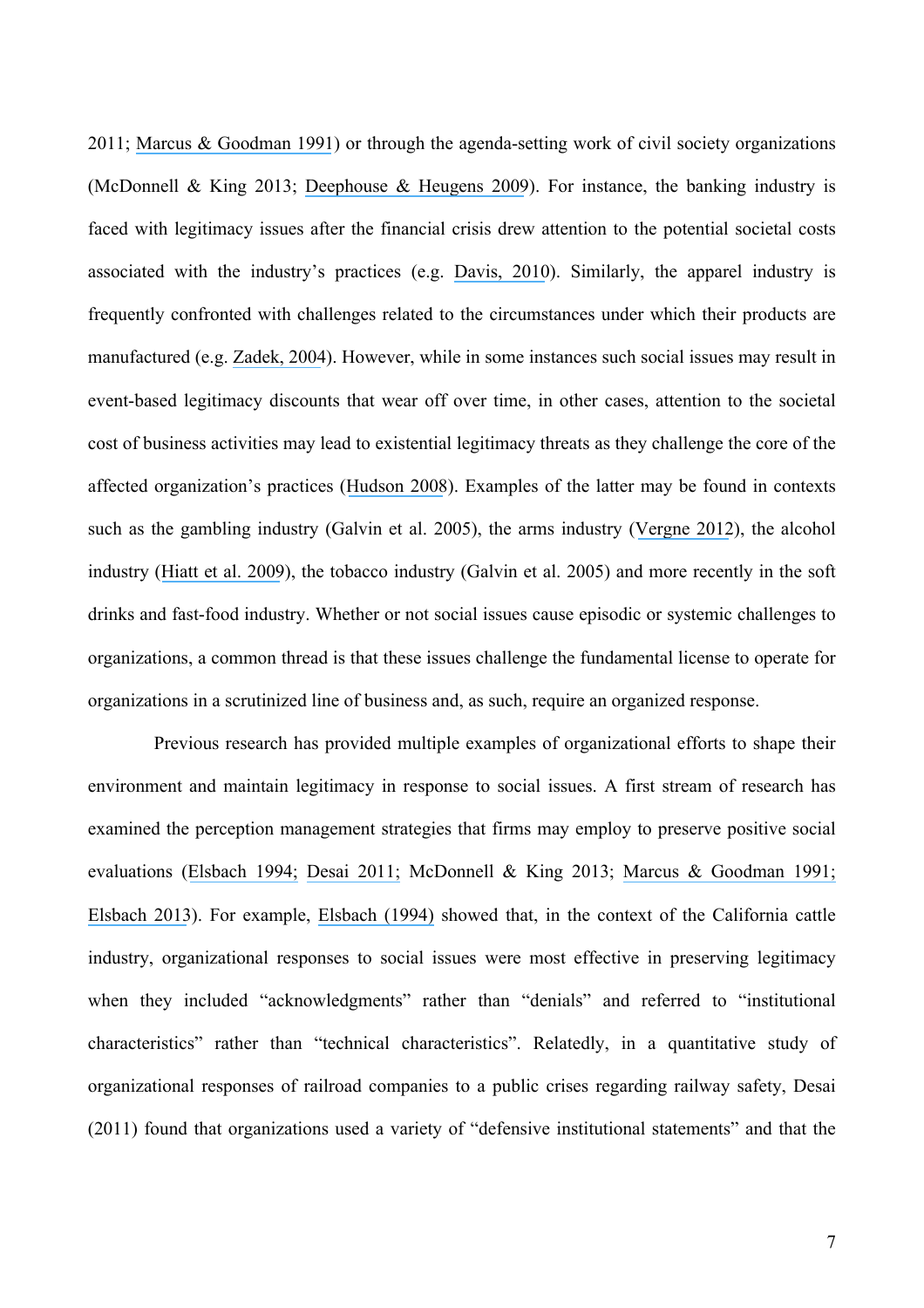degree to which such statements were used varied depending on field and organizational characteristics. Overall, these studies provide good insights into the episodic public responses that organizations may engage in following legitimacy threatening situations.

A second important stream of research has provided insight into the more systemic responses that organizations may engage in to shape their environments in efforts to manage legitimacy threats. This eclectic line of work has focused on what is described as "corporate political activity" ([Hillman et al. 2004;](https://www.researchgate.net/publication/239485073_Corporate_Political_Activity_A_Review_and_Research_Agenda?el=1_x_8&enrichId=rgreq-98966ac44f9a416928703b9e6a6f6cb8-XXX&enrichSource=Y292ZXJQYWdlOzMwNTkwNTAwMDtBUzozOTE4NDg4MjU3Njk5ODZAMTQ3MDQzNTQ0ODc0Mg==) [Walker & Rea 2014;](https://www.researchgate.net/publication/270692047_The_Political_Mobilization_of_Firms_and_Industries?el=1_x_8&enrichId=rgreq-98966ac44f9a416928703b9e6a6f6cb8-XXX&enrichSource=Y292ZXJQYWdlOzMwNTkwNTAwMDtBUzozOTE4NDg4MjU3Njk5ODZAMTQ3MDQzNTQ0ODc0Mg==) [Getz 1997](https://www.researchgate.net/publication/258126273_Research_in_Corporate_Political_Action_Integration_and_Assessment?el=1_x_8&enrichId=rgreq-98966ac44f9a416928703b9e6a6f6cb8-XXX&enrichSource=Y292ZXJQYWdlOzMwNTkwNTAwMDtBUzozOTE4NDg4MjU3Njk5ODZAMTQ3MDQzNTQ0ODc0Mg==)). Corporate political activity refers to the deliberate corporate actions that are intended to shape governmental behaviour in ways that are favourable to the firm ([Getz 1997;](https://www.researchgate.net/publication/258126273_Research_in_Corporate_Political_Action_Integration_and_Assessment?el=1_x_8&enrichId=rgreq-98966ac44f9a416928703b9e6a6f6cb8-XXX&enrichSource=Y292ZXJQYWdlOzMwNTkwNTAwMDtBUzozOTE4NDg4MjU3Njk5ODZAMTQ3MDQzNTQ0ODc0Mg==) [Hillman et al. 2004;](https://www.researchgate.net/publication/239485073_Corporate_Political_Activity_A_Review_and_Research_Agenda?el=1_x_8&enrichId=rgreq-98966ac44f9a416928703b9e6a6f6cb8-XXX&enrichSource=Y292ZXJQYWdlOzMwNTkwNTAwMDtBUzozOTE4NDg4MjU3Njk5ODZAMTQ3MDQzNTQ0ODc0Mg==) [Baysinger 1984](https://www.researchgate.net/publication/271948643_Domain_Maintenance_as_an_Objective_of_Business_Political_Activity_An_Expanded_Typology?el=1_x_8&enrichId=rgreq-98966ac44f9a416928703b9e6a6f6cb8-XXX&enrichSource=Y292ZXJQYWdlOzMwNTkwNTAwMDtBUzozOTE4NDg4MjU3Njk5ODZAMTQ3MDQzNTQ0ODc0Mg==)). Examples of such actions are engagement in electoral politics in order to support preferred candidates or obtain access to otherwise unavailable political channels ([Ansolabehere et al. 2002;](https://www.researchgate.net/publication/4985255_Are_PAC_Contributions_and_Lobbying_Linked_New_Evidence_from_the_1995_Lobby_Disclosure_Act?el=1_x_8&enrichId=rgreq-98966ac44f9a416928703b9e6a6f6cb8-XXX&enrichSource=Y292ZXJQYWdlOzMwNTkwNTAwMDtBUzozOTE4NDg4MjU3Njk5ODZAMTQ3MDQzNTQ0ODc0Mg==) [Hart 2001](https://www.researchgate.net/publication/279621250_Why_do_some_firms_give_Why_do_some_give_a_lot_High-tech_PACs_1977-1996?el=1_x_8&enrichId=rgreq-98966ac44f9a416928703b9e6a6f6cb8-XXX&enrichSource=Y292ZXJQYWdlOzMwNTkwNTAwMDtBUzozOTE4NDg4MjU3Njk5ODZAMTQ3MDQzNTQ0ODc0Mg==)), corporate lobbying to influence the policy making process ([Baumgartner & Leech 2001;](https://www.researchgate.net/publication/231890159_Interest_Niches_and_Policy_Bandwagons_Patterns_of_Interest_Group_Involvement_in_National_Politics?el=1_x_8&enrichId=rgreq-98966ac44f9a416928703b9e6a6f6cb8-XXX&enrichSource=Y292ZXJQYWdlOzMwNTkwNTAwMDtBUzozOTE4NDg4MjU3Njk5ODZAMTQ3MDQzNTQ0ODc0Mg==) [Caldeira et al. 2000;](https://www.researchgate.net/publication/231965717_The_Lobbying_Activities_of_Organized_Interests_in_Federal_Judicial_Nominations?el=1_x_8&enrichId=rgreq-98966ac44f9a416928703b9e6a6f6cb8-XXX&enrichSource=Y292ZXJQYWdlOzMwNTkwNTAwMDtBUzozOTE4NDg4MjU3Njk5ODZAMTQ3MDQzNTQ0ODc0Mg==) [Schuler et al. 2002](https://www.researchgate.net/publication/269865600_Pursuing_Strategic_Advantage_Through_Political_Means_A_Multivariate_Approach?el=1_x_8&enrichId=rgreq-98966ac44f9a416928703b9e6a6f6cb8-XXX&enrichSource=Y292ZXJQYWdlOzMwNTkwNTAwMDtBUzozOTE4NDg4MjU3Njk5ODZAMTQ3MDQzNTQ0ODc0Mg==)) and grassroots lobbying or "astroturfing" through which corporations seek to mobilize citizens to advocate for their interests toward government ([Walker 2014;](https://www.researchgate.net/publication/288435337_Grassroots_for_hire_Public_affairs_consultants_in_American_democracy?el=1_x_8&enrichId=rgreq-98966ac44f9a416928703b9e6a6f6cb8-XXX&enrichSource=Y292ZXJQYWdlOzMwNTkwNTAwMDtBUzozOTE4NDg4MjU3Njk5ODZAMTQ3MDQzNTQ0ODc0Mg==) [Walker 2009](https://www.researchgate.net/publication/254078727_Privatizing_Participation_Civic_Change_and_the_Organizational_Dynamics_of_Grassroots_Lobbying_Firms?el=1_x_8&enrichId=rgreq-98966ac44f9a416928703b9e6a6f6cb8-XXX&enrichSource=Y292ZXJQYWdlOzMwNTkwNTAwMDtBUzozOTE4NDg4MjU3Njk5ODZAMTQ3MDQzNTQ0ODc0Mg==)). Research in this vein thus provides valuable lessons regarding the strategies that firms may employ to shape their political environment in anticipation of or in response to a social issue.

Despite the significance of the findings of these two streams of research for understanding organizational responses to social issues, there are two important limitations. First, both streams of research focus predominantly on episodic organizational-level activities. However, social issues often pose structural challenges, rather than episodic challenges, that affect entire industries, rather than individual firms. As such, effective responses require collective action from affected organizations ([King & Lenox 2000;](https://www.researchgate.net/publication/2586144_Industry_Self-Regulation_Without_Sanctions_The_Chemical_Industry) [Getz 1997;](https://www.researchgate.net/publication/258126273_Research_in_Corporate_Political_Action_Integration_and_Assessment?el=1_x_8&enrichId=rgreq-98966ac44f9a416928703b9e6a6f6cb8-XXX&enrichSource=Y292ZXJQYWdlOzMwNTkwNTAwMDtBUzozOTE4NDg4MjU3Njk5ODZAMTQ3MDQzNTQ0ODc0Mg==) [Barnett 2006](https://www.researchgate.net/publication/4993066_Finding_a_Working_Balance_Between_Competitive_and_Communal_Strategies?el=1_x_8&enrichId=rgreq-98966ac44f9a416928703b9e6a6f6cb8-XXX&enrichSource=Y292ZXJQYWdlOzMwNTkwNTAwMDtBUzozOTE4NDg4MjU3Njk5ODZAMTQ3MDQzNTQ0ODc0Mg==)). Second, both streams of research focus on isolated sets of activities that target very specific domains of the affected organization's environment. For example, while perception management research typically looks at how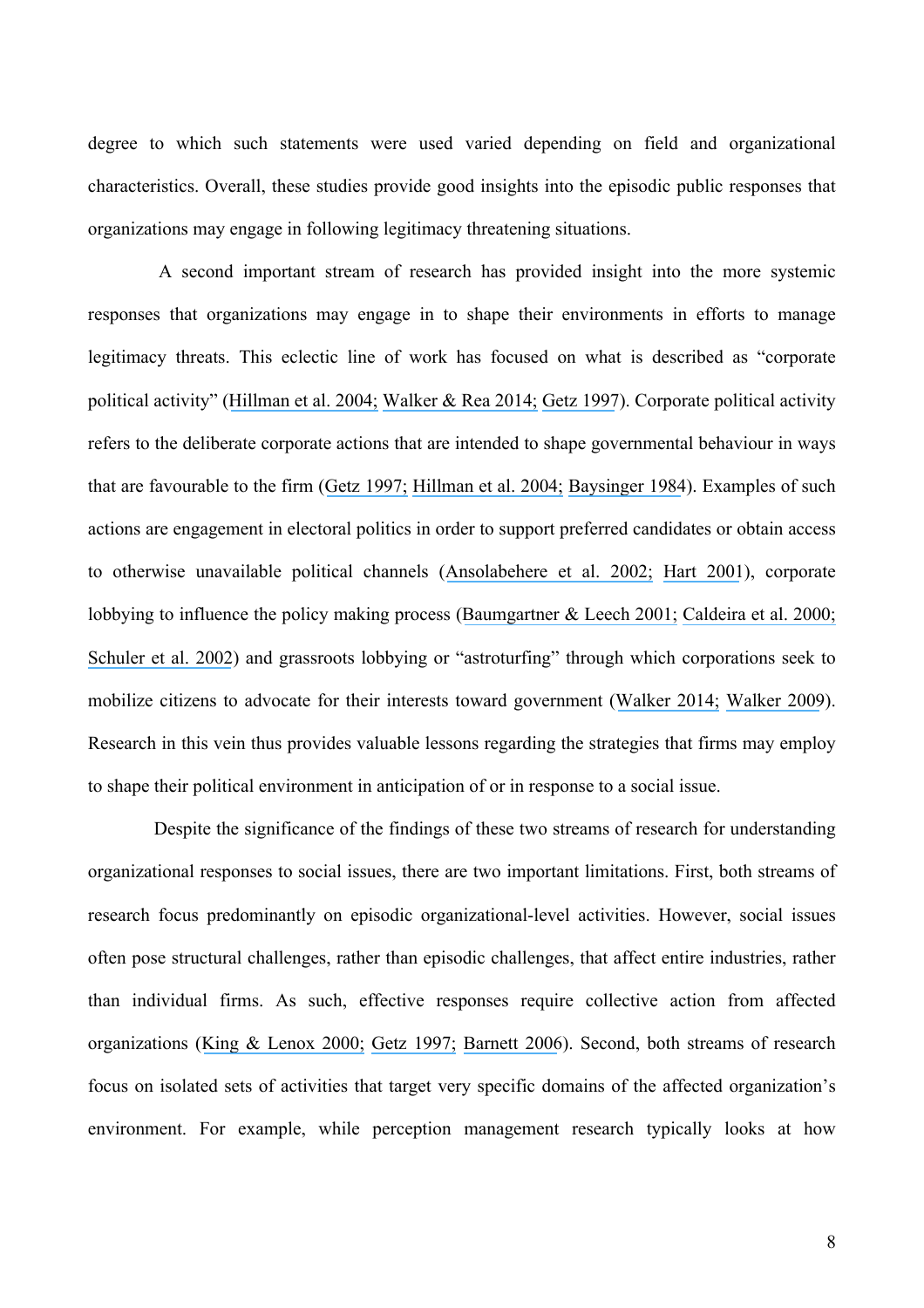organizations may manage disapproval among the broader public ([Elsbach 2013](https://www.researchgate.net/publication/248563854_Organizational_Perception_Management?el=1_x_8&enrichId=rgreq-98966ac44f9a416928703b9e6a6f6cb8-XXX&enrichSource=Y292ZXJQYWdlOzMwNTkwNTAwMDtBUzozOTE4NDg4MjU3Njk5ODZAMTQ3MDQzNTQ0ODc0Mg==)), research on corporate political activity specializes in understanding corporate influence over the political domain ([Funk & Hirschman 2015](https://www.researchgate.net/publication/281909636_Beyond_Nonmarket_Strategy_Market_Actions_as_Corporate_Political_Activity?el=1_x_8&enrichId=rgreq-98966ac44f9a416928703b9e6a6f6cb8-XXX&enrichSource=Y292ZXJQYWdlOzMwNTkwNTAwMDtBUzozOTE4NDg4MjU3Njk5ODZAMTQ3MDQzNTQ0ODc0Mg==)). However, responding to social issues is likely to require a multiplicity of activities targeted at multiple domains ([Hoffman 1999](https://www.researchgate.net/publication/265239904_Institutional_Evolution_and_Change_Environmentalism_and_the_US_Chemical_Industry?el=1_x_8&enrichId=rgreq-98966ac44f9a416928703b9e6a6f6cb8-XXX&enrichSource=Y292ZXJQYWdlOzMwNTkwNTAwMDtBUzozOTE4NDg4MjU3Njk5ODZAMTQ3MDQzNTQ0ODc0Mg==)). As such, we lack a fieldlevel understanding of how firms may collectively maintain their legitimacy in response to a social issue.

Recent research has begun to address these issues in two ways. First, there is increasing attention to the role of industry associations as vehicles for collective action at the level of the organizational field ([Spillman 2012;](https://www.researchgate.net/publication/267447197_Solidarity_in_Strategy_Making_Business_Meaningful_in_American_Trade_Associations?el=1_x_8&enrichId=rgreq-98966ac44f9a416928703b9e6a6f6cb8-XXX&enrichSource=Y292ZXJQYWdlOzMwNTkwNTAwMDtBUzozOTE4NDg4MjU3Njk5ODZAMTQ3MDQzNTQ0ODc0Mg==) [Barnett 2012](https://www.researchgate.net/publication/228268750_One_Voice_But_Whose_Voice_Exploring_What_Drives_Trade_Association_Activity?el=1_x_8&enrichId=rgreq-98966ac44f9a416928703b9e6a6f6cb8-XXX&enrichSource=Y292ZXJQYWdlOzMwNTkwNTAwMDtBUzozOTE4NDg4MjU3Njk5ODZAMTQ3MDQzNTQ0ODc0Mg==)). Second, researchers have looked at particular activities that organizations may engage in collectively to respond to field-level social issues, such as self-regulation ([King & Lenox 2000;](https://www.researchgate.net/publication/2586144_Industry_Self-Regulation_Without_Sanctions_The_Chemical_Industry) [Barnett & King 2008;](https://www.researchgate.net/publication/228133698_Good_Fences_Make_Good_Neighbors_A_Longitudinal_Analysis_of_an_Industry_Self-Regulatory_Institution?el=1_x_8&enrichId=rgreq-98966ac44f9a416928703b9e6a6f6cb8-XXX&enrichSource=Y292ZXJQYWdlOzMwNTkwNTAwMDtBUzozOTE4NDg4MjU3Njk5ODZAMTQ3MDQzNTQ0ODc0Mg==) [Yue et al. 2013](https://www.researchgate.net/publication/258126361_The_Failure_of_Private_Regulation_Elite_Control_and_Market_Crises_in_the_Manhattan_Banking_Industry?el=1_x_8&enrichId=rgreq-98966ac44f9a416928703b9e6a6f6cb8-XXX&enrichSource=Y292ZXJQYWdlOzMwNTkwNTAwMDtBUzozOTE4NDg4MjU3Njk5ODZAMTQ3MDQzNTQ0ODc0Mg==)) and astroturfing ([Walker 2014;](https://www.researchgate.net/publication/288435337_Grassroots_for_hire_Public_affairs_consultants_in_American_democracy?el=1_x_8&enrichId=rgreq-98966ac44f9a416928703b9e6a6f6cb8-XXX&enrichSource=Y292ZXJQYWdlOzMwNTkwNTAwMDtBUzozOTE4NDg4MjU3Njk5ODZAMTQ3MDQzNTQ0ODc0Mg==) [Walker 2009](https://www.researchgate.net/publication/254078727_Privatizing_Participation_Civic_Change_and_the_Organizational_Dynamics_of_Grassroots_Lobbying_Firms?el=1_x_8&enrichId=rgreq-98966ac44f9a416928703b9e6a6f6cb8-XXX&enrichSource=Y292ZXJQYWdlOzMwNTkwNTAwMDtBUzozOTE4NDg4MjU3Njk5ODZAMTQ3MDQzNTQ0ODc0Mg==)). As such there is a broader stream of research emerging that takes seriously the role of business collective action at the field level ([Barley 2010;](https://www.researchgate.net/publication/270726455_Building_an_Institutional_Field_to_Corral_a_Government_A_Case_to_Set_an_Agenda_for_Organization_Studies?el=1_x_8&enrichId=rgreq-98966ac44f9a416928703b9e6a6f6cb8-XXX&enrichSource=Y292ZXJQYWdlOzMwNTkwNTAwMDtBUzozOTE4NDg4MjU3Njk5ODZAMTQ3MDQzNTQ0ODc0Mg==) [Marques 2016](https://www.researchgate.net/publication/300372714_Industry_Business_Associations_Self-Interested_or_Socially_Conscious?el=1_x_8&enrichId=rgreq-98966ac44f9a416928703b9e6a6f6cb8-XXX&enrichSource=Y292ZXJQYWdlOzMwNTkwNTAwMDtBUzozOTE4NDg4MjU3Njk5ODZAMTQ3MDQzNTQ0ODc0Mg==)). We aim to contribute to this emerging line of research by using institutional theory as a lens to study issue-based business collective action at the level of the organizational field. In particular, we build on two branches of institutional theory: what we call "movement institutionalism" ([King & Pearce](https://www.researchgate.net/publication/228173854_The_Contentiousness_of_Markets_Politics_Social_Movements_and_Institutional_Change_in_Markets?el=1_x_8&enrichId=rgreq-98966ac44f9a416928703b9e6a6f6cb8-XXX&enrichSource=Y292ZXJQYWdlOzMwNTkwNTAwMDtBUzozOTE4NDg4MjU3Njk5ODZAMTQ3MDQzNTQ0ODc0Mg==) [2010;](https://www.researchgate.net/publication/228173854_The_Contentiousness_of_Markets_Politics_Social_Movements_and_Institutional_Change_in_Markets?el=1_x_8&enrichId=rgreq-98966ac44f9a416928703b9e6a6f6cb8-XXX&enrichSource=Y292ZXJQYWdlOzMwNTkwNTAwMDtBUzozOTE4NDg4MjU3Njk5ODZAMTQ3MDQzNTQ0ODc0Mg==) Schneiberg & Lounsbury 2008; [Soule 2012](https://www.researchgate.net/publication/274432819_Social_Movements_and_Markets_Industries_and_Firms?el=1_x_8&enrichId=rgreq-98966ac44f9a416928703b9e6a6f6cb8-XXX&enrichSource=Y292ZXJQYWdlOzMwNTkwNTAwMDtBUzozOTE4NDg4MjU3Njk5ODZAMTQ3MDQzNTQ0ODc0Mg==)) and institutional work ([Lawrence & Suddaby](https://www.researchgate.net/publication/242437344_Institutions_and_institutional_work?el=1_x_8&enrichId=rgreq-98966ac44f9a416928703b9e6a6f6cb8-XXX&enrichSource=Y292ZXJQYWdlOzMwNTkwNTAwMDtBUzozOTE4NDg4MjU3Njk5ODZAMTQ3MDQzNTQ0ODc0Mg==) [2006;](https://www.researchgate.net/publication/242437344_Institutions_and_institutional_work?el=1_x_8&enrichId=rgreq-98966ac44f9a416928703b9e6a6f6cb8-XXX&enrichSource=Y292ZXJQYWdlOzMwNTkwNTAwMDtBUzozOTE4NDg4MjU3Njk5ODZAMTQ3MDQzNTQ0ODc0Mg==) [Zietsma & Lawrence 2010;](https://www.researchgate.net/publication/236332862_Institutional_Work_in_the_Transformation_of_an_Organizational_Field_The_Interplay_of_Boundary_Work_and_Practice_Work?el=1_x_8&enrichId=rgreq-98966ac44f9a416928703b9e6a6f6cb8-XXX&enrichSource=Y292ZXJQYWdlOzMwNTkwNTAwMDtBUzozOTE4NDg4MjU3Njk5ODZAMTQ3MDQzNTQ0ODc0Mg==) [Maguire & Hardy 2009](https://www.researchgate.net/publication/276054186_Discourse_and_Deinstitutionalization_The_Decline_of_DDT?el=1_x_8&enrichId=rgreq-98966ac44f9a416928703b9e6a6f6cb8-XXX&enrichSource=Y292ZXJQYWdlOzMwNTkwNTAwMDtBUzozOTE4NDg4MjU3Njk5ODZAMTQ3MDQzNTQ0ODc0Mg==)).

## *Institutional Theory*

# *Movement Institutionalism*

Movement institutionalism is a branch of research that has developed at the intersection of organizational institutionalism and social movement research (Schneiberg & Lounsbury 2008; [Soule 2012;](https://www.researchgate.net/publication/274432819_Social_Movements_and_Markets_Industries_and_Firms?el=1_x_8&enrichId=rgreq-98966ac44f9a416928703b9e6a6f6cb8-XXX&enrichSource=Y292ZXJQYWdlOzMwNTkwNTAwMDtBUzozOTE4NDg4MjU3Njk5ODZAMTQ3MDQzNTQ0ODc0Mg==) [King & Pearce 2010](https://www.researchgate.net/publication/228173854_The_Contentiousness_of_Markets_Politics_Social_Movements_and_Institutional_Change_in_Markets?el=1_x_8&enrichId=rgreq-98966ac44f9a416928703b9e6a6f6cb8-XXX&enrichSource=Y292ZXJQYWdlOzMwNTkwNTAwMDtBUzozOTE4NDg4MjU3Njk5ODZAMTQ3MDQzNTQ0ODc0Mg==)). This range of work examines the interaction between business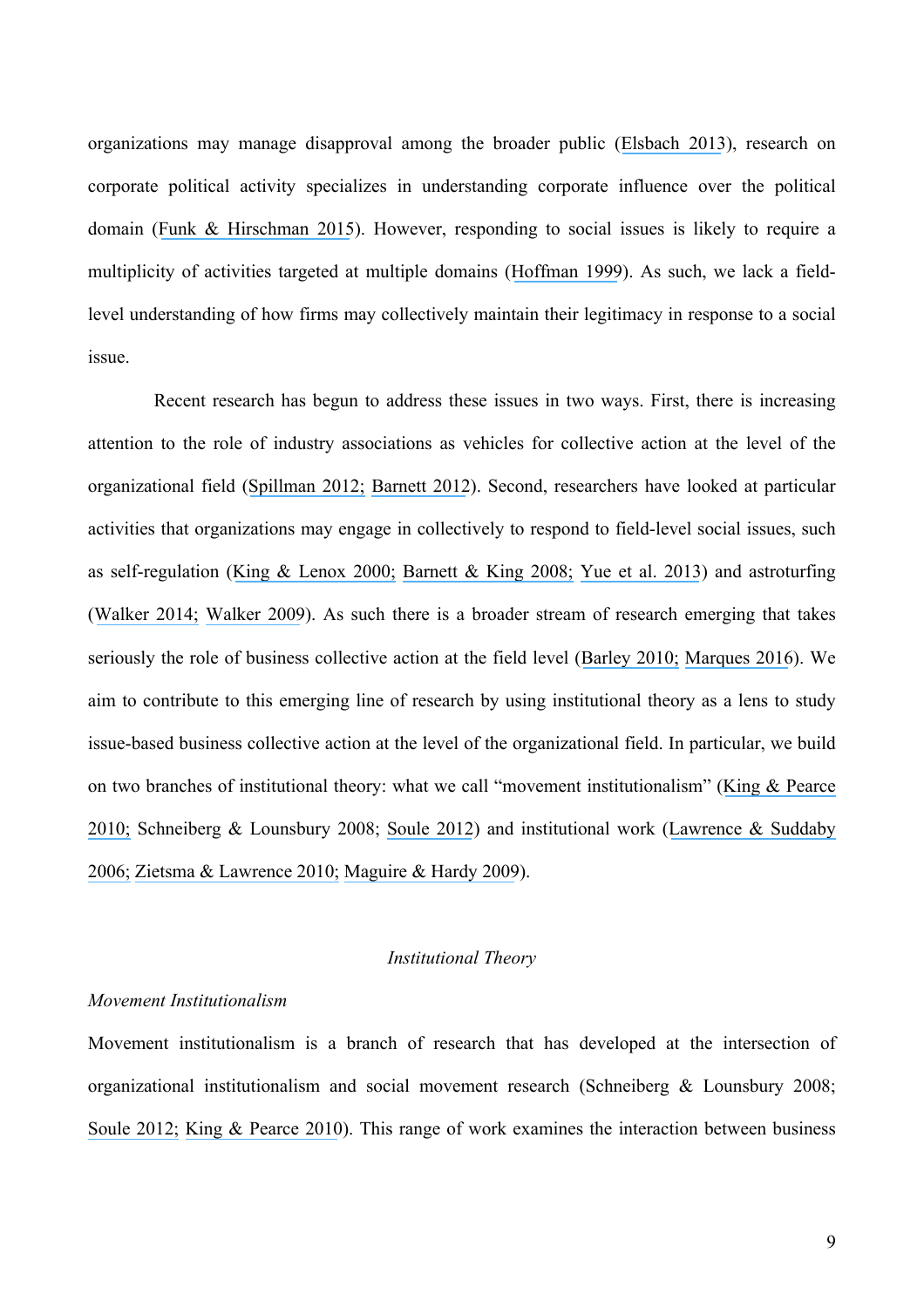and society by placing organizations within broader fields of contestation in which different groups of actors struggle for power and influence. As such, this work seeks a balance between *deterministic institutionalism* by rejecting the idea that organizational fields are monistic iron cages that force cultural-dopey actors into mimetic isomorphism ad perpetuum and *heroic institutionalism* by assuming at the same time that context exercises considerable force on actors' reflexive capability (Schneiberg & Lounsbury 2008). Overall, the main aim of movement institutionalism is to open up the black box of institutional change and provide theory around the ongoing struggle between different groups of field actors over meaning and influence.

#### *Institutional Work*

Similar to movement institutionalism, institutional work is a branch of institutional theory that seeks a balance between deterministic and heroic institutionalism. This branch of research has focused on improving our understanding of the role of agency in institutional dynamics by distinguishing between different forms of purposeful work that may have institutional consequences ([Lawrence & Suddaby 2006;](https://www.researchgate.net/publication/242437344_Institutions_and_institutional_work?el=1_x_8&enrichId=rgreq-98966ac44f9a416928703b9e6a6f6cb8-XXX&enrichSource=Y292ZXJQYWdlOzMwNTkwNTAwMDtBUzozOTE4NDg4MjU3Njk5ODZAMTQ3MDQzNTQ0ODc0Mg==) [Lawrence et al. 2011;](https://www.researchgate.net/publication/254117931_Institutional_Work_Refocusing_Institutional_Studies_of_Organization?el=1_x_8&enrichId=rgreq-98966ac44f9a416928703b9e6a6f6cb8-XXX&enrichSource=Y292ZXJQYWdlOzMwNTkwNTAwMDtBUzozOTE4NDg4MjU3Njk5ODZAMTQ3MDQzNTQ0ODc0Mg==) Lawrence et al. 2009) as well as different degrees of intentionality (Battilana & D'Aunno 2009; [Zietsma & Lawrence 2010](https://www.researchgate.net/publication/236332862_Institutional_Work_in_the_Transformation_of_an_Organizational_Field_The_Interplay_of_Boundary_Work_and_Practice_Work?el=1_x_8&enrichId=rgreq-98966ac44f9a416928703b9e6a6f6cb8-XXX&enrichSource=Y292ZXJQYWdlOzMwNTkwNTAwMDtBUzozOTE4NDg4MjU3Njk5ODZAMTQ3MDQzNTQ0ODc0Mg==)). Overall, the main aim of institutional work is to provide theory that allows for a nuanced understanding of the different purposive activities that actors may engage in that shape the institutional environment.

#### *Advantages of Using Institutional Theory to Study Organizational Responses to Social Issues*

Using institutional theory to study organizational responses to social issues has three important advantages. First, this allows us to move away from viewing social issues management as a mere strategic exercise by drawing explicit attention to the idea that social issues are often situated in broader organizational fields that organizations need to navigate ([Greenwood et al. 2002;](https://www.researchgate.net/publication/256843724_Theorizing_change_The_role_of_professional_associations_in_the_transformation_of_institutionalized_fields?el=1_x_8&enrichId=rgreq-98966ac44f9a416928703b9e6a6f6cb8-XXX&enrichSource=Y292ZXJQYWdlOzMwNTkwNTAwMDtBUzozOTE4NDg4MjU3Njk5ODZAMTQ3MDQzNTQ0ODc0Mg==)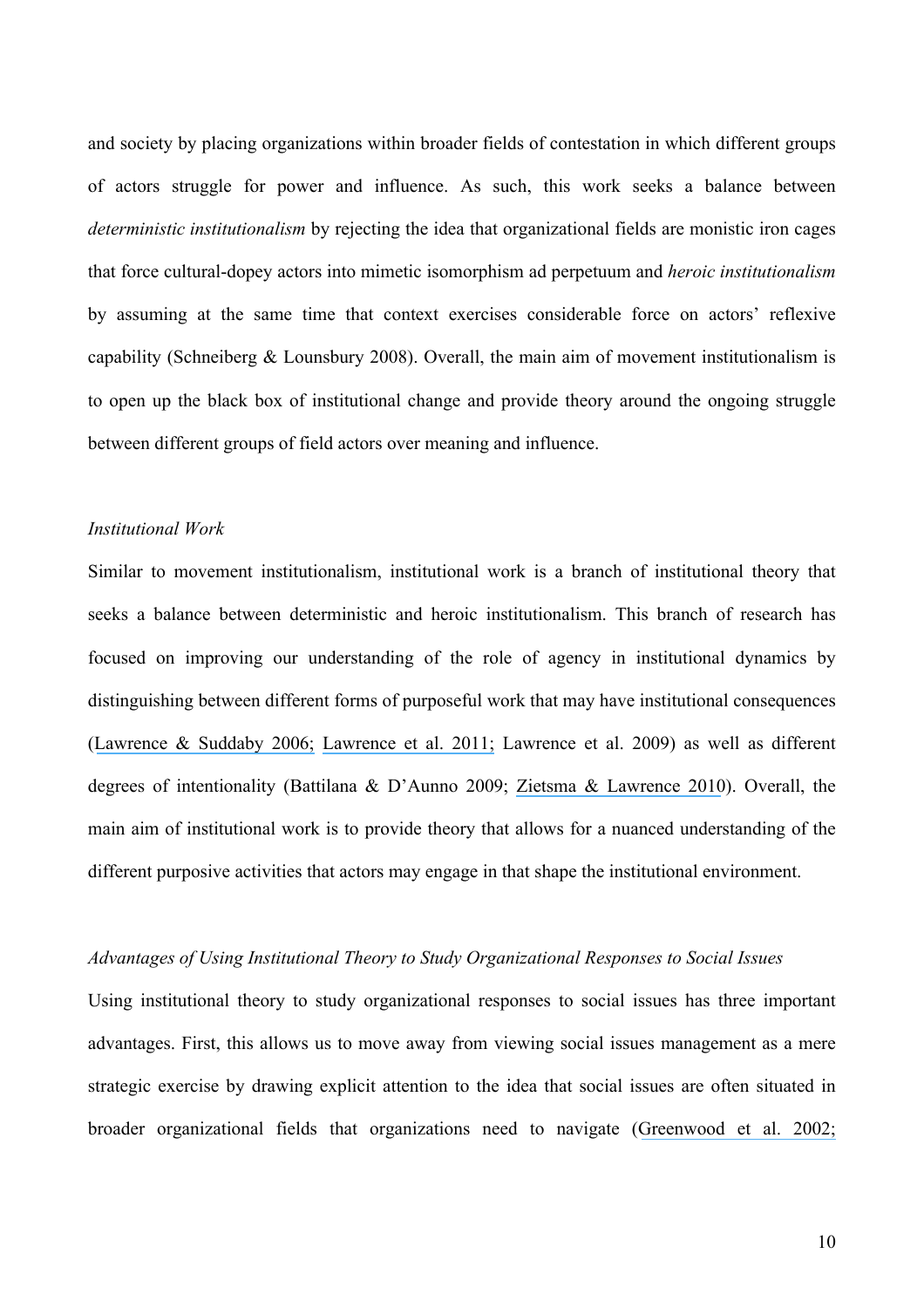Schneiberg & Soule 2005). Organizational fields draw together a divergent set of actors with a stake in a particular issue who may hold competing views about how an issue should be framed and addressed ([Hoffman 1999;](https://www.researchgate.net/publication/265239904_Institutional_Evolution_and_Change_Environmentalism_and_the_US_Chemical_Industry?el=1_x_8&enrichId=rgreq-98966ac44f9a416928703b9e6a6f6cb8-XXX&enrichSource=Y292ZXJQYWdlOzMwNTkwNTAwMDtBUzozOTE4NDg4MjU3Njk5ODZAMTQ3MDQzNTQ0ODc0Mg==) [Meyer & Hollerer 2010;](https://www.researchgate.net/publication/280298236_Meaning_structures_in_a_contested_issue_field_A_topographic_map_of_shareholder_value_in_Austria?el=1_x_8&enrichId=rgreq-98966ac44f9a416928703b9e6a6f6cb8-XXX&enrichSource=Y292ZXJQYWdlOzMwNTkwNTAwMDtBUzozOTE4NDg4MjU3Njk5ODZAMTQ3MDQzNTQ0ODc0Mg==) Schneiberg & Soule 2005). In this respect, movement institutionalism embraces the language of the battlefield by paying attention to the organizational activities of challengers, often in the form of collective action among an aggrieved subset of the public, and the activities of incumbents, often in the form of defensive responses from powerful corporations ([Fligstein & McAdam 2011;](https://www.researchgate.net/publication/46438381_Toward_a_General_Theory_of_Strategic_Action_Fields?el=1_x_8&enrichId=rgreq-98966ac44f9a416928703b9e6a6f6cb8-XXX&enrichSource=Y292ZXJQYWdlOzMwNTkwNTAwMDtBUzozOTE4NDg4MjU3Njk5ODZAMTQ3MDQzNTQ0ODc0Mg==) [King 2008;](https://www.researchgate.net/publication/274412302_A_Political_Mediation_Model_of_Corporate_Response_to_Social_Movement_Activism?el=1_x_8&enrichId=rgreq-98966ac44f9a416928703b9e6a6f6cb8-XXX&enrichSource=Y292ZXJQYWdlOzMwNTkwNTAwMDtBUzozOTE4NDg4MjU3Njk5ODZAMTQ3MDQzNTQ0ODc0Mg==) [Rao et al. 2000](https://www.researchgate.net/publication/238083370_Power_Plays_How_Social_Movements_and_Collective_Action_Create_New_Organizational_Forms?el=1_x_8&enrichId=rgreq-98966ac44f9a416928703b9e6a6f6cb8-XXX&enrichSource=Y292ZXJQYWdlOzMwNTkwNTAwMDtBUzozOTE4NDg4MjU3Njk5ODZAMTQ3MDQzNTQ0ODc0Mg==)). As such, through this lens, social issues engagement becomes part of an on going struggle between different actor groups that occurs when taken-for-granted practices coalesce with broader societal forces that provoke actors to experiment with solutions on the ground ([Greenwood et al. 2002;](https://www.researchgate.net/publication/256843724_Theorizing_change_The_role_of_professional_associations_in_the_transformation_of_institutionalized_fields?el=1_x_8&enrichId=rgreq-98966ac44f9a416928703b9e6a6f6cb8-XXX&enrichSource=Y292ZXJQYWdlOzMwNTkwNTAwMDtBUzozOTE4NDg4MjU3Njk5ODZAMTQ3MDQzNTQ0ODc0Mg==) [Zietsma &](https://www.researchgate.net/publication/236332862_Institutional_Work_in_the_Transformation_of_an_Organizational_Field_The_Interplay_of_Boundary_Work_and_Practice_Work?el=1_x_8&enrichId=rgreq-98966ac44f9a416928703b9e6a6f6cb8-XXX&enrichSource=Y292ZXJQYWdlOzMwNTkwNTAwMDtBUzozOTE4NDg4MjU3Njk5ODZAMTQ3MDQzNTQ0ODc0Mg==) [Lawrence 2010;](https://www.researchgate.net/publication/236332862_Institutional_Work_in_the_Transformation_of_an_Organizational_Field_The_Interplay_of_Boundary_Work_and_Practice_Work?el=1_x_8&enrichId=rgreq-98966ac44f9a416928703b9e6a6f6cb8-XXX&enrichSource=Y292ZXJQYWdlOzMwNTkwNTAwMDtBUzozOTE4NDg4MjU3Njk5ODZAMTQ3MDQzNTQ0ODc0Mg==) [Lounsbury et al. 2003](https://www.researchgate.net/publication/44072905_Social_Movements_Field_Frames_and_Industry_Emergence_A_Cultural-Political_Perspective_on_US_Recycling?el=1_x_8&enrichId=rgreq-98966ac44f9a416928703b9e6a6f6cb8-XXX&enrichSource=Y292ZXJQYWdlOzMwNTkwNTAwMDtBUzozOTE4NDg4MjU3Njk5ODZAMTQ3MDQzNTQ0ODc0Mg==)).

Second and relatedly, employing institutional theory as a lens also draws attention to the idea that social issues are socially constructed ([Edelman 1988;](https://www.researchgate.net/publication/37689762_Constructing_the_Political_Spectacle?el=1_x_8&enrichId=rgreq-98966ac44f9a416928703b9e6a6f6cb8-XXX&enrichSource=Y292ZXJQYWdlOzMwNTkwNTAwMDtBUzozOTE4NDg4MjU3Njk5ODZAMTQ3MDQzNTQ0ODc0Mg==) [Gusfield 1984;](https://www.researchgate.net/publication/37687629_The_Culture_of_Public_Problems_Drinking-Driving_and_the_Symbolic_Order?el=1_x_8&enrichId=rgreq-98966ac44f9a416928703b9e6a6f6cb8-XXX&enrichSource=Y292ZXJQYWdlOzMwNTkwNTAwMDtBUzozOTE4NDg4MjU3Njk5ODZAMTQ3MDQzNTQ0ODc0Mg==) [Lefsrud & Meyer](https://www.researchgate.net/publication/274412197_Science_or_Science_Fiction_Professionals) [2012](https://www.researchgate.net/publication/274412197_Science_or_Science_Fiction_Professionals)). From this perspective, organizations are not mere passive actors that respond to threats that are posed by challengers, but are also active participants in the construction of meaning around social issues and related institutionalization or deinstitutionalization of particular practices ([Hiatt et](https://www.researchgate.net/publication/247870427_From_Pabst_to_Pepsi_The_Deinstitutionalization_of_Social_Practices_and_the_Creation_of_Entrepreneurial_Opportunities?el=1_x_8&enrichId=rgreq-98966ac44f9a416928703b9e6a6f6cb8-XXX&enrichSource=Y292ZXJQYWdlOzMwNTkwNTAwMDtBUzozOTE4NDg4MjU3Njk5ODZAMTQ3MDQzNTQ0ODc0Mg==) [al. 2009;](https://www.researchgate.net/publication/247870427_From_Pabst_to_Pepsi_The_Deinstitutionalization_of_Social_Practices_and_the_Creation_of_Entrepreneurial_Opportunities?el=1_x_8&enrichId=rgreq-98966ac44f9a416928703b9e6a6f6cb8-XXX&enrichSource=Y292ZXJQYWdlOzMwNTkwNTAwMDtBUzozOTE4NDg4MjU3Njk5ODZAMTQ3MDQzNTQ0ODc0Mg==) [Maguire & Hardy 2009;](https://www.researchgate.net/publication/276054186_Discourse_and_Deinstitutionalization_The_Decline_of_DDT?el=1_x_8&enrichId=rgreq-98966ac44f9a416928703b9e6a6f6cb8-XXX&enrichSource=Y292ZXJQYWdlOzMwNTkwNTAwMDtBUzozOTE4NDg4MjU3Njk5ODZAMTQ3MDQzNTQ0ODc0Mg==) [Oliver 1992](https://www.researchgate.net/publication/247762405_The_Antecedents_of_Deinstitutionalization?el=1_x_8&enrichId=rgreq-98966ac44f9a416928703b9e6a6f6cb8-XXX&enrichSource=Y292ZXJQYWdlOzMwNTkwNTAwMDtBUzozOTE4NDg4MjU3Njk5ODZAMTQ3MDQzNTQ0ODc0Mg==)). As such, it becomes essential to understand not only how public movements may attempt to frame certain issues, boost the diffusion of their ideas, as well as, recruit members, gain resources and establish a broad support for the movement (Snow et al. 1986; [Lounsbury et al. 2003;](https://www.researchgate.net/publication/44072905_Social_Movements_Field_Frames_and_Industry_Emergence_A_Cultural-Political_Perspective_on_US_Recycling?el=1_x_8&enrichId=rgreq-98966ac44f9a416928703b9e6a6f6cb8-XXX&enrichSource=Y292ZXJQYWdlOzMwNTkwNTAwMDtBUzozOTE4NDg4MjU3Njk5ODZAMTQ3MDQzNTQ0ODc0Mg==) [Rao et al. 2000](https://www.researchgate.net/publication/238083370_Power_Plays_How_Social_Movements_and_Collective_Action_Create_New_Organizational_Forms?el=1_x_8&enrichId=rgreq-98966ac44f9a416928703b9e6a6f6cb8-XXX&enrichSource=Y292ZXJQYWdlOzMwNTkwNTAwMDtBUzozOTE4NDg4MjU3Njk5ODZAMTQ3MDQzNTQ0ODc0Mg==)), but also how the work of incumbent organizations may achieve similar ends in attempts to maintain their position ([Zietsma & Lawrence](https://www.researchgate.net/publication/236332862_Institutional_Work_in_the_Transformation_of_an_Organizational_Field_The_Interplay_of_Boundary_Work_and_Practice_Work?el=1_x_8&enrichId=rgreq-98966ac44f9a416928703b9e6a6f6cb8-XXX&enrichSource=Y292ZXJQYWdlOzMwNTkwNTAwMDtBUzozOTE4NDg4MjU3Njk5ODZAMTQ3MDQzNTQ0ODc0Mg==) [2010;](https://www.researchgate.net/publication/236332862_Institutional_Work_in_the_Transformation_of_an_Organizational_Field_The_Interplay_of_Boundary_Work_and_Practice_Work?el=1_x_8&enrichId=rgreq-98966ac44f9a416928703b9e6a6f6cb8-XXX&enrichSource=Y292ZXJQYWdlOzMwNTkwNTAwMDtBUzozOTE4NDg4MjU3Njk5ODZAMTQ3MDQzNTQ0ODc0Mg==) [Maguire & Hardy 2009](https://www.researchgate.net/publication/276054186_Discourse_and_Deinstitutionalization_The_Decline_of_DDT?el=1_x_8&enrichId=rgreq-98966ac44f9a416928703b9e6a6f6cb8-XXX&enrichSource=Y292ZXJQYWdlOzMwNTkwNTAwMDtBUzozOTE4NDg4MjU3Njk5ODZAMTQ3MDQzNTQ0ODc0Mg==)). As such, social issues management may entail organizations acting like social movements ([Soule, 2012](https://www.researchgate.net/publication/274432819_Social_Movements_and_Markets_Industries_and_Firms?el=1_x_8&enrichId=rgreq-98966ac44f9a416928703b9e6a6f6cb8-XXX&enrichSource=Y292ZXJQYWdlOzMwNTkwNTAwMDtBUzozOTE4NDg4MjU3Njk5ODZAMTQ3MDQzNTQ0ODc0Mg==)) in their attempts to construct alternative paths that resolve challenges around social issues while maintaining their legitimacy.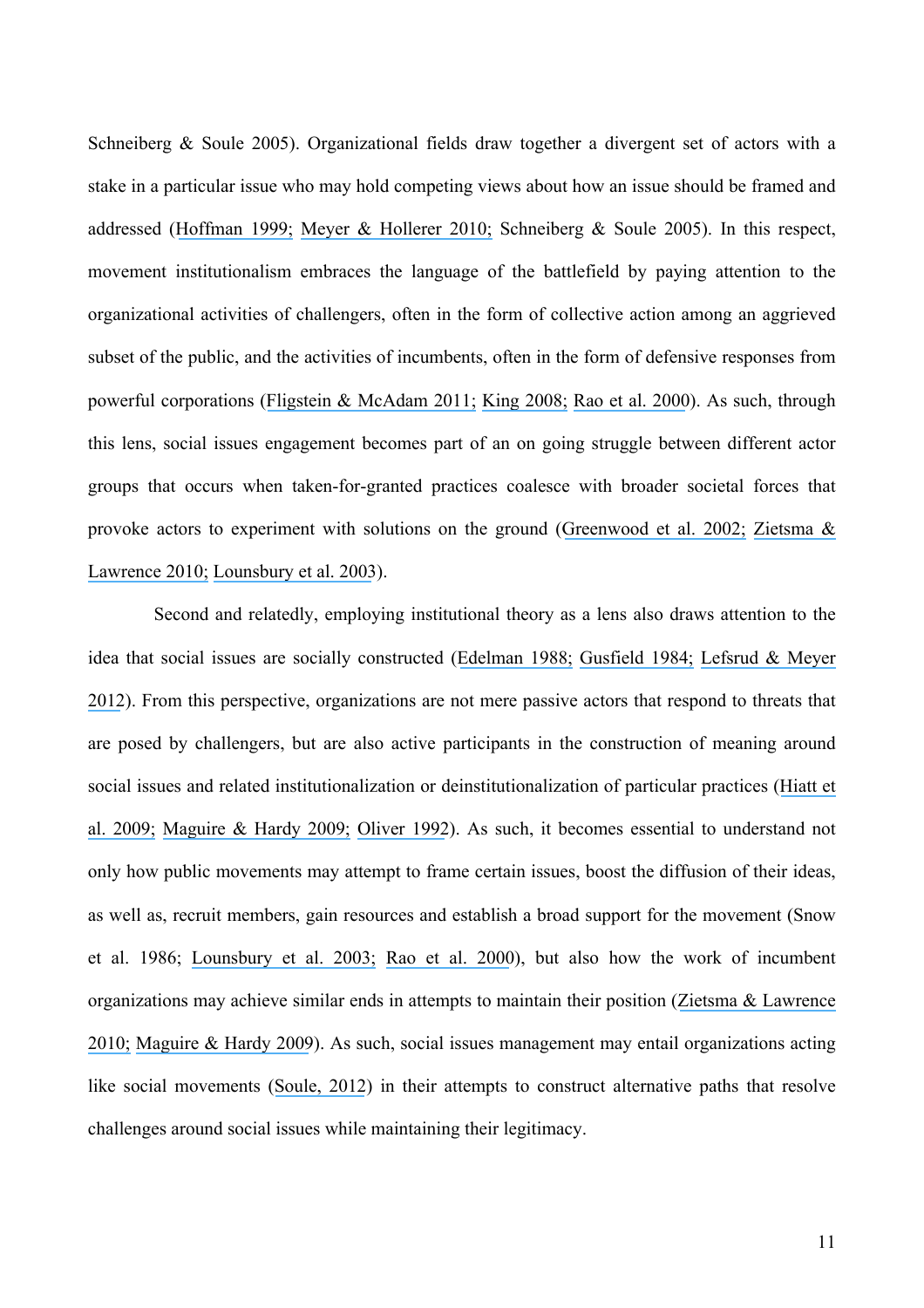Third and finally, employing institutional theory as a lens also draws attention to the idea that social issues may ultimately generate deinstitutionalization pressures and, as such, pose existential threats to affected organizations. Behaviour in organizational fields can be understood to be guided by regulative, normative as well as cultural-cognitive institutional pillars ([Hoffman 1999;](https://www.researchgate.net/publication/265239904_Institutional_Evolution_and_Change_Environmentalism_and_the_US_Chemical_Industry?el=1_x_8&enrichId=rgreq-98966ac44f9a416928703b9e6a6f6cb8-XXX&enrichSource=Y292ZXJQYWdlOzMwNTkwNTAwMDtBUzozOTE4NDg4MjU3Njk5ODZAMTQ3MDQzNTQ0ODc0Mg==) [Scott 2013](https://www.researchgate.net/publication/281019875_W_Richard_SCOTT_1995_Institutions_and_Organizations_Ideas_Interests_and_Identities?el=1_x_8&enrichId=rgreq-98966ac44f9a416928703b9e6a6f6cb8-XXX&enrichSource=Y292ZXJQYWdlOzMwNTkwNTAwMDtBUzozOTE4NDg4MjU3Njk5ODZAMTQ3MDQzNTQ0ODc0Mg==)). While the construction of social issues typically directly affects the regulative and normative pillars through the scrutiny of regulatory frameworks and prevailing norms, indirectly these pressures also challenge fundamental cognitive aspects around which organizational fields are constituted. When regulative and normative pillars are under pressure, processes of deinstitutionalization may be set in motion that may bring previously taken-for-granted practices and deeply held beliefs into the light of reflexive evaluation. As such, social issues may potentially pose severe existential threats for organizations ([Hiatt et al. 2009;](https://www.researchgate.net/publication/247870427_From_Pabst_to_Pepsi_The_Deinstitutionalization_of_Social_Practices_and_the_Creation_of_Entrepreneurial_Opportunities?el=1_x_8&enrichId=rgreq-98966ac44f9a416928703b9e6a6f6cb8-XXX&enrichSource=Y292ZXJQYWdlOzMwNTkwNTAwMDtBUzozOTE4NDg4MjU3Njk5ODZAMTQ3MDQzNTQ0ODc0Mg==) [Oliver 1992;](https://www.researchgate.net/publication/247762405_The_Antecedents_of_Deinstitutionalization?el=1_x_8&enrichId=rgreq-98966ac44f9a416928703b9e6a6f6cb8-XXX&enrichSource=Y292ZXJQYWdlOzMwNTkwNTAwMDtBUzozOTE4NDg4MjU3Njk5ODZAMTQ3MDQzNTQ0ODc0Mg==) [Maguire & Hardy](https://www.researchgate.net/publication/276054186_Discourse_and_Deinstitutionalization_The_Decline_of_DDT?el=1_x_8&enrichId=rgreq-98966ac44f9a416928703b9e6a6f6cb8-XXX&enrichSource=Y292ZXJQYWdlOzMwNTkwNTAwMDtBUzozOTE4NDg4MjU3Njk5ODZAMTQ3MDQzNTQ0ODc0Mg==) [2009](https://www.researchgate.net/publication/276054186_Discourse_and_Deinstitutionalization_The_Decline_of_DDT?el=1_x_8&enrichId=rgreq-98966ac44f9a416928703b9e6a6f6cb8-XXX&enrichSource=Y292ZXJQYWdlOzMwNTkwNTAwMDtBUzozOTE4NDg4MjU3Njk5ODZAMTQ3MDQzNTQ0ODc0Mg==)). As such, from this perspective, social issues management is not an episodic event, but a continued and multipronged effort to shape the multifaceted and complex nature of the organizational environment that likely supersedes the capacity of any individual actor (Greenwood et al. 2011).

Below, we present our exploratory case study of how the alcohol industry engaged in collective activities in response to the issue of alcohol-related harm in order to maintain the institutions related to alcohol consumption. We first describe how the issue of alcohol-related harm was constructed and diffused by the new public health movement incited by the WHO. We then show how attention to the issue affected regulative, normative and cultural-cognitive aspects of the institutional environment around alcohol consumption, leading to pressures toward deinstitutionalization. We then detail how and why alcohol producers engaged in collective institutional maintenance in relation to this issue in order to preserve their collective legitimacy and describe their activities related to the institutionalization of a "responsible drinking" paradigm.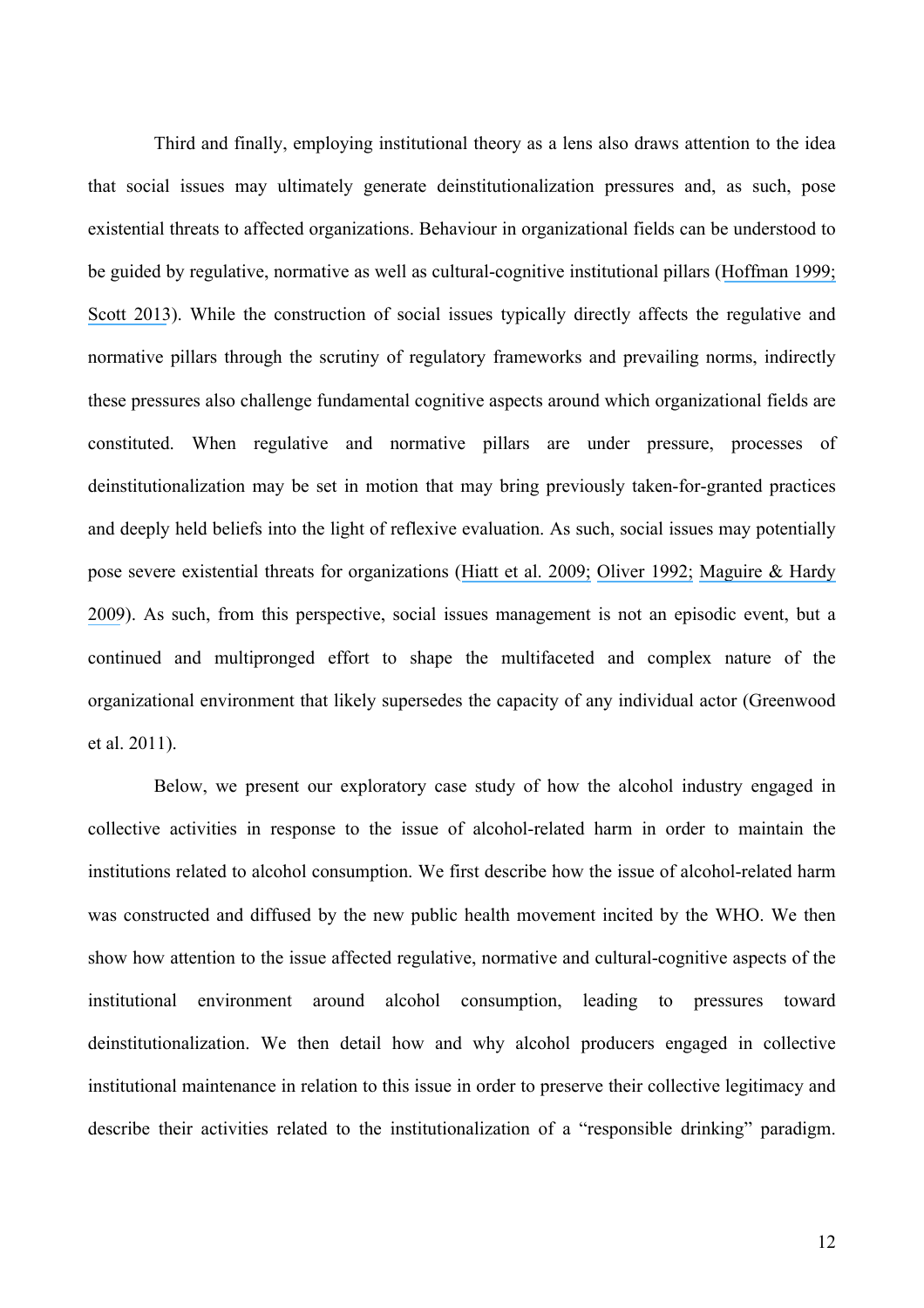Finally, we discuss implications of our work for research at the intersection of social issues, business collective action and institutional theory.

#### **THE ISSUE OF ALCOHOL-RELATED HARM**

The alcohol industry's response to the issue of alcohol-related harm is an ideal case for the purposes of our study for two reasons. First, the issue of alcohol-related harm is an extreme case of a social issue that poses an existential legitimacy threat to the affected industry. Although alcohol consumption is as old as human civilization (Hornsey 2003), and thus can be regarded as a deeply institutionalized practice of global scale, it has always been a contested practice. There were public discourses that dealt with the potential harmful effects of alcohol consumption on society as early as the era of the ancient Greek and Roman civilizations (Gately 2009). Throughout history, producers of alcohol have faced public scrutiny and have had to fight for their license to operate. For example, a strong international temperance movement led to periods of full prohibition in several Western countries in the 19<sup>th</sup> century ([Hiatt et al. 2009;](https://www.researchgate.net/publication/247870427_From_Pabst_to_Pepsi_The_Deinstitutionalization_of_Social_Practices_and_the_Creation_of_Entrepreneurial_Opportunities?el=1_x_8&enrichId=rgreq-98966ac44f9a416928703b9e6a6f6cb8-XXX&enrichSource=Y292ZXJQYWdlOzMwNTkwNTAwMDtBUzozOTE4NDg4MjU3Njk5ODZAMTQ3MDQzNTQ0ODc0Mg==) Gately 2009). Whereas historic challenges to the alcohol industry's legitimacy typically came from organized religion (Pennock 2009), most recent attention to the issue of alcohol-related harm was fueled, in the first place, by the actions of other actor groups, of which the World Health Organization (WHO) was the most prominent. Although they were not as radical in their aims as religious activists, this movement did again create significant pressures toward deinstitutionalization in the alcohol industry.

A second reason for why the alcohol industry's response to the issue of alcohol-related harm is an ideal case for our purposes can be found in the significant hurdles that the industry faces in overcoming collective action problems when responding to issues. The alcohol industry is divided into three categories of producers (beer, wine, and spirits producers) and, historically, there have always been strong boundaries between these categories. Any degree of collective action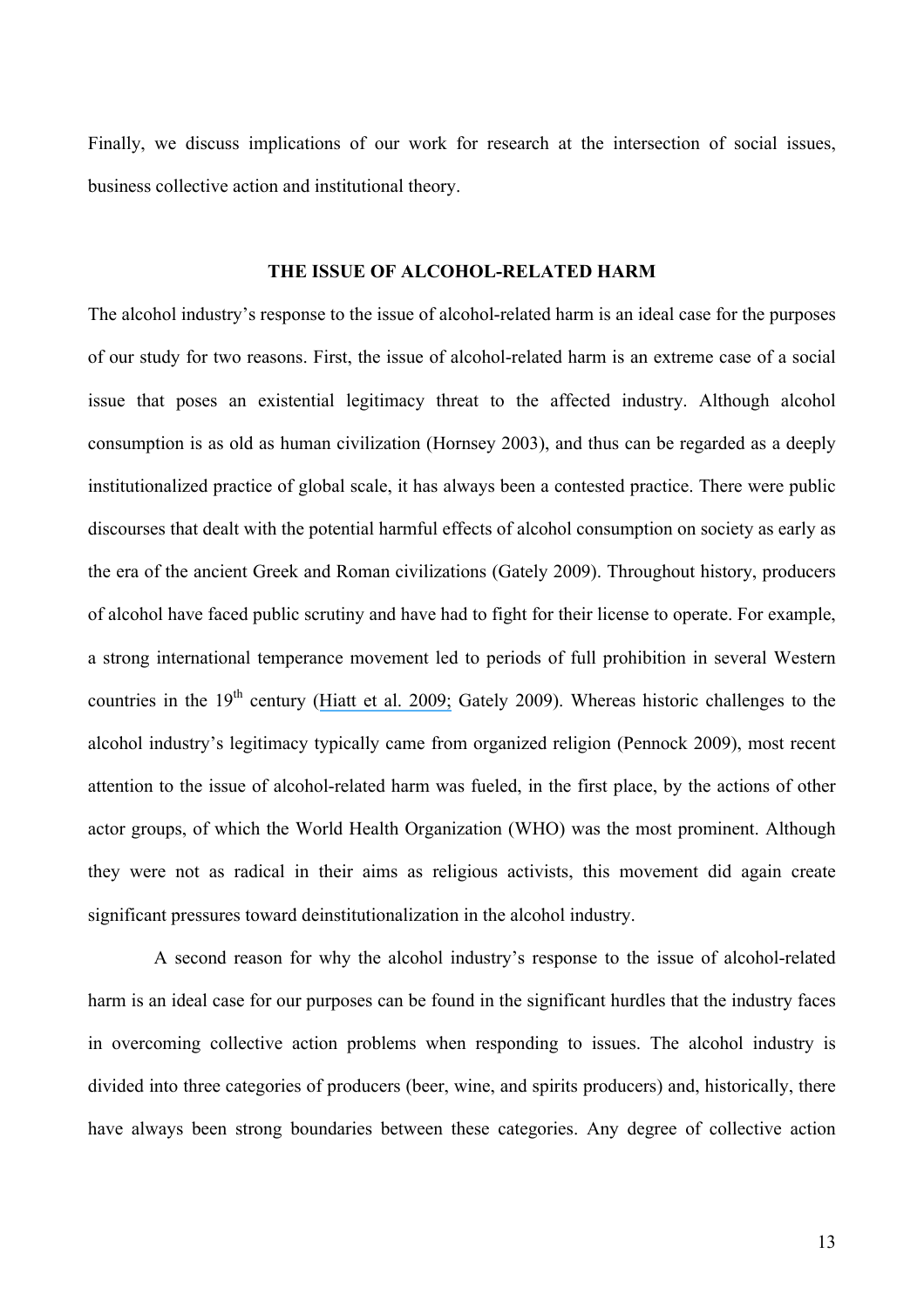across these categories that we may observe is thus interesting in order to explain why organizations may engage in collective action in response to a social issue.

#### *The New Public Health Movement*

Recent attention to the issue of alcohol-related harm began to emerge in 1977. In this year the World Health Assembly, the forum through which the World Health Organization (WHO) is governed, agreed that governments and the WHO needed to focus on "the attainment by all the people of the world by the year 2000 of a level of health that would permit them to lead a socially and economically productive life" (Chorev 2012; WHO 1998). This ultimately would lead to the production of a report entitled "Global Strategy for Health for All by the Year 2000" in 1981 and subsequent repeated evaluations of the public health of the WHOs 166 member states. This increased attention to public health is often referred to as the "New Public Health Movement" ([Tulchinsky & Varavikova 2010](https://www.researchgate.net/publication/45432989_What_is_the_New_Public_Health?el=1_x_8&enrichId=rgreq-98966ac44f9a416928703b9e6a6f6cb8-XXX&enrichSource=Y292ZXJQYWdlOzMwNTkwNTAwMDtBUzozOTE4NDg4MjU3Njk5ODZAMTQ3MDQzNTQ0ODc0Mg==)). One of the threats to public health that were identified by WHO was "psychoactive substance use", which referred to the use of illicit drugs, tobacco and alcohol. The proposed WHO policies to reduce the costs to society of substance use followed what some refer to as the "Scandinavian Model" by arguing for (a) high excise taxes, (b) heavy restrictions on distribution, and (c) prohibition of advertising and other promotional activities ([Snortum 1984](https://www.researchgate.net/publication/227883978_Alcohol-Impaired_Driving_in_Norway_and_Sweden_Another_Look_at_The_Scandinavian_Myth?el=1_x_8&enrichId=rgreq-98966ac44f9a416928703b9e6a6f6cb8-XXX&enrichSource=Y292ZXJQYWdlOzMwNTkwNTAwMDtBUzozOTE4NDg4MjU3Njk5ODZAMTQ3MDQzNTQ0ODc0Mg==)). Initial efforts were most successful in the context of national tobacco industries where adopted policies indeed significantly reduced consumption, posing a serious existential threat to tobacco producers (Chorev 2012).

However, WHO's activities also influenced the agenda of national governments in relation to alcohol policy. This coincided with a growing movement in society as evident by increased public debates around issues with alcohol advertising and consumption and increased scientific research about alcohol consumption. For example, the United Kingdom witnessed a public outcry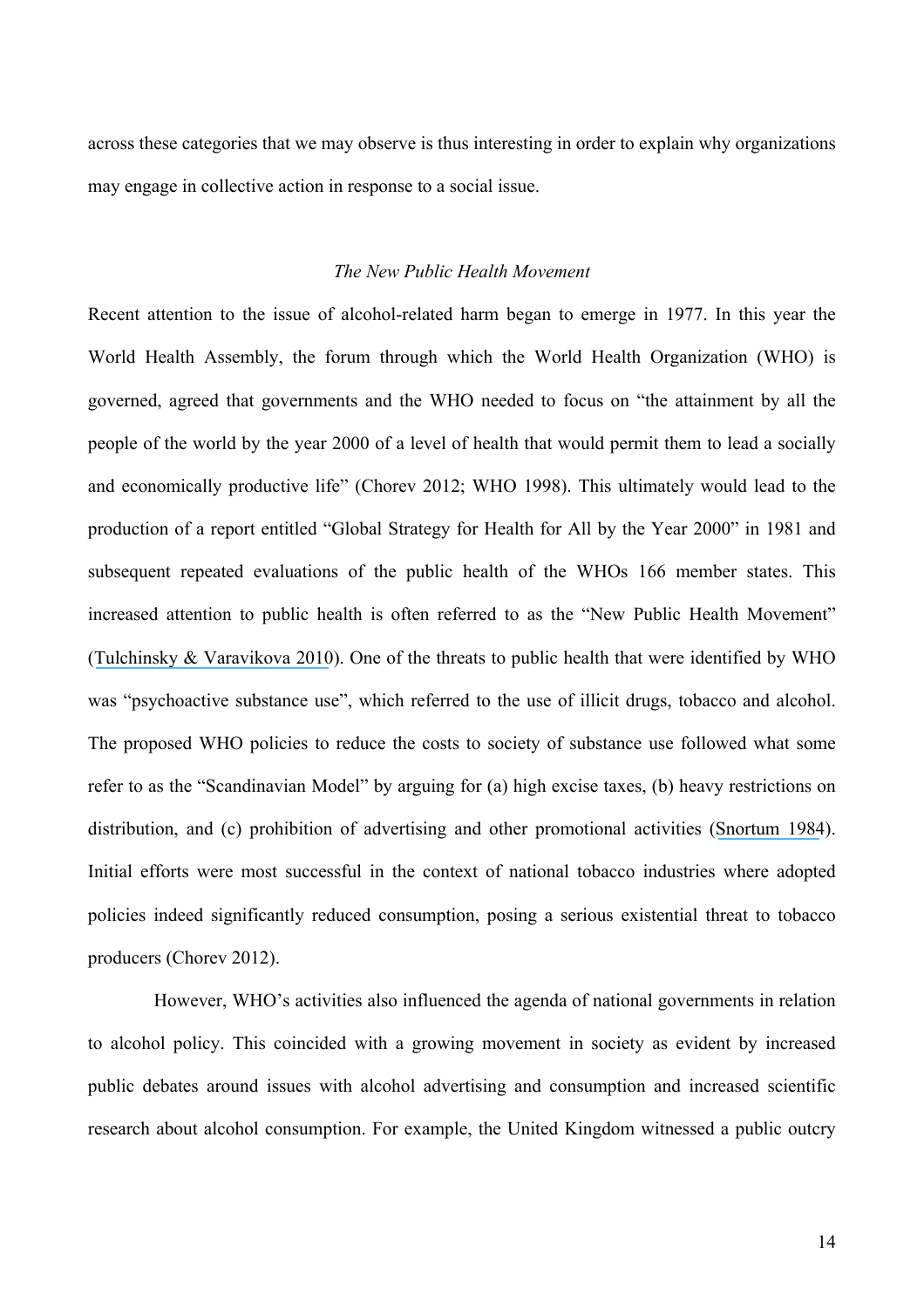over the commercial success of so-called "alcopops", alcoholic beverages that are premixed with juices or other flavorings, in the 1990s. Hooper's Hooch was the most prominent brand, which was launched in 1995 by Bass in the UK and consisted of a line of lemonade-, orange-, and blackcurrant-flavored alcoholic beverages. Producers of products such as Hooper's Hooch were accused of deliberately marketing alcohol to young people and, as such, associated with reported increases in underage drinking or overuse of alcohol by young adults (Anderson & Baumberg 2006).

*Pressures Toward Deinstitutionalization Across Three Institutional Pillars of Alcohol Consumption* Due to the growing attention to the issue of alcohol-related harm in the last decades of the  $20<sup>th</sup>$ century, the institution of alcohol consumption became increasingly contested and an increasing variety of actors began to actively reconceptualize the role that alcohol has or should have in society. Despite historic challenges ([Hiatt et](https://www.researchgate.net/publication/247870427_From_Pabst_to_Pepsi_The_Deinstitutionalization_of_Social_Practices_and_the_Creation_of_Entrepreneurial_Opportunities?el=1_x_8&enrichId=rgreq-98966ac44f9a416928703b9e6a6f6cb8-XXX&enrichSource=Y292ZXJQYWdlOzMwNTkwNTAwMDtBUzozOTE4NDg4MjU3Njk5ODZAMTQ3MDQzNTQ0ODc0Mg==) al. 2009), the consumption of alcohol had remained highly institutionalized in the developed world. However, with the recent resurgence of attention to the potential societal harms related to alcohol consumption, we can observe change across the three pillars of the institution; the regulative, the normative, and the cultural-cognitive institutions surrounding alcohol consumption ([Scott 2013](https://www.researchgate.net/publication/281019875_W_Richard_SCOTT_1995_Institutions_and_Organizations_Ideas_Interests_and_Identities?el=1_x_8&enrichId=rgreq-98966ac44f9a416928703b9e6a6f6cb8-XXX&enrichSource=Y292ZXJQYWdlOzMwNTkwNTAwMDtBUzozOTE4NDg4MjU3Njk5ODZAMTQ3MDQzNTQ0ODc0Mg==)). These pressures are summarized below in Table 1. Building on Suchman's (1995) conceptualization of different forms of legitimacy, we argue that changes across the various institutional pillars challenge the pragmatic, moral as well as the cognitive legitimacy of alcohol producers, due to a variety of pressures toward deinstitutionalization of alcohol consumption.

> ------------------------------- Insert Table 1 about here -------------------------------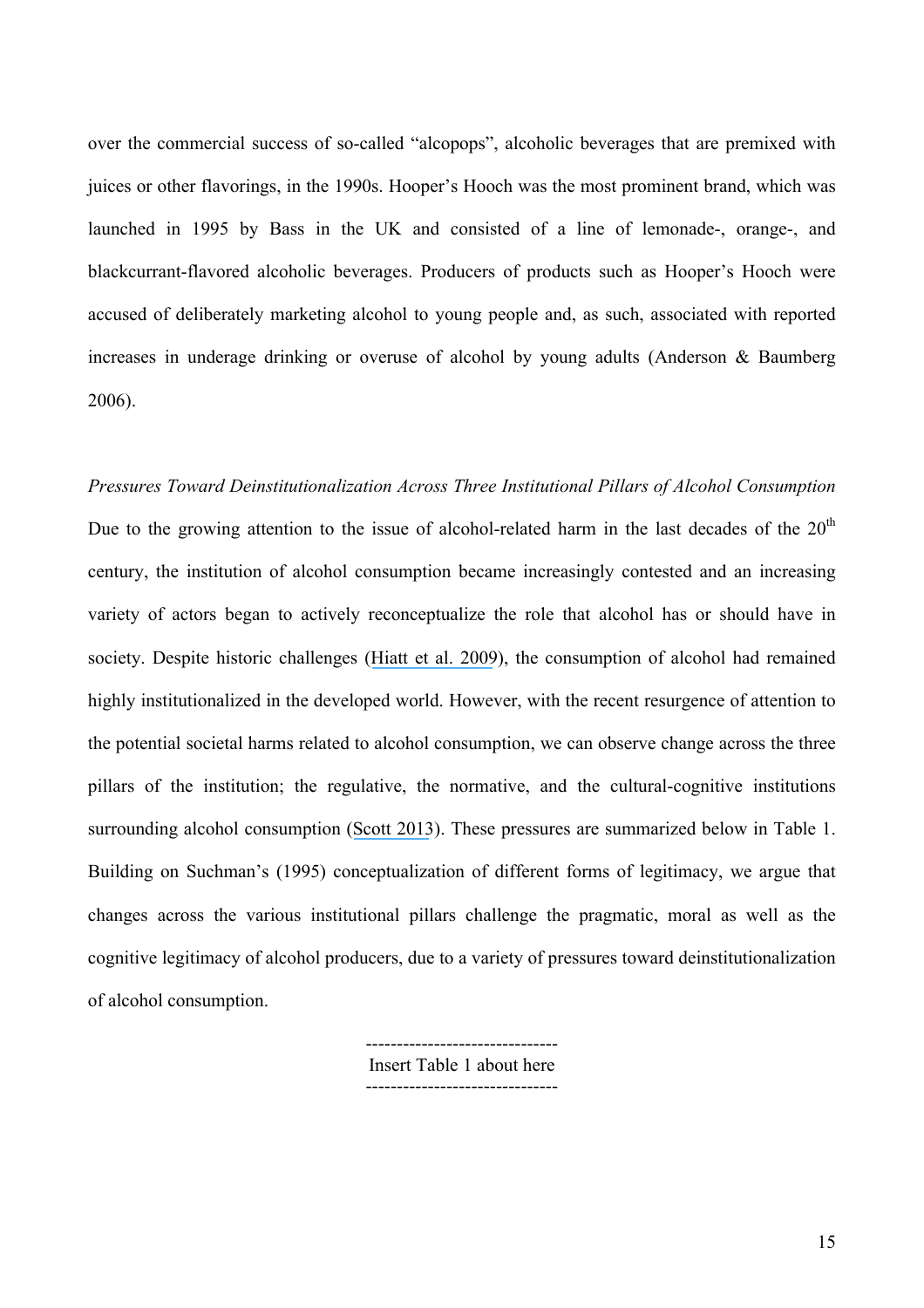#### *Regulative Pressures*

In terms of the *regulative* pillar of alcohol consumption, there has been a notable increase in alcohol-related regulations since the 1970s, and in particular since the mid-1990s in several central European countries. Though regulation in the alcohol industry is not a new phenomenon—taxation and licensing systems have been in place for a considerable amount of time—more recent regulatory efforts have concentrated on increasing excise taxes, further distribution restrictions, restrictions on advertising, increase of the legal drinking age and lowering of the permissible blood alcohol concentration when driving (WHO 2013). The most prominent political battles around regulation have focused on the areas of excise taxes and advertisement. State control over the alcohol industry through excise taxes dates back to the emergence of the industry and battles have been fought between the state and alcohol producers throughout history. However, more recently there have been considerable increases in the amount of tax payable on alcoholic beverages. For instance, France increased the excise tax on beer in 2012 by 160% (Breeden 2012).

Whereas the battle over excise taxes has been an issue of all eras, most recent attention related to alcohol control has been devoted to the area of advertisement. Since the 1970s various countries have implemented restrictions on alcohol advertisement. An extreme example of this is the French "Loi Evin", which was passed in 1991 in relation to "the struggle against tobacco consumption and alcoholism" ([Rigaud & Craplet 2004;](https://www.researchgate.net/publication/265007721_The_) [Jahiel & Babor 2007;](https://www.researchgate.net/publication/6142865_Industrial_epidemics_public_health_advocacy_and_the_alcohol_industry_Lessons_from_other_fields?el=1_x_8&enrichId=rgreq-98966ac44f9a416928703b9e6a6f6cb8-XXX&enrichSource=Y292ZXJQYWdlOzMwNTkwNTAwMDtBUzozOTE4NDg4MjU3Njk5ODZAMTQ3MDQzNTQ0ODc0Mg==) [Casswell & Maxwell](https://www.researchgate.net/publication/7595307_Regulation_of_Alcohol_Marketing_A_Global_View?el=1_x_8&enrichId=rgreq-98966ac44f9a416928703b9e6a6f6cb8-XXX&enrichSource=Y292ZXJQYWdlOzMwNTkwNTAwMDtBUzozOTE4NDg4MjU3Njk5ODZAMTQ3MDQzNTQ0ODc0Mg==) [2005](https://www.researchgate.net/publication/7595307_Regulation_of_Alcohol_Marketing_A_Global_View?el=1_x_8&enrichId=rgreq-98966ac44f9a416928703b9e6a6f6cb8-XXX&enrichSource=Y292ZXJQYWdlOzMwNTkwNTAwMDtBUzozOTE4NDg4MjU3Njk5ODZAMTQ3MDQzNTQ0ODc0Mg==)). This law prohibited alcohol advertisement on television and in cinemas and imposed controls over advertisement in other media. However, in many other countries alcohol producers continued to enjoy considerable freedom in their advertising behavior despite enduring political debate. Due to the increased regulation and threat of further regulatory measures in the last few decades of the 20<sup>th</sup> century, alcohol producers were faced with decreasing pragmatic legitimacy. Increased regulation typically reflected loss in trustworthiness and, as such, the alcohol industry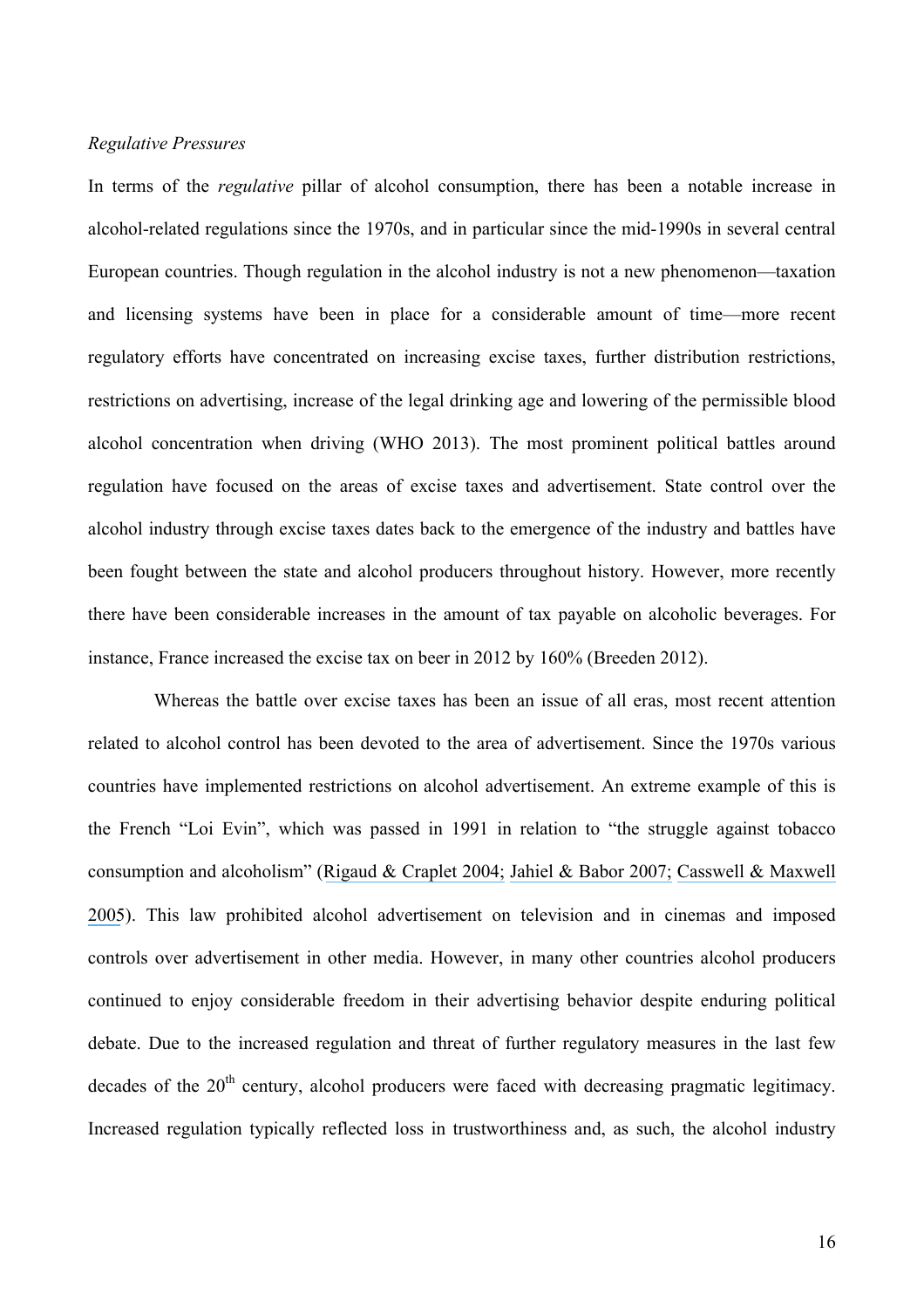faced increasing difficulties in finding a listening ear among policy makers and other constituents. In addition, there were several concrete challenges that would result from increased regulation such as a potentially shrinking market for alcoholic products as well as with a decrease in ability to position alcohol brands in the market place. In sum, it is evident that the regulatory changes posed a severe threat to the alcohol industry.

# *Normative Pressures*

In terms of the *normative* pillar of alcohol consumption, there has been a notable change in ideas in society as to how consumers ought to relate to alcohol. In general, there is a lower tolerance for alcoholism in Western society. This is observable in an increase in guidelines related to consumption patterns—i.e. specification of what levels of consumption are harmless vs. harmful, how children and young adults should relate to alcohol, as well as how to deal with alcohol in traffic and work. For example, during the second half of the  $20<sup>th</sup>$  century, national governments began to stipulate recommended drinking guidelines. The United Kingdom adopted the first guidelines in 1987 that suggested 'sensible limits of drinking' in terms of weekly units (Miller et al. 2012). Apart from the drinking guidelines that aimed to change norms regarding the amount and frequency of alcohol consumption, governments also increasingly started to run public campaigns that raised awareness about the potential negative consequences of alcohol consumption. For example, in the Netherlands, the government started running a large mass media campaign in 1986 with the slogan "Alcohol destroys more than you would like" that addressed issues such as the potential harms of alcohol consumption for children and young adolescents (Österberg & Karlsson 2002).

Whereas the WHO has been an important actor in advancing such guidelines, it has to be noted that there are various local non-governmental organizations that have contributed to this as

17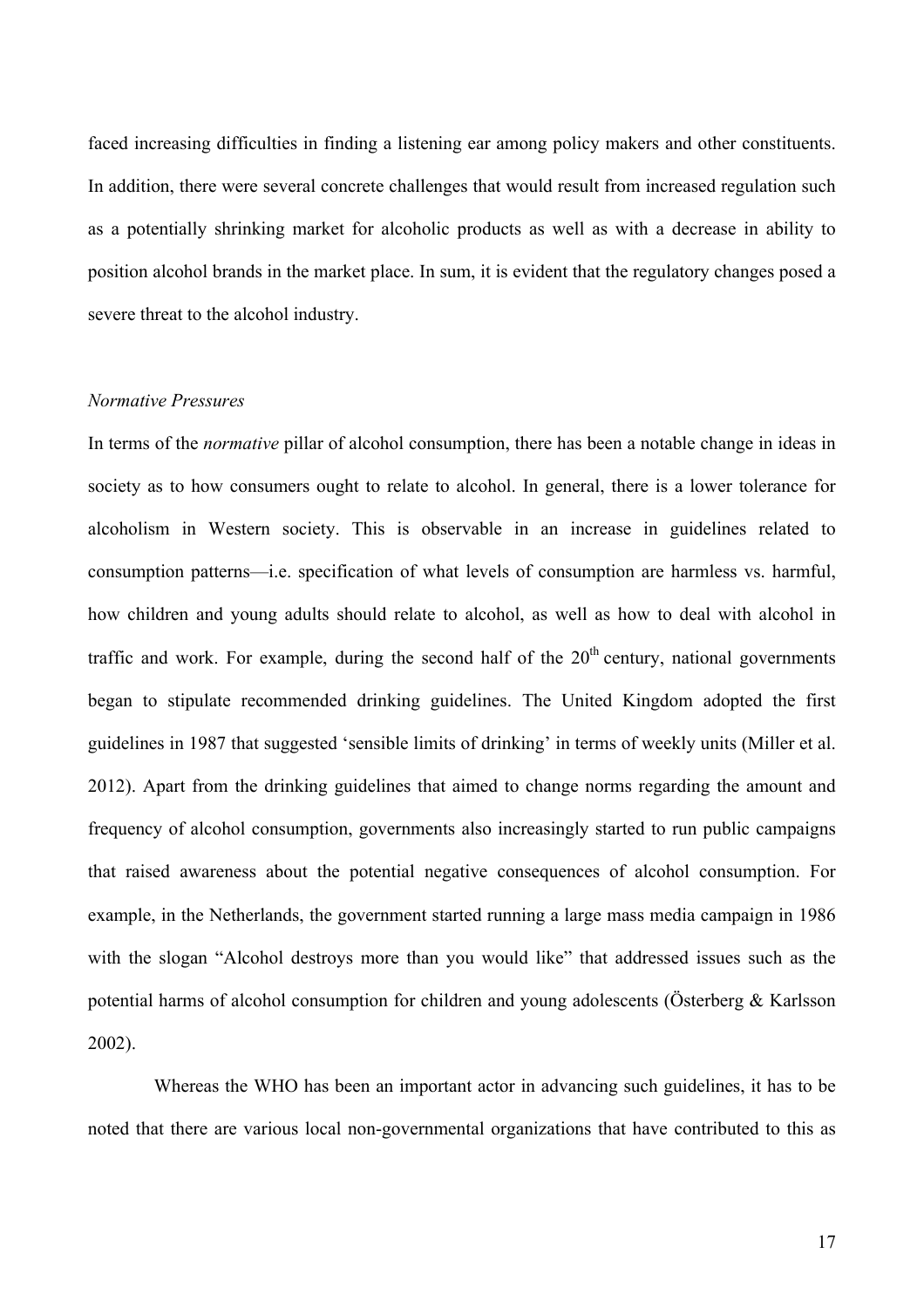well such as Alcohol Concern in the United Kingdom and STAP in the Netherlands. The overall change in normative attitude toward alcohol posed concrete challenges for alcohol producers. Their behavior came to face greater scrutiny in relation to the products they produced and the manner in which they were marketed, which preceded any form of regulation. This was evident in the example of alcopops in the UK described above. Norms around alcohol consumption thus had a recursive relationship with regulation; where shifting norms both fueled further regulatory pressure as well further diffusion of such norms. The shift in norms challenged the alcohol industry's moral legitimacy as the value of their product to society became highly debated. This aggravated challenges for alcohol producers related to regulative changes as there was a threat that a shift in norms may cause alcohol to be stigmatized to the same degree as tobacco and psycho-active drugs.

#### *Cultural-Cognitive Pressures*

Combined, the regulative and normative changes to the institution of alcohol consumption has affected deeper meanings and behaviors related to alcohol consumption. As such, the *culturalcognitive* pillar of alcohol consumption has also undergone change. There are clear indications that deeply held beliefs about alcohol consumption have been undergoing a similar development as those related to tobacco consumption. The occasions during which it is appropriate to drink alcohol have been decreasing. For example, an indication of this is that it has become less socially accepted to drink alcohol during lunch or on weeknights, and perhaps even more wide spread is the now strongly held belief that women should not drink during pregnancy. Meanwhile, it is increasingly common to meet for coffee rather than a beer. This trend is evident in Britain where coffee shops are increasingly replacing pubs, as a meeting place and/or social venue (Thomas 2014). As a consequence, some pubs have even begun to diversify into the coffee market and train their staff as baristas (Shubber 2015). Normative and regulatory pressures may have led to the decreasing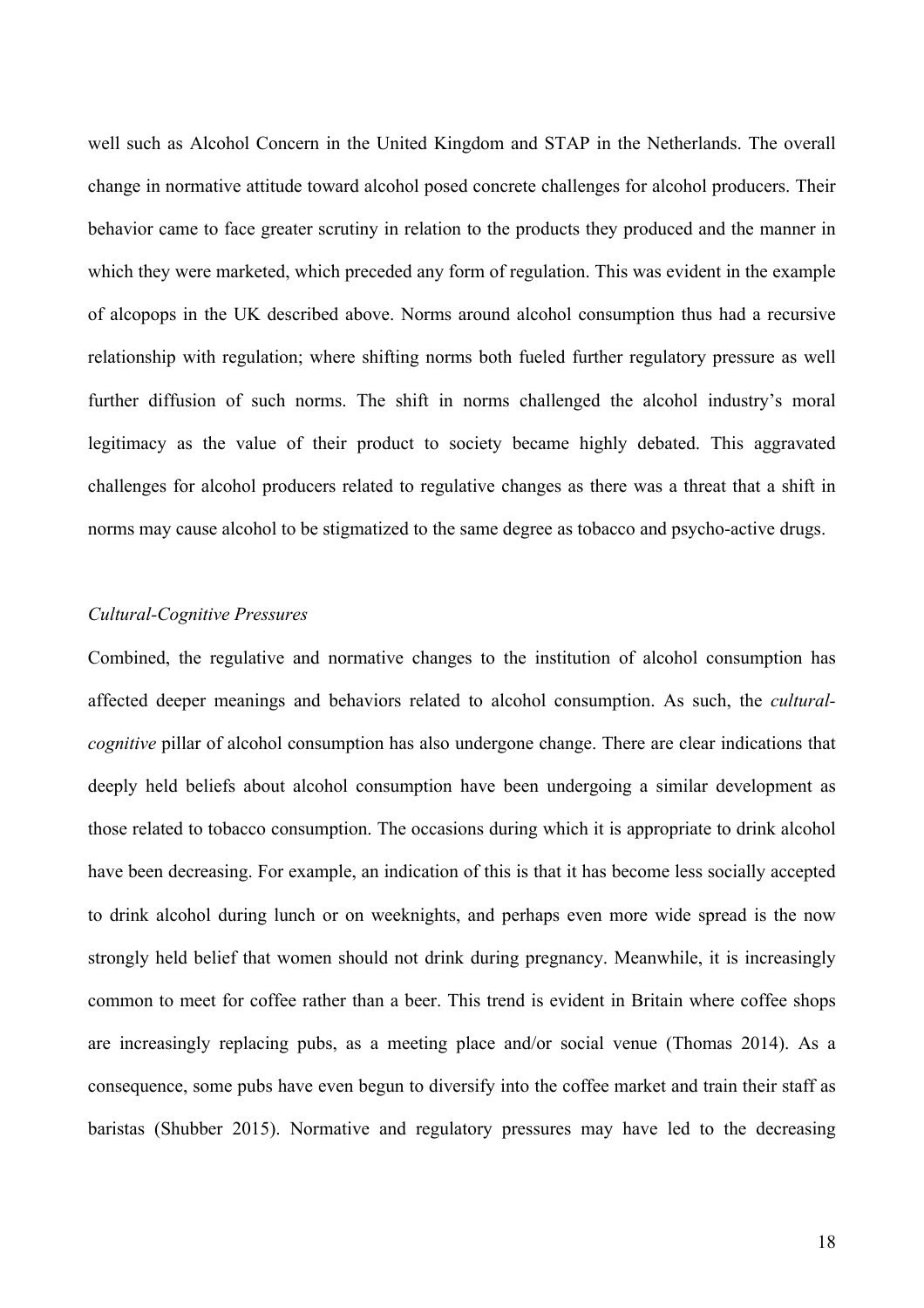association of social gatherings with alcohol consumption. As such, the alcohol industry faced decreasing cognitive legitimacy as alcohol consumption became less taken-for-granted, and even replaced by new customs and consumption patterns. The pressures toward deinstitutionalization, as also reflected by the changes in the regulative and normative pillars of alcohol consumption, aggravated the three challenges we identified and thus posed a serious existential threat to alcohol producers.

As the alcohol industry became enrolled in the field as actors with a stake in the issue, they engaged with the issue as individual actors as well as through traditional industry associations. However, from the 1970s onward a new organizational form began to emerge when alcohol producers began to set-up new organizations that focused exclusively on the issue of alcohol-related harm. For the purpose of this paper we refer to such organizations as Issue-Based Industry Collectives (IBICs). IBICs were the primary vehicles used for the collective activities that contributed to the institutionalization of a new paradigm of "responsible alcohol consumption" that contributed to the maintenance of the broader institution of alcohol consumption. In the following, we describe these organizations and their activities in more detail. In addition, we explore why this new organizational form emerged in the alcohol industry.

# *Data Collection and Data Sources*

For our purposes in this paper, we rely on data from a larger ongoing study of industry collective action within the European alcohol industry. While we have studied the alcohol industry since 2007, we have focused on the issue of alcohol-related harm since 2010 and specifically studied the industry's collective engagement with the issue since 2013. As a result we can rely on data about the general evolution of the alcohol industry and attention to the issue of alcohol-related harm, as well as extensive information on the establishment and activities of multiple IBICs. For the purpose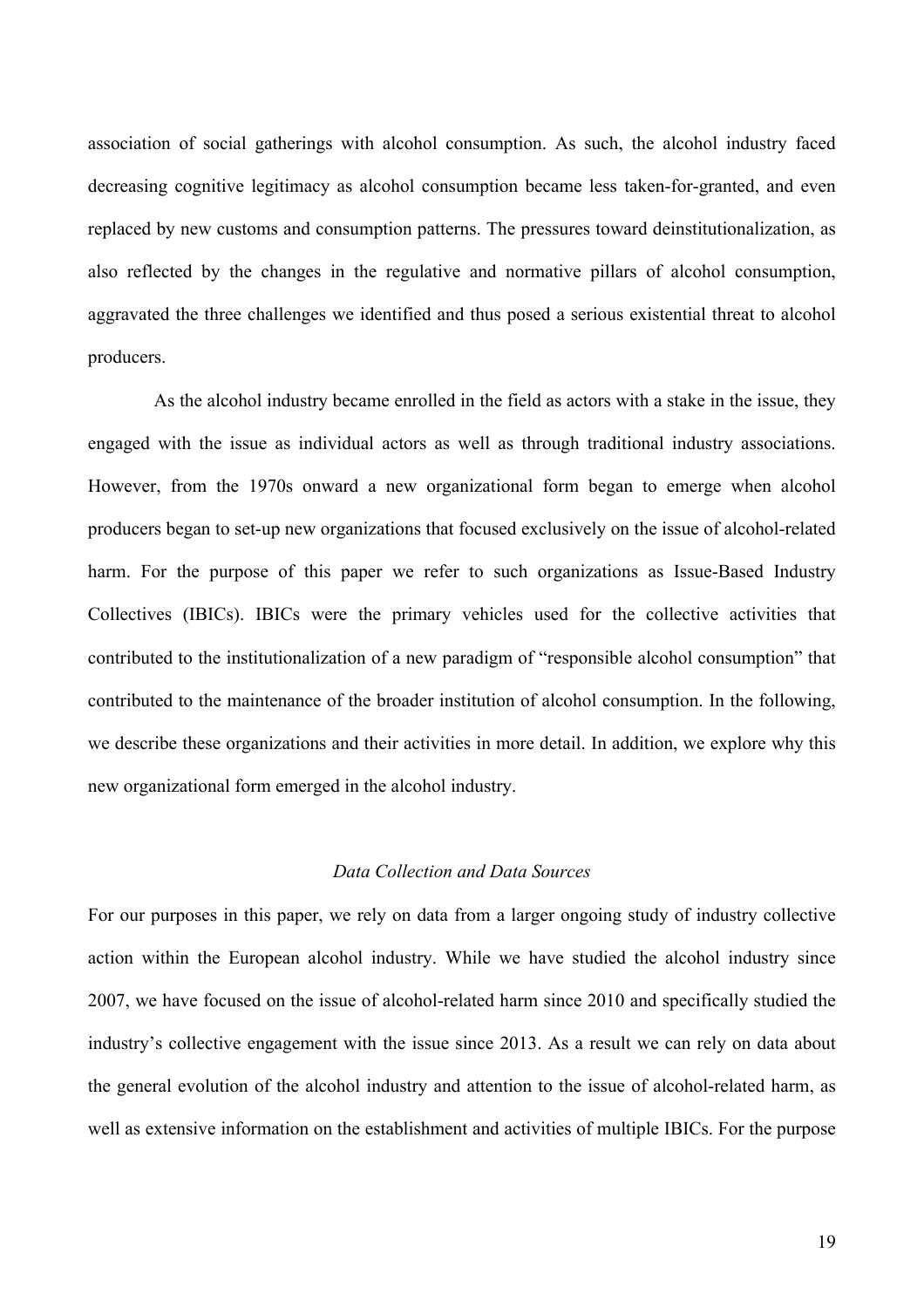of this paper, we use parts of this data to explore the activities that firms may engage in collectively to maintain their position within a field in response to a social issue.

In particular, the following data sources have informed our theory in this paper: a database which identifies 48 unique IBICs in the alcohol industry and their characteristics, interviews with 18 industry insiders that are or were involved with an IBIC, and 131 archival documents in the form of organizational documents from prominent IBICs, popular books, academic papers, newspaper articles, and various (non-)governmental reports. We compiled the database ourselves by extending pre-existing data from Babor and Robaina (Babor 2010; Babor & Robaina 2013) through extensive web searches and simple coding exercises. The database identifies for each identified IBIC, year of establishment, year of dissolution (if applicable), country, type of activities (self-regulation, public advocacy/education, funding research) and supporting organizations. Our *interviews* were focused on (I) gathering an understanding of how attention to the issue of alcohol related harm in various European countries evolved, (II) how the industry experienced related pressures across regulative, normative and cultural-cognitive pillars, (III) how coordinated collective action emerged in response and (IV) the collective activities the industry has engaged in since. The informants were selected based on their association with IBICs and because of their key role in the development and/or operation of collective industry initiatives. *Organizational documents* have been collected on all IBICs in the Netherlands, the United Kingdom and Denmark due to our focus in the larger research project. However, for the purpose of this paper we also included data on international and US-based IBICs. The organizational documents include annual reports, websites, campaign material, independent reviews and debates of the IBICs activities. These documents gave us a better understanding of the IBIC, their emergence, specializations, and role in relation to the issue of alcohol-related harm.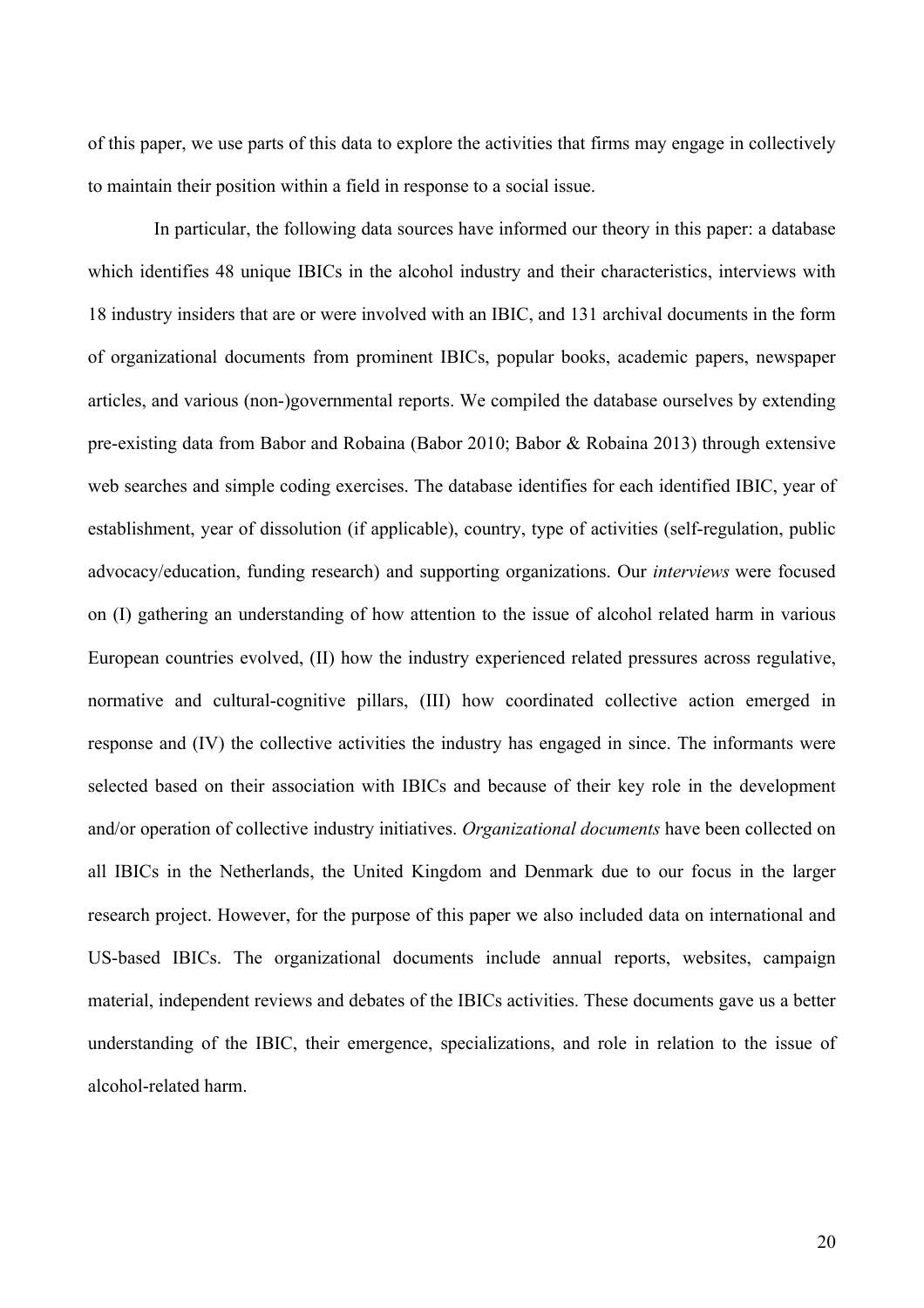As a secondary data source we collected *public documents* on the issue of alcohol-related harm more broadly. This data include, books and articles on the history of alcohol, the temperance movement and the new-public health movement, as well as, public health reports form the world health organization, and status reports from local and regional government (e.g. countries and EU). This enabled us to get a more contextualized understanding of the evolution of the issue and the IBICs, but it allowed us to verify events described by our interviewees and in organizational documents. 

# **THE ALCOHOL INDUSTRY'S COLLECTIVE RESPONSES TO THE ISSUE OF ALCOHOL-RELATED HARM**

In relation to the institutional changes described above, we theorize collective industry responses to social issues by describing the maintenance activities that we have observed in the alcohol industry. Building on Elsbach (1994), we distinguish between collective acknowledgment and collective defiance of an issue and focus on a case of the former. The alcohol industry's response to the issue of alcohol-related harm can be considered such a case due to the fact that there are multiple collective organizations that have acknowledged the potential risks associated with consumption of alcohol and have attempted to deal with the issue in a relatively transparent fashion. We realize that there may also be situations in which industries collectively disregard an issue or defy it completely, of which the tobacco industry is perhaps the best example (e.g. [Dearlove, Bialous, &](https://www.researchgate.net/publication/11337608_Tobacco_industry_manipulation_of_the_hospitality_industry_to_maintain_smoking_in_public_places?el=1_x_8&enrichId=rgreq-98966ac44f9a416928703b9e6a6f6cb8-XXX&enrichSource=Y292ZXJQYWdlOzMwNTkwNTAwMDtBUzozOTE4NDg4MjU3Njk5ODZAMTQ3MDQzNTQ0ODc0Mg==) [Glantz, 2002;](https://www.researchgate.net/publication/11337608_Tobacco_industry_manipulation_of_the_hospitality_industry_to_maintain_smoking_in_public_places?el=1_x_8&enrichId=rgreq-98966ac44f9a416928703b9e6a6f6cb8-XXX&enrichSource=Y292ZXJQYWdlOzMwNTkwNTAwMDtBUzozOTE4NDg4MjU3Njk5ODZAMTQ3MDQzNTQ0ODc0Mg==) [Ong & Glantz, 2000](https://www.researchgate.net/publication/12546928_Tobacco_industry_efforts_subverting_International_Agency_for_Research_on_Cancer)). Although defiance may also be a form of institutional maintenance, in the present paper we explicitly focus on the maintenance activities pursued by the alcohol industry that presuppose collective acknowledgment of the issue.

With the growing attention to the issue of alcohol-related harm during the second half of the 20<sup>th</sup> century, a new organizational form began to emerge when members of the alcohol industry

21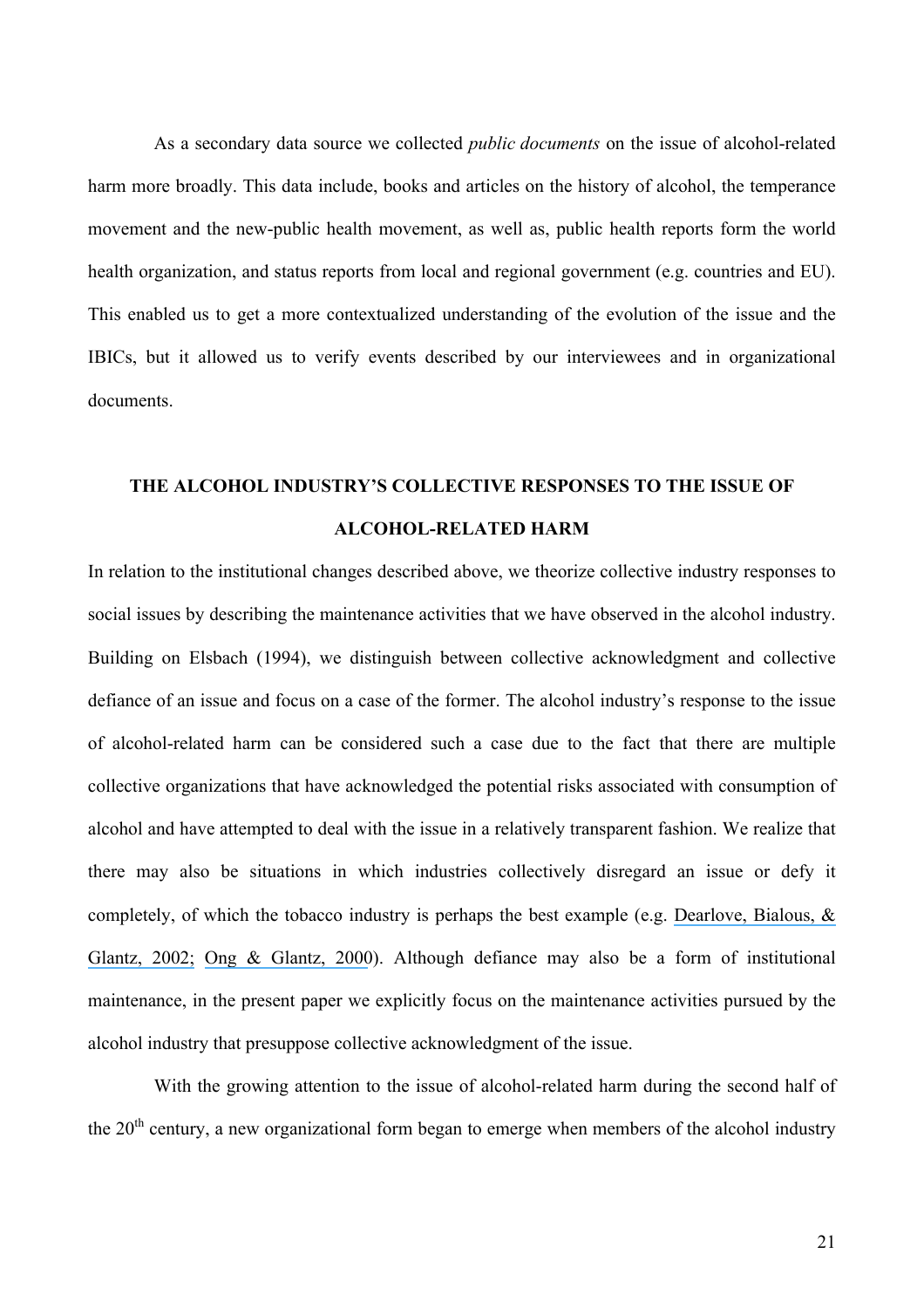started to form new types of collective organizations that focused exclusively on addressing the issue of alcohol-related harm. These new collective organizations focused on the issue of alcoholrelated harm via the creation of an alternative interpretation and approach to the issue, what we label the *responsible drinking paradigm*. Within this paradigm the industry collectively attempts to (1) delimit the issue to a "risk" group engaged in excessive drinking; (2) urge individuals to take responsibility; and (3) fuel an alternative research agenda on moderate drinking. The issue-based industry collectives were set up to have a much tighter mandate than traditional industry associations, which typically represent the interests of a particular category of producers (for example, beer brewers) across a wide range of issues. Figure 1 shows the emergence and proliferation of national and international IBICs in the alcohol industry over time. The figure reveals a clear tipping point in the proliferation of these organizations around the end of the 1980s and beginning of 1990s, right around the time when the New Public Health Movement had started to gain steam.

# ------------------------------- Insert Figure 1 about here -------------------------------

Based on our research of the various instantiations of this organizational form in the alcohol industry, we argue that these issue-based industry collectives perform institutional maintenance through their explicit engagement with the issue of alcohol-related harm that centers on the institutionalization of the "responsible drinking" paradigm. The associated activities are organized around three interconnected, yet distinct, areas (self-regulation, public advocacy/education and funding of research) that each deal with a different pillar of the institutional environment.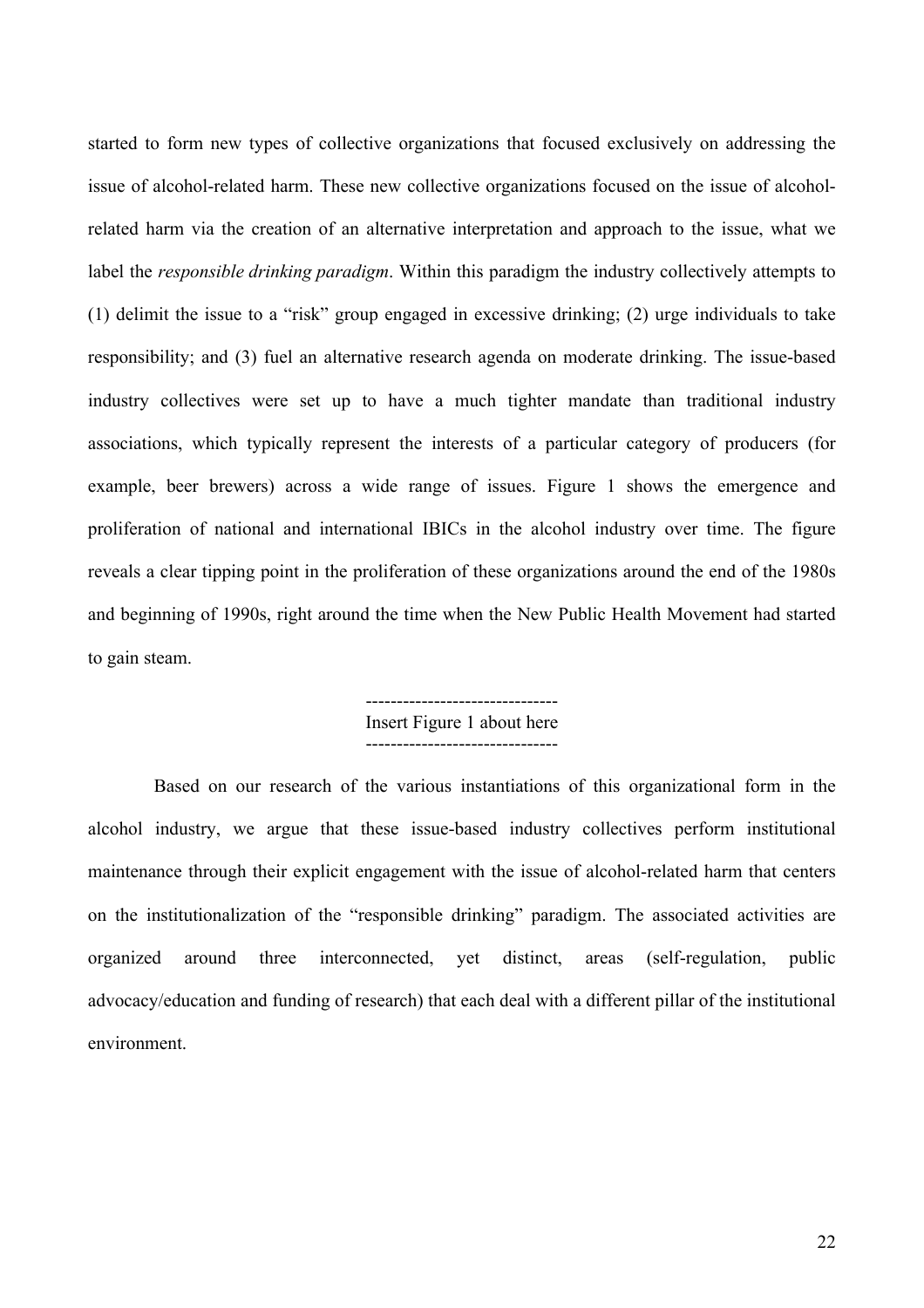# *Self-Regulation*

In response to the growing regulatory pressure inspired by the new public health movement, the alcohol industry has been collectively engaged with self-regulation since the late 1980s. We found that at least 24 IBICs (50%) in our database engaged in self-regulation. Through self-regulatory efforts, the industry has aimed to control the behavior of industry members collectively without the direct interference of state actors. In practice, the self-regulatory efforts of the alcohol industry have involved the development, implementation and enforcement of sales and marketing codes that move beyond what the laws are in a given local contexts. The codes aim to prevent alcohol producers from encouraging irresponsible drinking behavior. As such, alcohol-advertising codes typically prevent producers from displaying or encouraging any form of excess consumption, linking alcohol consumption to social success and targeting minors among other things. These efforts were typically a direct response to regulatory threats posed by national governments that were considering restrictions on advertisement of alcoholic beverages.

In the Netherlands, for instance, the government released a draft bill in 1985 entitled "Alcohol and Society" that proposed far-reaching changes in formal alcohol regulation. The draft bill came in response to the observation that there had been a threefold increase in alcohol consumption between 1960-1980 and growing concerns about the societal costs of alcohol-related harm. One of the critical components of the bill was a proposal to prohibit alcohol commercials on TV and radio. The bill was put to a vote in 1986, but did not gain a majority. Instead, the parliament encouraged the alcohol industry to self-regulate alcohol advertising. Subsequently, the industry developed a collective advertising code that was coordinated by a dedicated IBIC, Stichting voor Verantwoorde Alcoholconsumptie (STIVA).

STIVA had already been established in 1982 to address the issue of alcohol-related harm and was funded by all the associations of the three alcohol sectors in the Netherlands, thus uniting

23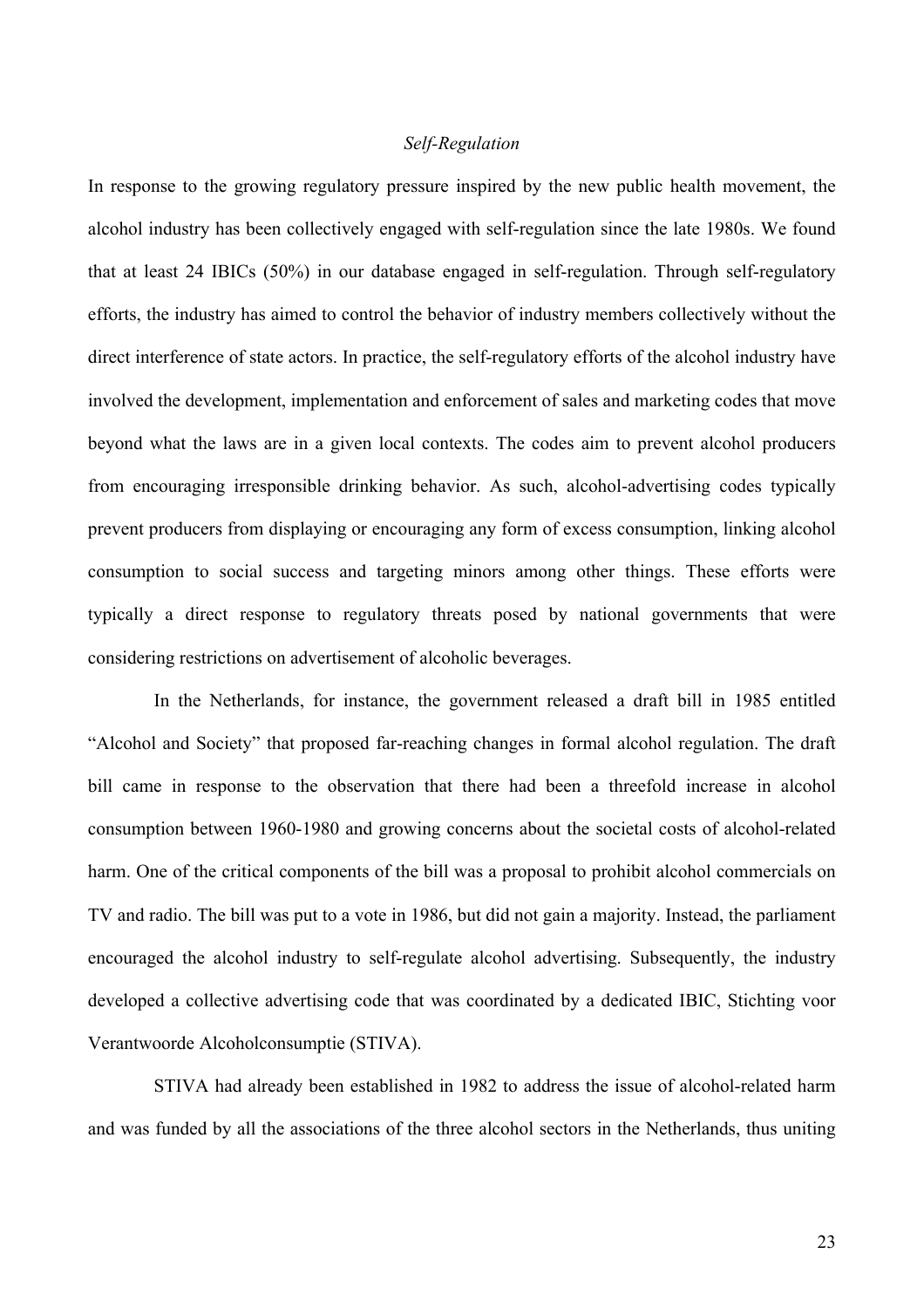beer, wine and spirits. Since its establishment it had been in a dialogue with the Dutch government and once the parliament chose self-regulation over government-regulation, STIVA became the logical body to initiate the development and implementation of an advertising code. After a long process that included negotiations with parties at seven different Dutch government ministries as well as the Stichting Reclame Code—an independent body that ensures compliance to advertising codes, the 'Reclamecode voor Alcoholhoudende dranken' (RvA) was formally accepted by the Dutch Secretary of State for Public Health in 1990. Apart from the STIVA members, which represented all the alcohol producers and off-trade distributors, the code was also signed by all the relevant industry associations in the on-trade sector.

Although the code is enforced through the Stichting Reclamecode, STIVA continues to coordinate many aspects of the code. This is exemplified by part of STIVA's mission, which reads:

"*STIVA makes sure that the rules for alcohol advertising (RvA) are realistic and workable, yet also ambitious. STIVA continuously raises awarreness about these rules and elucidates them for the industry. In addition, we also consider it important to inform politicians and society about this and to show that alcohol advertising takes into account any sensitivities."*

(STIVA 2015)

Specifically, STIVA engages in three types of activities to maintain the code. First, it ensures that member organizations are informed about the content of the code. This involves a yearly symposium that STIVA organizes for marketing professionals that work with or for alcohol producers as well as frequent internal workshops for various organizations involved in the alcohol industry. Second, it coordinates further improvements to the code. For example, this involves the adaptation of rules in case they were found to be unclear or the addition of rules in the case of new advertising technologies such as social media. Third and finally, STIVA coordinates a compliance testing procedure that all alcohol advertising has to pass before it can be transmitted. In 2013, this involved evaluation of 50 television, cinema, and radio advertisements by a committee that includes representatives of the various STIVA members as well as three independent experts.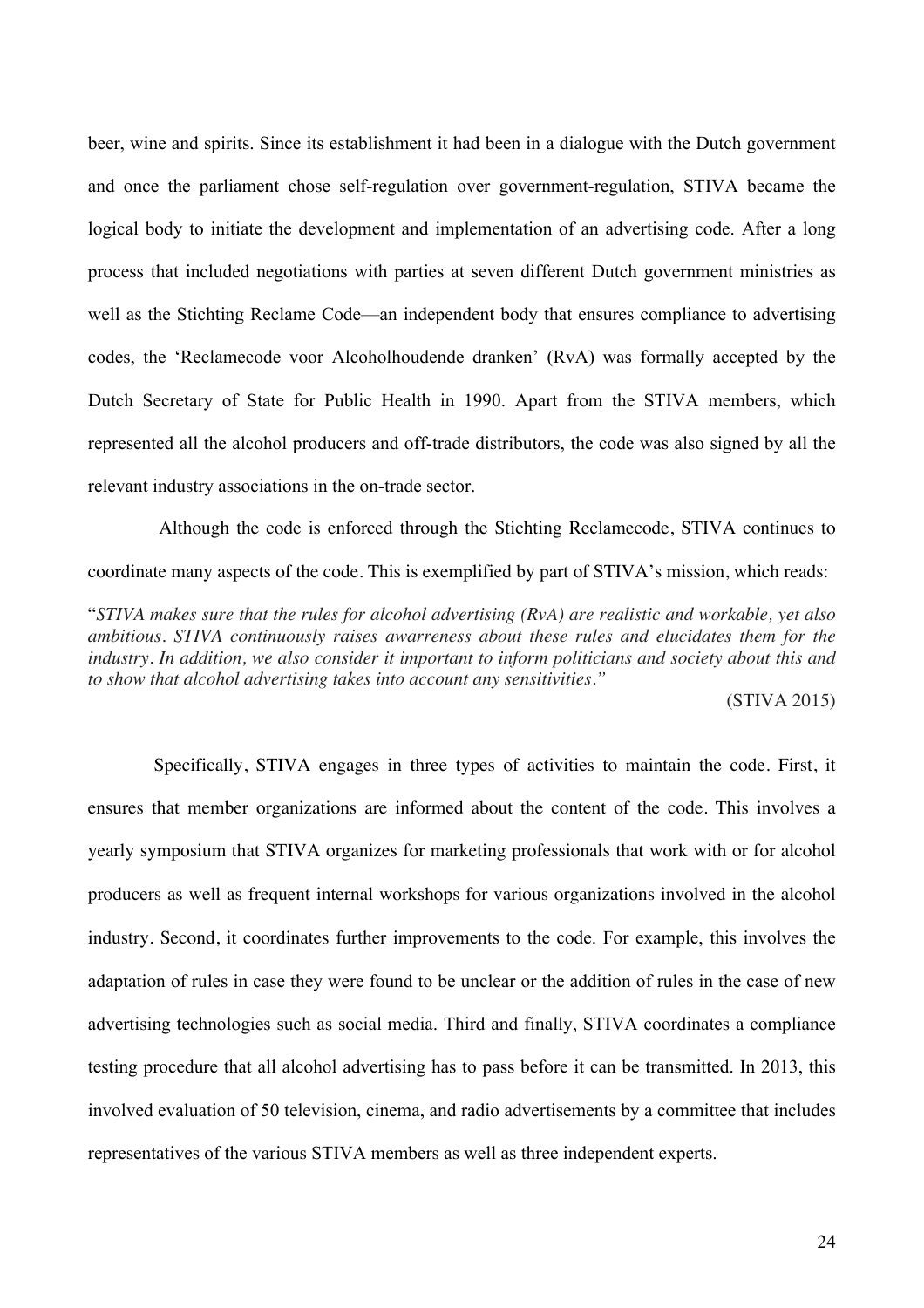Although the Dutch alcohol industry was one of the first national alcohol industries to adopt a self-regulatory advertising code, many countries have followed since. In the United Kingdom, for instance, there has been a similar advertising code in place since 2004. This code was also developed, implemented and coordinated by an IBIC, The Portman Group.

## *Public Advocacy/Education*

Another important area of activity involves public advocacy and education related to a preferred solution to the issue of alcohol-related harm. In essence, such activities are geared toward creating a culture of "responsible alcohol consumption" by creating a public image of responsible alcohol producers, educating consumers about responsible drinking behavior, and diffusing "facts" about alcohol consumption. This was by far the most prevalent activity that IBICs in the alcohol industry engaged with as we were able to identify at least 44 IBICs (92%) that occupied themselves with public advocacy or education.

An important task for the IBICs set-up by the alcohol industry is to raise public awareness for the work that the industry is doing to reduce alcohol-related harm. In the United Kingdom, the alcohol industry established an IBIC (The Portman Group) in 1989 in part out of frustration with the portrayal of the industry in the media. The industry was bothered by the fact that many societal problems were perceived as being directly related to alcohol consumption (such as looting) and therefore also implicitly regarded as the responsibility of the producers (Industry Informant, 2015). The Portman Group's initial aims were to raise public awareness about the activities the industry was already employing to encourage responsible alcohol advertising and consumption.

In addition, IBICs focus on educating individuals on how to consume alcohol responsibly, without risking harm to themselves or others. The fundamental assumption underlying this approach to the issue is informed by libertarianism and the idea that the state should not interfere in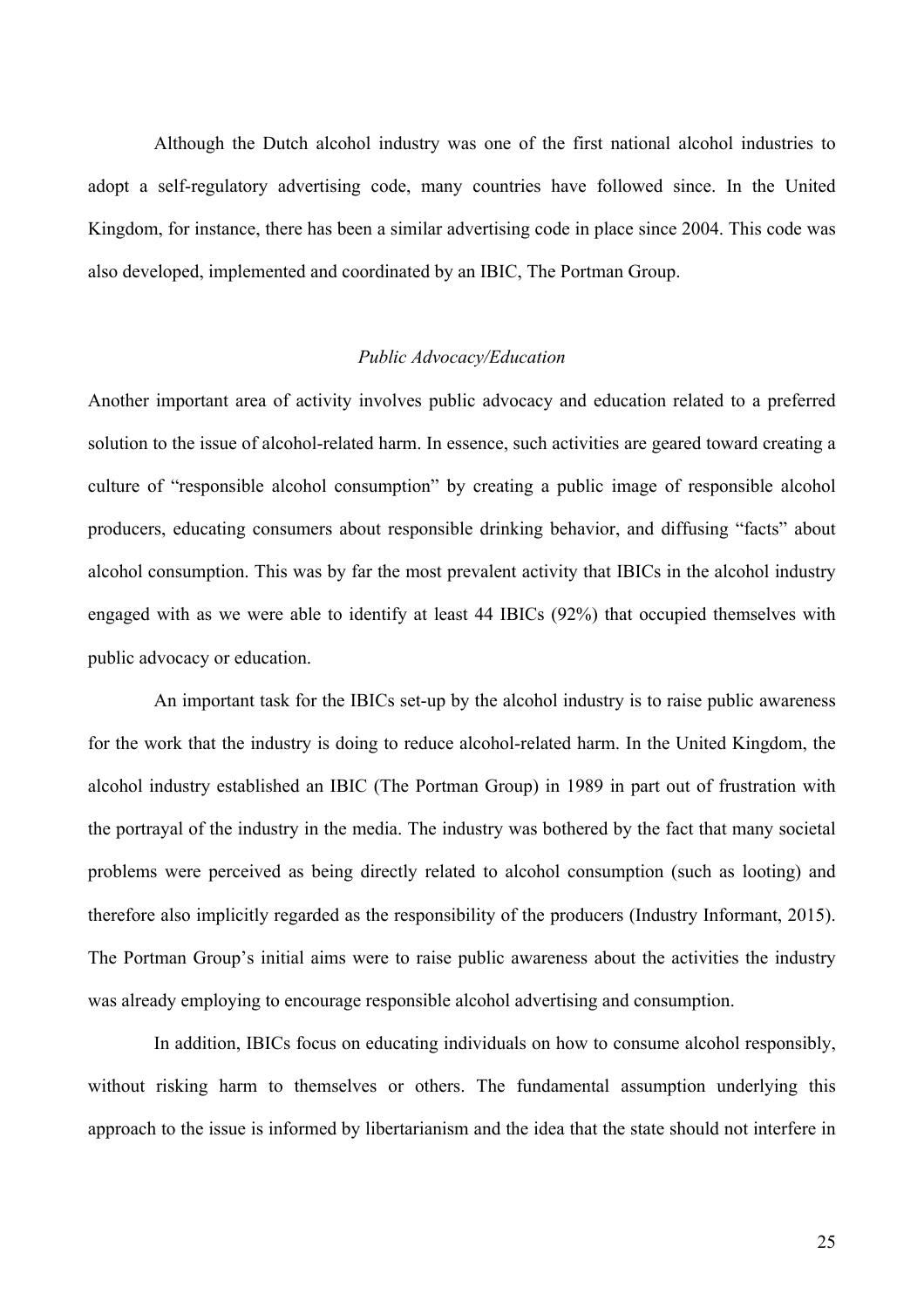what the individual choses to do. If the individual has full knowledge of the potential harmful effects of alcohol (and the benefits) he or she will make an informed decision. Advocacy IBICs use this ideology as their mandate and therefore focus on informing risk groups of individuals of the potential damaging effects of alcohol. IBICs do not advocate abstinence, only in relation to underage consumers, instead they mainly focus on advocating the idea of moderate drinking and they often produce different campaigns targeted at high risk consumer groups, such as young people, pregnant women, parents and excessive drinkers. The alternative solution that these IBICs are advocating is to only target the risk groups, instead of broader policy efforts; and to limit the damaging use of alcohol while maintaining "normal consumption"—consumption within health authorities recommended guidelines. In their efforts they often refer to their practices as diffusing the "facts" related to alcohol consumption.

A prominent example of an advocacy IBIC is Drinkaware in the UK, which has become the only non-profit organization to have national alcohol campaigns covering all of the United Kingdom. Their aim is:

*…to raise awareness and encourage behaviour change by providing the public with accessible, objective and evidence-based tools and information about alcohol. We work with the health community, alcohol industry, government, public and third sectors to help achieve our aims.* (Drinkaware 2015)

Public advocacy IBICs may connect different stakeholders with potentially different interests. Drinkaware is a spinoff organization of another IBIC, The Portman Group.<sup>1</sup> Originally established as a trust within The Portman Group, Drinkaware was spun off as a separate entity under pressure of the UK government in 2006 to ensure greater structural independence from the alcohol industry. While Drinkaware was originally funded by alcohol producers exclusively, a broader range of industry actors, including retailers, pubs and restaurants, now fund the

<sup>&</sup>lt;sup>1</sup> Today Portman Group focuses exclusively on self-regulation and advising alcohol producers in relation to responsible marketing.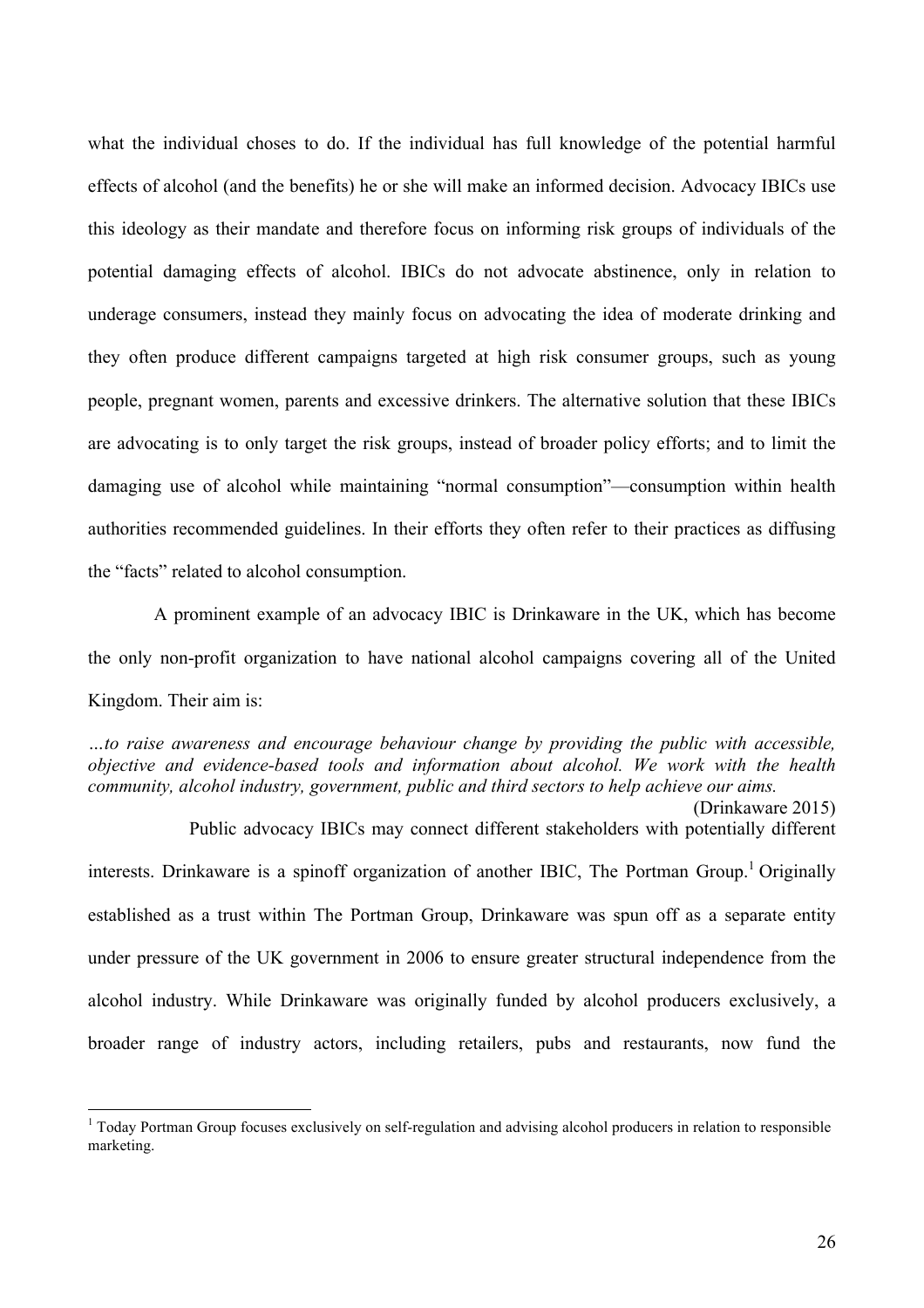organization as well. As in the case of the research IBIC, the organization has a board of trustees with different professional backgrounds and a medical advisory board, that work as an *"expert panel to ensure all our information and advice is based on the most up-to-date medical evidence*". The broad membership base also means that the organization has a wide reach for its responsible drinking campaigns, since many include a reference to them on their website. Further, since 2013 all alcohol products in the UK have had a reference to the Drinkaware website (drinkaware.co.uk) on all their packaging and campaign material, which has resulted in 8.3 million unique visitors in 2014. On the website, the consumers can read about: how to talk to their children about alcohol; what the recommended maximum amount of drinking is; take a test on their alcohol habits; or download an app to track and calculate their consumption of alcohol. As such, Drinkaware and other advocacy IBICs are advocating an alternative solution to the issue of alcohol-related harm, which is about providing individuals with tools that might in turn shape alcohol culture.

#### *Research Funding*

Finally, we found that at least 23 IBICs (48%) in our database engaged in the funding of research. Research is a fundamental part of our society and is often used to make arguments for regulatory efforts and inform the media and public about the general state of the world. As such, research forms the "truths" in the world that are born out of a process of "fact-making" ([Maguire 2004](https://www.researchgate.net/publication/247734628_The_Co-Evolution_of_Technology_and_Discourse_A_Study_of_Substitution_Processes_for_the_Insecticide_DDT?el=1_x_8&enrichId=rgreq-98966ac44f9a416928703b9e6a6f6cb8-XXX&enrichSource=Y292ZXJQYWdlOzMwNTkwNTAwMDtBUzozOTE4NDg4MjU3Njk5ODZAMTQ3MDQzNTQ0ODc0Mg==)). With the new-public health movement, actors within the alcohol industry became concerned with, what they perceived as, the one-sided focus in the public debate on the potential harms caused by alcohol consumption and the persistent focus on the effects of excessive drinking in research. At that time, the public debate and scientific research was predominantly under the influence of global health communities and organizations such as the WHO. The line of research produced through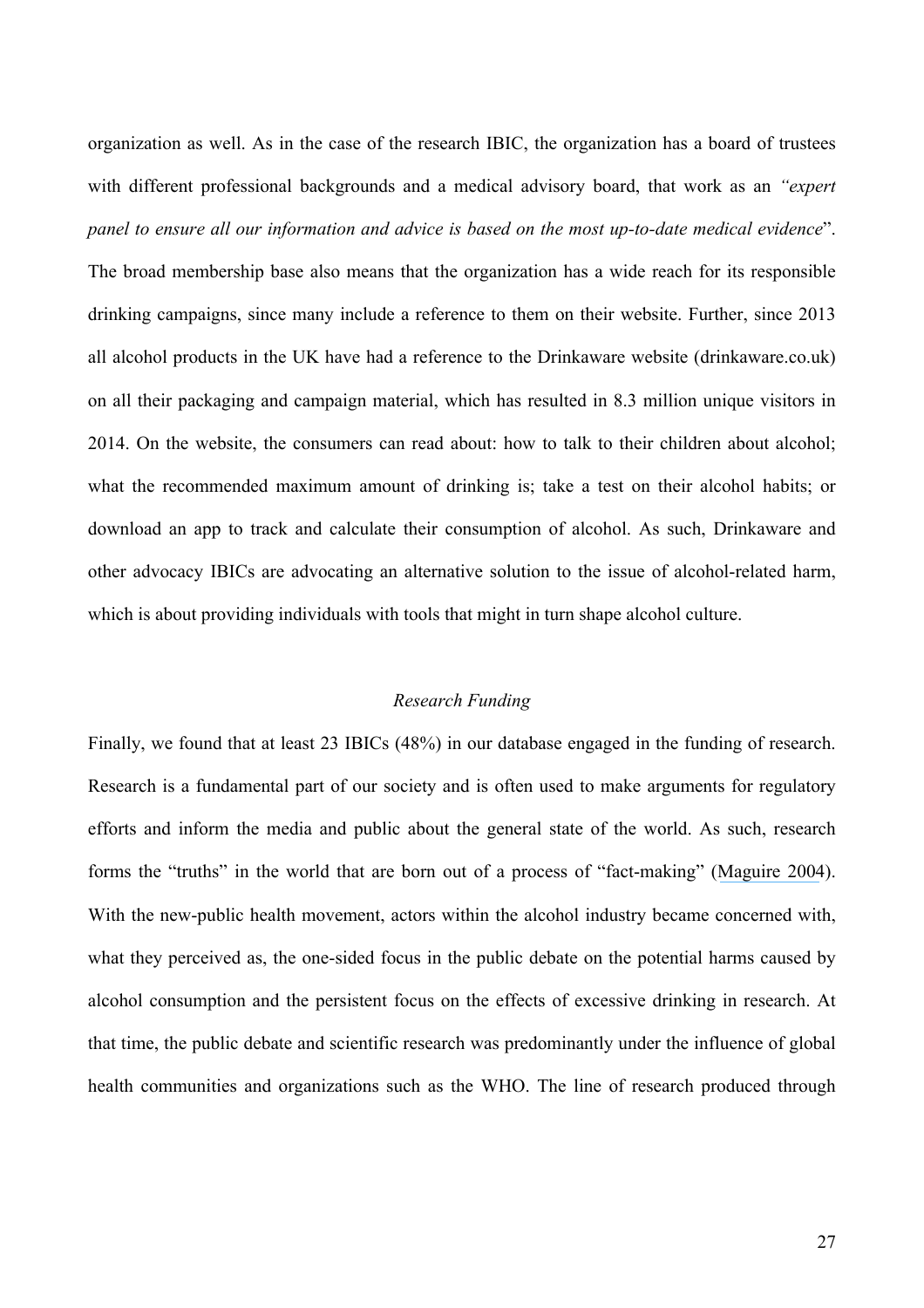theses communities informed policy makers and was frequently used to support decisions to tighten alcohol regulation.

One of the foundational pieces for this work was Sully Ledermann's "single distribution theory" of alcohol consumption ([Cook & Skog 1995;](https://www.researchgate.net/publication/293103823_Alcool_alcoolisme_alcoolisationcomment?el=1_x_8&enrichId=rgreq-98966ac44f9a416928703b9e6a6f6cb8-XXX&enrichSource=Y292ZXJQYWdlOzMwNTkwNTAwMDtBUzozOTE4NDg4MjU3Njk5ODZAMTQ3MDQzNTQ0ODc0Mg==) [Ledermann 1956](https://www.researchgate.net/publication/247909251_Alcool_alcoolisme_alcoolisation_Donnees_scientifiques_de_caractere_physiologique_economique_et_social?el=1_x_8&enrichId=rgreq-98966ac44f9a416928703b9e6a6f6cb8-XXX&enrichSource=Y292ZXJQYWdlOzMwNTkwNTAwMDtBUzozOTE4NDg4MjU3Njk5ODZAMTQ3MDQzNTQ0ODc0Mg==)). Based on localized longitudinal data on mortality in France, Ledermann proposed that there was a direct link between the overall level of alcohol consumption in a particular region and instances of alcohol abuse. Researchers in Ontario and several Nordic countries subsequently reported similar patterns ([De Lint](https://www.researchgate.net/publication/17481478_The_distribution_of_alcohol_consumption_in_Ontario?el=1_x_8&enrichId=rgreq-98966ac44f9a416928703b9e6a6f6cb8-XXX&enrichSource=Y292ZXJQYWdlOzMwNTkwNTAwMDtBUzozOTE4NDg4MjU3Njk5ODZAMTQ3MDQzNTQ0ODc0Mg==) [& Schmidt 1968;](https://www.researchgate.net/publication/17481478_The_distribution_of_alcohol_consumption_in_Ontario?el=1_x_8&enrichId=rgreq-98966ac44f9a416928703b9e6a6f6cb8-XXX&enrichSource=Y292ZXJQYWdlOzMwNTkwNTAwMDtBUzozOTE4NDg4MjU3Njk5ODZAMTQ3MDQzNTQ0ODc0Mg==) Skog 1971). Jointly, this research shifted consensus about the antecedents of alcohol abuse from being attributed to personal characteristics to being attributed to societal characteristics. The WHO used this research to justify proposed measures, such as increased excise taxes and bans on advertisement, to decrease alcohol consumption ([Cook & Skog 1995](https://www.researchgate.net/publication/293103823_Alcool_alcoolisme_alcoolisationcomment?el=1_x_8&enrichId=rgreq-98966ac44f9a416928703b9e6a6f6cb8-XXX&enrichSource=Y292ZXJQYWdlOzMwNTkwNTAwMDtBUzozOTE4NDg4MjU3Njk5ODZAMTQ3MDQzNTQ0ODc0Mg==)).

Representatives of the alcohol industry disputed the logic behind Ledermann's theory. They claimed that an increase in alcohol consumption does not always have to lead to an increase in the incidence of alcohol abuse, but could also go hand in hand with responsible drinking attitudes that they claimed were more likely when wealth increases (Industry Informant, 2014). Apart from epidemiological research on alcohol consumption, such as Ledermann's work, alcohol industry representatives were also critical of biomedical research on alcohol. In their opinion, research predominantly examined the health effects of excessive alcohol consumption, while ignoring effects of moderate alcohol consumption. In response to this dearth of research, as they experienced it, and growing regulatory pressure, a community of alcohol actors decided to encourage more research on alcohol-related topics, particularly focusing on the health effects of moderate alcohol consumption (ABMRF, 2012; Industry Informant, 2011). This particular research focus was, in part, inspired by new work on the relationship between alcohol and cardiovascular conditions that had shown evidence for health benefits related to moderate alcohol consumption (Klatsky et al. 1974).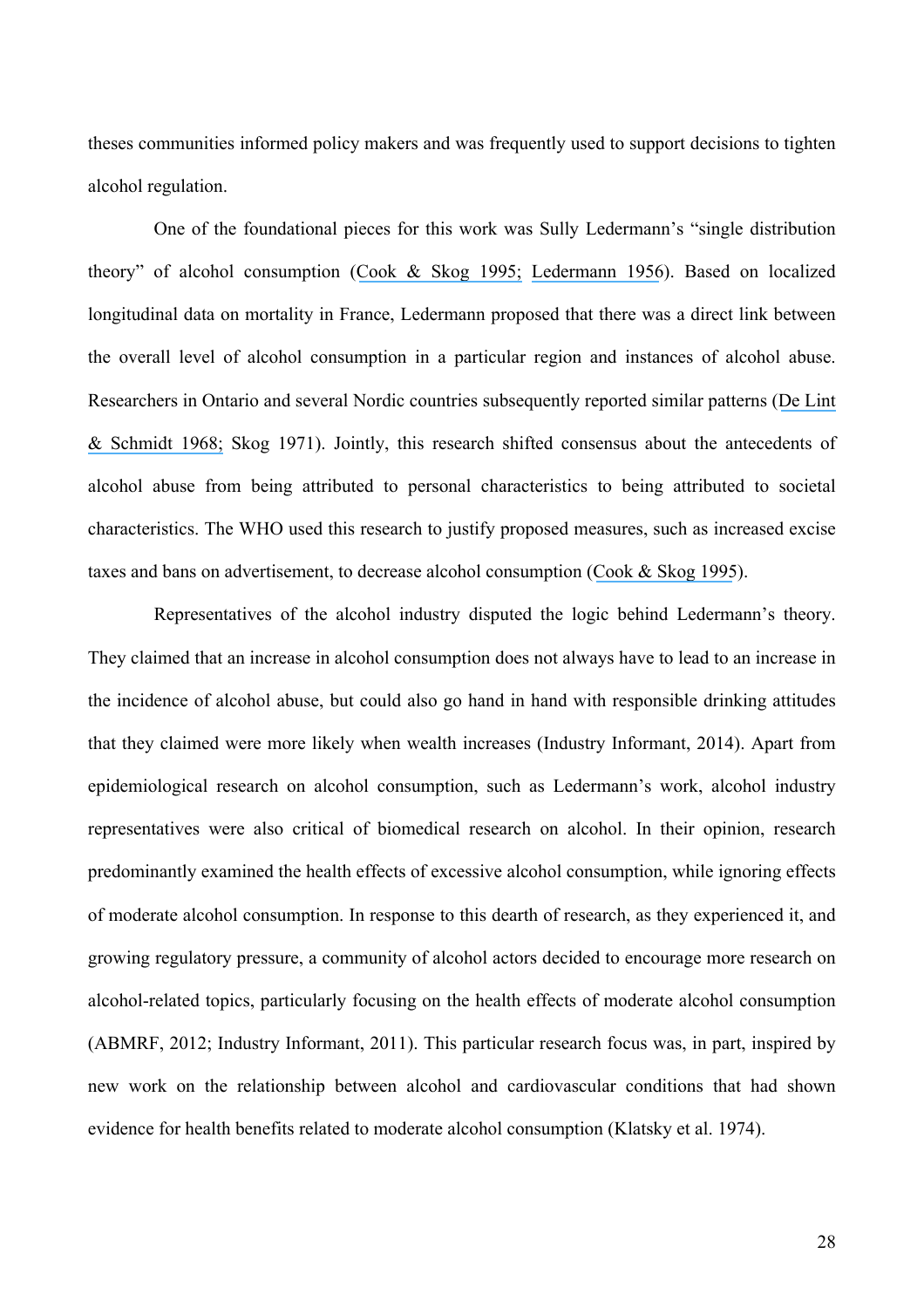Today, there is a stream of research on alcohol consumed in moderation, with more than 300 articles on the topic in 2012 alone (ABMRF 2012). Part of this research is supported by research focused IBICs, which fund biomedical and behavioral research on alcohol and its effects by inviting researchers to apply for grants. An important and central example of a research IBIC is the Foundation for Alcohol Research (ABMRF), which was established in  $1982<sup>2</sup>$  The initial idea for engaging the industry in research arose in 1969 in the U.S. and Canada when the president of the brewers association, Henry B. King, sought medical advice concerning the problem and challenges of the use of cobalt in beer. <sup>3</sup> While the initial focus was on securing the safety of the product, their focus has since become general health more broadly, and in particular moderate drinking (Industry informant, 2011; ABMRF, 2012). Today, they state their mission as being:

*"To achieve a better understanding of the effects of alcohol on the health and behavior of individuals; To provide the scientific basis for prevention and treatment of alcohol misuse and alcoholism; To fund innovative, high quality research; To support promising new investigators; To communicate information effectively with the research community and other interested parties."* (ABMRF, 2012:22)

The mission statement and organizational set up, with a mixed board of trustees consisting of "public members" and "industry members", highlights the organization's commitment to research and downplays the industry's involvement, though their financial support is not masked from the public. This is further substantiated in the expert councils—a medical council and a behavioral and social advisory council that evaluate applications for research grants (ABMRF 2012; ABMRF 2015). The research projects that the organization seeks to fund address alcohol addiction, excess drinking, and "the mechanisms underlying the effects of moderate alcohol consumption". Via their focus on moderate drinking in their research grants, they advance an alternative line of

 $2$  ABMRF has consistently been funded by a coalition of beer brewers. However, since 2015 all beer brewers have stopped funding the organization and, currently, the ABMRF is hoping to secure other sources of funding.

 $3$  The beer industry had used cobalt in beer improved the foam properties but it turned out that even in small amounts the use of cobalt could be fatal, and 2-3 people died (Industry informant, 2011).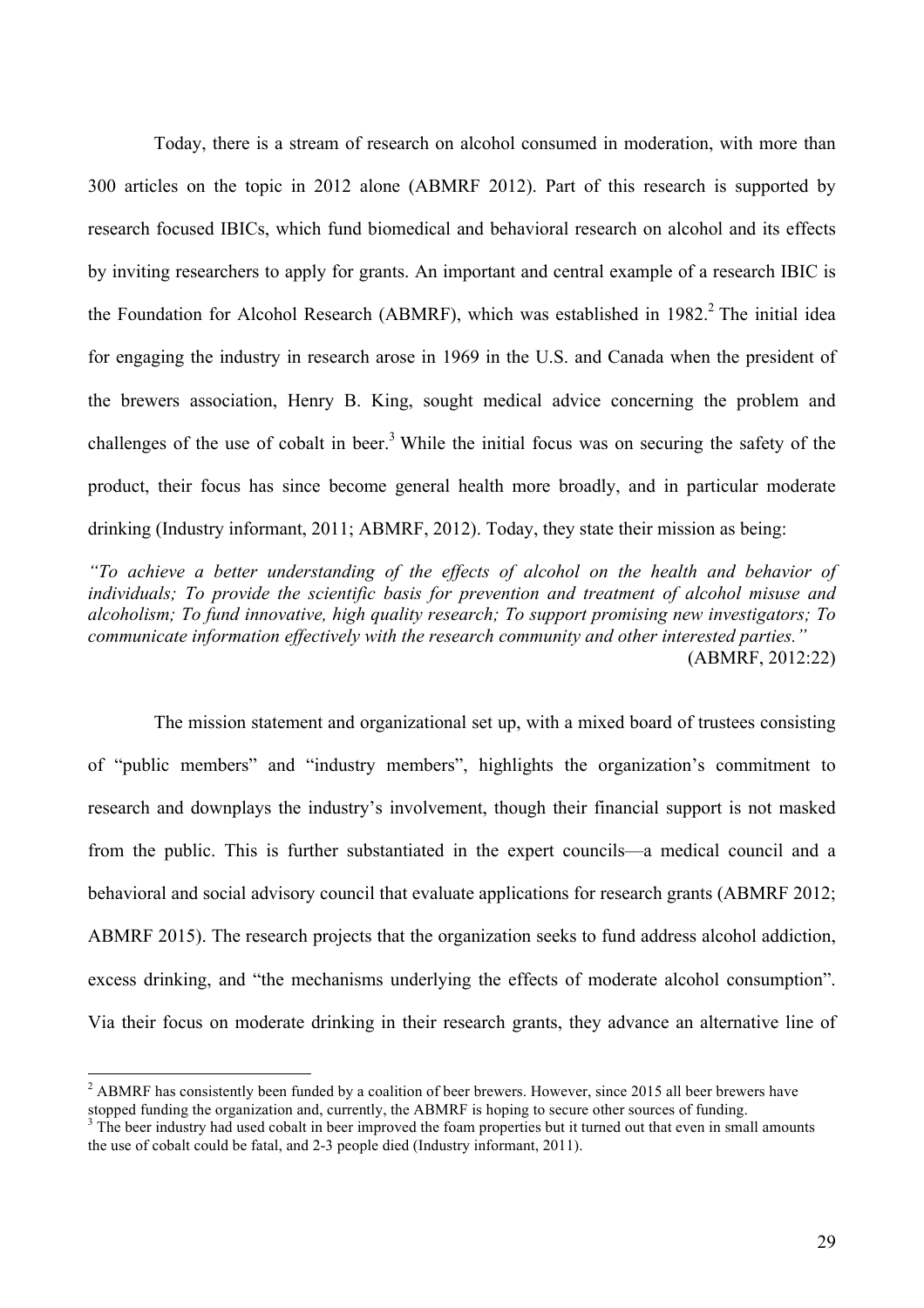alcohol research, not only focused on the effects of excessive drinking but on *"…the effects of moderate alcohol consumption on health"* (ABMRF, 2012:2).

A sister organization has since been developed in Europe: the European Foundation for Alcohol Research (ERAB), which was established in Brussels in 2003 by the Brewers of Europe.<sup>4</sup> Similar to the ABMRF, the ERAB has been organized to represent different interests, with an independent board of directors and an advisory board of researchers (ERAB 2015). Both ABRMF and ERAB are collaborations between beer brewers that operate internationally. However, there are also research IBICs that operate at the national level and that span all alcohol categories, which include Institut de Recherches Scientifiques sur les Boissons in France, Osservatorio Permanente sui Giovani el'Alcool in Italy, the Korean Alcohol Research Foundation, and Stichting Alcohol Research in the Netherlands.

### **COLLECTIVE INSTITUTIONAL MAINTENANCE**

As we have illustrated above the emergence of the issue of alcohol-related harm led to the emergence of a new organizational form, the Issue-Based Industry Collective (IBIC). The activities that we have identified above can be considered as different forms of collective institutional maintenance that target different aspects of the institutional environment via the creation of the responsible drinking paradigm. The creation of this paradigm involved the construction of an alternative definition or framing of the issue of alcohol-related harm, which challenged the definition supported by the public health movement (i.e. WHO) and, as such, could be regarded as a counter movement (Meyer & Staggenborg 1996). In this section, we build on concepts from research on institutional work ([Lawrence & Suddaby 2006](https://www.researchgate.net/publication/242437344_Institutions_and_institutional_work?el=1_x_8&enrichId=rgreq-98966ac44f9a416928703b9e6a6f6cb8-XXX&enrichSource=Y292ZXJQYWdlOzMwNTkwNTAwMDtBUzozOTE4NDg4MjU3Njk5ODZAMTQ3MDQzNTQ0ODc0Mg==)) in order to classify the various activities of IBICs and relate them to the different institutional pillars of alcohol consumption introduced

<sup>&</sup>lt;sup>4</sup> The Brewers of Europe are responsible for approximately 90 percent of beer sales in Europe.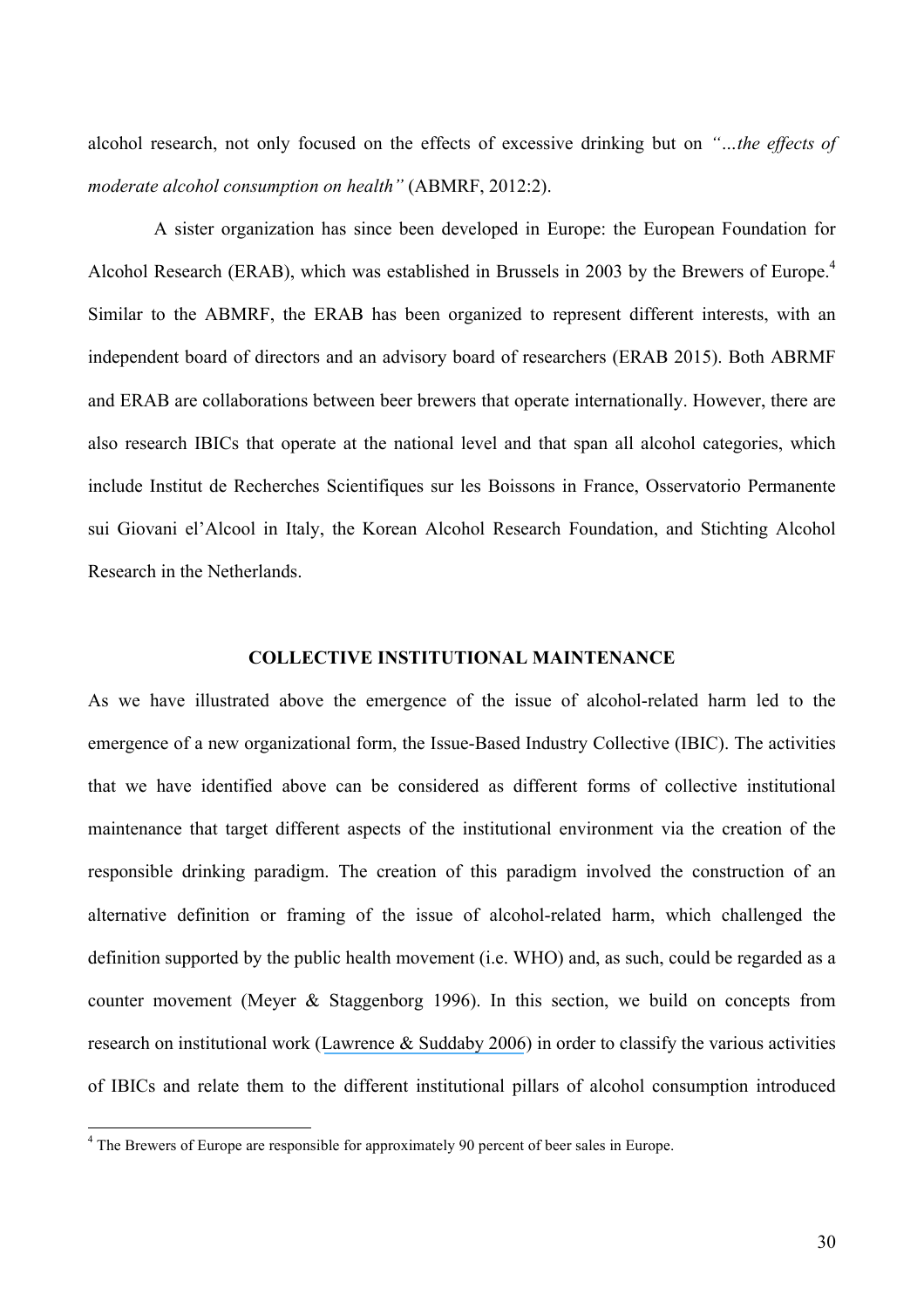earlier. In addition, we theorize why there may be a need to engage in these activities in a collective fashion through the creation of IBICs.

#### *Collective Activities and the Institutional Pillars*

The purposive collective activities that we have described are all, in one way or another, contributing to the maintenance of the institution of alcohol consumption, through the creation of the responsible drinking paradigm. One could debate about the degree to which engagement with these collective activities was fully strategic (cf. Jepperson, 1991; [Lawrence & Suddaby, 2006](https://www.researchgate.net/publication/242437344_Institutions_and_institutional_work?el=1_x_8&enrichId=rgreq-98966ac44f9a416928703b9e6a6f6cb8-XXX&enrichSource=Y292ZXJQYWdlOzMwNTkwNTAwMDtBUzozOTE4NDg4MjU3Njk5ODZAMTQ3MDQzNTQ0ODc0Mg==)). Nevertheless, each set of activities addresses one of the institutional pillars and the related issuebased legitimacy challenges as outlined in Table 2. Overall, the three categories of collective institutional maintenance outlined in the previous section (research funding, self-regulation and public advocacy) capture a wide range of maintenance activities that the IBICs of the alcohol industry are engaging in. In Table 2, we have included the most prominent examples of maintenance activities for each category. Some of the maintenance activities that we observe are similar to forms of institutional work that Lawrence and Suddaby (2006) have previously outlined. These appear below in italics. However, we found that, although all activities ultimately contributed to the maintenance of the institution of alcohol consumption, several activities were more resembling of forms of work that Lawrence and Suddaby (2006) associate with institutional creation since they contributed to the creation of the emerging responsible drinking paradigm.

> ------------------------------ Insert Table 2 about here ------------------------------

Actors within the alcohol industry have addressed potential legal sanctions (regulative pillar) via the collective development of self-regulation efforts and establishment of IBICs to develop, support and enforce the codes. The intended effects of these initiatives are twofold: to limit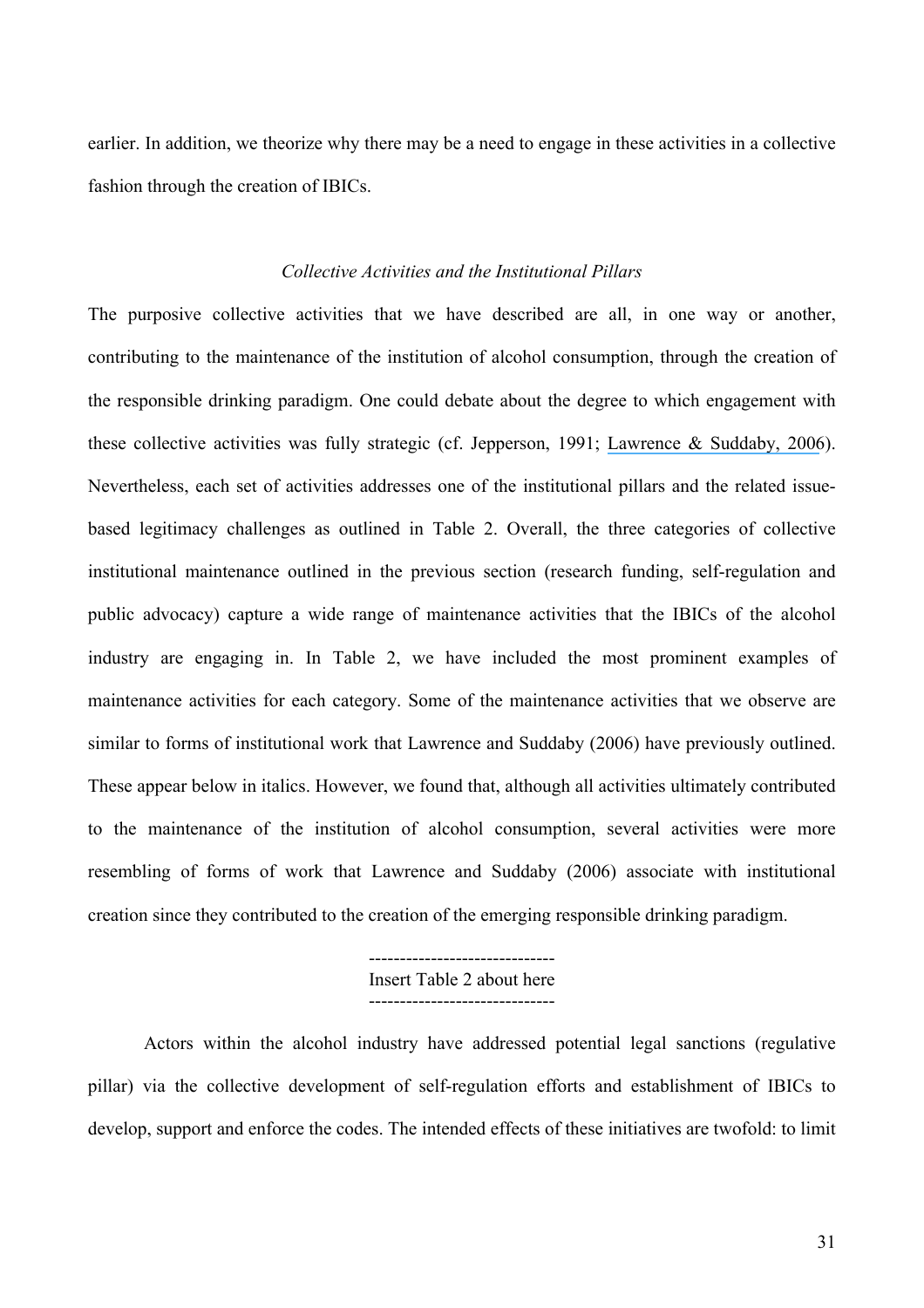formal legislation and to signal the industry's commitment to solving the issue(s). Hence, these activities could be regarded as a form of *enabling work* in that the creation of codes enables and supports existing practices and institutions. Self-regulation is preferred over formal statutory regulation, because this might be less restrictive, sanctions might be less severe (see also [King and](https://www.researchgate.net/publication/2586144_Industry_Self-Regulation_Without_Sanctions_The_Chemical_Industry) [Lenox, 2000](https://www.researchgate.net/publication/2586144_Industry_Self-Regulation_Without_Sanctions_The_Chemical_Industry)), and the industry members could continue their business practices with limited interference. In addition, the activities of self-regulation IBICs involve *policing work* geared toward ensuring industry wide compliance to the codes.

As for public advocacy, maintenance activities primarily focus on the moral dimensions related to alcohol consumption (normative pillar). Through their work, IBICs urge individuals to take the responsibility for adopting healthy, responsible and "normal" drinking habits. In their advocacy efforts, the IBICs are *valorizing* the responsible drinker and the designated driver while *demonizing* the excessive drinkers and limiting the problem to the few. Thus, they attempt to maintain the normalization of alcohol consumption as a legitimate part of various social occasions. In the process, they also support a process of *educating, embedding and routinizing* the alcohol consumption guidelines that health authorities have produced, through their information and education material and consumption applications for smartphones. Hence, they are both creating consumer knowledge about responsible drinking, and defusing the ideas of what it means to be responsible, which ultimately both support the new responsible drinking paradigm and maintain the institution related to alcohol consumption.

Most importantly, however, the legitimacy of alcohol consumption is ultimately dependent on research. If at some point there were to be a vast amount of evidence showing that alcohol is always, and beyond a doubt, harmful, the product might be delegitimized, as we have seen with tobacco (cultural-cognitive pillar). Today, this is not (yet) the case with alcohol but the crucial nature of research that focuses on the potential benefits of alcohol, is worth noting. Hence, the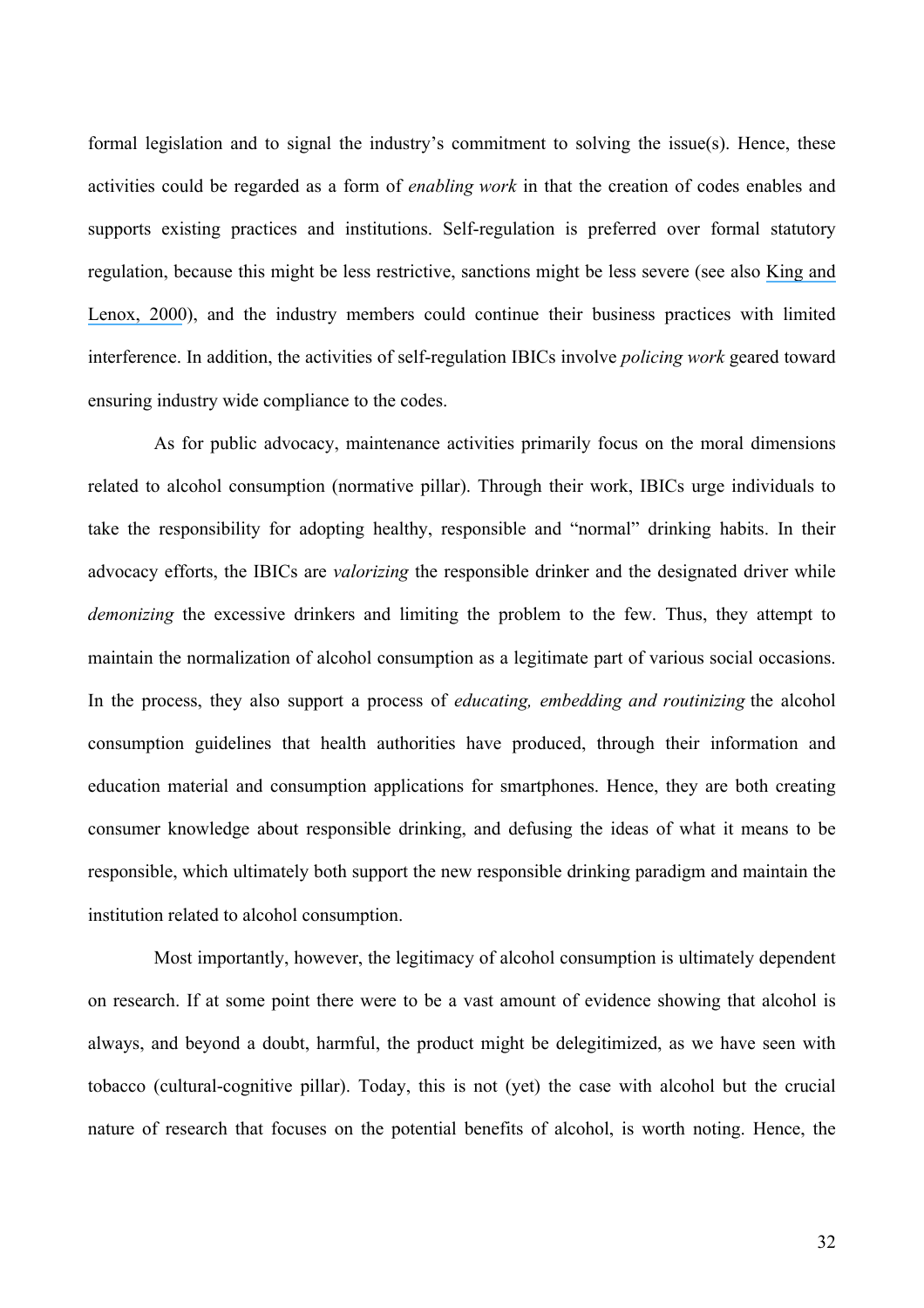funding of research should also be considered a core element in the industry's collective maintenance activities.

#### *The Need for Business Collective Action*

It is interesting that this new form of organizations emerged, because one could imagine that the type of actions outlined above could have been executed by the organizations individually, through conventional industry associations or even through the funding of existing non-profit organizations within the alcohol and health area. Instead, these IBICs essentially function as industry supported social movement organizations that promote the responsible drinking paradigm. We propose that the IBICs emerged as vehicles for collective institutional maintenance due to two challenges, which were to a certain degree unique to the issue of alcohol-related harm. One challenge is symbolic in nature and relates to the contested legitimacy of industry engagement with social issues. The other challenge is more technical in nature and relates to the pragmatic organization of collective responses.

First, there was a symbolic challenge in relation to the public's perception of the alcohol industry's engagement with the issue of alcohol-related harm. Industry engagement with the issue was often met with great skepticism by the medical profession and general public who frequently challenged the motives behind the industry's engagement and the effectiveness of their proposed solutions to reduce the societal costs of alcohol-related harm ([Babor 2009;](https://www.researchgate.net/publication/23783792_Alcohol_research_and_the_alcoholic_beverage_industry_Issues_concerns_and_conflicts_of_interest?el=1_x_8&enrichId=rgreq-98966ac44f9a416928703b9e6a6f6cb8-XXX&enrichSource=Y292ZXJQYWdlOzMwNTkwNTAwMDtBUzozOTE4NDg4MjU3Njk5ODZAMTQ3MDQzNTQ0ODc0Mg==) Yoast et al. 2002; [Jernigan 2009](https://www.researchgate.net/publication/23783789_The_Global_Alcohol_Industry_An_Overview?el=1_x_8&enrichId=rgreq-98966ac44f9a416928703b9e6a6f6cb8-XXX&enrichSource=Y292ZXJQYWdlOzMwNTkwNTAwMDtBUzozOTE4NDg4MjU3Njk5ODZAMTQ3MDQzNTQ0ODc0Mg==)). Clemens has previously argued that actors that are denied conventional modes of exercising voice or influence are forced to employ unconventional approaches ([Clemens 1993;](https://www.researchgate.net/publication/249174999_Organizational_Repertoires_and_Institutional_Change_Women) Scott 2013: 125). In line with this argument, our observations suggest that the IBICs emerged as a new form to provide a portal through which the industry could gain influence in an area that was otherwise inaccessible to them through more conventional means. We argue that IBICs provided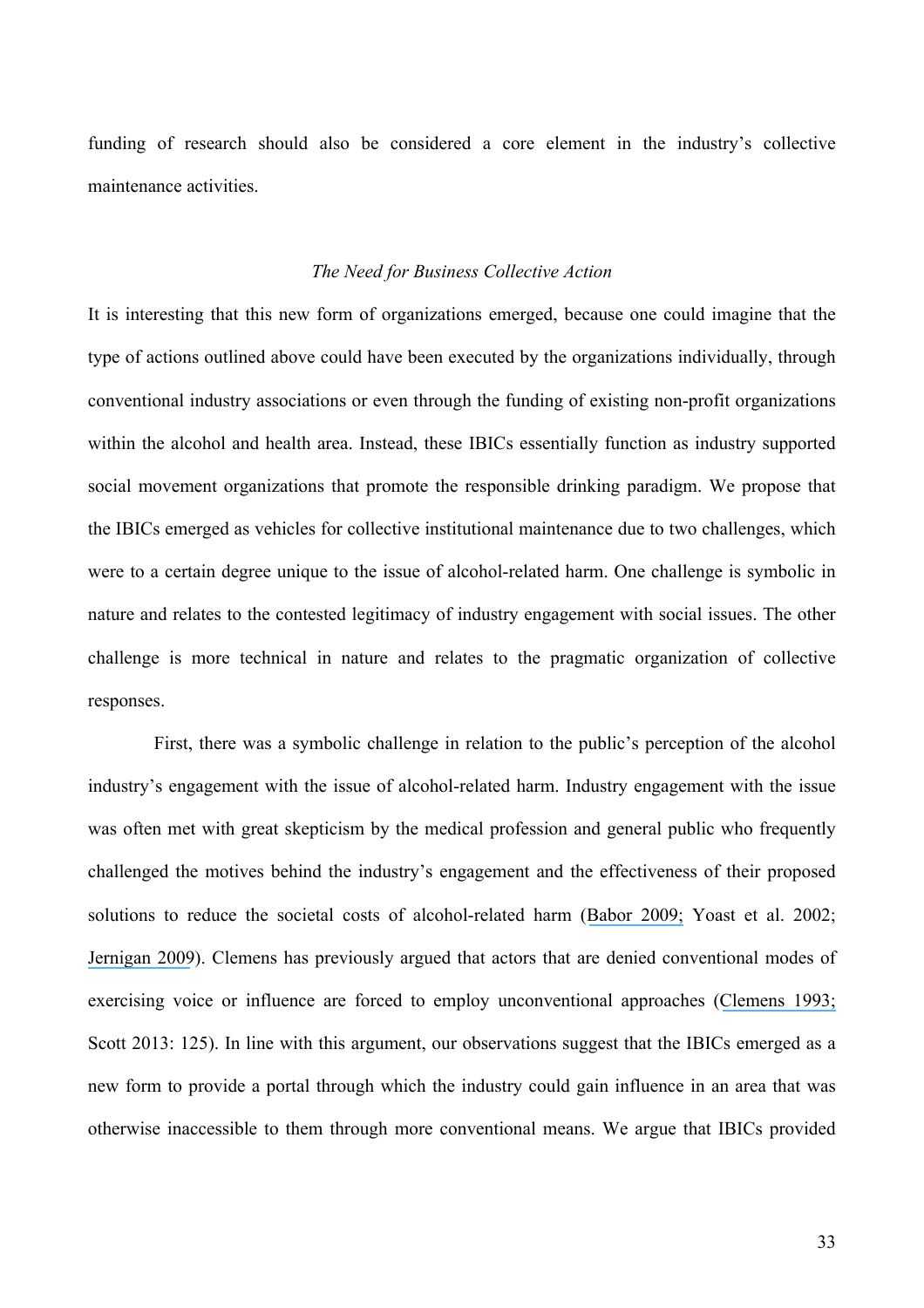actors within the alcohol industry with more legitimate means to engage with the issue than preexisting collective organizations. Whereas traditional industry associations are visible vehicles that are known to protect the industry's interests, IBICs are less visible industry vehicles, at arm's length, and as such may gain legitimacy benefits from their relative disassociation from the industry.

In addition, the IBICs became a means through which the maintenance activities can gain legitimacy by association and co-creation. Co-creation or co-shaping is defined by the engagement of a range of actors with different interests, who are closely involved in the creation process. The outcome of such a process has the potential to be legitimate within several domains, such as business and research ([Garud & Karnoe 2003](https://www.researchgate.net/publication/4929392_Bricolage_versus_Breakthrough_Distributed_and_Embedded_Agency_in_Technology_Entrepreneurship?el=1_x_8&enrichId=rgreq-98966ac44f9a416928703b9e6a6f6cb8-XXX&enrichSource=Y292ZXJQYWdlOzMwNTkwNTAwMDtBUzozOTE4NDg4MjU3Njk5ODZAMTQ3MDQzNTQ0ODc0Mg==)). Several of the IBICs had a board of trustees with professional members and a medical advisory board. The close ties to science and "truth" is emphasized, and through grant applications researchers are invited to create research on the effects of moderate drinking. Co-creation is also emphasized, as the IBICs often collaborate with public agencies and health professionals, which also signal that their activities are more credible, as many credible actors have been involved in the creation of their programs, such as the responsible drinking campaigns. However, although any form of partnering between industry and public health is often met with substantial skepticism ([Munro 2004](https://www.researchgate.net/publication/8215684_An_addiction_agency)), this co-creation and association seems to only be possible in the IBIC. It would be almost inconceivable for individual alcohol producers to create the same close ties to research.

Second, there was a more technical challenge in relation to the coordination of collective activities. The issue of alcohol-related harm was perceived as a shared challenge that the industry had to somehow tackle collectively to shield the industry from the issue of alcohol related-harm and the deinstitutionalization of alcohol consumption. In this case it would not have been enough that one or a few actors engage with the issue, it had to be a coordinated response. The challenge is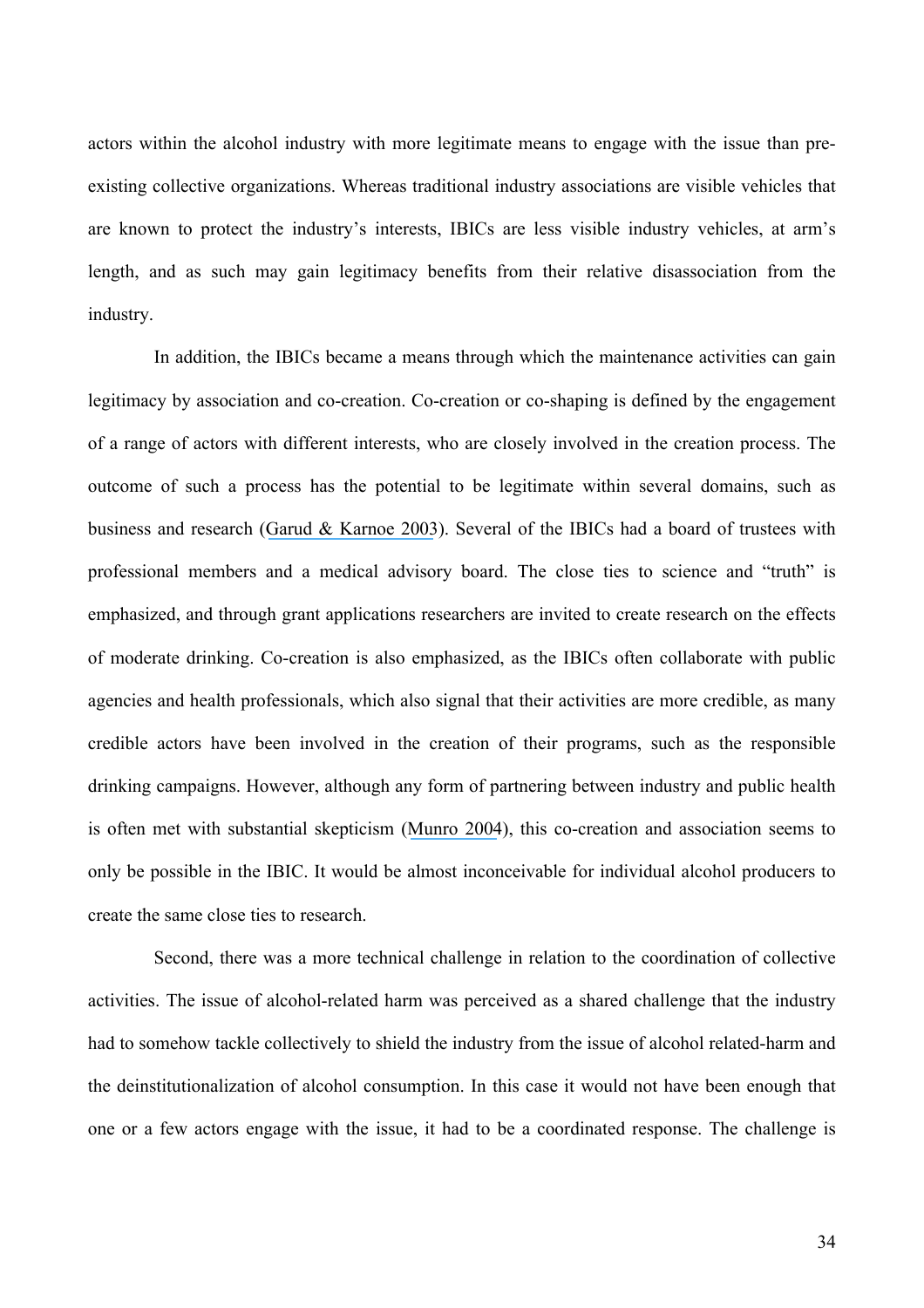particularly relevant in relation to self-regulation efforts, where the misbehavior of one company (e.g. aggressive marketing towards adolescents) can cause spillover harm to other actors within the industry ([Barnett & King 2008;](https://www.researchgate.net/publication/228133698_Good_Fences_Make_Good_Neighbors_A_Longitudinal_Analysis_of_an_Industry_Self-Regulatory_Institution?el=1_x_8&enrichId=rgreq-98966ac44f9a416928703b9e6a6f6cb8-XXX&enrichSource=Y292ZXJQYWdlOzMwNTkwNTAwMDtBUzozOTE4NDg4MjU3Njk5ODZAMTQ3MDQzNTQ0ODc0Mg==) [Desai 2011;](https://www.researchgate.net/publication/283816406_Mass_Media_and_Massive_Failures_Determining_Organizational_Efforts_to_Defend_Field_Legitimacy_Following_Crises?el=1_x_8&enrichId=rgreq-98966ac44f9a416928703b9e6a6f6cb8-XXX&enrichSource=Y292ZXJQYWdlOzMwNTkwNTAwMDtBUzozOTE4NDg4MjU3Njk5ODZAMTQ3MDQzNTQ0ODc0Mg==) [Jonsson et al. 2009](https://www.researchgate.net/publication/240302353_Undeserved_Loss_The_Spread_of_Legitimacy_Loss_to_Innocent_Organizations_in_Response_to_Reported_Corporate_Deviance?el=1_x_8&enrichId=rgreq-98966ac44f9a416928703b9e6a6f6cb8-XXX&enrichSource=Y292ZXJQYWdlOzMwNTkwNTAwMDtBUzozOTE4NDg4MjU3Njk5ODZAMTQ3MDQzNTQ0ODc0Mg==)).

According to Axelrod (1990), one of the primary reasons for the initiation of cooperating efforts is responding to threats, the other is the pooling of resources. In the case of IBICs, the pooling of resources is also an important factor. However, the issue was a cross-category challenge, not simply a challenge for wine, spirits and beer producers, in isolation. Thus there was a need to develop organizations with a broader cross category focus, which were not submerged in the traditional segregated mindset (e.g. wine vs. beer vs. spirits). In fact, we identified that 32 IBICs in our database (67%) were supported by multiple categories of alcohol producers, which suggests that one important reason for why these organizations emerge was to coordinate cross-category efforts. Perhaps most importantly, there was a need to have an organizational set-up that addressed the issue exclusively, rather than having existing industry associations taking on additional roles, which might not give the issue the focus needed.

#### **DISCUSSION AND CONCLUSION**

In this paper, we have addressed the question of how firms may collectively maintain their legitimacy in response to a social issue. We have argued that there has been relatively scant research in this important area and have aimed to inspire new research by showing the value of using institutional theory in relation to this topic. We have built on our insights from the alcohol industry to show that social issues may pose legitimacy threats for organizations in the affected field that resemble processes of deinstitutionalization. In addition, we have described the unique organizations that have emerged in the alcohol industry to address the issue of alcohol-related harm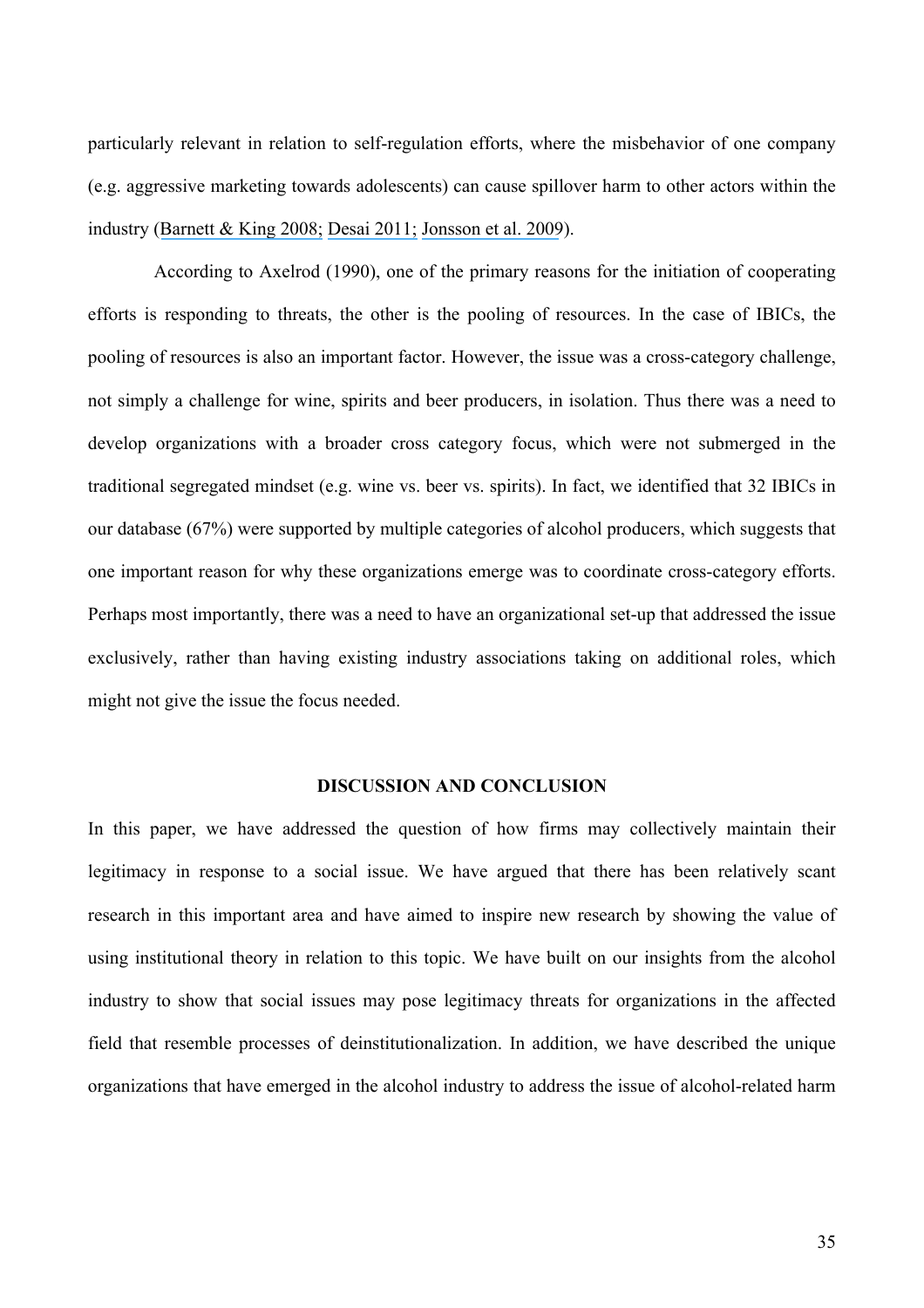and have analysed how their activities may be interpreted as forms of institutional maintenance directed at various institutional pillars.

With our efforts we aim to make three concrete contributions to the literature at the intersection between social issues management ([Desai 2011;](https://www.researchgate.net/publication/283816406_Mass_Media_and_Massive_Failures_Determining_Organizational_Efforts_to_Defend_Field_Legitimacy_Following_Crises?el=1_x_8&enrichId=rgreq-98966ac44f9a416928703b9e6a6f6cb8-XXX&enrichSource=Y292ZXJQYWdlOzMwNTkwNTAwMDtBUzozOTE4NDg4MjU3Njk5ODZAMTQ3MDQzNTQ0ODc0Mg==) [Elsbach 1994;](https://www.researchgate.net/publication/242075551_Managing_Organizational_Legitimacy_in_the_California_Cattle_Industry_The_Construction_and_Effectiveness_of_Verbal_Accounts?el=1_x_8&enrichId=rgreq-98966ac44f9a416928703b9e6a6f6cb8-XXX&enrichSource=Y292ZXJQYWdlOzMwNTkwNTAwMDtBUzozOTE4NDg4MjU3Njk5ODZAMTQ3MDQzNTQ0ODc0Mg==) [Hillman et al. 2004;](https://www.researchgate.net/publication/239485073_Corporate_Political_Activity_A_Review_and_Research_Agenda?el=1_x_8&enrichId=rgreq-98966ac44f9a416928703b9e6a6f6cb8-XXX&enrichSource=Y292ZXJQYWdlOzMwNTkwNTAwMDtBUzozOTE4NDg4MjU3Njk5ODZAMTQ3MDQzNTQ0ODc0Mg==) [Deephouse & Heugens 2009;](https://www.researchgate.net/publication/225661876_Linking_Social_Issues_to_Organizational_Impact_The_Role_of_Infomediaries_and_the_Infomediary_Process?el=1_x_8&enrichId=rgreq-98966ac44f9a416928703b9e6a6f6cb8-XXX&enrichSource=Y292ZXJQYWdlOzMwNTkwNTAwMDtBUzozOTE4NDg4MjU3Njk5ODZAMTQ3MDQzNTQ0ODc0Mg==) McDonnell & King 2013) and institutional theory ([Hoffman 1999;](https://www.researchgate.net/publication/265239904_Institutional_Evolution_and_Change_Environmentalism_and_the_US_Chemical_Industry?el=1_x_8&enrichId=rgreq-98966ac44f9a416928703b9e6a6f6cb8-XXX&enrichSource=Y292ZXJQYWdlOzMwNTkwNTAwMDtBUzozOTE4NDg4MjU3Njk5ODZAMTQ3MDQzNTQ0ODc0Mg==) [Scott 2013;](https://www.researchgate.net/publication/281019875_W_Richard_SCOTT_1995_Institutions_and_Organizations_Ideas_Interests_and_Identities?el=1_x_8&enrichId=rgreq-98966ac44f9a416928703b9e6a6f6cb8-XXX&enrichSource=Y292ZXJQYWdlOzMwNTkwNTAwMDtBUzozOTE4NDg4MjU3Njk5ODZAMTQ3MDQzNTQ0ODc0Mg==) Schneiberg & Lounsbury 2008; [Lawrence & Suddaby 2006;](https://www.researchgate.net/publication/242437344_Institutions_and_institutional_work?el=1_x_8&enrichId=rgreq-98966ac44f9a416928703b9e6a6f6cb8-XXX&enrichSource=Y292ZXJQYWdlOzMwNTkwNTAwMDtBUzozOTE4NDg4MjU3Njk5ODZAMTQ3MDQzNTQ0ODc0Mg==) [DiMaggio & Powell](https://www.researchgate.net/publication/274204692_The_New_Institutionalism_In_Organizational_Analysis?el=1_x_8&enrichId=rgreq-98966ac44f9a416928703b9e6a6f6cb8-XXX&enrichSource=Y292ZXJQYWdlOzMwNTkwNTAwMDtBUzozOTE4NDg4MjU3Njk5ODZAMTQ3MDQzNTQ0ODc0Mg==) [1991](https://www.researchgate.net/publication/274204692_The_New_Institutionalism_In_Organizational_Analysis?el=1_x_8&enrichId=rgreq-98966ac44f9a416928703b9e6a6f6cb8-XXX&enrichSource=Y292ZXJQYWdlOzMwNTkwNTAwMDtBUzozOTE4NDg4MjU3Njk5ODZAMTQ3MDQzNTQ0ODc0Mg==)). First, we aim to enrich research on social issues management by forwarding a conceptualization of social issues as potential field-level pressures toward deinstitutionalization. Second, we aim to inspire more research on business collective action by identifying and describing a new organizational form, the issue-based industry collective (IBIC), as a unique organizational vehicle that industry actors may use to engage in collective maintenance in response to issue-based pressures toward deinstitutionalization. Third and finally, we aim to enrich institutional theory by describing the wide variety of collective activities that firms may engage in when trying to maintain their positions in the field. We discuss each contribution in further detail below and conclude with directions for future research on the subject.

#### *Issue-Based Legitimacy Threats as Deinstitutionalization Pressures*

Whereas the extensive body of existing research on social issue management (e.g. [Desai, 2011;](https://www.researchgate.net/publication/283816406_Mass_Media_and_Massive_Failures_Determining_Organizational_Efforts_to_Defend_Field_Legitimacy_Following_Crises?el=1_x_8&enrichId=rgreq-98966ac44f9a416928703b9e6a6f6cb8-XXX&enrichSource=Y292ZXJQYWdlOzMwNTkwNTAwMDtBUzozOTE4NDg4MjU3Njk5ODZAMTQ3MDQzNTQ0ODc0Mg==) [Elsbach, 1994;](https://www.researchgate.net/publication/242075551_Managing_Organizational_Legitimacy_in_the_California_Cattle_Industry_The_Construction_and_Effectiveness_of_Verbal_Accounts?el=1_x_8&enrichId=rgreq-98966ac44f9a416928703b9e6a6f6cb8-XXX&enrichSource=Y292ZXJQYWdlOzMwNTkwNTAwMDtBUzozOTE4NDg4MjU3Njk5ODZAMTQ3MDQzNTQ0ODc0Mg==) [Walker, 2012](https://www.researchgate.net/publication/258126552_Putting_a_Face_on_the_Issue_Corporate_Stakeholder_Mobilization_in_Professional_Grassroots_Lobbying_Campaigns?el=1_x_8&enrichId=rgreq-98966ac44f9a416928703b9e6a6f6cb8-XXX&enrichSource=Y292ZXJQYWdlOzMwNTkwNTAwMDtBUzozOTE4NDg4MjU3Njk5ODZAMTQ3MDQzNTQ0ODc0Mg==)) has done relatively little to conceptualize the issue-based legitimacy threats that organizations may face, we have built on institutional theory to offer a richer understanding of this phenomenon. In doing so, we argue that the issue-based legitimacy threats that organizations in particular industries may be confronted with could be regarded as potential pressures toward deinstitutionalization that emanate from broader social movements. Such a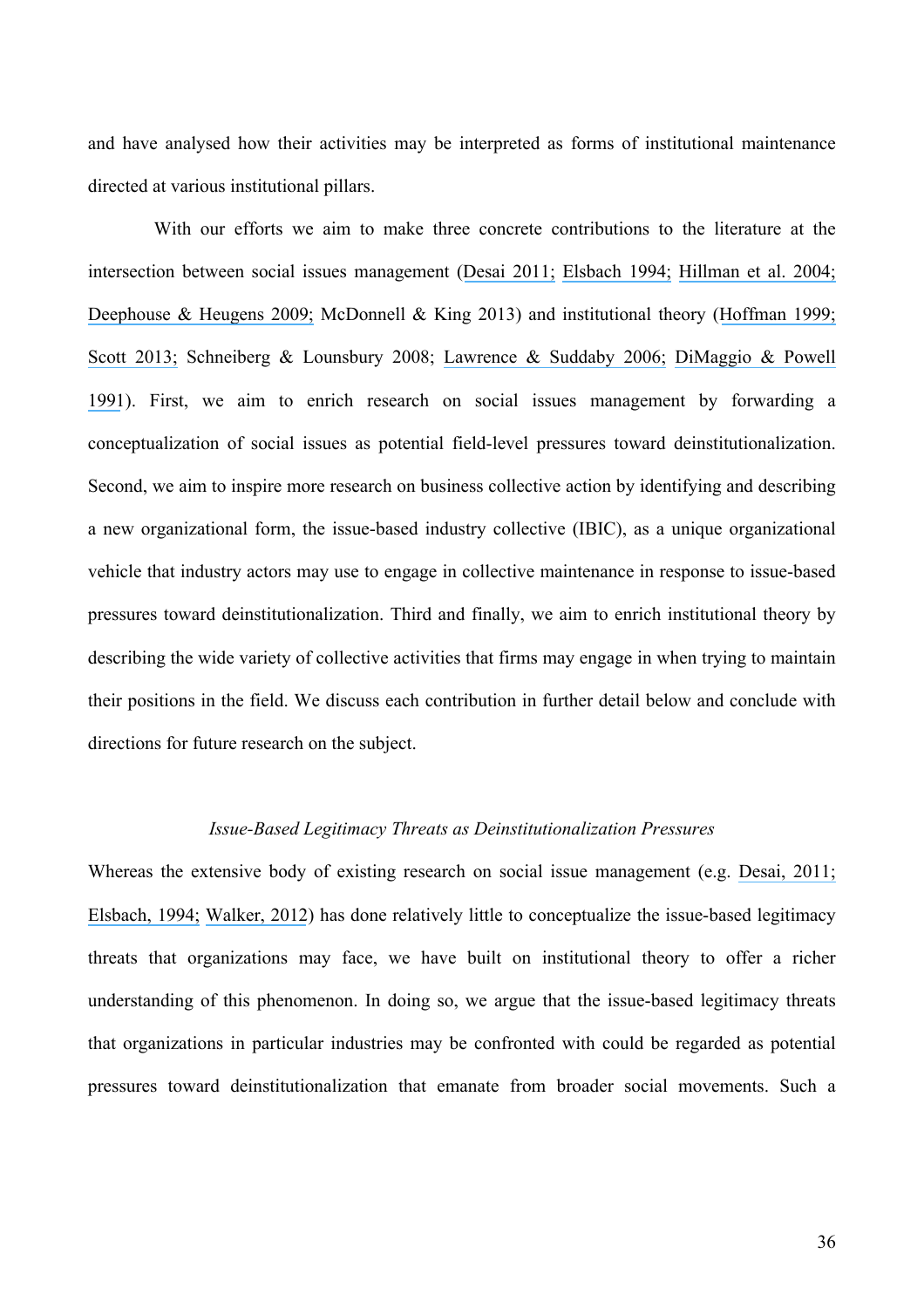conceptualization of social issues facilitates a better understanding of the activities that organizations may engage with in response.

As previous research on the subject has often limited itself to the organizational-level of analysis it has somewhat neglected the fact that issues and responses are often embedded in a broader organizational field. Organizational fields draw together a divergent set of actors with a stake in a particular issue who may hold competing views about how an issue should be framed and addressed ([Hoffman 1999;](https://www.researchgate.net/publication/265239904_Institutional_Evolution_and_Change_Environmentalism_and_the_US_Chemical_Industry?el=1_x_8&enrichId=rgreq-98966ac44f9a416928703b9e6a6f6cb8-XXX&enrichSource=Y292ZXJQYWdlOzMwNTkwNTAwMDtBUzozOTE4NDg4MjU3Njk5ODZAMTQ3MDQzNTQ0ODc0Mg==) [Meyer & Hollerer 2010;](https://www.researchgate.net/publication/280298236_Meaning_structures_in_a_contested_issue_field_A_topographic_map_of_shareholder_value_in_Austria?el=1_x_8&enrichId=rgreq-98966ac44f9a416928703b9e6a6f6cb8-XXX&enrichSource=Y292ZXJQYWdlOzMwNTkwNTAwMDtBUzozOTE4NDg4MjU3Njk5ODZAMTQ3MDQzNTQ0ODc0Mg==) Schneiberg & Soule 2005). In addition, one can distinguish between multiple "institutional pillars" of a field, such as regulative, normative and cultural-cognitive pillars, which could be considered sub-arenas for contention ([Hoffman 1999;](https://www.researchgate.net/publication/265239904_Institutional_Evolution_and_Change_Environmentalism_and_the_US_Chemical_Industry?el=1_x_8&enrichId=rgreq-98966ac44f9a416928703b9e6a6f6cb8-XXX&enrichSource=Y292ZXJQYWdlOzMwNTkwNTAwMDtBUzozOTE4NDg4MjU3Njk5ODZAMTQ3MDQzNTQ0ODc0Mg==) [Scott 2013;](https://www.researchgate.net/publication/281019875_W_Richard_SCOTT_1995_Institutions_and_Organizations_Ideas_Interests_and_Identities?el=1_x_8&enrichId=rgreq-98966ac44f9a416928703b9e6a6f6cb8-XXX&enrichSource=Y292ZXJQYWdlOzMwNTkwNTAwMDtBUzozOTE4NDg4MjU3Njk5ODZAMTQ3MDQzNTQ0ODc0Mg==) [Maguire & Hardy 2009](https://www.researchgate.net/publication/276054186_Discourse_and_Deinstitutionalization_The_Decline_of_DDT?el=1_x_8&enrichId=rgreq-98966ac44f9a416928703b9e6a6f6cb8-XXX&enrichSource=Y292ZXJQYWdlOzMwNTkwNTAwMDtBUzozOTE4NDg4MjU3Njk5ODZAMTQ3MDQzNTQ0ODc0Mg==)). Whereas previous research on the topic has often focused on organization's maintenance activities related to one pillar, typically the regulative or normative pillar, in this paper we detail how organizations faced with deinstitutionalization pressures may collectively employ a bundle of maintenance activities that influence the multiple institutional pillars of the issue-based field simultaneously.

Although we have argued that issue-based legitimacy threats may pose deinstitutionalization pressures, an important distinction needs to be drawn between deinstitutionalization pressures and actual deinstitutionalization. Whether or not deinstitutionalization actually occurs may depend on the effectiveness of maintenance activities that affected actors may engage in. As such, the absence of observable deinstitutionalization does not necessarily mean the absence of any pressures toward deinstitutionalization. In case of the alcohol industry, it appears that the industry's maintenance activities have had an important effect on the field as alcohol consumption continues to be a fairly heavily institutionalized practice. It is interesting to compare the situation of the alcohol industry to that of the tobacco industry. Both industries faced very similar deinstitutionalization pressures fuelled by the WHO. However, it is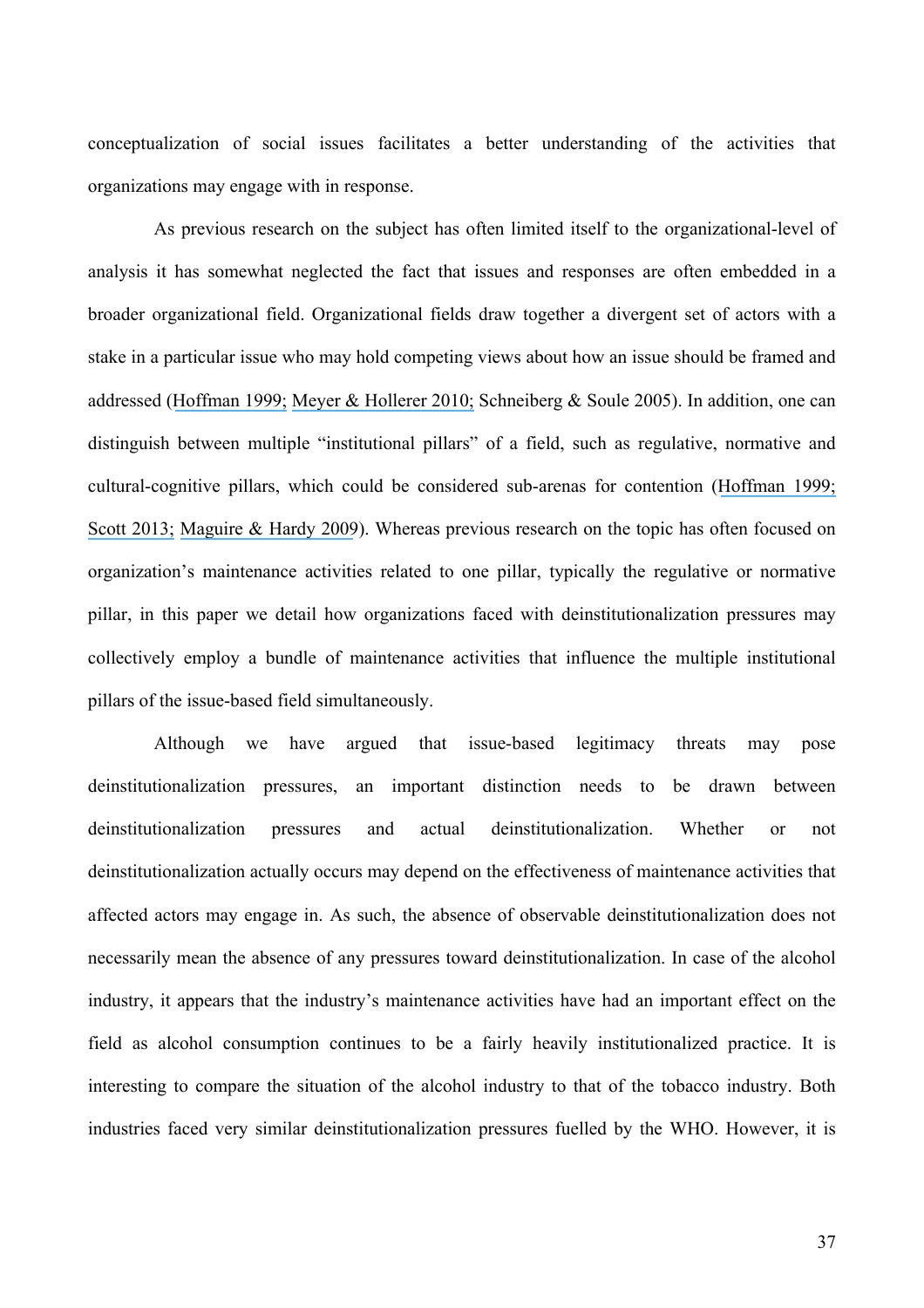evident that tobacco has faced greater actual deinstitutionalization than alcohol. As such, distinguishing between deinstitutionalization pressures and actual deinstitutionalization is essential in order to assess the effectiveness of collective maintenance activities.

In addition, it is important to note that deinstitutionalization is a multilevel phenomenon. The limited previous research on the subject has explicitly looked at deinstitutionalization at the practice level ([Maguire & Hardy 2009;](https://www.researchgate.net/publication/276054186_Discourse_and_Deinstitutionalization_The_Decline_of_DDT?el=1_x_8&enrichId=rgreq-98966ac44f9a416928703b9e6a6f6cb8-XXX&enrichSource=Y292ZXJQYWdlOzMwNTkwNTAwMDtBUzozOTE4NDg4MjU3Njk5ODZAMTQ3MDQzNTQ0ODc0Mg==) [Oliver 1992](https://www.researchgate.net/publication/247762405_The_Antecedents_of_Deinstitutionalization?el=1_x_8&enrichId=rgreq-98966ac44f9a416928703b9e6a6f6cb8-XXX&enrichSource=Y292ZXJQYWdlOzMwNTkwNTAwMDtBUzozOTE4NDg4MjU3Njk5ODZAMTQ3MDQzNTQ0ODc0Mg==)). However, the challenging of core practices in a field is likely to go hand-in-hand with pressures toward deinstitutionalization at the field level. For example, the deinstitutionalization of particular consumption and advertising practices related to tobacco has seriously affected the survival of the tobacco industry. Ultimately, the alcohol industry thus faces the same field-level challenge. Relatedly, Maguire and Hardy (2009) found that, at the practice level, the use of the chemical DDT became deinstitutionalized after successful challenges from outsiders. However, in the process, the pesticide industry also faced field-level pressures toward deinstitutionalization as outsiders proposed alternative solutions that avoided the use of chemicals in farming all together. As Maguire and Hardy (2009: 173) report, the industry was ultimately successful in fending off this challenge as DDT became replaced with "safer" chemicals. As such, understanding the multilevel nature of deinstitutionalization hazards allows one to acknowledge that although battles may be fought over at the practice level, the "war" is ultimately won or lost at the field-level (cf. Maguire & Hardy, 2009: 173).

#### *IBICs as Unique Organizational Forms for Collective Institutional Maintenance*

Another contribution of our work is the identification and conceptualization of a new organizational form, the Issue-Based Industry Collective (IBIC). Whereas prior research has studied collective activities that organizations within a similar industry may engage in, how they organize such collective efforts is a topic that has been undertheorized. In our paper, we have identified and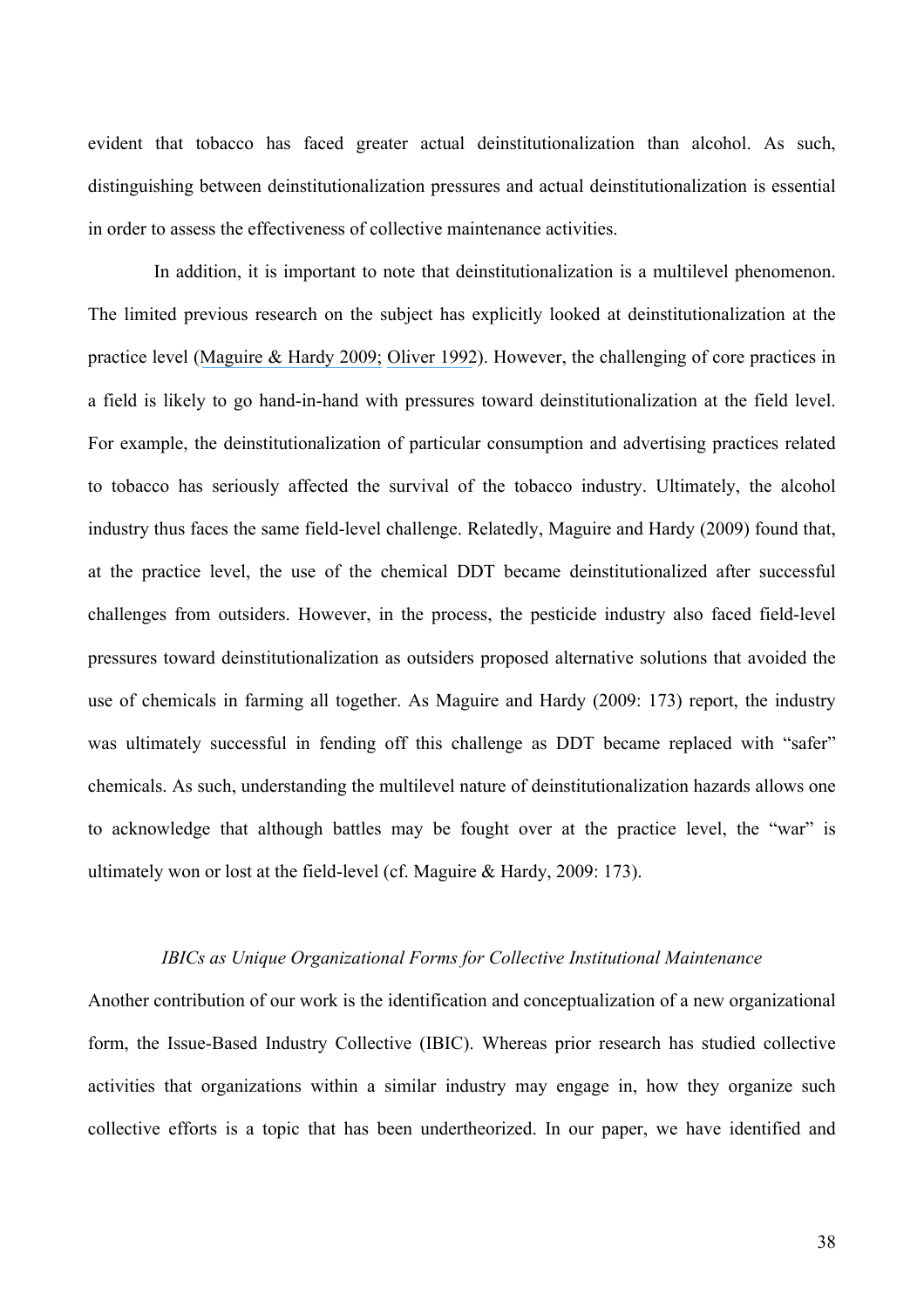described the various unique collective organizations set-up by the alcohol industry to address the issue of alcohol-related harm. Theorizing these unique organizations and identifying them as important subjects of empirical study should help in achieving an enriched understanding of how organizations may collectively respond to social issues affecting their field.

We have defined IBICs as non-profit organizations that are established and funded by multiple industry actors in order to engage with a particular social issue. Since organizations can engage with an issue in multiple manners, IBICs can embrace a multitude of activities. Well-studied examples are: self-regulation through the development, implementation and maintenance of codes of conduct ([King & Lenox 2000](https://www.researchgate.net/publication/2586144_Industry_Self-Regulation_Without_Sanctions_The_Chemical_Industry)) or certification schemes ([Zietsma & McKnight 2009](https://www.researchgate.net/publication/286666672_Building_the_Iron_cage_Institutional_creation_work_in_the_context_of_competing_proto-institutions?el=1_x_8&enrichId=rgreq-98966ac44f9a416928703b9e6a6f6cb8-XXX&enrichSource=Y292ZXJQYWdlOzMwNTkwNTAwMDtBUzozOTE4NDg4MjU3Njk5ODZAMTQ3MDQzNTQ0ODc0Mg==)) and perception management through the construction and dissemination of rhetorical accounts ([Elsbach](https://www.researchgate.net/publication/242075551_Managing_Organizational_Legitimacy_in_the_California_Cattle_Industry_The_Construction_and_Effectiveness_of_Verbal_Accounts?el=1_x_8&enrichId=rgreq-98966ac44f9a416928703b9e6a6f6cb8-XXX&enrichSource=Y292ZXJQYWdlOzMwNTkwNTAwMDtBUzozOTE4NDg4MjU3Njk5ODZAMTQ3MDQzNTQ0ODc0Mg==) [1994;](https://www.researchgate.net/publication/242075551_Managing_Organizational_Legitimacy_in_the_California_Cattle_Industry_The_Construction_and_Effectiveness_of_Verbal_Accounts?el=1_x_8&enrichId=rgreq-98966ac44f9a416928703b9e6a6f6cb8-XXX&enrichSource=Y292ZXJQYWdlOzMwNTkwNTAwMDtBUzozOTE4NDg4MjU3Njk5ODZAMTQ3MDQzNTQ0ODc0Mg==) [Desai 2011;](https://www.researchgate.net/publication/283816406_Mass_Media_and_Massive_Failures_Determining_Organizational_Efforts_to_Defend_Field_Legitimacy_Following_Crises?el=1_x_8&enrichId=rgreq-98966ac44f9a416928703b9e6a6f6cb8-XXX&enrichSource=Y292ZXJQYWdlOzMwNTkwNTAwMDtBUzozOTE4NDg4MjU3Njk5ODZAMTQ3MDQzNTQ0ODc0Mg==) McDonnell & King 2013). However, seldom has research addressed the fact that these activities may all serve the same purpose, that is institutional maintenance, and that organizations thus face a challenge in deciding how and to what extent to coordinate these activities collectively. Our study of the alcohol industry suggests that when a social issue is perceived to pose a substantial pressure toward deinstitutionalization, organizations are likely to engage in these activities collectively through the establishment of dedicated organizations such as IBICs.

IBICs are likely to combine characteristics from a variety of other organizational forms. From an institutional perspective, IBICs could be seen as a type of legitimating organization ([Trank](https://www.researchgate.net/publication/289028552_Maintaining_an_institution_in_a_contested_organizational_field_The_work_of_the_AACSB_and_its_constituents?el=1_x_8&enrichId=rgreq-98966ac44f9a416928703b9e6a6f6cb8-XXX&enrichSource=Y292ZXJQYWdlOzMwNTkwNTAwMDtBUzozOTE4NDg4MjU3Njk5ODZAMTQ3MDQzNTQ0ODc0Mg==) [& Washington 2009](https://www.researchgate.net/publication/289028552_Maintaining_an_institution_in_a_contested_organizational_field_The_work_of_the_AACSB_and_its_constituents?el=1_x_8&enrichId=rgreq-98966ac44f9a416928703b9e6a6f6cb8-XXX&enrichSource=Y292ZXJQYWdlOzMwNTkwNTAwMDtBUzozOTE4NDg4MjU3Njk5ODZAMTQ3MDQzNTQ0ODc0Mg==)). Similar to professional associations ([Lawrence 2004;](https://www.researchgate.net/publication/254427746_Rituals_and_Resistance_Membership_Dynamics_in_Professional_Fields?el=1_x_8&enrichId=rgreq-98966ac44f9a416928703b9e6a6f6cb8-XXX&enrichSource=Y292ZXJQYWdlOzMwNTkwNTAwMDtBUzozOTE4NDg4MjU3Njk5ODZAMTQ3MDQzNTQ0ODc0Mg==) [Greenwood et al. 2002\)](https://www.researchgate.net/publication/256843724_Theorizing_change_The_role_of_professional_associations_in_the_transformation_of_institutionalized_fields?el=1_x_8&enrichId=rgreq-98966ac44f9a416928703b9e6a6f6cb8-XXX&enrichSource=Y292ZXJQYWdlOzMwNTkwNTAwMDtBUzozOTE4NDg4MjU3Njk5ODZAMTQ3MDQzNTQ0ODc0Mg==) or accreditation agencies ([Trank & Washington 2009;](https://www.researchgate.net/publication/289028552_Maintaining_an_institution_in_a_contested_organizational_field_The_work_of_the_AACSB_and_its_constituents?el=1_x_8&enrichId=rgreq-98966ac44f9a416928703b9e6a6f6cb8-XXX&enrichSource=Y292ZXJQYWdlOzMwNTkwNTAwMDtBUzozOTE4NDg4MjU3Njk5ODZAMTQ3MDQzNTQ0ODc0Mg==) [Durand & McGuire 2005](https://www.researchgate.net/publication/278811516_Legitimating_Agencies_in_the_Face_of_Selection_The_Case_of_AACSB?el=1_x_8&enrichId=rgreq-98966ac44f9a416928703b9e6a6f6cb8-XXX&enrichSource=Y292ZXJQYWdlOzMwNTkwNTAwMDtBUzozOTE4NDg4MjU3Njk5ODZAMTQ3MDQzNTQ0ODc0Mg==)), IBICs are "established to confer legitimacy to other actors and organizations" (Trank & Washington, 2009:237). For example, drawing from our case description above, STIVA and The Portman Group worked to maintain legitimacy for the broader alcohol industry through the development and implementation of an advertising code and through public advocacy related to the industry's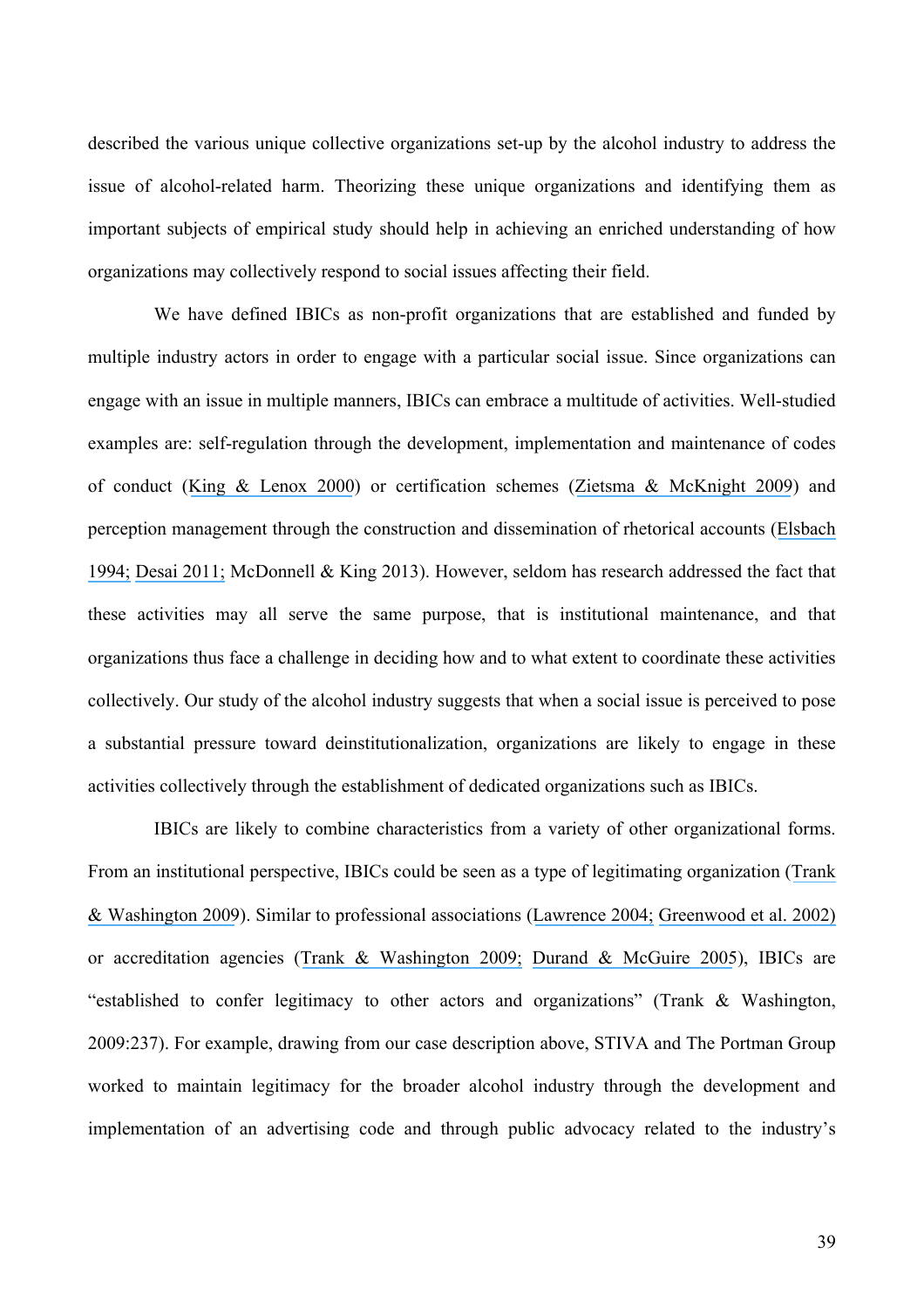responsible acknowledgment of the issue of alcohol-related harm. However, IBICs are also distinct from other types of legitimating organizations, as they are deliberately set-up to engage with the beliefs and behaviours of other actors in the field apart from its members, and ultimately advance and defuse the responsible drinking idea and movement. In this way, IBICs may be important vehicles that allow organizations to act like social movements themselves when countering the pressures arising from public social movements (Soule 2012). As such, IBICs may share a number of characteristics with social movement organizations (SMOs) (McCarthy & Zald 1977; McCarthy & Wolfson 1996)

However, more than any other legitimating organization or social movement organization, IBICs may provide industry-made portals through which both industry actors and public actors come to engage in co-creation of their institutional environment (Mena & Waeger 2014; Maguire & Hardy 2009; Zietsma & McKnight 2009). As such, IBICs may also resemble cross-sector partnerships (Koschmann et al. 2012; Selsky & Parker 2005).

#### *Collective Maintenance Activities in Response to Deinstitutionalization Pressures*

Finally, our paper contributes to research on institutional maintenance by introducing an understudied range of activities that organizations may employ to defend their positions. Whereas previous research on field-level maintenance work has focused on the conscious and strategic attempts of incumbents to defy challenges to the status quo ([Maguire & Hardy 2009;](https://www.researchgate.net/publication/276054186_Discourse_and_Deinstitutionalization_The_Decline_of_DDT?el=1_x_8&enrichId=rgreq-98966ac44f9a416928703b9e6a6f6cb8-XXX&enrichSource=Y292ZXJQYWdlOzMwNTkwNTAwMDtBUzozOTE4NDg4MjU3Njk5ODZAMTQ3MDQzNTQ0ODc0Mg==) [Zietsma &](https://www.researchgate.net/publication/236332862_Institutional_Work_in_the_Transformation_of_an_Organizational_Field_The_Interplay_of_Boundary_Work_and_Practice_Work?el=1_x_8&enrichId=rgreq-98966ac44f9a416928703b9e6a6f6cb8-XXX&enrichSource=Y292ZXJQYWdlOzMwNTkwNTAwMDtBUzozOTE4NDg4MjU3Njk5ODZAMTQ3MDQzNTQ0ODc0Mg==) [Lawrence 2010](https://www.researchgate.net/publication/236332862_Institutional_Work_in_the_Transformation_of_an_Organizational_Field_The_Interplay_of_Boundary_Work_and_Practice_Work?el=1_x_8&enrichId=rgreq-98966ac44f9a416928703b9e6a6f6cb8-XXX&enrichSource=Y292ZXJQYWdlOzMwNTkwNTAwMDtBUzozOTE4NDg4MjU3Njk5ODZAMTQ3MDQzNTQ0ODc0Mg==)), our study calls attention to forms of collective maintenance work that incumbents may engage in that are more emergent and accommodating to challenges to the status quo. Our observations from the alcohol industry suggest that the latter form of maintenance work may ultimately be more effective in maintaining the legitimacy of existing institutional configurations.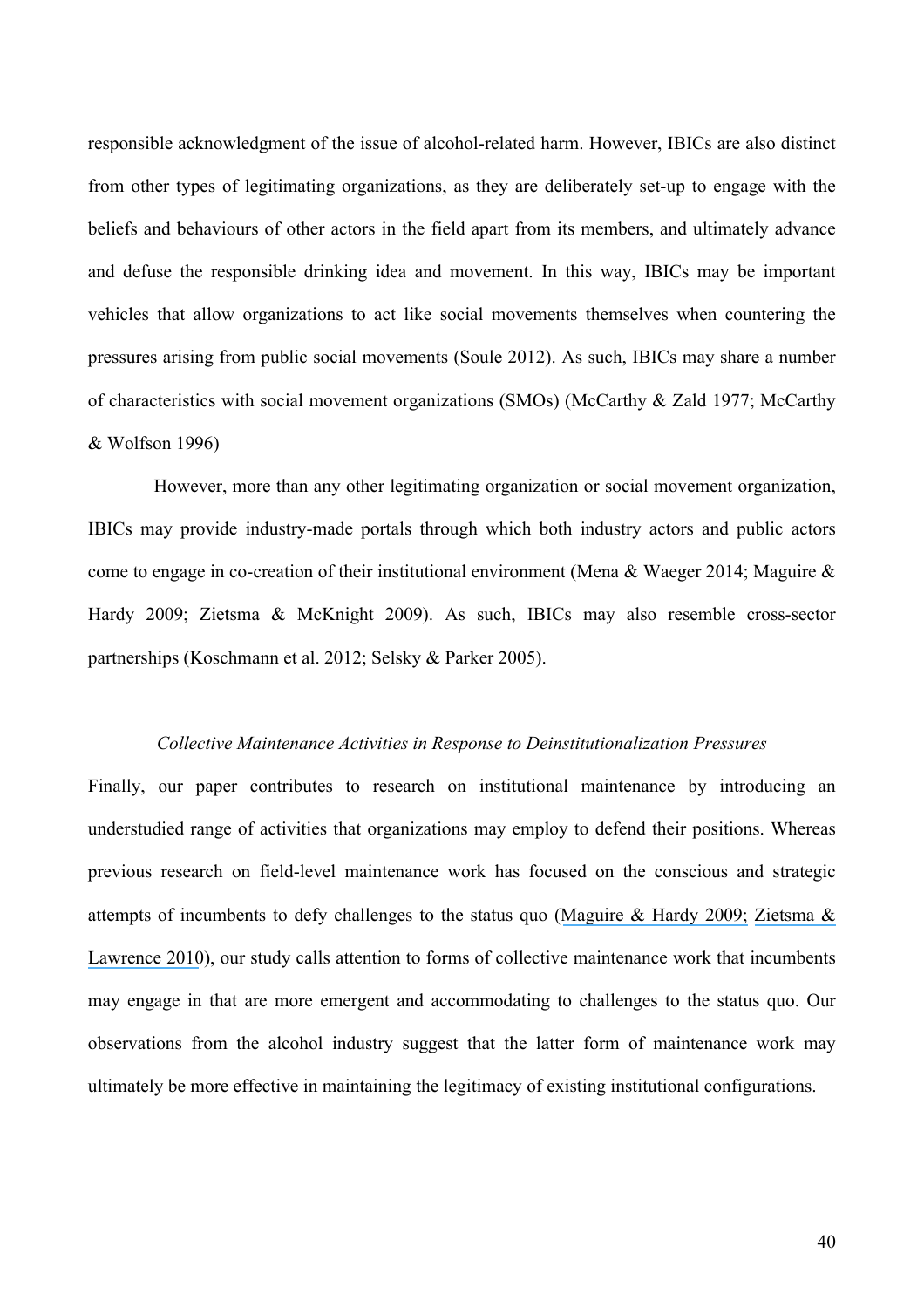Whereas organizational theorists often make clear distinctions between the organization and its environment, institutional theory, and in particular movement institutionalism (Schneiberg  $\&$ Lounsbury 2008), recognizes that there is a mutually constitutive relationship between organizations and their environment. In other words, organizations take part in the construction of the institutions in which they operate. Here, we have illustrated how organizational actors may come together and collaborate to both maintain and at the same time reshape their collective context.

In her study of the Californian cattle industry, Elsbach (1994) found that organizational accounts of controversial events that included an acknowledgment were more effective in restoring legitimacy than when they included a denial. Our study of the alcohol industry's response to the issue of alcohol-related harm suggests that the same distinction could be applied to the collective activities of industry incumbents. In the case of the alcohol industry, we found that, by and large, industry representatives had acknowledged the potential risks associated with alcohol consumption and advertising early on. This paved the way for the establishment of issue-based collective organizations that openly engaged with the issue of alcohol-related harm in order to protect the long-term interests of the industry. In other cases, where such collective acknowledgment is absent, IBICs may be less likely to emerge. Instead, organizations may be more likely to resort to established collective organizations, such as trade associations, to coordinate a collective response that protects their interests. Alternatively, organizations may resort in more devious forms of collective action through, for instance, "astroturfing" and the creation of "front groups" that defend the status quo by posing as civil society groups ([Walker 2009;](https://www.researchgate.net/publication/254078727_Privatizing_Participation_Civic_Change_and_the_Organizational_Dynamics_of_Grassroots_Lobbying_Firms?el=1_x_8&enrichId=rgreq-98966ac44f9a416928703b9e6a6f6cb8-XXX&enrichSource=Y292ZXJQYWdlOzMwNTkwNTAwMDtBUzozOTE4NDg4MjU3Njk5ODZAMTQ3MDQzNTQ0ODc0Mg==) Leitzinger 2014).

We found that the collective acknowledgment of the issue within the alcohol industry led to maintenance activities that did not only resemble institutional maintenance work but that also involved institutional creation work ([Lawrence & Suddaby 2006](https://www.researchgate.net/publication/242437344_Institutions_and_institutional_work?el=1_x_8&enrichId=rgreq-98966ac44f9a416928703b9e6a6f6cb8-XXX&enrichSource=Y292ZXJQYWdlOzMwNTkwNTAwMDtBUzozOTE4NDg4MjU3Njk5ODZAMTQ3MDQzNTQ0ODc0Mg==)). The institutionalization of the

41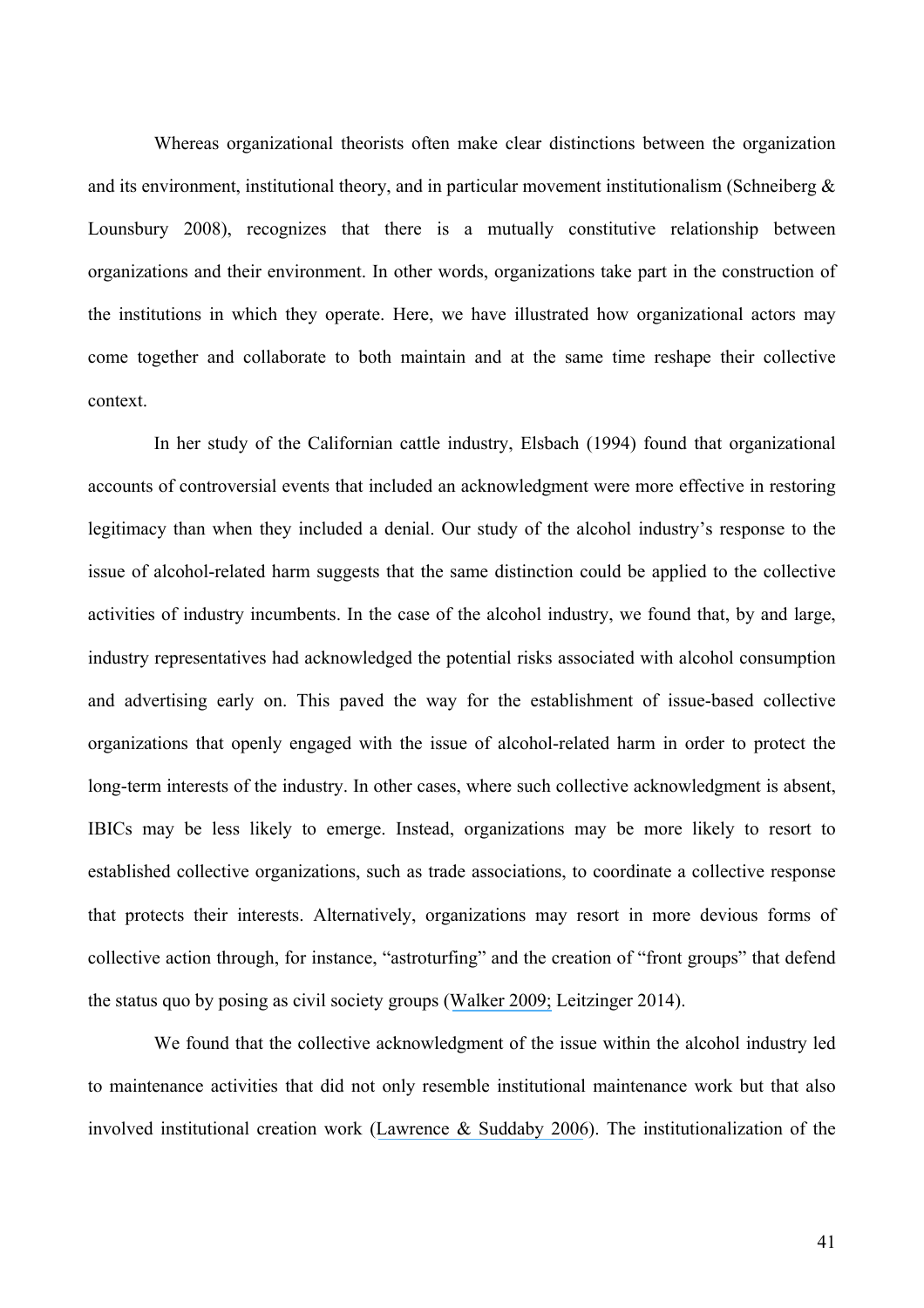responsible drinking paradigm could be viewed as institutional creation work that ultimately serves the purpose of maintaining the overarching institution of alcohol consumption. As such, the activities that the alcohol industry engaged in always had two aspects. On the one hand, they were geared toward creating new institutional elements related to the notion of responsible drinking. On the other hand, however, these efforts ultimately led to the maintenance of alcohol consumption as a legitimate institution. We believe that the multiplicity of forms of institutional work that may be associated with institutional maintenance is an important addition to the literature that has, up until now, mostly detailed the more one-dimensional forms of institutional maintenance work that incumbent actors may engage in. In any case, we hope our work contributes to a more complete and realistic understanding of how incumbent actors may maintain the institutions that provide them with their raison-d'être.

# *Future Research*

We see multiple important directions for future research on issue-based industry collectives (IBICs) and collective institutional maintenance that our work may inspire. First, there is a need for more research on the different forms of business collective action can take in order to maintain existing institutional configurations. We have suggested that IBICs are a distinct form of business collective action that serves a different purpose than traditional industry associations and corporate front groups. However, we lack a conceptualization of the exact dimensions across which these types of business collective action differ.

Even within the context of the alcohol industry we observed considerable diversity in the structure of the various IBICs. For example, an important distinction between the different IBICs in the alcohol industry is the degree to which industry "outsiders" are involved in the governance of these organizations. Whereas some IBICs, such as Drinkaware, had an independent board of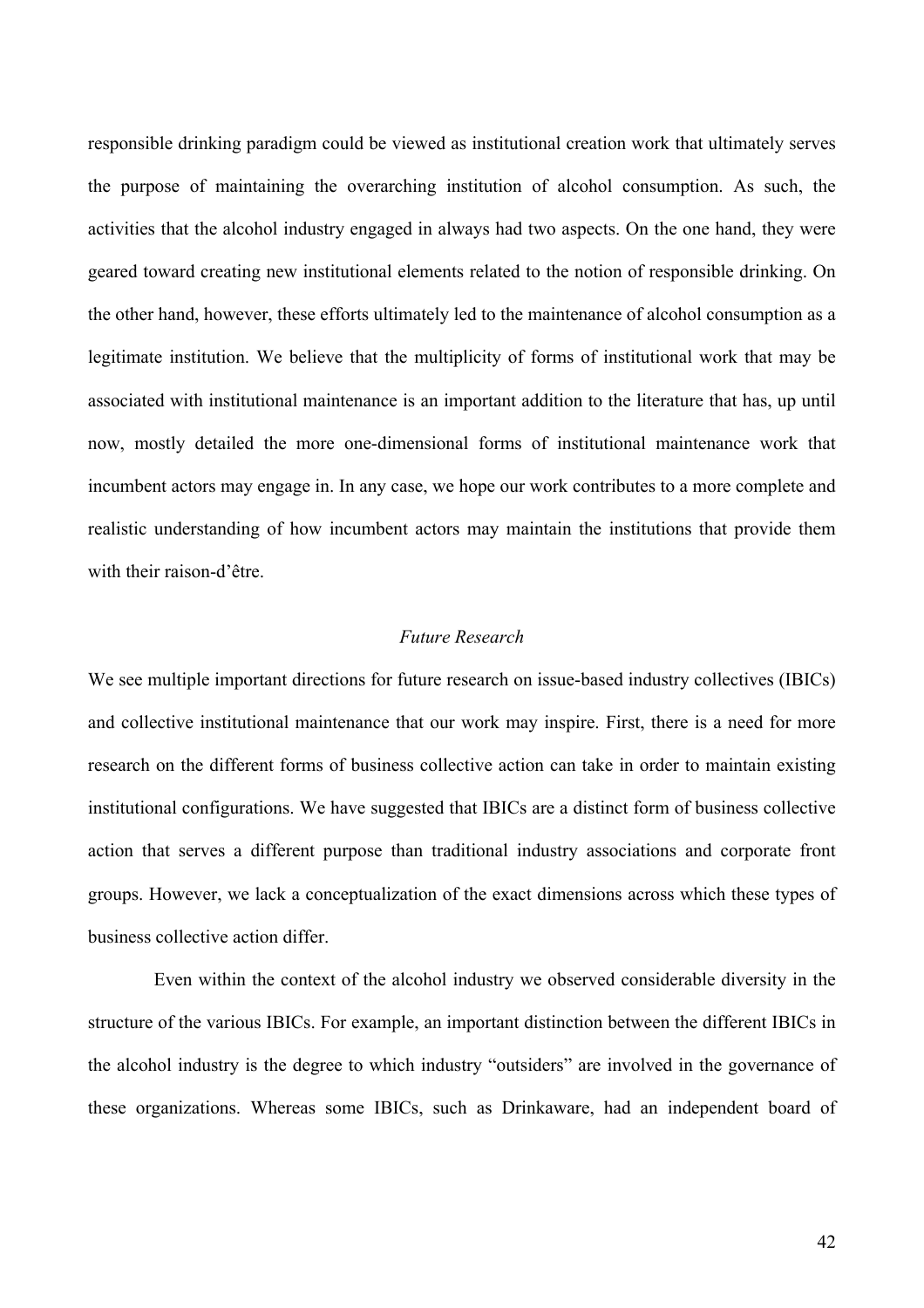trustees that existed of individuals without any affiliation with alcohol producers, other IBICs, such as STIVA, were largely governed by representatives of the alcohol industry.

Relatedly, IBICs varied in the degree to which they were transparent about their financial donors. Although none of the IBICs observed completely hid the identity of their funders, certain IBICs (such as STIVA) were more forthcoming about the fact that their activities were directly funded by the industry. As such, we observed different degrees of stakeholder engagement and openness among the business collectives studied. Future research could further theorize the dimensions across which collective industry organizations, such as IBICs, may differ.

In addition, future research could study the evolution of IBICs and trace the microprocesses through which these organizations are morphed by the potential tensions associated with industry and societal interests. For example, we found that the IBIC Drinkaware continues to evolve and increasingly aims to rid its governance structure from any suggestion of industry interests. How such changes may take shape and affect individuals within the organization is an area of study that could provide insights that are relevant for a broad range of research, including work on hybrid organizations (e.g. [Battilana & Dorado, 2010;](https://www.researchgate.net/publication/259285229_Building_Sustainable_Hybrid_Organizations_The_Case_of_Commercial_Microfinance_Organizations?el=1_x_8&enrichId=rgreq-98966ac44f9a416928703b9e6a6f6cb8-XXX&enrichSource=Y292ZXJQYWdlOzMwNTkwNTAwMDtBUzozOTE4NDg4MjU3Njk5ODZAMTQ3MDQzNTQ0ODc0Mg==) [Di Domenico, Tracey, & Haugh,](https://www.researchgate.net/publication/47654389_The_Dialectic_of_Social_Exchange_Theorizing_Corporate-Social_Enterprise_Collaboration?el=1_x_8&enrichId=rgreq-98966ac44f9a416928703b9e6a6f6cb8-XXX&enrichSource=Y292ZXJQYWdlOzMwNTkwNTAwMDtBUzozOTE4NDg4MjU3Njk5ODZAMTQ3MDQzNTQ0ODc0Mg==) [2009](https://www.researchgate.net/publication/47654389_The_Dialectic_of_Social_Exchange_Theorizing_Corporate-Social_Enterprise_Collaboration?el=1_x_8&enrichId=rgreq-98966ac44f9a416928703b9e6a6f6cb8-XXX&enrichSource=Y292ZXJQYWdlOzMwNTkwNTAwMDtBUzozOTE4NDg4MjU3Njk5ODZAMTQ3MDQzNTQ0ODc0Mg==)).

Finally, another interesting avenue for future research relates to the emergence of IBICs. Through our observation of the alcohol industry we noticed that since IBICs form around issues rather than markets they are likely to cross important category boundaries. For instance, in the case of the alcohol industry, the establishment of IBICs frequently involved coalition building among three categories of alcohol producers: beer, wine and spirits. Traditionally, there have been strong boundaries between these categories reflected in reluctance to be associated with the other category. In the past, the different categories of producers have been affected differently by and have had different responses to the societal concerns about the potential harm of their products. Beer brewers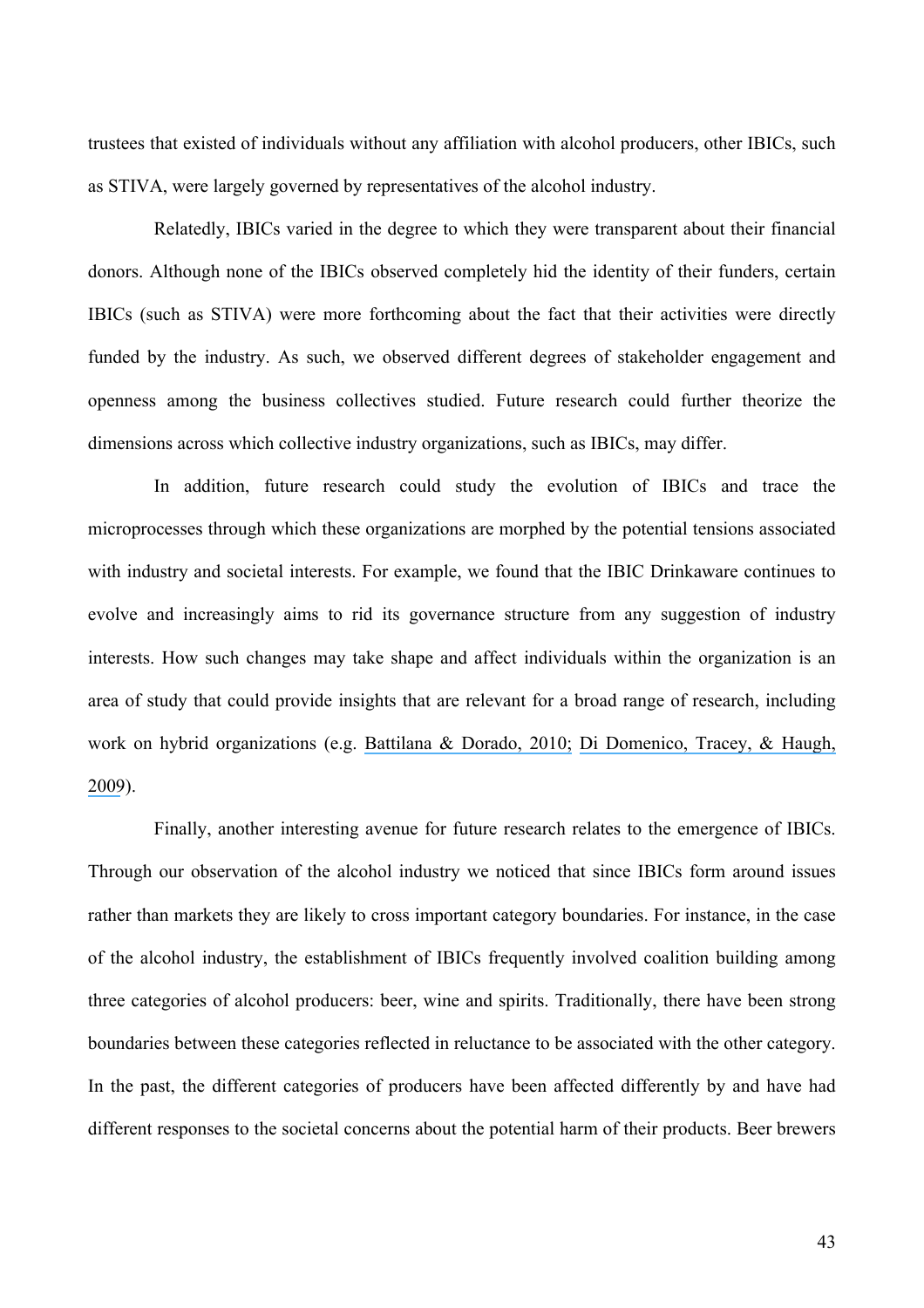used to advocate, in places with success, that there alcoholic beverage was superior to other beverages due to its relatively low alcohol content. Wine makers have typically been able to avoid public scrutiny all together as wine consumption was mainly accessible to the elites and therefore not seen as a public problem. Spirits producers have historically been affected more heavily by deinstitutionalization pressures related to historical temperance movements, which is most clearly reflected in unfavourable taxation policies.

The existence of strong category boundaries among organizations affected by the same issue exacerbates collective action problems. Interestingly, we have observed variance in the degree to which such collective action problems were overcome in the alcohol industry. In particular countries, such as the Netherlands, all IBICs crossed multiple categories. However, in other countries, such as Denmark we have observed more fragmented engagement with the issue. Similarly, at the international level there appears to be greater fragmentation as well. In order to explain why such variation in collective organizing may occur we think future research should examine the institutional factors that may facilitate business collective action and the emergence of these unique collective organizations.

In sum, we belief our study shows how institutional theory provides a valuable lens in understanding organizational responses to social issues and opens up a variety of interesting new research directions in relation to business collective action.

#### **ACKNOWLEDGEMENTS**

Both authors contributed equally in the writing of this chapter. We thank Stephen Barley, Sébastien Mena, Michael Lounsbury, Walter Powell, Jill Purdy, Sarah Soule, Tracy Thompson, the participants at the Alberta Institutions Conference in Banff 2015, and the participants in the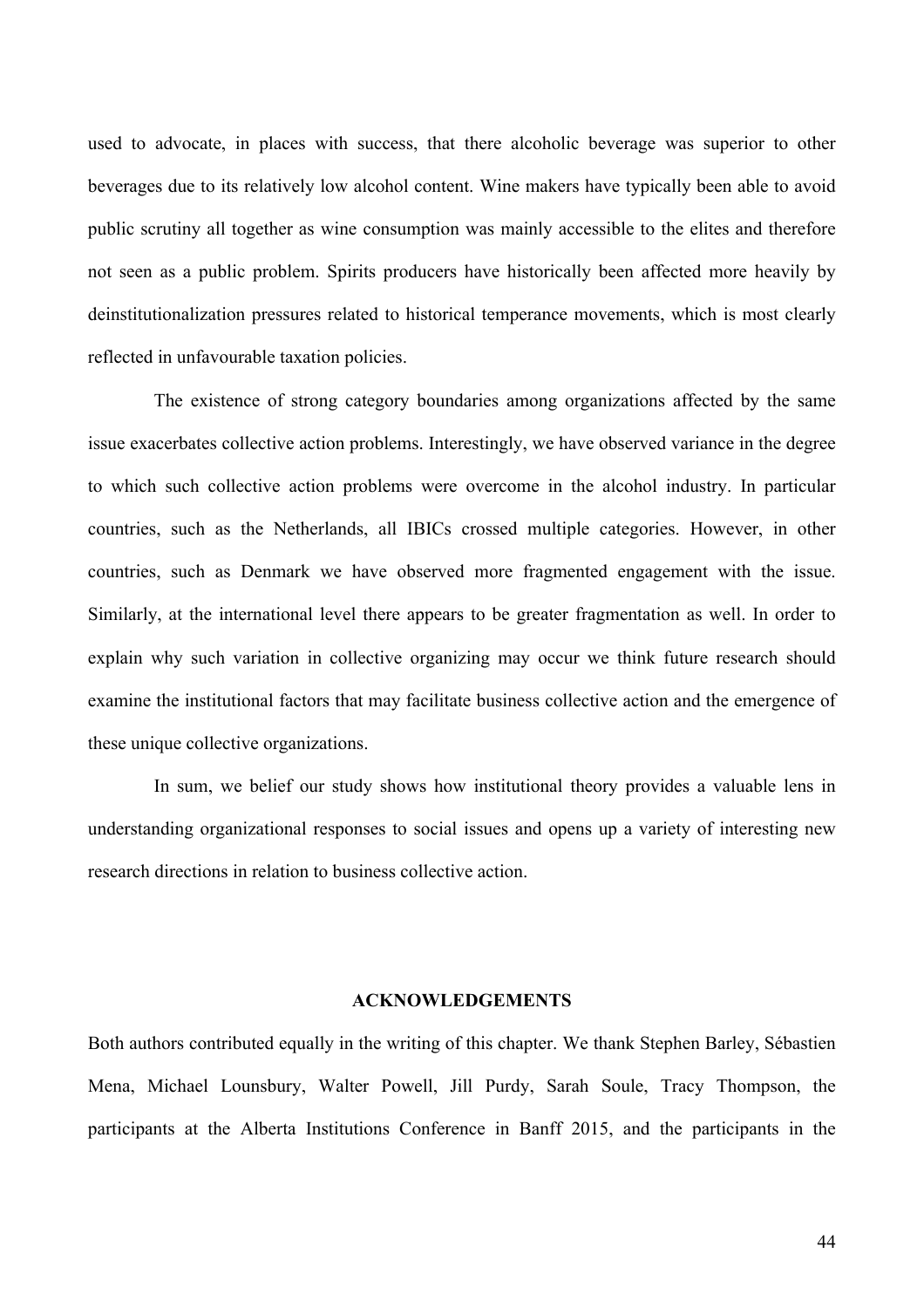Networks and Institutions Workshop at Stanford University in 2015 for their helpful comments on this paper and earlier versions of it. We are also greatly indebted to Martin Čadek and Nina Kovač for their excellent support with data collection. Part of this research project has been conducted while Lærke Christiansen was a SCANCOR postdoc at Stanford University.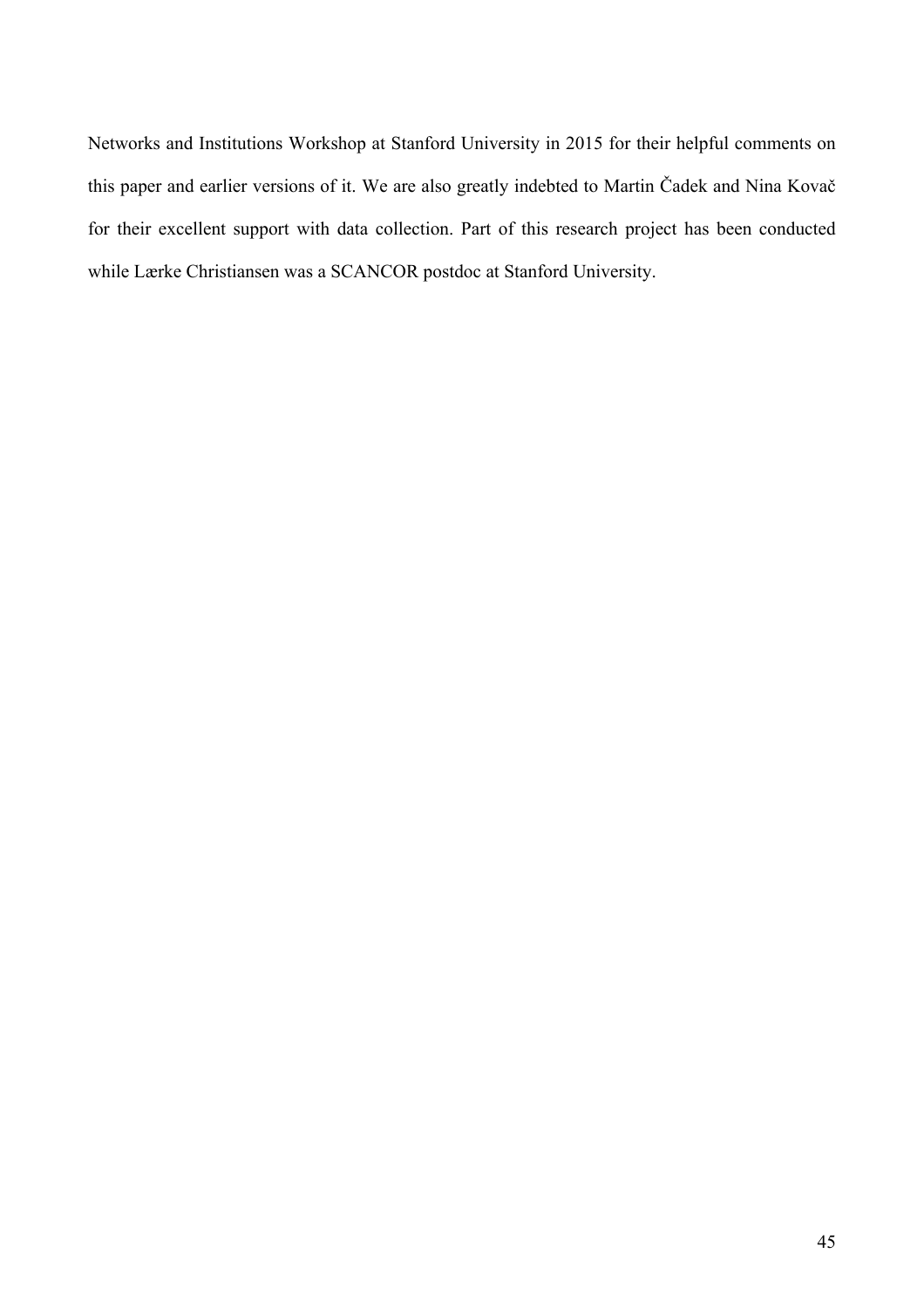## **REFERENCES**

- ABMRF, 2012. *30th Year Anniversary, 2012 Annual Report*,
- ABMRF, 2015. The Foundation for Alcohol Research Website. *The Foundation for Alcohol Research*.
- Anderson, P. & Baumberg, B., 2006. *Alcohol in Europe: A Public Health Perspective: A Report for the European Commission*, London, UK: Institute of Alcohol Studies.
- [Ansolabehere, S., Snyder Jr., J.M. & Tripathi, M., 2002. Are PAC Contributions and Lobbying](https://www.researchgate.net/publication/4985255_Are_PAC_Contributions_and_Lobbying_Linked_New_Evidence_from_the_1995_Lobby_Disclosure_Act?el=1_x_8&enrichId=rgreq-98966ac44f9a416928703b9e6a6f6cb8-XXX&enrichSource=Y292ZXJQYWdlOzMwNTkwNTAwMDtBUzozOTE4NDg4MjU3Njk5ODZAMTQ3MDQzNTQ0ODc0Mg==) [Linked? New Evidence from the 1995 Lobby Disclosure Act.](https://www.researchgate.net/publication/4985255_Are_PAC_Contributions_and_Lobbying_Linked_New_Evidence_from_the_1995_Lobby_Disclosure_Act?el=1_x_8&enrichId=rgreq-98966ac44f9a416928703b9e6a6f6cb8-XXX&enrichSource=Y292ZXJQYWdlOzMwNTkwNTAwMDtBUzozOTE4NDg4MjU3Njk5ODZAMTQ3MDQzNTQ0ODc0Mg==) *Business and Politics*, 4(2), [pp.131–156.](https://www.researchgate.net/publication/4985255_Are_PAC_Contributions_and_Lobbying_Linked_New_Evidence_from_the_1995_Lobby_Disclosure_Act?el=1_x_8&enrichId=rgreq-98966ac44f9a416928703b9e6a6f6cb8-XXX&enrichSource=Y292ZXJQYWdlOzMwNTkwNTAwMDtBUzozOTE4NDg4MjU3Njk5ODZAMTQ3MDQzNTQ0ODc0Mg==)

Axelrod, R., 1990. *The Evolution of Cooperation* New Editio., Penguin Press Science.

- Babor, T., 2010. *Alcohol: No Ordinary Commodity: Research and Public Policy*, Oxford: Oxford University Press.
- [Babor, T.F., 2009. Alcohol research and the alcoholic beverage industry: Issues, concerns and](https://www.researchgate.net/publication/23783792_Alcohol_research_and_the_alcoholic_beverage_industry_Issues_concerns_and_conflicts_of_interest?el=1_x_8&enrichId=rgreq-98966ac44f9a416928703b9e6a6f6cb8-XXX&enrichSource=Y292ZXJQYWdlOzMwNTkwNTAwMDtBUzozOTE4NDg4MjU3Njk5ODZAMTQ3MDQzNTQ0ODc0Mg==)  conflicts of interest. *Addiction*[, 104\(SUPPL. 1\), pp.34–47.](https://www.researchgate.net/publication/23783792_Alcohol_research_and_the_alcoholic_beverage_industry_Issues_concerns_and_conflicts_of_interest?el=1_x_8&enrichId=rgreq-98966ac44f9a416928703b9e6a6f6cb8-XXX&enrichSource=Y292ZXJQYWdlOzMwNTkwNTAwMDtBUzozOTE4NDg4MjU3Njk5ODZAMTQ3MDQzNTQ0ODc0Mg==)
- [Babor, T.F. & Robaina, K., 2013. Public Health, Academic Medicine, and the Alcohol Industry's](https://www.researchgate.net/publication/233912860_Public_Health_Academic_Medicine_and_the_Alcohol_Industry)  Corporate Social Responsibility Activities. *[American Journal of Public Health](https://www.researchgate.net/publication/233912860_Public_Health_Academic_Medicine_and_the_Alcohol_Industry)*, 103(2), [pp.206–214.](https://www.researchgate.net/publication/233912860_Public_Health_Academic_Medicine_and_the_Alcohol_Industry)
- [Barley, S.R., 2010. Building an Institutional Field to Corral a Government: A Case to Set an](https://www.researchgate.net/publication/270726455_Building_an_Institutional_Field_to_Corral_a_Government_A_Case_to_Set_an_Agenda_for_Organization_Studies?el=1_x_8&enrichId=rgreq-98966ac44f9a416928703b9e6a6f6cb8-XXX&enrichSource=Y292ZXJQYWdlOzMwNTkwNTAwMDtBUzozOTE4NDg4MjU3Njk5ODZAMTQ3MDQzNTQ0ODc0Mg==)  [Agenda for Organization Studies.](https://www.researchgate.net/publication/270726455_Building_an_Institutional_Field_to_Corral_a_Government_A_Case_to_Set_an_Agenda_for_Organization_Studies?el=1_x_8&enrichId=rgreq-98966ac44f9a416928703b9e6a6f6cb8-XXX&enrichSource=Y292ZXJQYWdlOzMwNTkwNTAwMDtBUzozOTE4NDg4MjU3Njk5ODZAMTQ3MDQzNTQ0ODc0Mg==) *Organization Studies*, 31(6), pp.777–805.
- [Barnett, M.L., 2006. Finding a working balance between competitive and communal strategies.](https://www.researchgate.net/publication/4993066_Finding_a_Working_Balance_Between_Competitive_and_Communal_Strategies?el=1_x_8&enrichId=rgreq-98966ac44f9a416928703b9e6a6f6cb8-XXX&enrichSource=Y292ZXJQYWdlOzMwNTkwNTAwMDtBUzozOTE4NDg4MjU3Njk5ODZAMTQ3MDQzNTQ0ODc0Mg==) *[Journal of Management Studies](https://www.researchgate.net/publication/4993066_Finding_a_Working_Balance_Between_Competitive_and_Communal_Strategies?el=1_x_8&enrichId=rgreq-98966ac44f9a416928703b9e6a6f6cb8-XXX&enrichSource=Y292ZXJQYWdlOzMwNTkwNTAwMDtBUzozOTE4NDg4MjU3Njk5ODZAMTQ3MDQzNTQ0ODc0Mg==)*, 43(8), pp.1753–1773.
- [Barnett, M.L., 2012. One Voice, But Whose Voice? Exploring What Drives Trade Association](https://www.researchgate.net/publication/228268750_One_Voice_But_Whose_Voice_Exploring_What_Drives_Trade_Association_Activity?el=1_x_8&enrichId=rgreq-98966ac44f9a416928703b9e6a6f6cb8-XXX&enrichSource=Y292ZXJQYWdlOzMwNTkwNTAwMDtBUzozOTE4NDg4MjU3Njk5ODZAMTQ3MDQzNTQ0ODc0Mg==)  Activity. *[Business & Society](https://www.researchgate.net/publication/228268750_One_Voice_But_Whose_Voice_Exploring_What_Drives_Trade_Association_Activity?el=1_x_8&enrichId=rgreq-98966ac44f9a416928703b9e6a6f6cb8-XXX&enrichSource=Y292ZXJQYWdlOzMwNTkwNTAwMDtBUzozOTE4NDg4MjU3Njk5ODZAMTQ3MDQzNTQ0ODc0Mg==)*, 52, pp.213–244.
- [Barnett, M.L. & King, A.A., 2008. Good Fences Make Good Neighbors: A Longitudinal Analysis](https://www.researchgate.net/publication/228133698_Good_Fences_Make_Good_Neighbors_A_Longitudinal_Analysis_of_an_Industry_Self-Regulatory_Institution?el=1_x_8&enrichId=rgreq-98966ac44f9a416928703b9e6a6f6cb8-XXX&enrichSource=Y292ZXJQYWdlOzMwNTkwNTAwMDtBUzozOTE4NDg4MjU3Njk5ODZAMTQ3MDQzNTQ0ODc0Mg==)  [of an Industry Self-Regulatory Institution.](https://www.researchgate.net/publication/228133698_Good_Fences_Make_Good_Neighbors_A_Longitudinal_Analysis_of_an_Industry_Self-Regulatory_Institution?el=1_x_8&enrichId=rgreq-98966ac44f9a416928703b9e6a6f6cb8-XXX&enrichSource=Y292ZXJQYWdlOzMwNTkwNTAwMDtBUzozOTE4NDg4MjU3Njk5ODZAMTQ3MDQzNTQ0ODc0Mg==) *Academy of Management Journal*, 51(6), pp.1150– [1170.](https://www.researchgate.net/publication/228133698_Good_Fences_Make_Good_Neighbors_A_Longitudinal_Analysis_of_an_Industry_Self-Regulatory_Institution?el=1_x_8&enrichId=rgreq-98966ac44f9a416928703b9e6a6f6cb8-XXX&enrichSource=Y292ZXJQYWdlOzMwNTkwNTAwMDtBUzozOTE4NDg4MjU3Njk5ODZAMTQ3MDQzNTQ0ODc0Mg==)
- Battilana, J. & D'Aunno, T., 2009. Institutional work and the paradox of embedded agency. *Institutional work: Actors and agency in institutional studies of organizations*, pp.31–58.
- [Battilana, J. & Dorado, S., 2010. Building Sustainable Hybrid Organizations: The Case of](https://www.researchgate.net/publication/259285229_Building_Sustainable_Hybrid_Organizations_The_Case_of_Commercial_Microfinance_Organizations?el=1_x_8&enrichId=rgreq-98966ac44f9a416928703b9e6a6f6cb8-XXX&enrichSource=Y292ZXJQYWdlOzMwNTkwNTAwMDtBUzozOTE4NDg4MjU3Njk5ODZAMTQ3MDQzNTQ0ODc0Mg==)  [Commercial Microfinance Organizations.](https://www.researchgate.net/publication/259285229_Building_Sustainable_Hybrid_Organizations_The_Case_of_Commercial_Microfinance_Organizations?el=1_x_8&enrichId=rgreq-98966ac44f9a416928703b9e6a6f6cb8-XXX&enrichSource=Y292ZXJQYWdlOzMwNTkwNTAwMDtBUzozOTE4NDg4MjU3Njk5ODZAMTQ3MDQzNTQ0ODc0Mg==) *Academy of Management Journal*, 53(6), pp.1419– [1440.](https://www.researchgate.net/publication/259285229_Building_Sustainable_Hybrid_Organizations_The_Case_of_Commercial_Microfinance_Organizations?el=1_x_8&enrichId=rgreq-98966ac44f9a416928703b9e6a6f6cb8-XXX&enrichSource=Y292ZXJQYWdlOzMwNTkwNTAwMDtBUzozOTE4NDg4MjU3Njk5ODZAMTQ3MDQzNTQ0ODc0Mg==)
- [Baumgartner, F.R. & Leech, B.L., 2001. Interest Niches and Policy Bandwagons: Patterns of](https://www.researchgate.net/publication/231890159_Interest_Niches_and_Policy_Bandwagons_Patterns_of_Interest_Group_Involvement_in_National_Politics?el=1_x_8&enrichId=rgreq-98966ac44f9a416928703b9e6a6f6cb8-XXX&enrichSource=Y292ZXJQYWdlOzMwNTkwNTAwMDtBUzozOTE4NDg4MjU3Njk5ODZAMTQ3MDQzNTQ0ODc0Mg==) [Interest Group Involvement in National Politics.](https://www.researchgate.net/publication/231890159_Interest_Niches_and_Policy_Bandwagons_Patterns_of_Interest_Group_Involvement_in_National_Politics?el=1_x_8&enrichId=rgreq-98966ac44f9a416928703b9e6a6f6cb8-XXX&enrichSource=Y292ZXJQYWdlOzMwNTkwNTAwMDtBUzozOTE4NDg4MjU3Njk5ODZAMTQ3MDQzNTQ0ODc0Mg==) *The Journal of Politics*, 63(04), pp.1191– [1213.](https://www.researchgate.net/publication/231890159_Interest_Niches_and_Policy_Bandwagons_Patterns_of_Interest_Group_Involvement_in_National_Politics?el=1_x_8&enrichId=rgreq-98966ac44f9a416928703b9e6a6f6cb8-XXX&enrichSource=Y292ZXJQYWdlOzMwNTkwNTAwMDtBUzozOTE4NDg4MjU3Njk5ODZAMTQ3MDQzNTQ0ODc0Mg==)
- [Baysinger, B.D., 1984. Domain Maintenance as an Objective of Business Political Activity: An](https://www.researchgate.net/publication/271948643_Domain_Maintenance_as_an_Objective_of_Business_Political_Activity_An_Expanded_Typology?el=1_x_8&enrichId=rgreq-98966ac44f9a416928703b9e6a6f6cb8-XXX&enrichSource=Y292ZXJQYWdlOzMwNTkwNTAwMDtBUzozOTE4NDg4MjU3Njk5ODZAMTQ3MDQzNTQ0ODc0Mg==)  Expanded Typology. *[Academy of Management Review](https://www.researchgate.net/publication/271948643_Domain_Maintenance_as_an_Objective_of_Business_Political_Activity_An_Expanded_Typology?el=1_x_8&enrichId=rgreq-98966ac44f9a416928703b9e6a6f6cb8-XXX&enrichSource=Y292ZXJQYWdlOzMwNTkwNTAwMDtBUzozOTE4NDg4MjU3Njk5ODZAMTQ3MDQzNTQ0ODc0Mg==)*, 9(2), pp.248–258.
- Breeden, A., 2012. Beer Lovers Fear an Unequal Tax Bite in Wine Country. *International New York Times*.
- [Caldeira, G. a., Hojnacki, M. & Wright, J.R., 2000. The Lobbying Activities of Organized Interests](https://www.researchgate.net/publication/231965717_The_Lobbying_Activities_of_Organized_Interests_in_Federal_Judicial_Nominations?el=1_x_8&enrichId=rgreq-98966ac44f9a416928703b9e6a6f6cb8-XXX&enrichSource=Y292ZXJQYWdlOzMwNTkwNTAwMDtBUzozOTE4NDg4MjU3Njk5ODZAMTQ3MDQzNTQ0ODc0Mg==)  [in Federal Judicial Nominations.](https://www.researchgate.net/publication/231965717_The_Lobbying_Activities_of_Organized_Interests_in_Federal_Judicial_Nominations?el=1_x_8&enrichId=rgreq-98966ac44f9a416928703b9e6a6f6cb8-XXX&enrichSource=Y292ZXJQYWdlOzMwNTkwNTAwMDtBUzozOTE4NDg4MjU3Njk5ODZAMTQ3MDQzNTQ0ODc0Mg==) *The Journal of Politics*, 62(01), pp.51–69.
- [Casswell, S. & Maxwell, A., 2005. Regulation of alcohol marketing: a global view.](https://www.researchgate.net/publication/7595307_Regulation_of_Alcohol_Marketing_A_Global_View?el=1_x_8&enrichId=rgreq-98966ac44f9a416928703b9e6a6f6cb8-XXX&enrichSource=Y292ZXJQYWdlOzMwNTkwNTAwMDtBUzozOTE4NDg4MjU3Njk5ODZAMTQ3MDQzNTQ0ODc0Mg==) *Journal of public health policy*[, 26\(3\), pp.343–358.](https://www.researchgate.net/publication/7595307_Regulation_of_Alcohol_Marketing_A_Global_View?el=1_x_8&enrichId=rgreq-98966ac44f9a416928703b9e6a6f6cb8-XXX&enrichSource=Y292ZXJQYWdlOzMwNTkwNTAwMDtBUzozOTE4NDg4MjU3Njk5ODZAMTQ3MDQzNTQ0ODc0Mg==)
- Chorev, N., 2012. *The World Health Organization Between North and South*, Ithaca, NY: Cornell University Press.
- [Clemens, E.S., 1993. Organizational Repertoires and Institutional Change -](https://www.researchgate.net/publication/249174999_Organizational_Repertoires_and_Institutional_Change_Women) Womens Groups and [the Transformation of United-States Politics, 1890-1920.](https://www.researchgate.net/publication/249174999_Organizational_Repertoires_and_Institutional_Change_Women) *American Journal of Sociology*, [98\(4\), pp.755–798.](https://www.researchgate.net/publication/249174999_Organizational_Repertoires_and_Institutional_Change_Women)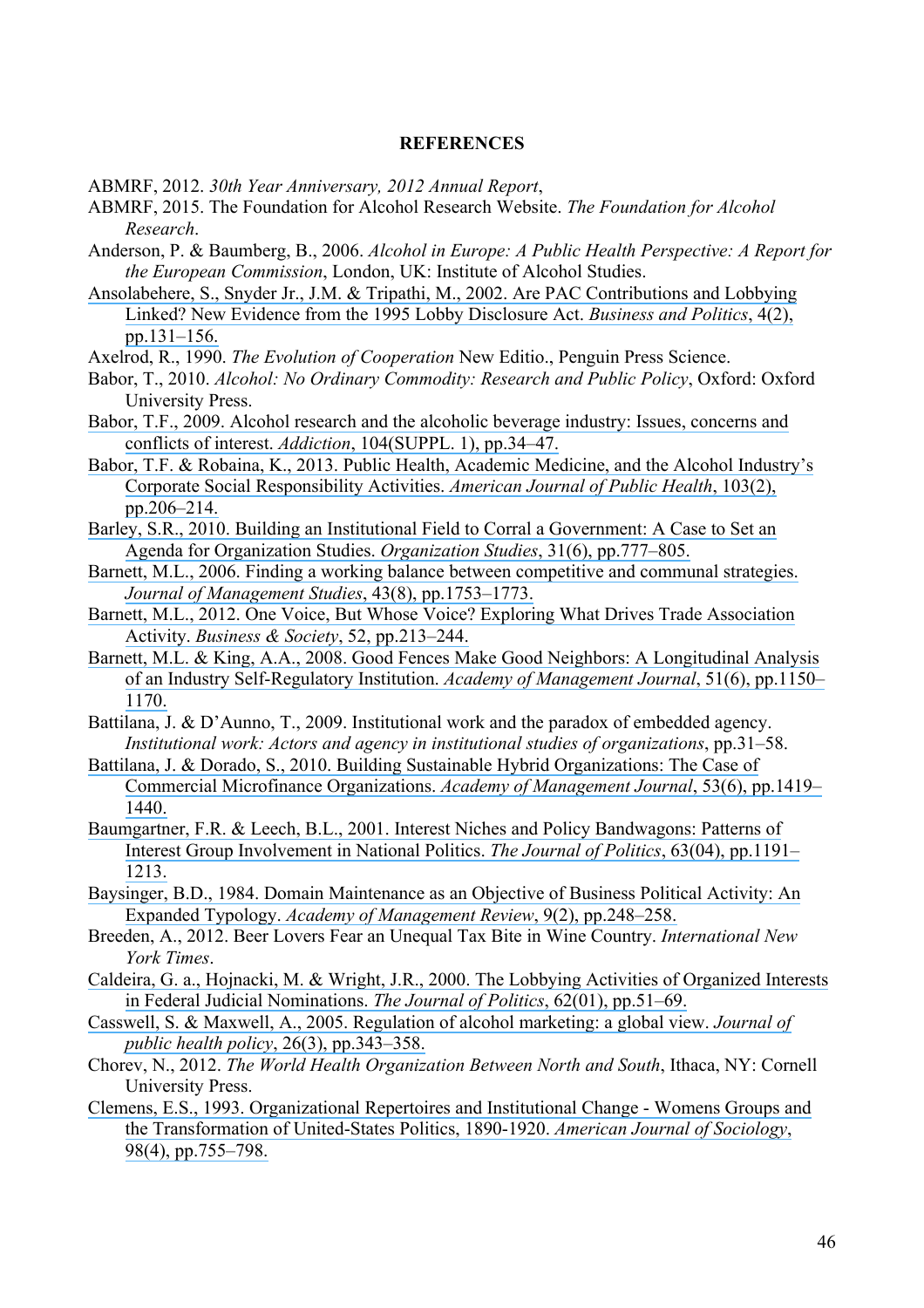- [Cook, P.J. & Skog, O.-J., 1995. Alcool, alcoolisme, aloolisation.](https://www.researchgate.net/publication/293103823_Alcool_alcoolisme_alcoolisationcomment?el=1_x_8&enrichId=rgreq-98966ac44f9a416928703b9e6a6f6cb8-XXX&enrichSource=Y292ZXJQYWdlOzMwNTkwNTAwMDtBUzozOTE4NDg4MjU3Njk5ODZAMTQ3MDQzNTQ0ODc0Mg==) *Alcohol Health and Research World*[, 19\(1\), pp.30–31.](https://www.researchgate.net/publication/293103823_Alcool_alcoolisme_alcoolisationcomment?el=1_x_8&enrichId=rgreq-98966ac44f9a416928703b9e6a6f6cb8-XXX&enrichSource=Y292ZXJQYWdlOzMwNTkwNTAwMDtBUzozOTE4NDg4MjU3Njk5ODZAMTQ3MDQzNTQ0ODc0Mg==)
- [Davis, G.F., 2010. Not just a mortgage crisis: how finance maimed society.](https://www.researchgate.net/publication/228763446_Not_just_a_mortgage_crisis_How_finance_maimed_society?el=1_x_8&enrichId=rgreq-98966ac44f9a416928703b9e6a6f6cb8-XXX&enrichSource=Y292ZXJQYWdlOzMwNTkwNTAwMDtBUzozOTE4NDg4MjU3Njk5ODZAMTQ3MDQzNTQ0ODc0Mg==) *Strategic Organization*, [8\(1\), pp.75–82.](https://www.researchgate.net/publication/228763446_Not_just_a_mortgage_crisis_How_finance_maimed_society?el=1_x_8&enrichId=rgreq-98966ac44f9a416928703b9e6a6f6cb8-XXX&enrichSource=Y292ZXJQYWdlOzMwNTkwNTAwMDtBUzozOTE4NDg4MjU3Njk5ODZAMTQ3MDQzNTQ0ODc0Mg==)
- [Dearlove, J. V, Bialous, S. a & Glantz, S. a, 2002. Tobacco industry manipulation of the hospitality](https://www.researchgate.net/publication/11337608_Tobacco_industry_manipulation_of_the_hospitality_industry_to_maintain_smoking_in_public_places?el=1_x_8&enrichId=rgreq-98966ac44f9a416928703b9e6a6f6cb8-XXX&enrichSource=Y292ZXJQYWdlOzMwNTkwNTAwMDtBUzozOTE4NDg4MjU3Njk5ODZAMTQ3MDQzNTQ0ODc0Mg==) [industry to maintain smoking in public places.](https://www.researchgate.net/publication/11337608_Tobacco_industry_manipulation_of_the_hospitality_industry_to_maintain_smoking_in_public_places?el=1_x_8&enrichId=rgreq-98966ac44f9a416928703b9e6a6f6cb8-XXX&enrichSource=Y292ZXJQYWdlOzMwNTkwNTAwMDtBUzozOTE4NDg4MjU3Njk5ODZAMTQ3MDQzNTQ0ODc0Mg==) *Tobacco control*, 11(2), pp.94–104.
- [Deephouse, D.L. & Heugens, P.P.M. a R., 2009. Linking Social Issues to Organizational Impact:](https://www.researchgate.net/publication/225661876_Linking_Social_Issues_to_Organizational_Impact_The_Role_of_Infomediaries_and_the_Infomediary_Process?el=1_x_8&enrichId=rgreq-98966ac44f9a416928703b9e6a6f6cb8-XXX&enrichSource=Y292ZXJQYWdlOzMwNTkwNTAwMDtBUzozOTE4NDg4MjU3Njk5ODZAMTQ3MDQzNTQ0ODc0Mg==) [The Role of Infomediaries and the Infomediary Process.](https://www.researchgate.net/publication/225661876_Linking_Social_Issues_to_Organizational_Impact_The_Role_of_Infomediaries_and_the_Infomediary_Process?el=1_x_8&enrichId=rgreq-98966ac44f9a416928703b9e6a6f6cb8-XXX&enrichSource=Y292ZXJQYWdlOzMwNTkwNTAwMDtBUzozOTE4NDg4MjU3Njk5ODZAMTQ3MDQzNTQ0ODc0Mg==) *Journal of Business Ethics*, 86(4), [pp.541–553.](https://www.researchgate.net/publication/225661876_Linking_Social_Issues_to_Organizational_Impact_The_Role_of_Infomediaries_and_the_Infomediary_Process?el=1_x_8&enrichId=rgreq-98966ac44f9a416928703b9e6a6f6cb8-XXX&enrichSource=Y292ZXJQYWdlOzMwNTkwNTAwMDtBUzozOTE4NDg4MjU3Njk5ODZAMTQ3MDQzNTQ0ODc0Mg==)
- [Desai, V.M., 2011. Mass Media and Massive Failures: Determining Organizational Efforts to](https://www.researchgate.net/publication/283816406_Mass_Media_and_Massive_Failures_Determining_Organizational_Efforts_to_Defend_Field_Legitimacy_Following_Crises?el=1_x_8&enrichId=rgreq-98966ac44f9a416928703b9e6a6f6cb8-XXX&enrichSource=Y292ZXJQYWdlOzMwNTkwNTAwMDtBUzozOTE4NDg4MjU3Njk5ODZAMTQ3MDQzNTQ0ODc0Mg==) [Defend Field Legitimacy Following Crises.](https://www.researchgate.net/publication/283816406_Mass_Media_and_Massive_Failures_Determining_Organizational_Efforts_to_Defend_Field_Legitimacy_Following_Crises?el=1_x_8&enrichId=rgreq-98966ac44f9a416928703b9e6a6f6cb8-XXX&enrichSource=Y292ZXJQYWdlOzMwNTkwNTAwMDtBUzozOTE4NDg4MjU3Njk5ODZAMTQ3MDQzNTQ0ODc0Mg==) *Academy of Management Journal*, 54(2), pp.263– [278.](https://www.researchgate.net/publication/283816406_Mass_Media_and_Massive_Failures_Determining_Organizational_Efforts_to_Defend_Field_Legitimacy_Following_Crises?el=1_x_8&enrichId=rgreq-98966ac44f9a416928703b9e6a6f6cb8-XXX&enrichSource=Y292ZXJQYWdlOzMwNTkwNTAwMDtBUzozOTE4NDg4MjU3Njk5ODZAMTQ3MDQzNTQ0ODc0Mg==)
- [DiMaggio, P.J. & Powell, W.W., 1991. The new institutionalism in organizational analysis P. J.](https://www.researchgate.net/publication/274204692_The_New_Institutionalism_In_Organizational_Analysis?el=1_x_8&enrichId=rgreq-98966ac44f9a416928703b9e6a6f6cb8-XXX&enrichSource=Y292ZXJQYWdlOzMwNTkwNTAwMDtBUzozOTE4NDg4MjU3Njk5ODZAMTQ3MDQzNTQ0ODc0Mg==)  DiMaggio & W. W. Powell, eds. *[The new institutionalism in organizational analysis](https://www.researchgate.net/publication/274204692_The_New_Institutionalism_In_Organizational_Analysis?el=1_x_8&enrichId=rgreq-98966ac44f9a416928703b9e6a6f6cb8-XXX&enrichSource=Y292ZXJQYWdlOzMwNTkwNTAwMDtBUzozOTE4NDg4MjU3Njk5ODZAMTQ3MDQzNTQ0ODc0Mg==)*.
- [Di Domenico, M., Tracey, P. & Haugh, H., 2009. The Dialectic of Social Exchange: Theorizing](https://www.researchgate.net/publication/47654389_The_Dialectic_of_Social_Exchange_Theorizing_Corporate-Social_Enterprise_Collaboration?el=1_x_8&enrichId=rgreq-98966ac44f9a416928703b9e6a6f6cb8-XXX&enrichSource=Y292ZXJQYWdlOzMwNTkwNTAwMDtBUzozOTE4NDg4MjU3Njk5ODZAMTQ3MDQzNTQ0ODc0Mg==)  [Corporate-Social Enterprise Collaboration.](https://www.researchgate.net/publication/47654389_The_Dialectic_of_Social_Exchange_Theorizing_Corporate-Social_Enterprise_Collaboration?el=1_x_8&enrichId=rgreq-98966ac44f9a416928703b9e6a6f6cb8-XXX&enrichSource=Y292ZXJQYWdlOzMwNTkwNTAwMDtBUzozOTE4NDg4MjU3Njk5ODZAMTQ3MDQzNTQ0ODc0Mg==) *Organization Studies*, 30(8), pp.887–907.
- Drinkaware, 2015. Drinkaware website: http://www.drinkaware.co.uk.
- [Durand, R. & McGuire, J., 2005. Legitimating agencies in the face of selection: The case of](https://www.researchgate.net/publication/278811516_Legitimating_Agencies_in_the_Face_of_Selection_The_Case_of_AACSB?el=1_x_8&enrichId=rgreq-98966ac44f9a416928703b9e6a6f6cb8-XXX&enrichSource=Y292ZXJQYWdlOzMwNTkwNTAwMDtBUzozOTE4NDg4MjU3Njk5ODZAMTQ3MDQzNTQ0ODc0Mg==)  AACSB. *[Organization Studies](https://www.researchgate.net/publication/278811516_Legitimating_Agencies_in_the_Face_of_Selection_The_Case_of_AACSB?el=1_x_8&enrichId=rgreq-98966ac44f9a416928703b9e6a6f6cb8-XXX&enrichSource=Y292ZXJQYWdlOzMwNTkwNTAwMDtBUzozOTE4NDg4MjU3Njk5ODZAMTQ3MDQzNTQ0ODc0Mg==)*, 26(2), pp.165–196.
- Edelman, M., 1988. *Constructing the Political Spectacle*[, Chicago, IL: The University of Chicago](https://www.researchgate.net/publication/37689762_Constructing_the_Political_Spectacle?el=1_x_8&enrichId=rgreq-98966ac44f9a416928703b9e6a6f6cb8-XXX&enrichSource=Y292ZXJQYWdlOzMwNTkwNTAwMDtBUzozOTE4NDg4MjU3Njk5ODZAMTQ3MDQzNTQ0ODc0Mg==)  Press.
- [Elsbach, K.D., 1994. Managing Organizational Legitimacy in the California Cattle Industry: The](https://www.researchgate.net/publication/242075551_Managing_Organizational_Legitimacy_in_the_California_Cattle_Industry_The_Construction_and_Effectiveness_of_Verbal_Accounts?el=1_x_8&enrichId=rgreq-98966ac44f9a416928703b9e6a6f6cb8-XXX&enrichSource=Y292ZXJQYWdlOzMwNTkwNTAwMDtBUzozOTE4NDg4MjU3Njk5ODZAMTQ3MDQzNTQ0ODc0Mg==)  [Construction and Effectiveness of Verbal Accounts.](https://www.researchgate.net/publication/242075551_Managing_Organizational_Legitimacy_in_the_California_Cattle_Industry_The_Construction_and_Effectiveness_of_Verbal_Accounts?el=1_x_8&enrichId=rgreq-98966ac44f9a416928703b9e6a6f6cb8-XXX&enrichSource=Y292ZXJQYWdlOzMwNTkwNTAwMDtBUzozOTE4NDg4MjU3Njk5ODZAMTQ3MDQzNTQ0ODc0Mg==) *Administrative Science Quarterly*, 39(1), [pp.57–88.](https://www.researchgate.net/publication/242075551_Managing_Organizational_Legitimacy_in_the_California_Cattle_Industry_The_Construction_and_Effectiveness_of_Verbal_Accounts?el=1_x_8&enrichId=rgreq-98966ac44f9a416928703b9e6a6f6cb8-XXX&enrichSource=Y292ZXJQYWdlOzMwNTkwNTAwMDtBUzozOTE4NDg4MjU3Njk5ODZAMTQ3MDQzNTQ0ODc0Mg==)
- Elsbach, K.D., 2013. *[Organizational Perception Management](https://www.researchgate.net/publication/248563854_Organizational_Perception_Management?el=1_x_8&enrichId=rgreq-98966ac44f9a416928703b9e6a6f6cb8-XXX&enrichSource=Y292ZXJQYWdlOzMwNTkwNTAwMDtBUzozOTE4NDg4MjU3Njk5ODZAMTQ3MDQzNTQ0ODc0Mg==)*, New York, NY: Routledge.
- [ERAB, 2015. The European Foundation for Alcohol Research website.](https://www.researchgate.net/publication/248563854_Organizational_Perception_Management?el=1_x_8&enrichId=rgreq-98966ac44f9a416928703b9e6a6f6cb8-XXX&enrichSource=Y292ZXJQYWdlOzMwNTkwNTAwMDtBUzozOTE4NDg4MjU3Njk5ODZAMTQ3MDQzNTQ0ODc0Mg==)
- [Fligstein, N. & McAdam, D., 2011. Toward a General Theory of Strategic Action Fields.](https://www.researchgate.net/publication/46438381_Toward_a_General_Theory_of_Strategic_Action_Fields?el=1_x_8&enrichId=rgreq-98966ac44f9a416928703b9e6a6f6cb8-XXX&enrichSource=Y292ZXJQYWdlOzMwNTkwNTAwMDtBUzozOTE4NDg4MjU3Njk5ODZAMTQ3MDQzNTQ0ODc0Mg==)  *[Sociological Theory](https://www.researchgate.net/publication/46438381_Toward_a_General_Theory_of_Strategic_Action_Fields?el=1_x_8&enrichId=rgreq-98966ac44f9a416928703b9e6a6f6cb8-XXX&enrichSource=Y292ZXJQYWdlOzMwNTkwNTAwMDtBUzozOTE4NDg4MjU3Njk5ODZAMTQ3MDQzNTQ0ODc0Mg==)*, (March), pp.1–26.
- [Funk, R.J. & Hirschman, D., 2015. Beyond Nonmarket Strategy: Market Actions as Corporate](https://www.researchgate.net/publication/281909636_Beyond_Nonmarket_Strategy_Market_Actions_as_Corporate_Political_Activity?el=1_x_8&enrichId=rgreq-98966ac44f9a416928703b9e6a6f6cb8-XXX&enrichSource=Y292ZXJQYWdlOzMwNTkwNTAwMDtBUzozOTE4NDg4MjU3Njk5ODZAMTQ3MDQzNTQ0ODc0Mg==) Political Activity. *[Academy of Management Review](https://www.researchgate.net/publication/281909636_Beyond_Nonmarket_Strategy_Market_Actions_as_Corporate_Political_Activity?el=1_x_8&enrichId=rgreq-98966ac44f9a416928703b9e6a6f6cb8-XXX&enrichSource=Y292ZXJQYWdlOzMwNTkwNTAwMDtBUzozOTE4NDg4MjU3Njk5ODZAMTQ3MDQzNTQ0ODc0Mg==)*.
- Galvin, T.L., Ventresca, M.J. & Hudson, B.A., 2005. Contested Industry Dynamics: New Directions in the Study of Legitimacy. *Int. Studies of Mgt. & Org., vol. 34, no. 4*, 34(4), pp.pp. 56–82.
- [Garud, R. & Karnoe, P., 2003. Bricolage versus breakthrough: distributed and embedded agency in](https://www.researchgate.net/publication/4929392_Bricolage_versus_Breakthrough_Distributed_and_Embedded_Agency_in_Technology_Entrepreneurship?el=1_x_8&enrichId=rgreq-98966ac44f9a416928703b9e6a6f6cb8-XXX&enrichSource=Y292ZXJQYWdlOzMwNTkwNTAwMDtBUzozOTE4NDg4MjU3Njk5ODZAMTQ3MDQzNTQ0ODc0Mg==)  [technology entrepreneurship.](https://www.researchgate.net/publication/4929392_Bricolage_versus_Breakthrough_Distributed_and_Embedded_Agency_in_Technology_Entrepreneurship?el=1_x_8&enrichId=rgreq-98966ac44f9a416928703b9e6a6f6cb8-XXX&enrichSource=Y292ZXJQYWdlOzMwNTkwNTAwMDtBUzozOTE4NDg4MjU3Njk5ODZAMTQ3MDQzNTQ0ODc0Mg==) *Research Policy*, 32(2), pp.277–300.
- Gately, I., 2009. *Drink: A Cultural History of Alcohol*, Gotham Books.
- [Getz, K. a., 1997. Research in Corporate Political Action: Integration and Assessment.](https://www.researchgate.net/publication/258126273_Research_in_Corporate_Political_Action_Integration_and_Assessment?el=1_x_8&enrichId=rgreq-98966ac44f9a416928703b9e6a6f6cb8-XXX&enrichSource=Y292ZXJQYWdlOzMwNTkwNTAwMDtBUzozOTE4NDg4MjU3Njk5ODZAMTQ3MDQzNTQ0ODc0Mg==) *Business & Society*[, 36\(1\), pp.32–72.](https://www.researchgate.net/publication/258126273_Research_in_Corporate_Political_Action_Integration_and_Assessment?el=1_x_8&enrichId=rgreq-98966ac44f9a416928703b9e6a6f6cb8-XXX&enrichSource=Y292ZXJQYWdlOzMwNTkwNTAwMDtBUzozOTE4NDg4MjU3Njk5ODZAMTQ3MDQzNTQ0ODc0Mg==)
- [Greenwood, R., 2008. Focusing the asteroid belt of organizations.](https://www.researchgate.net/publication/238333635_Focusing_the_Asteroid_Belt_of_Organizations?el=1_x_8&enrichId=rgreq-98966ac44f9a416928703b9e6a6f6cb8-XXX&enrichSource=Y292ZXJQYWdlOzMwNTkwNTAwMDtBUzozOTE4NDg4MjU3Njk5ODZAMTQ3MDQzNTQ0ODc0Mg==) *Journal of Management Inquiry*, [17\(3\), pp.152–156.](https://www.researchgate.net/publication/238333635_Focusing_the_Asteroid_Belt_of_Organizations?el=1_x_8&enrichId=rgreq-98966ac44f9a416928703b9e6a6f6cb8-XXX&enrichSource=Y292ZXJQYWdlOzMwNTkwNTAwMDtBUzozOTE4NDg4MjU3Njk5ODZAMTQ3MDQzNTQ0ODc0Mg==)
- Greenwood, R. et al., 2011. Institutional Complexity and Organizational Responses. *The Academy of Management Annals*.
- [Greenwood, R., Suddaby, R. & Hinings, C.R. \(Bob\), 2002. Theorizing Change: The Role of](https://www.researchgate.net/publication/256843724_Theorizing_change_The_role_of_professional_associations_in_the_transformation_of_institutionalized_fields?el=1_x_8&enrichId=rgreq-98966ac44f9a416928703b9e6a6f6cb8-XXX&enrichSource=Y292ZXJQYWdlOzMwNTkwNTAwMDtBUzozOTE4NDg4MjU3Njk5ODZAMTQ3MDQzNTQ0ODc0Mg==)  [Professional Associations in the Transformation of Institutionalized Fields.](https://www.researchgate.net/publication/256843724_Theorizing_change_The_role_of_professional_associations_in_the_transformation_of_institutionalized_fields?el=1_x_8&enrichId=rgreq-98966ac44f9a416928703b9e6a6f6cb8-XXX&enrichSource=Y292ZXJQYWdlOzMwNTkwNTAwMDtBUzozOTE4NDg4MjU3Njk5ODZAMTQ3MDQzNTQ0ODc0Mg==) *Academy of [Management Journal](https://www.researchgate.net/publication/256843724_Theorizing_change_The_role_of_professional_associations_in_the_transformation_of_institutionalized_fields?el=1_x_8&enrichId=rgreq-98966ac44f9a416928703b9e6a6f6cb8-XXX&enrichSource=Y292ZXJQYWdlOzMwNTkwNTAwMDtBUzozOTE4NDg4MjU3Njk5ODZAMTQ3MDQzNTQ0ODc0Mg==)*, 45(1), pp.58–80.
- Gusfield, J.R., 1984. *[The Culture of Public Problems: Drinking-Driving and the Symbolic Order](https://www.researchgate.net/publication/37687629_The_Culture_of_Public_Problems_Drinking-Driving_and_the_Symbolic_Order?el=1_x_8&enrichId=rgreq-98966ac44f9a416928703b9e6a6f6cb8-XXX&enrichSource=Y292ZXJQYWdlOzMwNTkwNTAwMDtBUzozOTE4NDg4MjU3Njk5ODZAMTQ3MDQzNTQ0ODc0Mg==)*, [University of Chicago Press.](https://www.researchgate.net/publication/37687629_The_Culture_of_Public_Problems_Drinking-Driving_and_the_Symbolic_Order?el=1_x_8&enrichId=rgreq-98966ac44f9a416928703b9e6a6f6cb8-XXX&enrichSource=Y292ZXJQYWdlOzMwNTkwNTAwMDtBUzozOTE4NDg4MjU3Njk5ODZAMTQ3MDQzNTQ0ODc0Mg==)
- Hart, D.M., 2001. Why Do Some Firms Give? Why Do Some Give a Lot?: High-Tech PACs,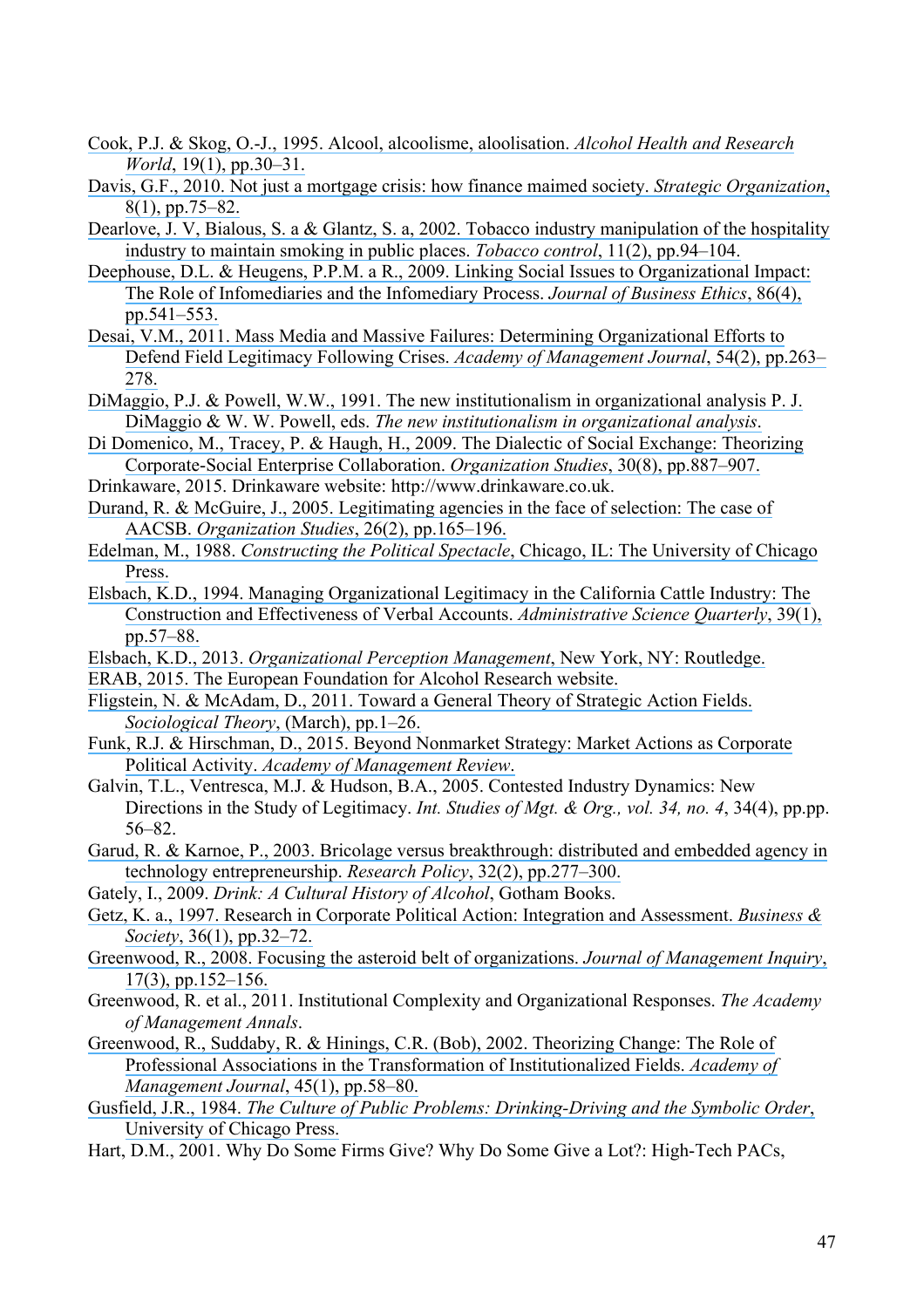1977–1996. *The Journal of Politics*, 63(04), pp.1977–1996.

- [Hiatt, S.R., Sine, W.D. & Tolbert, P.S., 2009. From Pabst to Pepsi: The Deinstitutionalization of](https://www.researchgate.net/publication/247870427_From_Pabst_to_Pepsi_The_Deinstitutionalization_of_Social_Practices_and_the_Creation_of_Entrepreneurial_Opportunities?el=1_x_8&enrichId=rgreq-98966ac44f9a416928703b9e6a6f6cb8-XXX&enrichSource=Y292ZXJQYWdlOzMwNTkwNTAwMDtBUzozOTE4NDg4MjU3Njk5ODZAMTQ3MDQzNTQ0ODc0Mg==)  [Social Practices and the Creation of Entrepreneurial Opportunities.](https://www.researchgate.net/publication/247870427_From_Pabst_to_Pepsi_The_Deinstitutionalization_of_Social_Practices_and_the_Creation_of_Entrepreneurial_Opportunities?el=1_x_8&enrichId=rgreq-98966ac44f9a416928703b9e6a6f6cb8-XXX&enrichSource=Y292ZXJQYWdlOzMwNTkwNTAwMDtBUzozOTE4NDg4MjU3Njk5ODZAMTQ3MDQzNTQ0ODc0Mg==) *Administrative Science Quarterly*[, 54\(4\), pp.635–667.](https://www.researchgate.net/publication/247870427_From_Pabst_to_Pepsi_The_Deinstitutionalization_of_Social_Practices_and_the_Creation_of_Entrepreneurial_Opportunities?el=1_x_8&enrichId=rgreq-98966ac44f9a416928703b9e6a6f6cb8-XXX&enrichSource=Y292ZXJQYWdlOzMwNTkwNTAwMDtBUzozOTE4NDg4MjU3Njk5ODZAMTQ3MDQzNTQ0ODc0Mg==)
- [Hillman, A.J., Keim, G.D. & Schuler, D., 2004. Corporate political activity: A review and research](https://www.researchgate.net/publication/239485073_Corporate_Political_Activity_A_Review_and_Research_Agenda?el=1_x_8&enrichId=rgreq-98966ac44f9a416928703b9e6a6f6cb8-XXX&enrichSource=Y292ZXJQYWdlOzMwNTkwNTAwMDtBUzozOTE4NDg4MjU3Njk5ODZAMTQ3MDQzNTQ0ODc0Mg==) agenda. *[Journal of Management](https://www.researchgate.net/publication/239485073_Corporate_Political_Activity_A_Review_and_Research_Agenda?el=1_x_8&enrichId=rgreq-98966ac44f9a416928703b9e6a6f6cb8-XXX&enrichSource=Y292ZXJQYWdlOzMwNTkwNTAwMDtBUzozOTE4NDg4MjU3Njk5ODZAMTQ3MDQzNTQ0ODc0Mg==)*, 30(6), pp.837–857.
- [Hoffman, A.J., 1999. Institutional Evolution and Change: Environmentalism and the U.S. Chemical](https://www.researchgate.net/publication/265239904_Institutional_Evolution_and_Change_Environmentalism_and_the_US_Chemical_Industry?el=1_x_8&enrichId=rgreq-98966ac44f9a416928703b9e6a6f6cb8-XXX&enrichSource=Y292ZXJQYWdlOzMwNTkwNTAwMDtBUzozOTE4NDg4MjU3Njk5ODZAMTQ3MDQzNTQ0ODc0Mg==)  Industry. *[Academy of Management Journal](https://www.researchgate.net/publication/265239904_Institutional_Evolution_and_Change_Environmentalism_and_the_US_Chemical_Industry?el=1_x_8&enrichId=rgreq-98966ac44f9a416928703b9e6a6f6cb8-XXX&enrichSource=Y292ZXJQYWdlOzMwNTkwNTAwMDtBUzozOTE4NDg4MjU3Njk5ODZAMTQ3MDQzNTQ0ODc0Mg==)*, 42(4), pp.351–371.
- Hoffman, A.J., 2001. Linking organizational and field-level analyses The diffusion of corporate environmental practice. *Organization & Environment*, 14(2), pp.133–156.
- Hornsey, I.S., 2003. *A History of Beer and Brewing*, Cambridge: The Royal Society of Chemistry.
- [Hudson, B.A., 2008. Against all odds: A consideration of core-stigmatized organizations.](https://www.researchgate.net/publication/274751051_Against_all_Odds_A_Consideration_of_Core-Stigmatized_Organizations?el=1_x_8&enrichId=rgreq-98966ac44f9a416928703b9e6a6f6cb8-XXX&enrichSource=Y292ZXJQYWdlOzMwNTkwNTAwMDtBUzozOTE4NDg4MjU3Njk5ODZAMTQ3MDQzNTQ0ODc0Mg==) *Academy [of Management Review](https://www.researchgate.net/publication/274751051_Against_all_Odds_A_Consideration_of_Core-Stigmatized_Organizations?el=1_x_8&enrichId=rgreq-98966ac44f9a416928703b9e6a6f6cb8-XXX&enrichSource=Y292ZXJQYWdlOzMwNTkwNTAwMDtBUzozOTE4NDg4MjU3Njk5ODZAMTQ3MDQzNTQ0ODc0Mg==)*, 33(1), pp.252–266.
- [Jahiel, R.I. & Babor, T.F., 2007. Industrial epidemics, public health advocacy and the alcohol](https://www.researchgate.net/publication/6142865_Industrial_epidemics_public_health_advocacy_and_the_alcohol_industry_Lessons_from_other_fields?el=1_x_8&enrichId=rgreq-98966ac44f9a416928703b9e6a6f6cb8-XXX&enrichSource=Y292ZXJQYWdlOzMwNTkwNTAwMDtBUzozOTE4NDg4MjU3Njk5ODZAMTQ3MDQzNTQ0ODc0Mg==)  [industry: Lessons from other fields.](https://www.researchgate.net/publication/6142865_Industrial_epidemics_public_health_advocacy_and_the_alcohol_industry_Lessons_from_other_fields?el=1_x_8&enrichId=rgreq-98966ac44f9a416928703b9e6a6f6cb8-XXX&enrichSource=Y292ZXJQYWdlOzMwNTkwNTAwMDtBUzozOTE4NDg4MjU3Njk5ODZAMTQ3MDQzNTQ0ODc0Mg==) *Addiction*, 102(9), pp.1335–1339.
- Jepperson, R.L., 1991. Institutions, institutional effects, and institutionalism. In P. J. DiMaggio & W. W. Powell, eds. *The new institutionalism in organizational analysis*. Chicago, IL: University of Chicago Press, pp. 143–163.
- [Jernigan, D.H., 2009. The global alcohol industry: An overview.](https://www.researchgate.net/publication/23783789_The_Global_Alcohol_Industry_An_Overview?el=1_x_8&enrichId=rgreq-98966ac44f9a416928703b9e6a6f6cb8-XXX&enrichSource=Y292ZXJQYWdlOzMwNTkwNTAwMDtBUzozOTE4NDg4MjU3Njk5ODZAMTQ3MDQzNTQ0ODc0Mg==) *Addiction*, 104(SUPPL. 1), pp.6– [12.](https://www.researchgate.net/publication/23783789_The_Global_Alcohol_Industry_An_Overview?el=1_x_8&enrichId=rgreq-98966ac44f9a416928703b9e6a6f6cb8-XXX&enrichSource=Y292ZXJQYWdlOzMwNTkwNTAwMDtBUzozOTE4NDg4MjU3Njk5ODZAMTQ3MDQzNTQ0ODc0Mg==)
- [Jonsson, S., Greve, H.R. & Fujiwara-Greve, T., 2009. Undeserved Loss](https://www.researchgate.net/publication/240302353_Undeserved_Loss_The_Spread_of_Legitimacy_Loss_to_Innocent_Organizations_in_Response_to_Reported_Corporate_Deviance?el=1_x_8&enrichId=rgreq-98966ac44f9a416928703b9e6a6f6cb8-XXX&enrichSource=Y292ZXJQYWdlOzMwNTkwNTAwMDtBUzozOTE4NDg4MjU3Njk5ODZAMTQ3MDQzNTQ0ODc0Mg==) : Legitimacy Loss to [Innocent Organizations in Corporate Deviance Takako.](https://www.researchgate.net/publication/240302353_Undeserved_Loss_The_Spread_of_Legitimacy_Loss_to_Innocent_Organizations_in_Response_to_Reported_Corporate_Deviance?el=1_x_8&enrichId=rgreq-98966ac44f9a416928703b9e6a6f6cb8-XXX&enrichSource=Y292ZXJQYWdlOzMwNTkwNTAwMDtBUzozOTE4NDg4MjU3Njk5ODZAMTQ3MDQzNTQ0ODc0Mg==) *Administrative Science Quarterly*, 54, [pp.195–228.](https://www.researchgate.net/publication/240302353_Undeserved_Loss_The_Spread_of_Legitimacy_Loss_to_Innocent_Organizations_in_Response_to_Reported_Corporate_Deviance?el=1_x_8&enrichId=rgreq-98966ac44f9a416928703b9e6a6f6cb8-XXX&enrichSource=Y292ZXJQYWdlOzMwNTkwNTAwMDtBUzozOTE4NDg4MjU3Njk5ODZAMTQ3MDQzNTQ0ODc0Mg==)
- [King, A.A. & Lenox, M.J., 2000. Industry self-regulation without sanctions: The chemical](https://www.researchgate.net/publication/2586144_Industry_Self-Regulation_Without_Sanctions_The_Chemical_Industry)  [industry's Responsible Care Program.](https://www.researchgate.net/publication/2586144_Industry_Self-Regulation_Without_Sanctions_The_Chemical_Industry) *Academy of Management Journal*, 43(4), pp.698–716.
- [King, B.G., 2008. A Political Mediation Model of Corporate Response to Social Movement](https://www.researchgate.net/publication/274412302_A_Political_Mediation_Model_of_Corporate_Response_to_Social_Movement_Activism?el=1_x_8&enrichId=rgreq-98966ac44f9a416928703b9e6a6f6cb8-XXX&enrichSource=Y292ZXJQYWdlOzMwNTkwNTAwMDtBUzozOTE4NDg4MjU3Njk5ODZAMTQ3MDQzNTQ0ODc0Mg==)  Activism. *[Administrative Science Quarterly](https://www.researchgate.net/publication/274412302_A_Political_Mediation_Model_of_Corporate_Response_to_Social_Movement_Activism?el=1_x_8&enrichId=rgreq-98966ac44f9a416928703b9e6a6f6cb8-XXX&enrichSource=Y292ZXJQYWdlOzMwNTkwNTAwMDtBUzozOTE4NDg4MjU3Njk5ODZAMTQ3MDQzNTQ0ODc0Mg==)*, 53(3), pp.395–421.
- [King, B.G. & Pearce, N.A., 2010. The Contentiousness of Markets: Politics, Social Movements,](https://www.researchgate.net/publication/228173854_The_Contentiousness_of_Markets_Politics_Social_Movements_and_Institutional_Change_in_Markets?el=1_x_8&enrichId=rgreq-98966ac44f9a416928703b9e6a6f6cb8-XXX&enrichSource=Y292ZXJQYWdlOzMwNTkwNTAwMDtBUzozOTE4NDg4MjU3Njk5ODZAMTQ3MDQzNTQ0ODc0Mg==)  [and Institutional Change in Markets.](https://www.researchgate.net/publication/228173854_The_Contentiousness_of_Markets_Politics_Social_Movements_and_Institutional_Change_in_Markets?el=1_x_8&enrichId=rgreq-98966ac44f9a416928703b9e6a6f6cb8-XXX&enrichSource=Y292ZXJQYWdlOzMwNTkwNTAwMDtBUzozOTE4NDg4MjU3Njk5ODZAMTQ3MDQzNTQ0ODc0Mg==) *Annual Review of Sociology, Vol 36*, 36, pp.249–267.
- Klatsky, A.L., Friedman, G.D. & Siebelaub, A.B., 1974. Alcohol Consumption before Myocardial Infarction. *Annals of Internal Medicine*, 81(3), pp.294–301.
- [Koschmann, M.A., Kuhn, T.R. & Pfarrer, M.D., 2012. A communicative framework of value in](https://www.researchgate.net/publication/271763576_A_Communicative_Framework_of_Value_in_Cross-Sector_Partnerships?el=1_x_8&enrichId=rgreq-98966ac44f9a416928703b9e6a6f6cb8-XXX&enrichSource=Y292ZXJQYWdlOzMwNTkwNTAwMDtBUzozOTE4NDg4MjU3Njk5ODZAMTQ3MDQzNTQ0ODc0Mg==)  cross- sector partnerships. *[Academy of Management Review](https://www.researchgate.net/publication/271763576_A_Communicative_Framework_of_Value_in_Cross-Sector_Partnerships?el=1_x_8&enrichId=rgreq-98966ac44f9a416928703b9e6a6f6cb8-XXX&enrichSource=Y292ZXJQYWdlOzMwNTkwNTAwMDtBUzozOTE4NDg4MjU3Njk5ODZAMTQ3MDQzNTQ0ODc0Mg==)*, 37(3), pp.332–354.
- [Lawrence, T.B., 2004. Rituals and resistance: Membership dynamics in professional fields.](https://www.researchgate.net/publication/254427746_Rituals_and_Resistance_Membership_Dynamics_in_Professional_Fields?el=1_x_8&enrichId=rgreq-98966ac44f9a416928703b9e6a6f6cb8-XXX&enrichSource=Y292ZXJQYWdlOzMwNTkwNTAwMDtBUzozOTE4NDg4MjU3Njk5ODZAMTQ3MDQzNTQ0ODc0Mg==) *Human Relations*[, 57\(2\), pp.115–143.](https://www.researchgate.net/publication/254427746_Rituals_and_Resistance_Membership_Dynamics_in_Professional_Fields?el=1_x_8&enrichId=rgreq-98966ac44f9a416928703b9e6a6f6cb8-XXX&enrichSource=Y292ZXJQYWdlOzMwNTkwNTAwMDtBUzozOTE4NDg4MjU3Njk5ODZAMTQ3MDQzNTQ0ODc0Mg==)
- [Lawrence, T.B. & Suddaby, R., 2006. Institutions and Institutional Work. In S. R. Clegg et al., eds.](https://www.researchgate.net/publication/242437344_Institutions_and_institutional_work?el=1_x_8&enrichId=rgreq-98966ac44f9a416928703b9e6a6f6cb8-XXX&enrichSource=Y292ZXJQYWdlOzMwNTkwNTAwMDtBUzozOTE4NDg4MjU3Njk5ODZAMTQ3MDQzNTQ0ODc0Mg==)  *[Handbook of Organization Studies, 2nd Edition](https://www.researchgate.net/publication/242437344_Institutions_and_institutional_work?el=1_x_8&enrichId=rgreq-98966ac44f9a416928703b9e6a6f6cb8-XXX&enrichSource=Y292ZXJQYWdlOzMwNTkwNTAwMDtBUzozOTE4NDg4MjU3Njk5ODZAMTQ3MDQzNTQ0ODc0Mg==)*. London: Sage Publications, pp. 215–254.
- Lawrence, T.B., Suddaby, R. & Leca, B., 2009. *Institutional Work* T. B. Lawrence, R. Suddaby, & B. Leca, eds., Cambridge University Press.
- [Lawrence, T.B., Suddaby, R. & Leca, B., 2011. Institutional Work: Refocusing Institutional Studies](https://www.researchgate.net/publication/254117931_Institutional_Work_Refocusing_Institutional_Studies_of_Organization?el=1_x_8&enrichId=rgreq-98966ac44f9a416928703b9e6a6f6cb8-XXX&enrichSource=Y292ZXJQYWdlOzMwNTkwNTAwMDtBUzozOTE4NDg4MjU3Njk5ODZAMTQ3MDQzNTQ0ODc0Mg==)  of Organization. *[Journal of Management Inquiry](https://www.researchgate.net/publication/254117931_Institutional_Work_Refocusing_Institutional_Studies_of_Organization?el=1_x_8&enrichId=rgreq-98966ac44f9a416928703b9e6a6f6cb8-XXX&enrichSource=Y292ZXJQYWdlOzMwNTkwNTAwMDtBUzozOTE4NDg4MjU3Njk5ODZAMTQ3MDQzNTQ0ODc0Mg==)*, 20, pp.52–58.
- [Ledermann, S., 1956. Alcool, Alcoolisme, Alcoolisation. In](https://www.researchgate.net/publication/247909251_Alcool_alcoolisme_alcoolisation_Donnees_scientifiques_de_caractere_physiologique_economique_et_social?el=1_x_8&enrichId=rgreq-98966ac44f9a416928703b9e6a6f6cb8-XXX&enrichSource=Y292ZXJQYWdlOzMwNTkwNTAwMDtBUzozOTE4NDg4MjU3Njk5ODZAMTQ3MDQzNTQ0ODc0Mg==) *Vol. 1. Données Scientifique de [Caractère Physiologique, Économique et Social. \(Institute Nationale d'Études](https://www.researchgate.net/publication/247909251_Alcool_alcoolisme_alcoolisation_Donnees_scientifiques_de_caractere_physiologique_economique_et_social?el=1_x_8&enrichId=rgreq-98966ac44f9a416928703b9e6a6f6cb8-XXX&enrichSource=Y292ZXJQYWdlOzMwNTkwNTAwMDtBUzozOTE4NDg4MjU3Njk5ODZAMTQ3MDQzNTQ0ODc0Mg==)  [Démographique, Travaux et Documents, Cah. No. 29.\)](https://www.researchgate.net/publication/247909251_Alcool_alcoolisme_alcoolisation_Donnees_scientifiques_de_caractere_physiologique_economique_et_social?el=1_x_8&enrichId=rgreq-98966ac44f9a416928703b9e6a6f6cb8-XXX&enrichSource=Y292ZXJQYWdlOzMwNTkwNTAwMDtBUzozOTE4NDg4MjU3Njk5ODZAMTQ3MDQzNTQ0ODc0Mg==)*. Paris: Presses Universitaires de [France.](https://www.researchgate.net/publication/247909251_Alcool_alcoolisme_alcoolisation_Donnees_scientifiques_de_caractere_physiologique_economique_et_social?el=1_x_8&enrichId=rgreq-98966ac44f9a416928703b9e6a6f6cb8-XXX&enrichSource=Y292ZXJQYWdlOzMwNTkwNTAwMDtBUzozOTE4NDg4MjU3Njk5ODZAMTQ3MDQzNTQ0ODc0Mg==)
- [Lefsrud, L.M. & Meyer, R.E., 2012. Science or Science Fiction? Professionals' Discursive](https://www.researchgate.net/publication/274412197_Science_or_Science_Fiction_Professionals) [Construction of Climate Change.](https://www.researchgate.net/publication/274412197_Science_or_Science_Fiction_Professionals) *Organization Studies*, 33(11), pp.1477–1506.
- Leitzinger, J.M., 2014. *A Look Behind the Curtain: Firms' Use of Extrainstitutional non-market*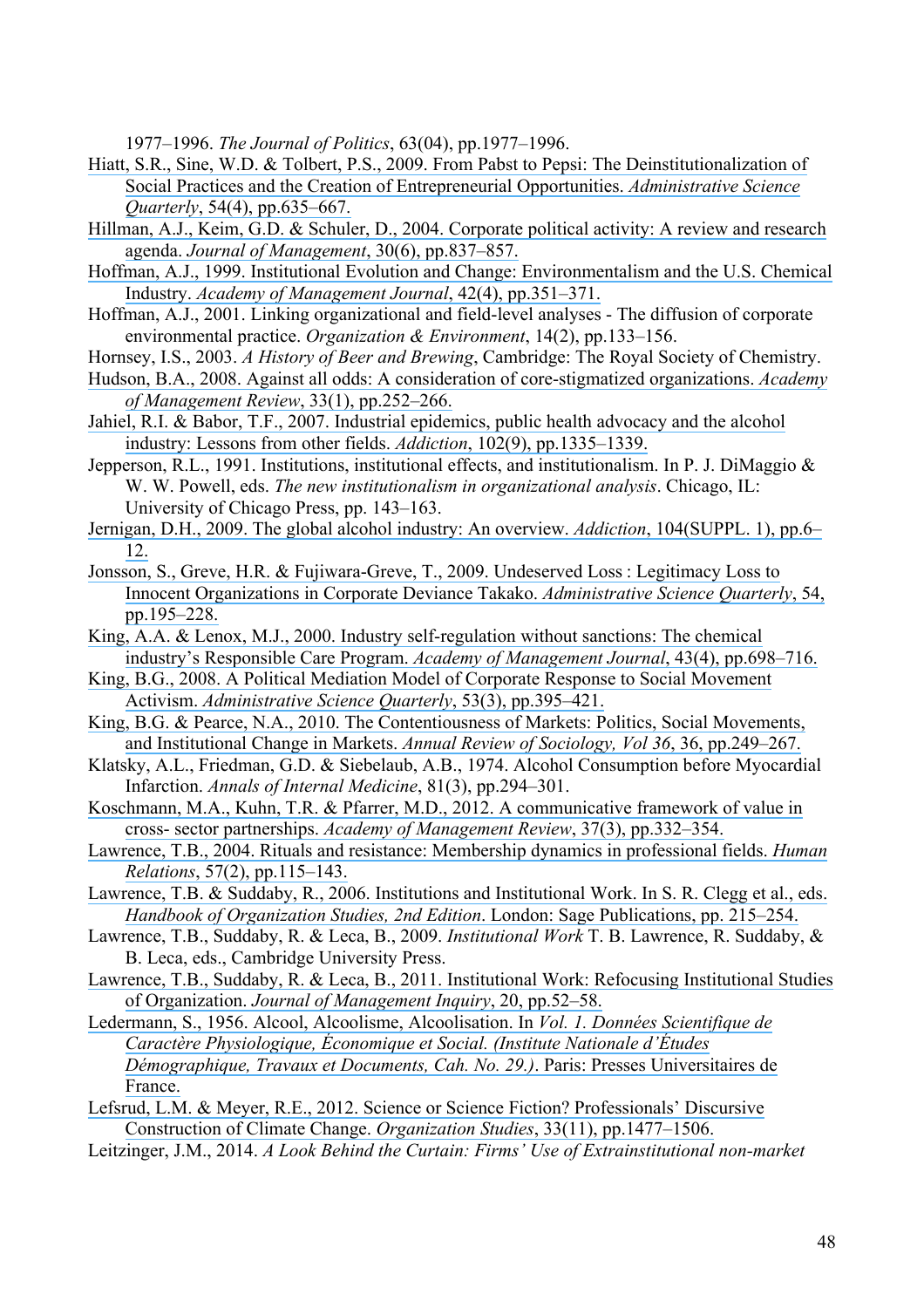*strategies*. University of Wisconsin-Madison.

- [De Lint, J. & Schmidt, W., 1968. The Distribution of Alcohol Consumption in Ontario.](https://www.researchgate.net/publication/17481478_The_distribution_of_alcohol_consumption_in_Ontario?el=1_x_8&enrichId=rgreq-98966ac44f9a416928703b9e6a6f6cb8-XXX&enrichSource=Y292ZXJQYWdlOzMwNTkwNTAwMDtBUzozOTE4NDg4MjU3Njk5ODZAMTQ3MDQzNTQ0ODc0Mg==) *Quarterly [Journal of Studies on Alcohol](https://www.researchgate.net/publication/17481478_The_distribution_of_alcohol_consumption_in_Ontario?el=1_x_8&enrichId=rgreq-98966ac44f9a416928703b9e6a6f6cb8-XXX&enrichSource=Y292ZXJQYWdlOzMwNTkwNTAwMDtBUzozOTE4NDg4MjU3Njk5ODZAMTQ3MDQzNTQ0ODc0Mg==)*, 29(4), pp.968–973.
- Lounsbury, M., Ventresca, M.J. & [Hirsch, P.M., 2003. Social movements, field frames and industry](https://www.researchgate.net/publication/44072905_Social_Movements_Field_Frames_and_Industry_Emergence_A_Cultural-Political_Perspective_on_US_Recycling?el=1_x_8&enrichId=rgreq-98966ac44f9a416928703b9e6a6f6cb8-XXX&enrichSource=Y292ZXJQYWdlOzMwNTkwNTAwMDtBUzozOTE4NDg4MjU3Njk5ODZAMTQ3MDQzNTQ0ODc0Mg==)  emergence: a cultural – [political perspective on US recycling.](https://www.researchgate.net/publication/44072905_Social_Movements_Field_Frames_and_Industry_Emergence_A_Cultural-Political_Perspective_on_US_Recycling?el=1_x_8&enrichId=rgreq-98966ac44f9a416928703b9e6a6f6cb8-XXX&enrichSource=Y292ZXJQYWdlOzMwNTkwNTAwMDtBUzozOTE4NDg4MjU3Njk5ODZAMTQ3MDQzNTQ0ODc0Mg==) *Socio-Economic Review*, (1), [pp.71–104.](https://www.researchgate.net/publication/44072905_Social_Movements_Field_Frames_and_Industry_Emergence_A_Cultural-Political_Perspective_on_US_Recycling?el=1_x_8&enrichId=rgreq-98966ac44f9a416928703b9e6a6f6cb8-XXX&enrichSource=Y292ZXJQYWdlOzMwNTkwNTAwMDtBUzozOTE4NDg4MjU3Njk5ODZAMTQ3MDQzNTQ0ODc0Mg==)
- [Maguire, S., 2004. The Co-Evolution of Technology and Discourse: A Study of Substitution](https://www.researchgate.net/publication/247734628_The_Co-Evolution_of_Technology_and_Discourse_A_Study_of_Substitution_Processes_for_the_Insecticide_DDT?el=1_x_8&enrichId=rgreq-98966ac44f9a416928703b9e6a6f6cb8-XXX&enrichSource=Y292ZXJQYWdlOzMwNTkwNTAwMDtBUzozOTE4NDg4MjU3Njk5ODZAMTQ3MDQzNTQ0ODc0Mg==)  [Processes for the Insecticide DDT.](https://www.researchgate.net/publication/247734628_The_Co-Evolution_of_Technology_and_Discourse_A_Study_of_Substitution_Processes_for_the_Insecticide_DDT?el=1_x_8&enrichId=rgreq-98966ac44f9a416928703b9e6a6f6cb8-XXX&enrichSource=Y292ZXJQYWdlOzMwNTkwNTAwMDtBUzozOTE4NDg4MjU3Njk5ODZAMTQ3MDQzNTQ0ODc0Mg==) *Organization Studies*, 25(1), pp.113–134.
- [Maguire, S. & Hardy, C., 2009. Discourse and Deinstitutionalization: The Decline of Ddt.](https://www.researchgate.net/publication/276054186_Discourse_and_Deinstitutionalization_The_Decline_of_DDT?el=1_x_8&enrichId=rgreq-98966ac44f9a416928703b9e6a6f6cb8-XXX&enrichSource=Y292ZXJQYWdlOzMwNTkwNTAwMDtBUzozOTE4NDg4MjU3Njk5ODZAMTQ3MDQzNTQ0ODc0Mg==) *Academy [of Management Journal](https://www.researchgate.net/publication/276054186_Discourse_and_Deinstitutionalization_The_Decline_of_DDT?el=1_x_8&enrichId=rgreq-98966ac44f9a416928703b9e6a6f6cb8-XXX&enrichSource=Y292ZXJQYWdlOzMwNTkwNTAwMDtBUzozOTE4NDg4MjU3Njk5ODZAMTQ3MDQzNTQ0ODc0Mg==)*, 52(1), pp.148–178.
- [Marcus, A.A. & Goodman, R.S., 1991. Victims and Shareholders: the Dilemmas of Presenting](https://www.researchgate.net/publication/275697494_Victims_and_Shareholders_Dilemmas_of_Presenting_Corporate_Policy_During_a_Crisis?el=1_x_8&enrichId=rgreq-98966ac44f9a416928703b9e6a6f6cb8-XXX&enrichSource=Y292ZXJQYWdlOzMwNTkwNTAwMDtBUzozOTE4NDg4MjU3Njk5ODZAMTQ3MDQzNTQ0ODc0Mg==) [Corporate Policy During a Crisis.](https://www.researchgate.net/publication/275697494_Victims_and_Shareholders_Dilemmas_of_Presenting_Corporate_Policy_During_a_Crisis?el=1_x_8&enrichId=rgreq-98966ac44f9a416928703b9e6a6f6cb8-XXX&enrichSource=Y292ZXJQYWdlOzMwNTkwNTAwMDtBUzozOTE4NDg4MjU3Njk5ODZAMTQ3MDQzNTQ0ODc0Mg==) *Academy of Management Journal*, 34(2), pp.281–305.
- [Marques, J.C., 2016. Industry Business Associations: Self-Interested or Socially Conscious?](https://www.researchgate.net/publication/300372714_Industry_Business_Associations_Self-Interested_or_Socially_Conscious?el=1_x_8&enrichId=rgreq-98966ac44f9a416928703b9e6a6f6cb8-XXX&enrichSource=Y292ZXJQYWdlOzMwNTkwNTAwMDtBUzozOTE4NDg4MjU3Njk5ODZAMTQ3MDQzNTQ0ODc0Mg==)  *[Journal of Business Ethics](https://www.researchgate.net/publication/300372714_Industry_Business_Associations_Self-Interested_or_Socially_Conscious?el=1_x_8&enrichId=rgreq-98966ac44f9a416928703b9e6a6f6cb8-XXX&enrichSource=Y292ZXJQYWdlOzMwNTkwNTAwMDtBUzozOTE4NDg4MjU3Njk5ODZAMTQ3MDQzNTQ0ODc0Mg==)*, Forthcoming.
- [McCarthy, J.D. & Zald, M.N., 1977. Resource Mobilization and Social Movements: A Partial](https://www.researchgate.net/publication/233870037_Resource_Mobilization_and_Social_Movements_A_Partial_Theory?el=1_x_8&enrichId=rgreq-98966ac44f9a416928703b9e6a6f6cb8-XXX&enrichSource=Y292ZXJQYWdlOzMwNTkwNTAwMDtBUzozOTE4NDg4MjU3Njk5ODZAMTQ3MDQzNTQ0ODc0Mg==) Theory. *[American Journal of Sociology](https://www.researchgate.net/publication/233870037_Resource_Mobilization_and_Social_Movements_A_Partial_Theory?el=1_x_8&enrichId=rgreq-98966ac44f9a416928703b9e6a6f6cb8-XXX&enrichSource=Y292ZXJQYWdlOzMwNTkwNTAwMDtBUzozOTE4NDg4MjU3Njk5ODZAMTQ3MDQzNTQ0ODc0Mg==)*, 82(6), p.1212.
- [McCarthy, J.D.. & Wolfson, M., 1996. Resource Mobilization by Local Social Movement](https://www.researchgate.net/publication/232221162_Resource_Mobilization_by_Local_Social_Movement_Organizations_Agency_Strategy_and_Organization_in_the_Movement_Against_Drinking_and_Driving?el=1_x_8&enrichId=rgreq-98966ac44f9a416928703b9e6a6f6cb8-XXX&enrichSource=Y292ZXJQYWdlOzMwNTkwNTAwMDtBUzozOTE4NDg4MjU3Njk5ODZAMTQ3MDQzNTQ0ODc0Mg==)  [Organizations: Agency, Strategy, and Organization in the Movement Against Drinking and](https://www.researchgate.net/publication/232221162_Resource_Mobilization_by_Local_Social_Movement_Organizations_Agency_Strategy_and_Organization_in_the_Movement_Against_Drinking_and_Driving?el=1_x_8&enrichId=rgreq-98966ac44f9a416928703b9e6a6f6cb8-XXX&enrichSource=Y292ZXJQYWdlOzMwNTkwNTAwMDtBUzozOTE4NDg4MjU3Njk5ODZAMTQ3MDQzNTQ0ODc0Mg==)  Driving. *[American Sociological Review](https://www.researchgate.net/publication/232221162_Resource_Mobilization_by_Local_Social_Movement_Organizations_Agency_Strategy_and_Organization_in_the_Movement_Against_Drinking_and_Driving?el=1_x_8&enrichId=rgreq-98966ac44f9a416928703b9e6a6f6cb8-XXX&enrichSource=Y292ZXJQYWdlOzMwNTkwNTAwMDtBUzozOTE4NDg4MjU3Njk5ODZAMTQ3MDQzNTQ0ODc0Mg==)*, 61(6), pp.1070–1088.
- McDonnell, M.H. & King, B.G., 2013. *Keeping up Appearances: Reputational Threat and Impression Management after Social Movement Boycotts*,
- Mena, S. & Waeger, D., 2014. Activism for corporate responsibility: Conceptualizing private regulation opportunity structures. *Journal of Management Studies*, (November).
- Meyer, D.S. & Staggenborg, S., 1996. Movements, Countermovements, and the Structure of Political Opportunity. *American Journal of Sociology*, 101(6), pp.1628–1660.
- [Meyer, R.E. & Hollerer, M.A., 2010. Meaning Structures in a Contested Issue Field: A](https://www.researchgate.net/publication/280298236_Meaning_structures_in_a_contested_issue_field_A_topographic_map_of_shareholder_value_in_Austria?el=1_x_8&enrichId=rgreq-98966ac44f9a416928703b9e6a6f6cb8-XXX&enrichSource=Y292ZXJQYWdlOzMwNTkwNTAwMDtBUzozOTE4NDg4MjU3Njk5ODZAMTQ3MDQzNTQ0ODc0Mg==) [Topographic Map of Shareholder Value in Austria.](https://www.researchgate.net/publication/280298236_Meaning_structures_in_a_contested_issue_field_A_topographic_map_of_shareholder_value_in_Austria?el=1_x_8&enrichId=rgreq-98966ac44f9a416928703b9e6a6f6cb8-XXX&enrichSource=Y292ZXJQYWdlOzMwNTkwNTAwMDtBUzozOTE4NDg4MjU3Njk5ODZAMTQ3MDQzNTQ0ODc0Mg==) *Academy of Management Journal*, 53(6), [pp.1241–1262.](https://www.researchgate.net/publication/280298236_Meaning_structures_in_a_contested_issue_field_A_topographic_map_of_shareholder_value_in_Austria?el=1_x_8&enrichId=rgreq-98966ac44f9a416928703b9e6a6f6cb8-XXX&enrichSource=Y292ZXJQYWdlOzMwNTkwNTAwMDtBUzozOTE4NDg4MjU3Njk5ODZAMTQ3MDQzNTQ0ODc0Mg==)
- Miller, A. et al., 2012. *Alcohol Guidelines: Eleventh Report of Session 2010-12*,
- [Munro, G., 2004. An addiction agency's collaboration with the drinks industry: Moo Joose as a case](https://www.researchgate.net/publication/8215684_An_addiction_agency) study. *Addiction*[, 99\(11\), pp.1370–1374.](https://www.researchgate.net/publication/8215684_An_addiction_agency)
- [Oliver, C., 1992. The Antecedents of Deinstitutionalization.](https://www.researchgate.net/publication/247762405_The_Antecedents_of_Deinstitutionalization?el=1_x_8&enrichId=rgreq-98966ac44f9a416928703b9e6a6f6cb8-XXX&enrichSource=Y292ZXJQYWdlOzMwNTkwNTAwMDtBUzozOTE4NDg4MjU3Njk5ODZAMTQ3MDQzNTQ0ODc0Mg==) *Organization Studies*, 13(4), pp.563– [588.](https://www.researchgate.net/publication/247762405_The_Antecedents_of_Deinstitutionalization?el=1_x_8&enrichId=rgreq-98966ac44f9a416928703b9e6a6f6cb8-XXX&enrichSource=Y292ZXJQYWdlOzMwNTkwNTAwMDtBUzozOTE4NDg4MjU3Njk5ODZAMTQ3MDQzNTQ0ODc0Mg==)
- [Ong, E.K. & Glantz, S. a, 2000. Tobacco industry efforts subverting International Agency for](https://www.researchgate.net/publication/12546928_Tobacco_industry_efforts_subverting_International_Agency_for_Research_on_Cancer)  [Research on Cancer's second-hand smoke study.](https://www.researchgate.net/publication/12546928_Tobacco_industry_efforts_subverting_International_Agency_for_Research_on_Cancer) *Lancet*, 355(9211), pp.1253–1259.
- Österberg, E. & Karlsson, T., 2002. *Alcohol Policies in EU Member States and Norway* E. Österberg & T. Karlsson, eds., Helsinki: Stakes.
- Pennock, P.E., 2009. *Advertising Sin and Sickness: The Politics of Alcohol and Tobacco Marketing 1950-1990*, Dekalb, IL: Northern Illinois University Press.
- [Rao, H., Morrill, C. & Zald, M.N., 2000. Power plays: How social movements and collective action](https://www.researchgate.net/publication/238083370_Power_Plays_How_Social_Movements_and_Collective_Action_Create_New_Organizational_Forms?el=1_x_8&enrichId=rgreq-98966ac44f9a416928703b9e6a6f6cb8-XXX&enrichSource=Y292ZXJQYWdlOzMwNTkwNTAwMDtBUzozOTE4NDg4MjU3Njk5ODZAMTQ3MDQzNTQ0ODc0Mg==) [create new organizational forms B. M. Staw & R. I. Sutton, eds.](https://www.researchgate.net/publication/238083370_Power_Plays_How_Social_Movements_and_Collective_Action_Create_New_Organizational_Forms?el=1_x_8&enrichId=rgreq-98966ac44f9a416928703b9e6a6f6cb8-XXX&enrichSource=Y292ZXJQYWdlOzMwNTkwNTAwMDtBUzozOTE4NDg4MjU3Njk5ODZAMTQ3MDQzNTQ0ODc0Mg==) *Research in Organizational Behavior*[, 22, pp.237–281.](https://www.researchgate.net/publication/238083370_Power_Plays_How_Social_Movements_and_Collective_Action_Create_New_Organizational_Forms?el=1_x_8&enrichId=rgreq-98966ac44f9a416928703b9e6a6f6cb8-XXX&enrichSource=Y292ZXJQYWdlOzMwNTkwNTAwMDtBUzozOTE4NDg4MjU3Njk5ODZAMTQ3MDQzNTQ0ODc0Mg==)
- [Rigaud, A. & Craplet, M., 2004. The "Loi Evin": a French exception.](https://www.researchgate.net/publication/265007721_The_) *The Globe*, 1&2, pp.33–34.
- Schneiberg, M. & Lounsbury, M., 2008. Social Movements and Institutional Analysis. In R. Greenwood et al., eds. *The Sage handbook of organizational institutionalism*. Thousand Oaks (CA): Sage Publications, pp. 648–670.
- Schneiberg, M. & Soule, S.A., 2005. Institutionalization as a Contested, Multilevel Process: The Case of Rate Regulation in American Fire Insurance. In *Social Movements and Organization*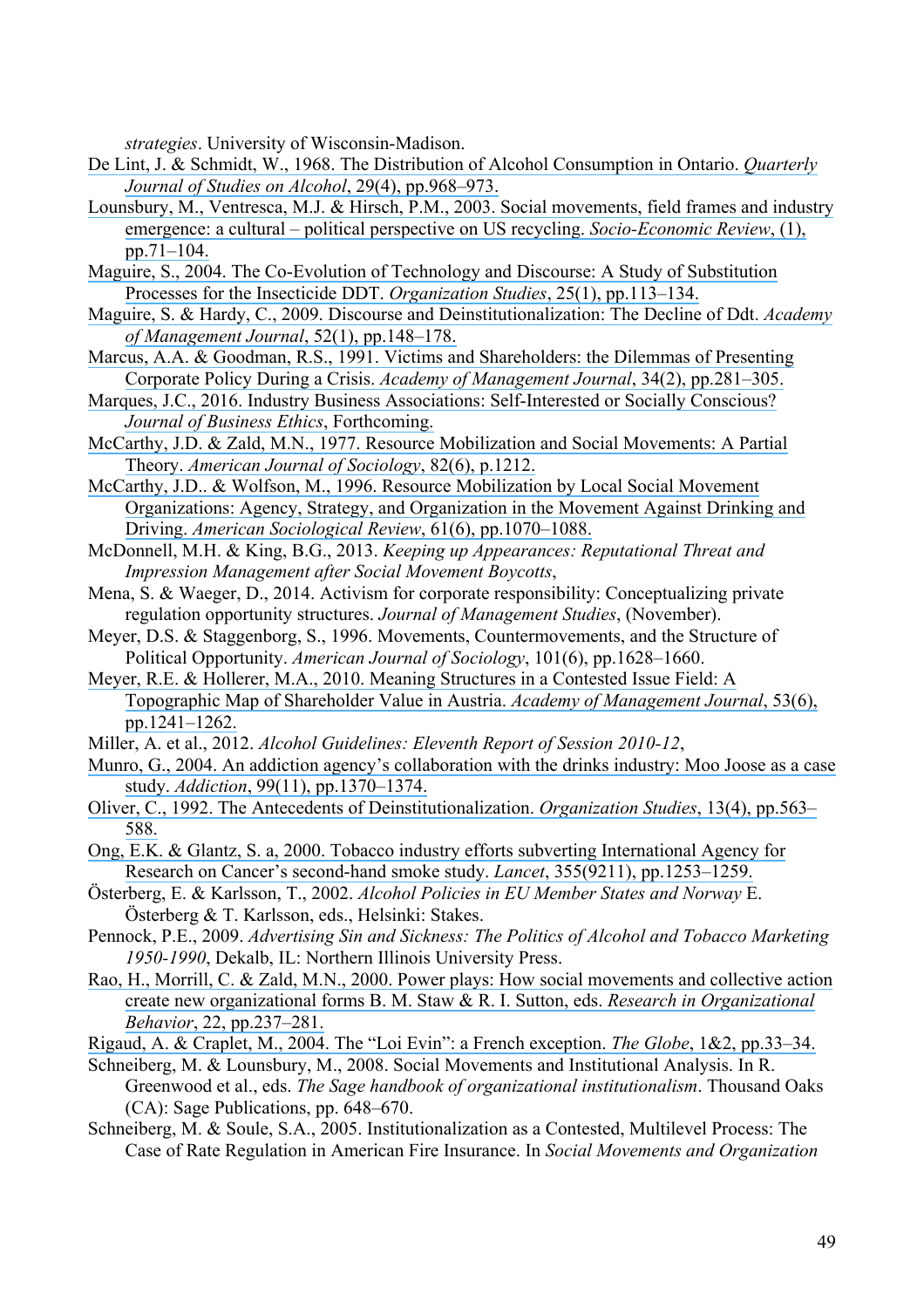*Theory*. pp. 122–160.

- [Schuler, D.A., Rehbein, K. & Cramer, R.D., 2002. Pursuing strategic advantage through political](https://www.researchgate.net/publication/269865600_Pursuing_Strategic_Advantage_Through_Political_Means_A_Multivariate_Approach?el=1_x_8&enrichId=rgreq-98966ac44f9a416928703b9e6a6f6cb8-XXX&enrichSource=Y292ZXJQYWdlOzMwNTkwNTAwMDtBUzozOTE4NDg4MjU3Njk5ODZAMTQ3MDQzNTQ0ODc0Mg==)  means: A multivariate approach. *[Academy of Management Journal](https://www.researchgate.net/publication/269865600_Pursuing_Strategic_Advantage_Through_Political_Means_A_Multivariate_Approach?el=1_x_8&enrichId=rgreq-98966ac44f9a416928703b9e6a6f6cb8-XXX&enrichSource=Y292ZXJQYWdlOzMwNTkwNTAwMDtBUzozOTE4NDg4MjU3Njk5ODZAMTQ3MDQzNTQ0ODc0Mg==)*, 45(4), pp.659–672.
- Scott, W.R., 2013. *[Institutions and Organizations: Ideas, Interests, and Identities](https://www.researchgate.net/publication/281019875_W_Richard_SCOTT_1995_Institutions_and_Organizations_Ideas_Interests_and_Identities?el=1_x_8&enrichId=rgreq-98966ac44f9a416928703b9e6a6f6cb8-XXX&enrichSource=Y292ZXJQYWdlOzMwNTkwNTAwMDtBUzozOTE4NDg4MjU3Njk5ODZAMTQ3MDQzNTQ0ODc0Mg==)*, SAGE [Publications.](https://www.researchgate.net/publication/281019875_W_Richard_SCOTT_1995_Institutions_and_Organizations_Ideas_Interests_and_Identities?el=1_x_8&enrichId=rgreq-98966ac44f9a416928703b9e6a6f6cb8-XXX&enrichSource=Y292ZXJQYWdlOzMwNTkwNTAwMDtBUzozOTE4NDg4MjU3Njk5ODZAMTQ3MDQzNTQ0ODc0Mg==)
- [Selsky, J.W. & Parker, B., 2005. Cross-sector partnerships to address social issues: Challenges to](https://www.researchgate.net/publication/247570170_Cross-Sector_Partnerships_to_Address_Social_Issues_Challenges_to_Theory_and_Practice?el=1_x_8&enrichId=rgreq-98966ac44f9a416928703b9e6a6f6cb8-XXX&enrichSource=Y292ZXJQYWdlOzMwNTkwNTAwMDtBUzozOTE4NDg4MjU3Njk5ODZAMTQ3MDQzNTQ0ODc0Mg==)  theory and practice. *[Journal of Management](https://www.researchgate.net/publication/247570170_Cross-Sector_Partnerships_to_Address_Social_Issues_Challenges_to_Theory_and_Practice?el=1_x_8&enrichId=rgreq-98966ac44f9a416928703b9e6a6f6cb8-XXX&enrichSource=Y292ZXJQYWdlOzMwNTkwNTAwMDtBUzozOTE4NDg4MjU3Njk5ODZAMTQ3MDQzNTQ0ODc0Mg==)*, 31(6), pp.849–873.
- Shubber, K., 2015. Everyone wants a taste of booming UK coffee market. *Financial Times*. Available at: http://www.ft.com/cms/s/0/860d06cc-d13c-11e4-98a4-
	- 00144feab7de.html?siteedition=uk#axzz40Dq23pnS [Accessed February 15, 2016].
- Skog, O.-J., 1971. *Alkoholkonsumets Fordeling I Befolkningen*, Oslo: Mimeo. Statens Institutt for Alkoholforskning.
- [Snortum, J.R., 1984. Alcohol-Impaired Driving in Norway and Sweden: Another Look at "The](https://www.researchgate.net/publication/227883978_Alcohol-Impaired_Driving_in_Norway_and_Sweden_Another_Look_at_The_Scandinavian_Myth?el=1_x_8&enrichId=rgreq-98966ac44f9a416928703b9e6a6f6cb8-XXX&enrichSource=Y292ZXJQYWdlOzMwNTkwNTAwMDtBUzozOTE4NDg4MjU3Njk5ODZAMTQ3MDQzNTQ0ODc0Mg==)  [Scandinavian Myth."](https://www.researchgate.net/publication/227883978_Alcohol-Impaired_Driving_in_Norway_and_Sweden_Another_Look_at_The_Scandinavian_Myth?el=1_x_8&enrichId=rgreq-98966ac44f9a416928703b9e6a6f6cb8-XXX&enrichSource=Y292ZXJQYWdlOzMwNTkwNTAwMDtBUzozOTE4NDg4MjU3Njk5ODZAMTQ3MDQzNTQ0ODc0Mg==) *Law & Policy*, 6(1), pp.5–44.
- Snow, D.A. et al., 1986. Frame Alignment Processes, Micromobilization, and Movement Participation. *American Sociological Review*, 51(4), pp.464–481.
- [Soule, S. a., 2012. Social Movements and Markets, Industries, and Firms.](https://www.researchgate.net/publication/274432819_Social_Movements_and_Markets_Industries_and_Firms?el=1_x_8&enrichId=rgreq-98966ac44f9a416928703b9e6a6f6cb8-XXX&enrichSource=Y292ZXJQYWdlOzMwNTkwNTAwMDtBUzozOTE4NDg4MjU3Njk5ODZAMTQ3MDQzNTQ0ODc0Mg==) *Organization Studies*, 33, [pp.1715–1733.](https://www.researchgate.net/publication/274432819_Social_Movements_and_Markets_Industries_and_Firms?el=1_x_8&enrichId=rgreq-98966ac44f9a416928703b9e6a6f6cb8-XXX&enrichSource=Y292ZXJQYWdlOzMwNTkwNTAwMDtBUzozOTE4NDg4MjU3Njk5ODZAMTQ3MDQzNTQ0ODc0Mg==)
- Spillman, L., 2012. *[Solidarity in Strategy: Making Business Meaningful in American Trade](https://www.researchgate.net/publication/267447197_Solidarity_in_Strategy_Making_Business_Meaningful_in_American_Trade_Associations?el=1_x_8&enrichId=rgreq-98966ac44f9a416928703b9e6a6f6cb8-XXX&enrichSource=Y292ZXJQYWdlOzMwNTkwNTAwMDtBUzozOTE4NDg4MjU3Njk5ODZAMTQ3MDQzNTQ0ODc0Mg==)  Associations*[, Chicago, IL: University of Chicago Press.](https://www.researchgate.net/publication/267447197_Solidarity_in_Strategy_Making_Business_Meaningful_in_American_Trade_Associations?el=1_x_8&enrichId=rgreq-98966ac44f9a416928703b9e6a6f6cb8-XXX&enrichSource=Y292ZXJQYWdlOzMwNTkwNTAwMDtBUzozOTE4NDg4MjU3Njk5ODZAMTQ3MDQzNTQ0ODc0Mg==)
- STIVA, 2015. STIVA Website.
- [Suchman, M.C., 1995. Managing Legitimacy: Strategic and Institutional Approaches.](https://www.researchgate.net/publication/289940355_Managing_Legitimacy_Strategic_and_Institutional_Approaches?el=1_x_8&enrichId=rgreq-98966ac44f9a416928703b9e6a6f6cb8-XXX&enrichSource=Y292ZXJQYWdlOzMwNTkwNTAwMDtBUzozOTE4NDg4MjU3Njk5ODZAMTQ3MDQzNTQ0ODc0Mg==) *Academy of [Management Review](https://www.researchgate.net/publication/289940355_Managing_Legitimacy_Strategic_and_Institutional_Approaches?el=1_x_8&enrichId=rgreq-98966ac44f9a416928703b9e6a6f6cb8-XXX&enrichSource=Y292ZXJQYWdlOzMwNTkwNTAwMDtBUzozOTE4NDg4MjU3Njk5ODZAMTQ3MDQzNTQ0ODc0Mg==)*, 20(3), pp.571–610.
- Thomas, N., 2014. Why coffee shops are replacing pubs in Britain. *The Telegraph*. Available at: http://www.telegraph.co.uk/finance/newsbysector/retailandconsumer/leisure/11084328/Whycoffee-shops-are-replacing-pubs-in-Britain.html [Accessed February 15, 2016].
- [Trank, C.Q. & Washington, M., 2009. Maintaining an Institution in a Contested Organizational](https://www.researchgate.net/publication/289028552_Maintaining_an_institution_in_a_contested_organizational_field_The_work_of_the_AACSB_and_its_constituents?el=1_x_8&enrichId=rgreq-98966ac44f9a416928703b9e6a6f6cb8-XXX&enrichSource=Y292ZXJQYWdlOzMwNTkwNTAwMDtBUzozOTE4NDg4MjU3Njk5ODZAMTQ3MDQzNTQ0ODc0Mg==) [Field: The Work of the AACSB and its Constituents. In T. B. Lawrence, R. Suddaby, & B.](https://www.researchgate.net/publication/289028552_Maintaining_an_institution_in_a_contested_organizational_field_The_work_of_the_AACSB_and_its_constituents?el=1_x_8&enrichId=rgreq-98966ac44f9a416928703b9e6a6f6cb8-XXX&enrichSource=Y292ZXJQYWdlOzMwNTkwNTAwMDtBUzozOTE4NDg4MjU3Njk5ODZAMTQ3MDQzNTQ0ODc0Mg==)  Leca, eds. *[Institutional Work: Actors and Agency in Institutional Studies of Organization](https://www.researchgate.net/publication/289028552_Maintaining_an_institution_in_a_contested_organizational_field_The_work_of_the_AACSB_and_its_constituents?el=1_x_8&enrichId=rgreq-98966ac44f9a416928703b9e6a6f6cb8-XXX&enrichSource=Y292ZXJQYWdlOzMwNTkwNTAwMDtBUzozOTE4NDg4MjU3Njk5ODZAMTQ3MDQzNTQ0ODc0Mg==)*. [Cambridge, UK: Cambridge University Press, pp. 236–261.](https://www.researchgate.net/publication/289028552_Maintaining_an_institution_in_a_contested_organizational_field_The_work_of_the_AACSB_and_its_constituents?el=1_x_8&enrichId=rgreq-98966ac44f9a416928703b9e6a6f6cb8-XXX&enrichSource=Y292ZXJQYWdlOzMwNTkwNTAwMDtBUzozOTE4NDg4MjU3Njk5ODZAMTQ3MDQzNTQ0ODc0Mg==)
- [Tulchinsky, T.H. & Varavikova, E. a., 2010. What is the "New Public Health"?](https://www.researchgate.net/publication/45432989_What_is_the_New_Public_Health?el=1_x_8&enrichId=rgreq-98966ac44f9a416928703b9e6a6f6cb8-XXX&enrichSource=Y292ZXJQYWdlOzMwNTkwNTAwMDtBUzozOTE4NDg4MjU3Njk5ODZAMTQ3MDQzNTQ0ODc0Mg==) *Public Health Reviews*[, 32\(1\), pp.25–53.](https://www.researchgate.net/publication/45432989_What_is_the_New_Public_Health?el=1_x_8&enrichId=rgreq-98966ac44f9a416928703b9e6a6f6cb8-XXX&enrichSource=Y292ZXJQYWdlOzMwNTkwNTAwMDtBUzozOTE4NDg4MjU3Njk5ODZAMTQ3MDQzNTQ0ODc0Mg==)
- [Vergne, J.P., 2012. Stigmatized Categories and Public Disapproval of Organizations: A Mixes](https://www.researchgate.net/publication/228222044_Stigmatized_Categories_and_Public_Disapproval_of_Organizations_A_Mixed_Methods_Study_of_the_Global_Arms_Industry_1996-2007?el=1_x_8&enrichId=rgreq-98966ac44f9a416928703b9e6a6f6cb8-XXX&enrichSource=Y292ZXJQYWdlOzMwNTkwNTAwMDtBUzozOTE4NDg4MjU3Njk5ODZAMTQ3MDQzNTQ0ODc0Mg==)  [Methods Study of the Global Arms Industry, 1996-2007.](https://www.researchgate.net/publication/228222044_Stigmatized_Categories_and_Public_Disapproval_of_Organizations_A_Mixed_Methods_Study_of_the_Global_Arms_Industry_1996-2007?el=1_x_8&enrichId=rgreq-98966ac44f9a416928703b9e6a6f6cb8-XXX&enrichSource=Y292ZXJQYWdlOzMwNTkwNTAwMDtBUzozOTE4NDg4MjU3Njk5ODZAMTQ3MDQzNTQ0ODc0Mg==) *Academy of Management Journal*, [55\(5\), pp.1027–1052.](https://www.researchgate.net/publication/228222044_Stigmatized_Categories_and_Public_Disapproval_of_Organizations_A_Mixed_Methods_Study_of_the_Global_Arms_Industry_1996-2007?el=1_x_8&enrichId=rgreq-98966ac44f9a416928703b9e6a6f6cb8-XXX&enrichSource=Y292ZXJQYWdlOzMwNTkwNTAwMDtBUzozOTE4NDg4MjU3Njk5ODZAMTQ3MDQzNTQ0ODc0Mg==)
- Walker, E.T., 2014. *[Grassroots for Hire: Public Affairs Consultants in American Democracy](https://www.researchgate.net/publication/288435337_Grassroots_for_hire_Public_affairs_consultants_in_American_democracy?el=1_x_8&enrichId=rgreq-98966ac44f9a416928703b9e6a6f6cb8-XXX&enrichSource=Y292ZXJQYWdlOzMwNTkwNTAwMDtBUzozOTE4NDg4MjU3Njk5ODZAMTQ3MDQzNTQ0ODc0Mg==)*, [Cambridge, UK: Cambridge University Press.](https://www.researchgate.net/publication/288435337_Grassroots_for_hire_Public_affairs_consultants_in_American_democracy?el=1_x_8&enrichId=rgreq-98966ac44f9a416928703b9e6a6f6cb8-XXX&enrichSource=Y292ZXJQYWdlOzMwNTkwNTAwMDtBUzozOTE4NDg4MjU3Njk5ODZAMTQ3MDQzNTQ0ODc0Mg==)
- [Walker, E.T., 2009. Privatizing Participation: Civic Change and the Organizational Dynamics of](https://www.researchgate.net/publication/254078727_Privatizing_Participation_Civic_Change_and_the_Organizational_Dynamics_of_Grassroots_Lobbying_Firms?el=1_x_8&enrichId=rgreq-98966ac44f9a416928703b9e6a6f6cb8-XXX&enrichSource=Y292ZXJQYWdlOzMwNTkwNTAwMDtBUzozOTE4NDg4MjU3Njk5ODZAMTQ3MDQzNTQ0ODc0Mg==) Grassroots Lobbying Firms. *[American Sociological Review](https://www.researchgate.net/publication/254078727_Privatizing_Participation_Civic_Change_and_the_Organizational_Dynamics_of_Grassroots_Lobbying_Firms?el=1_x_8&enrichId=rgreq-98966ac44f9a416928703b9e6a6f6cb8-XXX&enrichSource=Y292ZXJQYWdlOzMwNTkwNTAwMDtBUzozOTE4NDg4MjU3Njk5ODZAMTQ3MDQzNTQ0ODc0Mg==)*, 74(1), pp.83–105.
- [Walker, E.T., 2012. Putting a Face on the Issue: Corporate Stakeholder Mobilization in Professional](https://www.researchgate.net/publication/258126552_Putting_a_Face_on_the_Issue_Corporate_Stakeholder_Mobilization_in_Professional_Grassroots_Lobbying_Campaigns?el=1_x_8&enrichId=rgreq-98966ac44f9a416928703b9e6a6f6cb8-XXX&enrichSource=Y292ZXJQYWdlOzMwNTkwNTAwMDtBUzozOTE4NDg4MjU3Njk5ODZAMTQ3MDQzNTQ0ODc0Mg==)  [Grassroots Lobbying Campaigns.](https://www.researchgate.net/publication/258126552_Putting_a_Face_on_the_Issue_Corporate_Stakeholder_Mobilization_in_Professional_Grassroots_Lobbying_Campaigns?el=1_x_8&enrichId=rgreq-98966ac44f9a416928703b9e6a6f6cb8-XXX&enrichSource=Y292ZXJQYWdlOzMwNTkwNTAwMDtBUzozOTE4NDg4MjU3Njk5ODZAMTQ3MDQzNTQ0ODc0Mg==) *Business & Society*, 51(4), pp.561–601.
- [Walker, E.T. & Rea, C.M., 2014. The Political Mobilization of Firms and Industries.](https://www.researchgate.net/publication/270692047_The_Political_Mobilization_of_Firms_and_Industries?el=1_x_8&enrichId=rgreq-98966ac44f9a416928703b9e6a6f6cb8-XXX&enrichSource=Y292ZXJQYWdlOzMwNTkwNTAwMDtBUzozOTE4NDg4MjU3Njk5ODZAMTQ3MDQzNTQ0ODc0Mg==) *Annual [Review of Sociology](https://www.researchgate.net/publication/270692047_The_Political_Mobilization_of_Firms_and_Industries?el=1_x_8&enrichId=rgreq-98966ac44f9a416928703b9e6a6f6cb8-XXX&enrichSource=Y292ZXJQYWdlOzMwNTkwNTAwMDtBUzozOTE4NDg4MjU3Njk5ODZAMTQ3MDQzNTQ0ODc0Mg==)*, 40, pp.281–341.
- WHO, 2013. *Status Report on Alcohol Health in 35 European Countries*,
- WHO, 1998. *The World Health Report 1998: Life in the 21st Century: A Vision for All*,
- Yoast, R.A., Lamkin, L. & Chun, D., 2002. *Partner or Foe? The Alcohol Industry, Youth Alcohol Problems, and Alcohol Policy Strategies*,
- Yue, L.Q., Luo, J. & Ingram, P., 2013. The Failure of Private Regulation: Elite Control and Market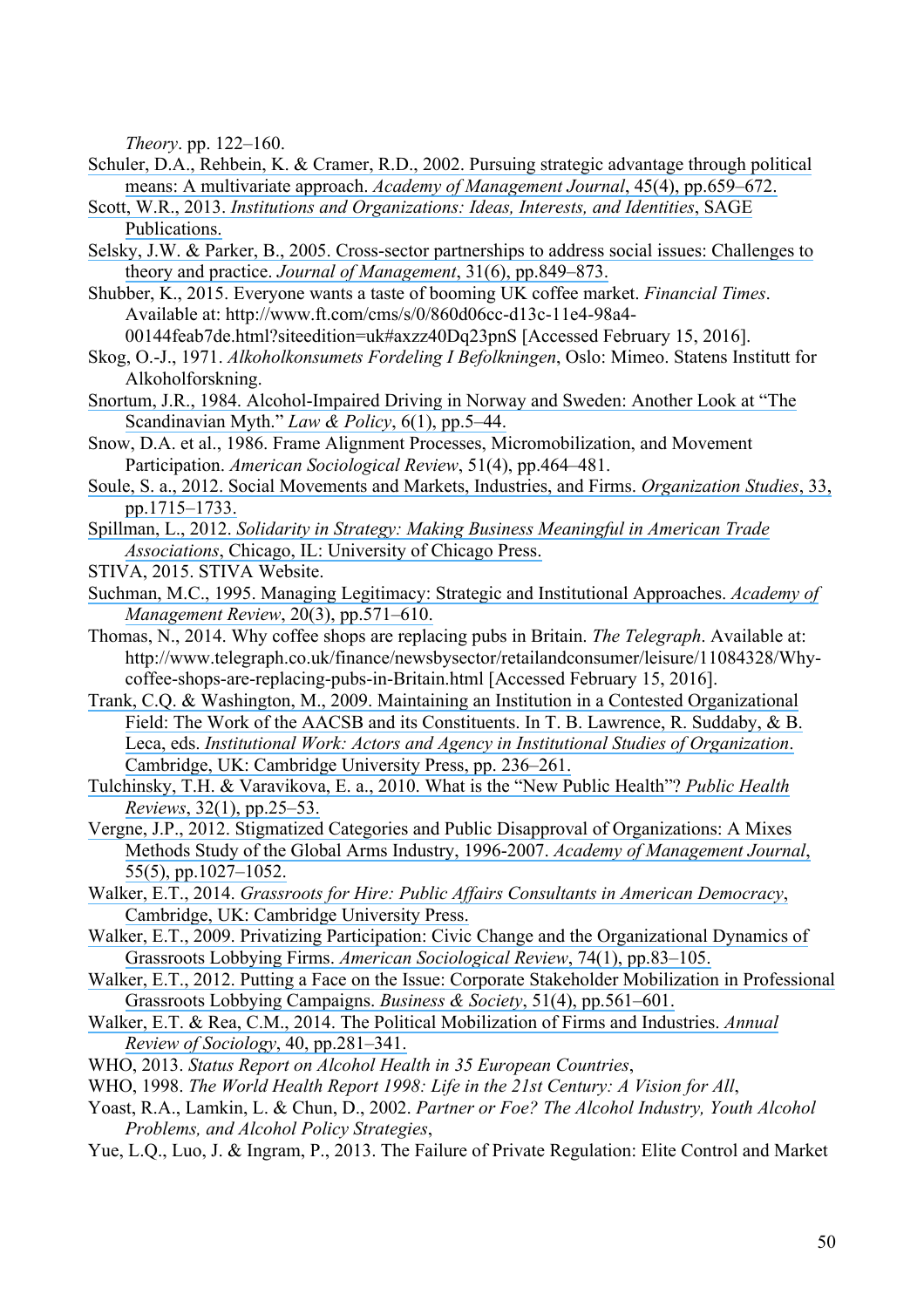Crises in the Manhattan Banking Industry. *Administrative Science Quarterly*, 58(1), pp.37–68. [Zadek, S., 2004. The Path to Corporate Responsibility: Best Practice.](https://www.researchgate.net/publication/8123623_The_Path_to_Corporate_Responsibility?el=1_x_8&enrichId=rgreq-98966ac44f9a416928703b9e6a6f6cb8-XXX&enrichSource=Y292ZXJQYWdlOzMwNTkwNTAwMDtBUzozOTE4NDg4MjU3Njk5ODZAMTQ3MDQzNTQ0ODc0Mg==) *Harvard Business Review*, [Vol. 82 Is, pp.p.125–132.](https://www.researchgate.net/publication/8123623_The_Path_to_Corporate_Responsibility?el=1_x_8&enrichId=rgreq-98966ac44f9a416928703b9e6a6f6cb8-XXX&enrichSource=Y292ZXJQYWdlOzMwNTkwNTAwMDtBUzozOTE4NDg4MjU3Njk5ODZAMTQ3MDQzNTQ0ODc0Mg==)

- [Zietsma, C. & Lawrence, T.B., 2010. Institutional Work in the Transformation of an Organizational](https://www.researchgate.net/publication/236332862_Institutional_Work_in_the_Transformation_of_an_Organizational_Field_The_Interplay_of_Boundary_Work_and_Practice_Work?el=1_x_8&enrichId=rgreq-98966ac44f9a416928703b9e6a6f6cb8-XXX&enrichSource=Y292ZXJQYWdlOzMwNTkwNTAwMDtBUzozOTE4NDg4MjU3Njk5ODZAMTQ3MDQzNTQ0ODc0Mg==)  [Field: The Interpay of Boundary Work and Practice Work.](https://www.researchgate.net/publication/236332862_Institutional_Work_in_the_Transformation_of_an_Organizational_Field_The_Interplay_of_Boundary_Work_and_Practice_Work?el=1_x_8&enrichId=rgreq-98966ac44f9a416928703b9e6a6f6cb8-XXX&enrichSource=Y292ZXJQYWdlOzMwNTkwNTAwMDtBUzozOTE4NDg4MjU3Njk5ODZAMTQ3MDQzNTQ0ODc0Mg==) *Administrative Science Quarterly*, [55, pp.189–221.](https://www.researchgate.net/publication/236332862_Institutional_Work_in_the_Transformation_of_an_Organizational_Field_The_Interplay_of_Boundary_Work_and_Practice_Work?el=1_x_8&enrichId=rgreq-98966ac44f9a416928703b9e6a6f6cb8-XXX&enrichSource=Y292ZXJQYWdlOzMwNTkwNTAwMDtBUzozOTE4NDg4MjU3Njk5ODZAMTQ3MDQzNTQ0ODc0Mg==)
- Zietsma, C. & McKnight, B., 2009. *[Building the Iron Cage: Institutional Creation Work in the](https://www.researchgate.net/publication/286666672_Building_the_Iron_cage_Institutional_creation_work_in_the_context_of_competing_proto-institutions?el=1_x_8&enrichId=rgreq-98966ac44f9a416928703b9e6a6f6cb8-XXX&enrichSource=Y292ZXJQYWdlOzMwNTkwNTAwMDtBUzozOTE4NDg4MjU3Njk5ODZAMTQ3MDQzNTQ0ODc0Mg==) Context of Competing Proto-Institutins* [T. B. Lawrence, R. Suddaby, & B. Leca, eds.,](https://www.researchgate.net/publication/286666672_Building_the_Iron_cage_Institutional_creation_work_in_the_context_of_competing_proto-institutions?el=1_x_8&enrichId=rgreq-98966ac44f9a416928703b9e6a6f6cb8-XXX&enrichSource=Y292ZXJQYWdlOzMwNTkwNTAwMDtBUzozOTE4NDg4MjU3Njk5ODZAMTQ3MDQzNTQ0ODc0Mg==)  [Cambridge: Cambridge University Press.](https://www.researchgate.net/publication/286666672_Building_the_Iron_cage_Institutional_creation_work_in_the_context_of_competing_proto-institutions?el=1_x_8&enrichId=rgreq-98966ac44f9a416928703b9e6a6f6cb8-XXX&enrichSource=Y292ZXJQYWdlOzMwNTkwNTAwMDtBUzozOTE4NDg4MjU3Njk5ODZAMTQ3MDQzNTQ0ODc0Mg==)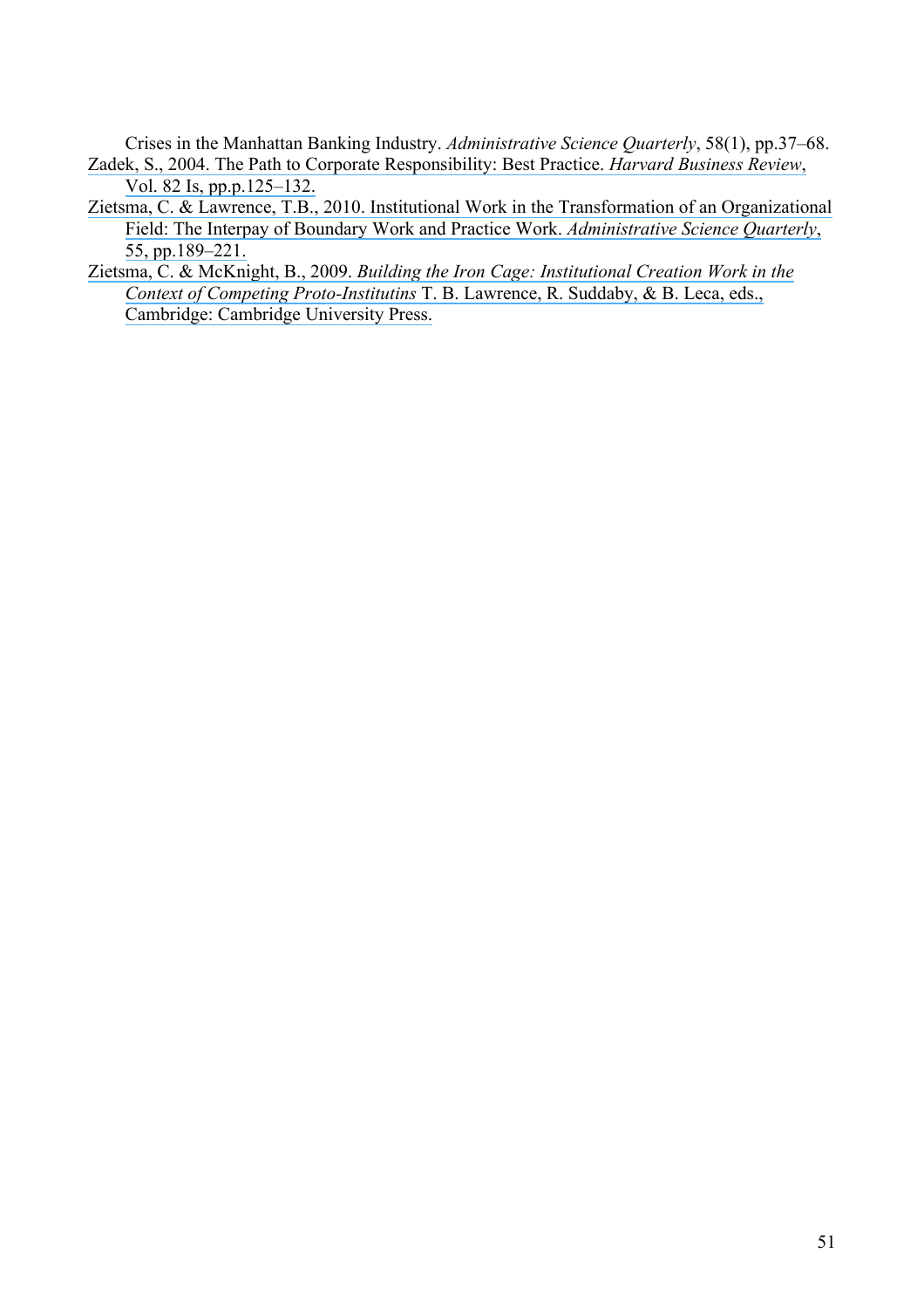

**Figure 1.** Number of Active National and International IBICs in the Alcohol Industry Over Time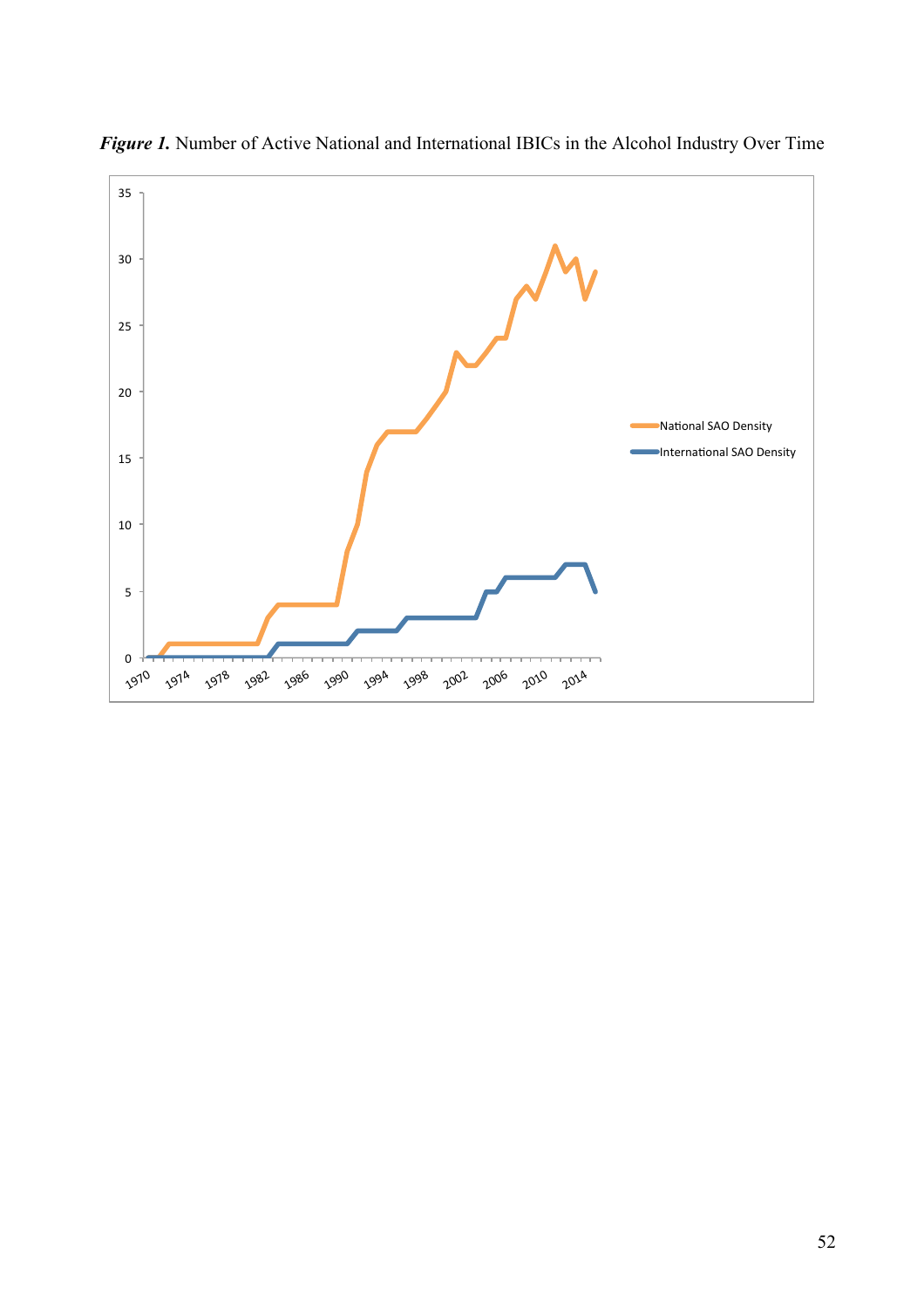| <b>Institutional</b><br><b>Pillars</b> | <b>Issue-Based</b><br>Legitimacy<br><b>Challenges</b>     | <b>Changes in the Institutional</b><br><b>Pillars of Alcohol</b><br>Consumption                                                                                                                                                                                                                             | <b>Challenges Posed to</b><br><b>Alcohol Producers</b>                                                                                         |
|----------------------------------------|-----------------------------------------------------------|-------------------------------------------------------------------------------------------------------------------------------------------------------------------------------------------------------------------------------------------------------------------------------------------------------------|------------------------------------------------------------------------------------------------------------------------------------------------|
| Regulative                             | Legal sanctions<br>undermine pragmatic<br>legitimacy      | Increased government<br>regulation related to:<br>- Excise taxes;<br>- Distribution restrictions;<br>- Advertising restrictions;<br>- Legal drinking age;<br>- Blood alcohol content<br>(BAC) while driving.                                                                                                |                                                                                                                                                |
| Normative                              | Social disapproval<br>taints moral legitimacy             | Shifting norms related to<br>alcohol consumption in<br>relation to:<br>- General consumption<br>patterns (frequency and<br>quantity);<br>- Children and young<br>adults;<br>- Driving;<br>- Work.                                                                                                           | 1. Declining<br>trustworthiness with<br>policy makers and the<br>public.<br>2. Decreased ability to<br>position brands in the<br>market place. |
| Cultural-<br>cognitive                 | Deinstitutionalization<br>reduces cognitive<br>legitimacy | Decoupling of alcohol<br>consumption from culture<br>such as in terms of:<br>- Decreased association of<br>alcohol with social<br>gatherings as evident by<br>the decline of pubs and<br>the rise of coffee shops;<br>- Greater awareness of the<br>potential negative health<br>effects of alcohol misuse. | 3. Shrinking market.                                                                                                                           |

*Table 1.* Pressures toward Deinstitutionalization in the Alcohol Industry across the Three Institutional Pillars